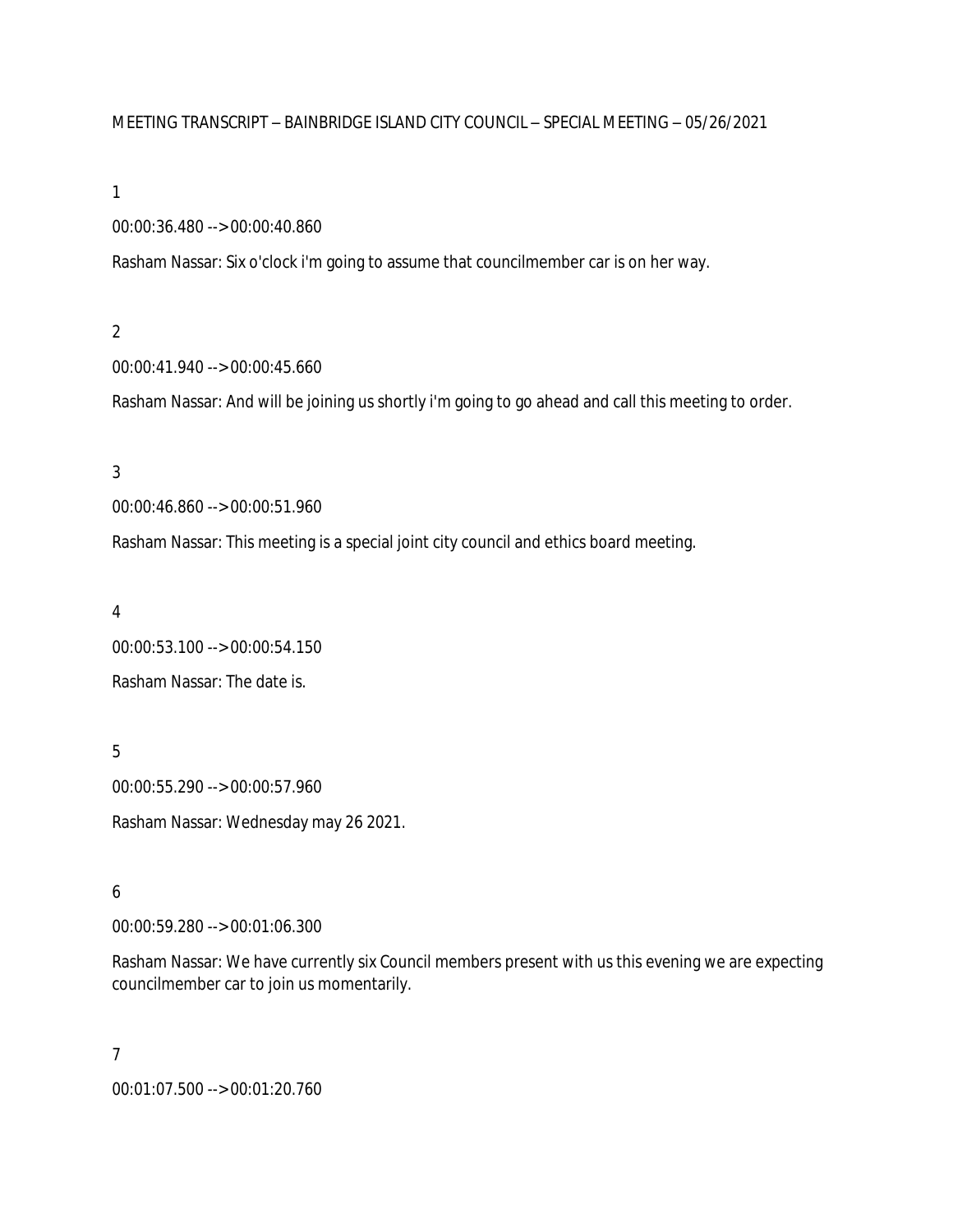Rasham Nassar: We have all current sitting Members of the ethics board with us this evening, it was suggested by Council member deets that we introduce the ethics board members for the benefit of our new city manager Blair king.

8

00:01:22.740 --> 00:01:27.480

Rasham Nassar: chair Weaver would you like to go ahead and introduce the ethics board members.

9

00:01:28.530 --> 00:01:40.200

Tyler Weaver: For my name is Tyler Weaver i'm the Chair of the ethics board, we have the deputy chair David melon here and three other Members doing your keating Karen Anderson and Jim cash role here.

10

00:01:42.600 --> 00:01:42.960

Thank you.

11

00:01:44.010 --> 00:01:44.610

Rasham Nassar: thanks for that.

12

00:01:46.680 --> 00:01:50.820

Rasham Nassar: Our next order of business is approval of the agenda this evening.

# 13

00:01:52.440 --> 00:01:54.840

Rasham Nassar: Can I have a Council member make that motion, please.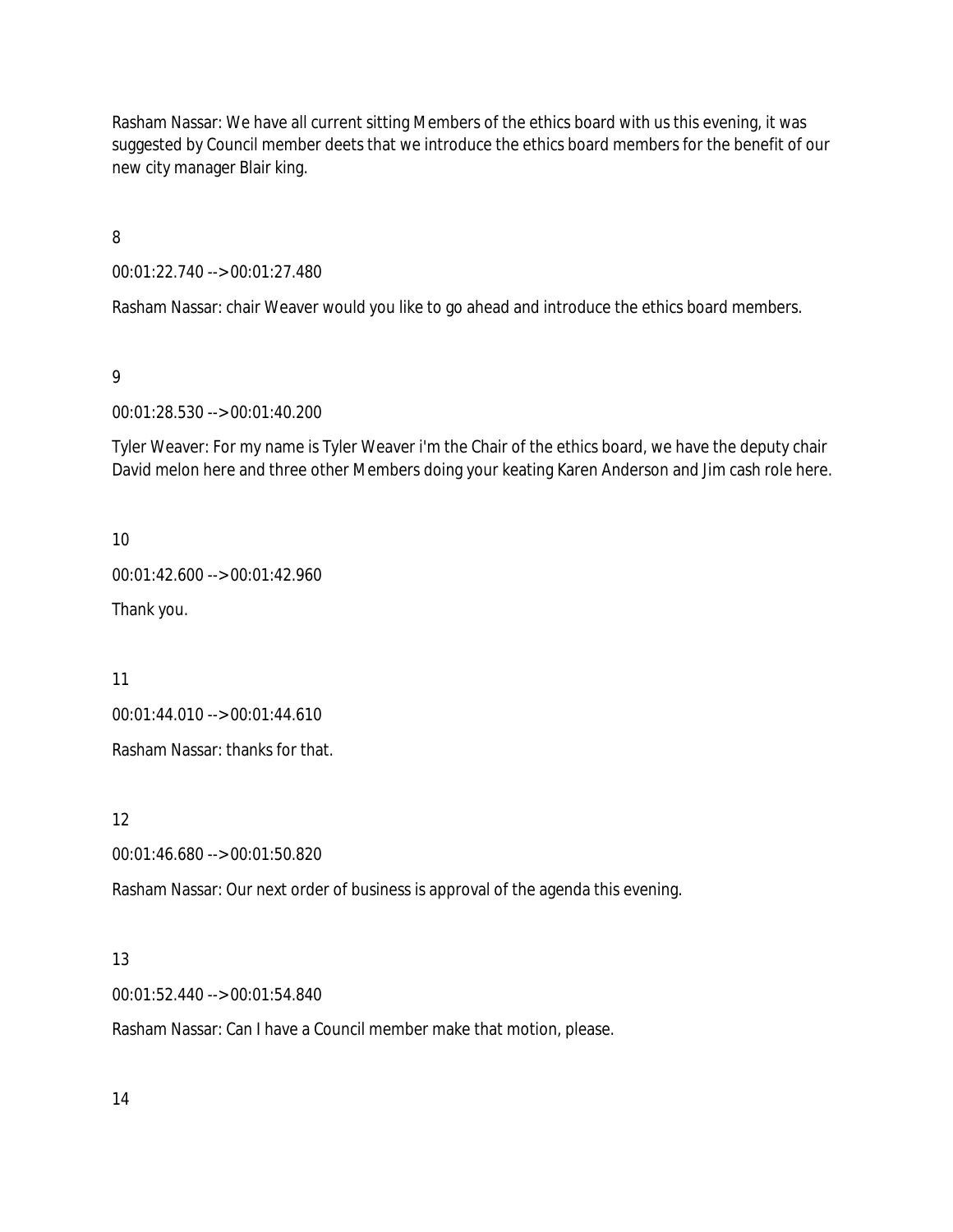00:01:57.420 --> 00:02:01.080

Brenda Fantroy-Johnson: make a motion that we approve the agenda sad.

15

00:02:03.300 --> 00:02:04.080

Rasham Nassar: Council member.

16

00:02:05.970 --> 00:02:09.750

Rasham Nassar: Deputy Mayor had topless got the second for that motion on that motion.

17 00:02:11.010 --> 00:02:13.230

Rasham Nassar: Council members all those in favor please say Aye.

18 00:02:14.400 --> 00:02:14.700 Leslie Schneider: Aye.

19 00:02:15.060 --> 00:02:15.840 Any opposed.

20

00:02:17.130 --> 00:02:23.430

Rasham Nassar: tonight's agenda is approved me animus Lee, are there any conflicts of interest to disclose this evening.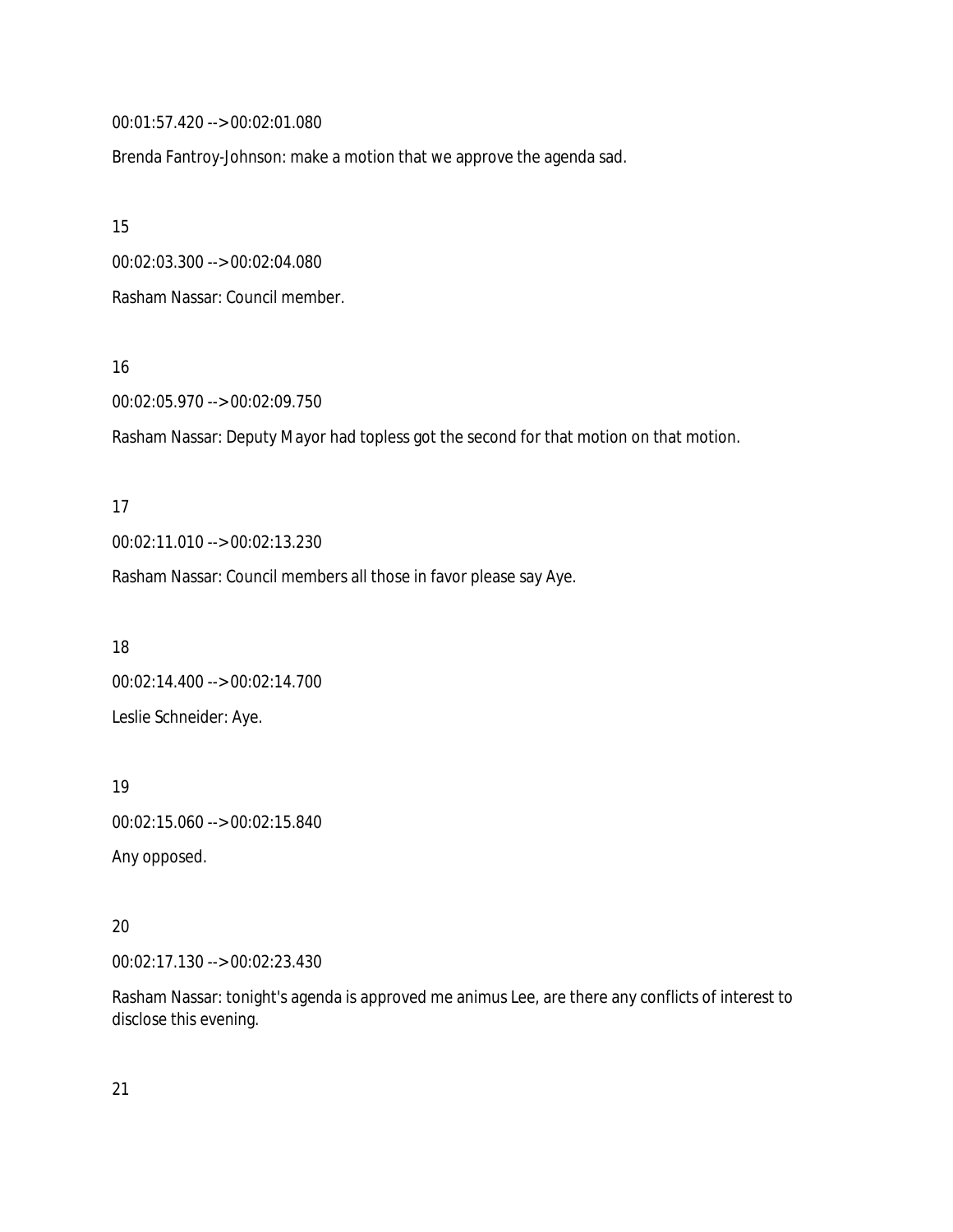00:02:26.190 --> 00:02:33.330

Rasham Nassar: Okay, seeing, then we will move on to item three, which is the bulk of our meeting this evening unfinished business.

# 22

00:02:33.780 --> 00:02:39.780

Rasham Nassar: And i'll just remind everyone, and for those viewers that might be watching that this is part two.

# 23

00:02:40.440 --> 00:02:48.870

Rasham Nassar: of our joint City Council ethics board discussions, the first joint City Council ethics board meeting was held march 26.

# 24

00:02:49.530 --> 00:03:07.860

Rasham Nassar: All of the materials here under unfinished business were on the march march 24 agenda but we ran out of time, so we decided to postpone and reschedule a separate meeting, which is tonight's meeting in order to address the remainder agenda items.

# 25

00:03:10.980 --> 00:03:19.710

Rasham Nassar: Item three a review pending motions to amend ethics board operating rules and if it's Okay, with everyone I think we'll kind of run this one like we did the last one.

# 26

00:03:20.640 --> 00:03:34.560

Rasham Nassar: Where it's more or less informal and conversational the point being that we've all collected here tonight and invited the ethics board to join us and it's that we can hear their specific feedback on the material that's in front of us tonight city attorney would you like to say something.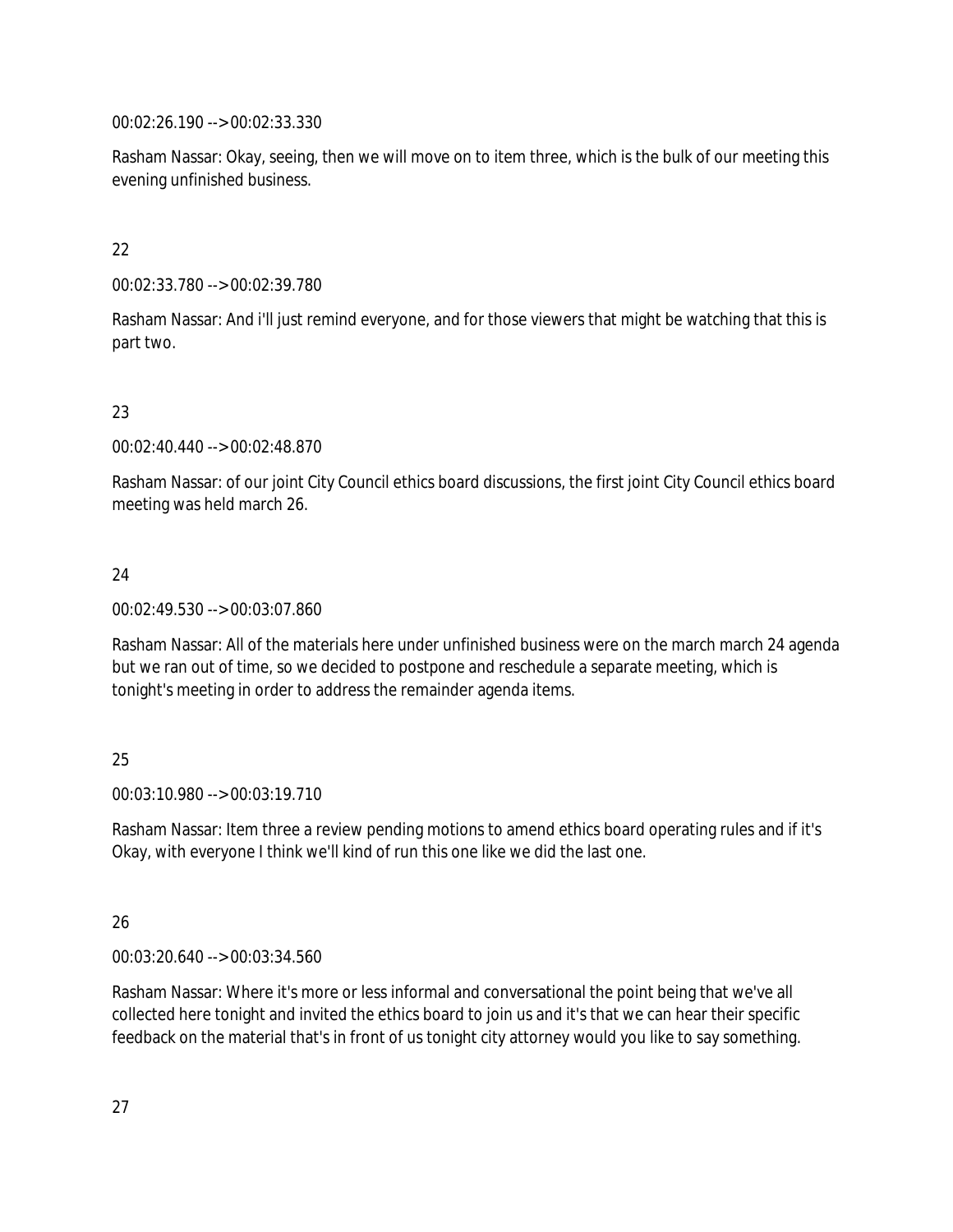00:03:36.660 --> 00:03:44.790

Joe Levan: Yes, I just wanted to let everyone know what the Council on the export now that we also have the deputy city attorney Andy slaton.

## 28

00:03:45.810 --> 00:04:00.270

Joe Levan: In the audience currently but can be joined as panelists, if necessary, and also the legal advisor to the ethics board Andrew so mean is also in the audience and could be joined us a panelist if you have any questions or any input you like from either of those two individuals.

29

00:04:02.970 --> 00:04:05.070

Rasham Nassar: Okay, thanks for that and.

# 30

00:04:06.390 --> 00:04:16.080

Rasham Nassar: So i'm going to go ahead and start by opening the the motions that were made at the October 27 2020 meeting I think that's kind of the focal point for tonight's discussion.

# 31

00:04:17.070 --> 00:04:21.510

Rasham Nassar: We can start with the ethics board, we can we can tackle them one by one, just go down the list.

# 32

00:04:22.440 --> 00:04:34.710

Rasham Nassar: We can begin by hearing ethics board COP a member comments on those motions Council can have discussion, however, Council feels most comfortable and what what Council might find most efficient in terms of our use of time and having this discussion.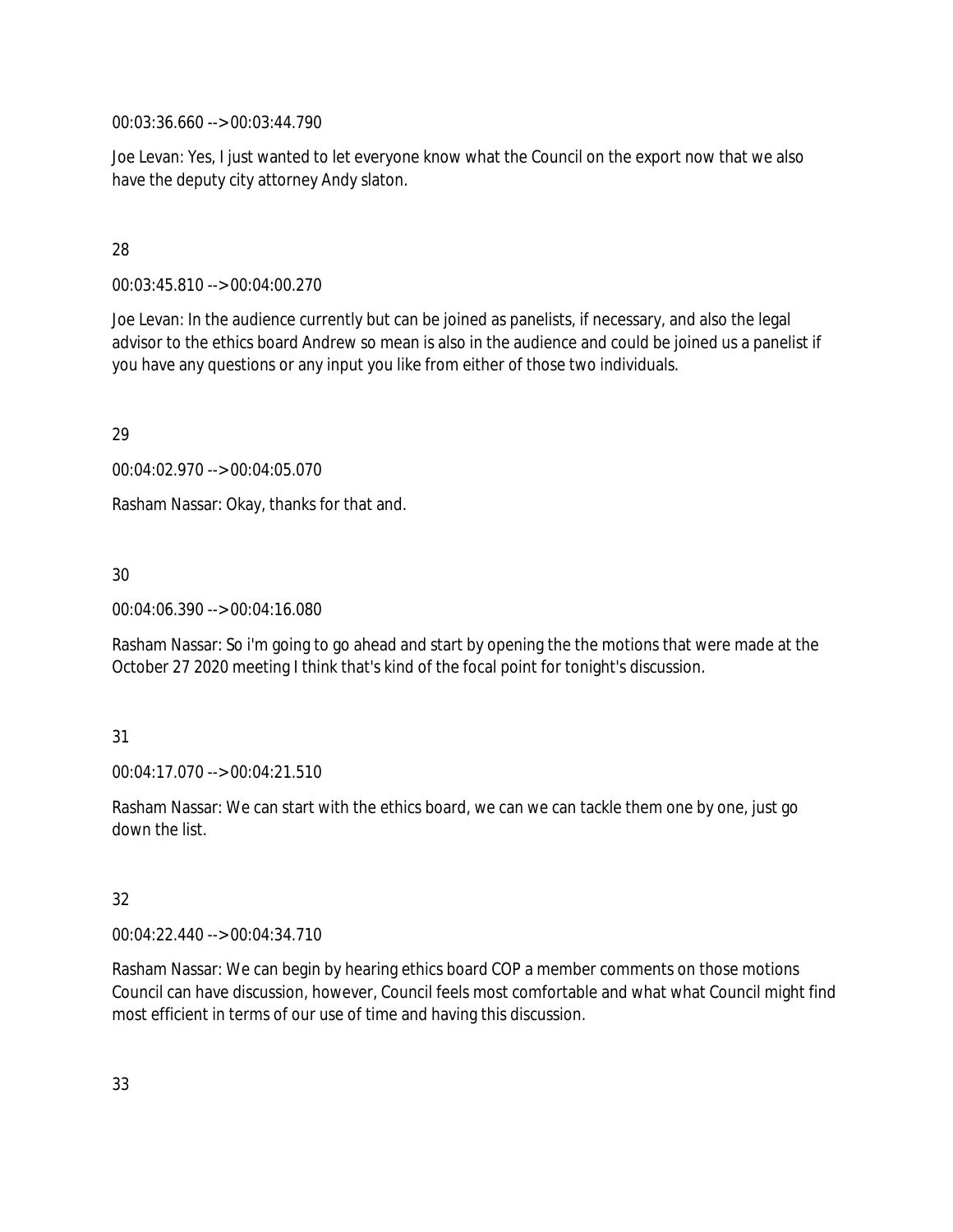00:04:35.790 --> 00:04:38.430

Rasham Nassar: Let me know and i'll and i'll do my best to facilitate that.

34

00:04:40.860 --> 00:04:42.180

Rasham Nassar: Deputy Mayor had topless.

35

00:04:43.470 --> 00:04:48.090

Kirsten Hytopoulos: yeah, I guess, I just want to make one introduction introductory statement, which was that, just to be.

## 36

## 00:04:49.710 --> 00:05:00.180

Kirsten Hytopoulos: Sure, so some deference to the board, these are their operating roles and we these were things that we thought would be helpful, I think we heard in the conversation, the meeting that we had where they rose or or we discussed.

## 37

00:05:01.080 --> 00:05:13.740

Kirsten Hytopoulos: From your previous chair that some of these might be helpful, but I just hope that the tone here is not at all that were coming in and trying to change your breeding roles, but I think really looking for discussion, so I think that's important for me to say.

38

00:05:16.950 --> 00:05:25.080

Rasham Nassar: yeah I think that's consistent with with my understanding as well, and how we kind of ran the last the last March 24 meeting, so it might be.

39

00:05:25.890 --> 00:05:39.390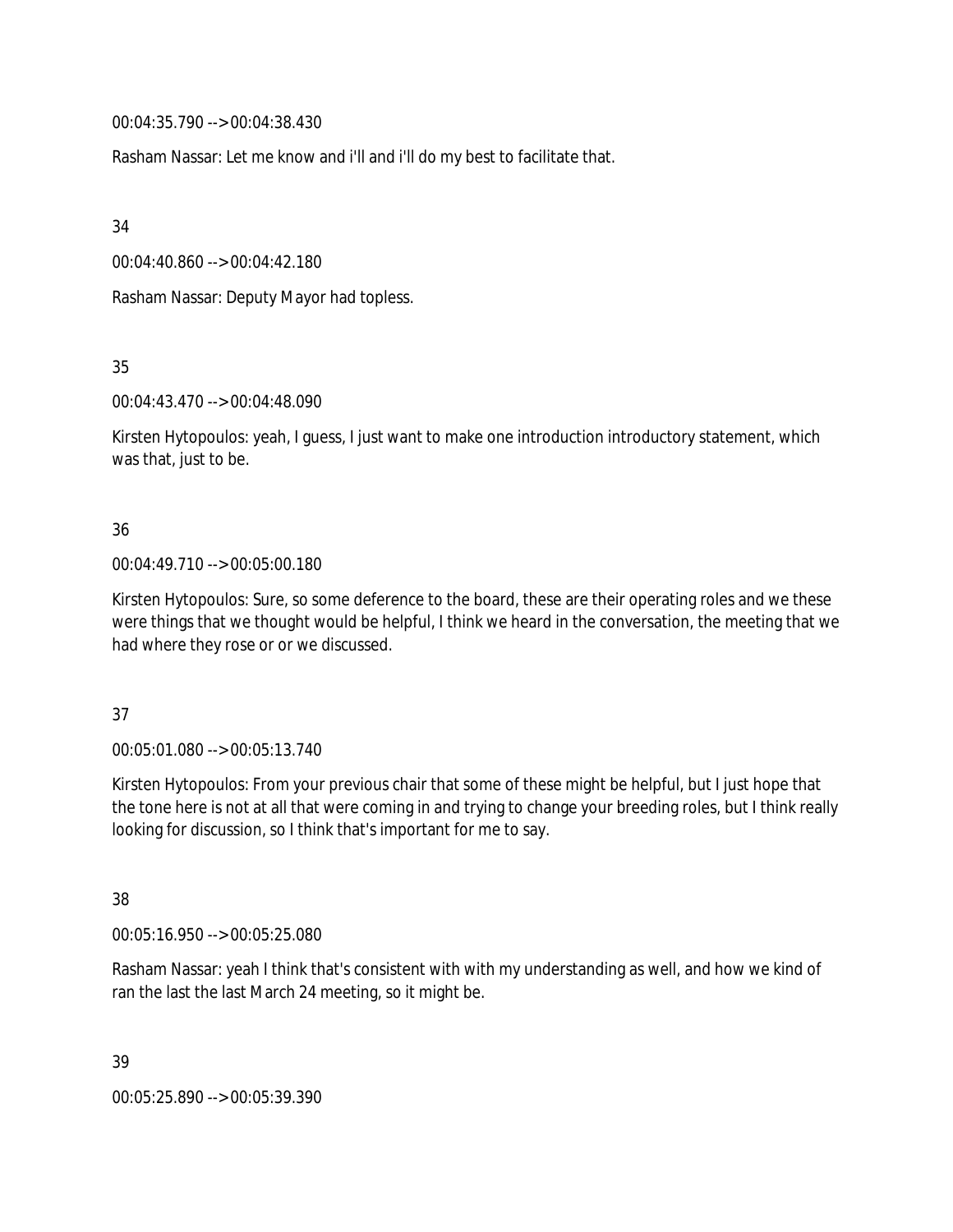Rasham Nassar: It might make the most sense for Chair Weaver for you to kind of walk through the motions and i'm i'm just starting with packets it's the first agenda material item that appears in the agenda packet which is motions made at the October 27 2020 meeting.

40

00:05:41.070 --> 00:05:47.340

Tyler Weaver: Right, I will say that, generally, I don't know that we necessarily have strong views on these, one way or the other.

## 41

00:05:47.490 --> 00:05:53.640

Tyler Weaver: We can walk I can walk through them and just kind of give you my understanding of why these might potentially be issues.

## 42

00:05:55.230 --> 00:05:59.010

Tyler Weaver: The first motion which was made back in October.

## 43

00:06:01.860 --> 00:06:08.880

Tyler Weaver: is to remove our email addresses from the the website I think that's already been accomplished actually a few months ago.

## 44

00:06:12.180 --> 00:06:20.280

Tyler Weaver: And we do occasionally get emails there they're sent to the Court that are forwarded to us if somebody wants to reach us directly but.

## 45

00:06:22.020 --> 00:06:25.500

Tyler Weaver: don't think we've had any direct emails from the public in general.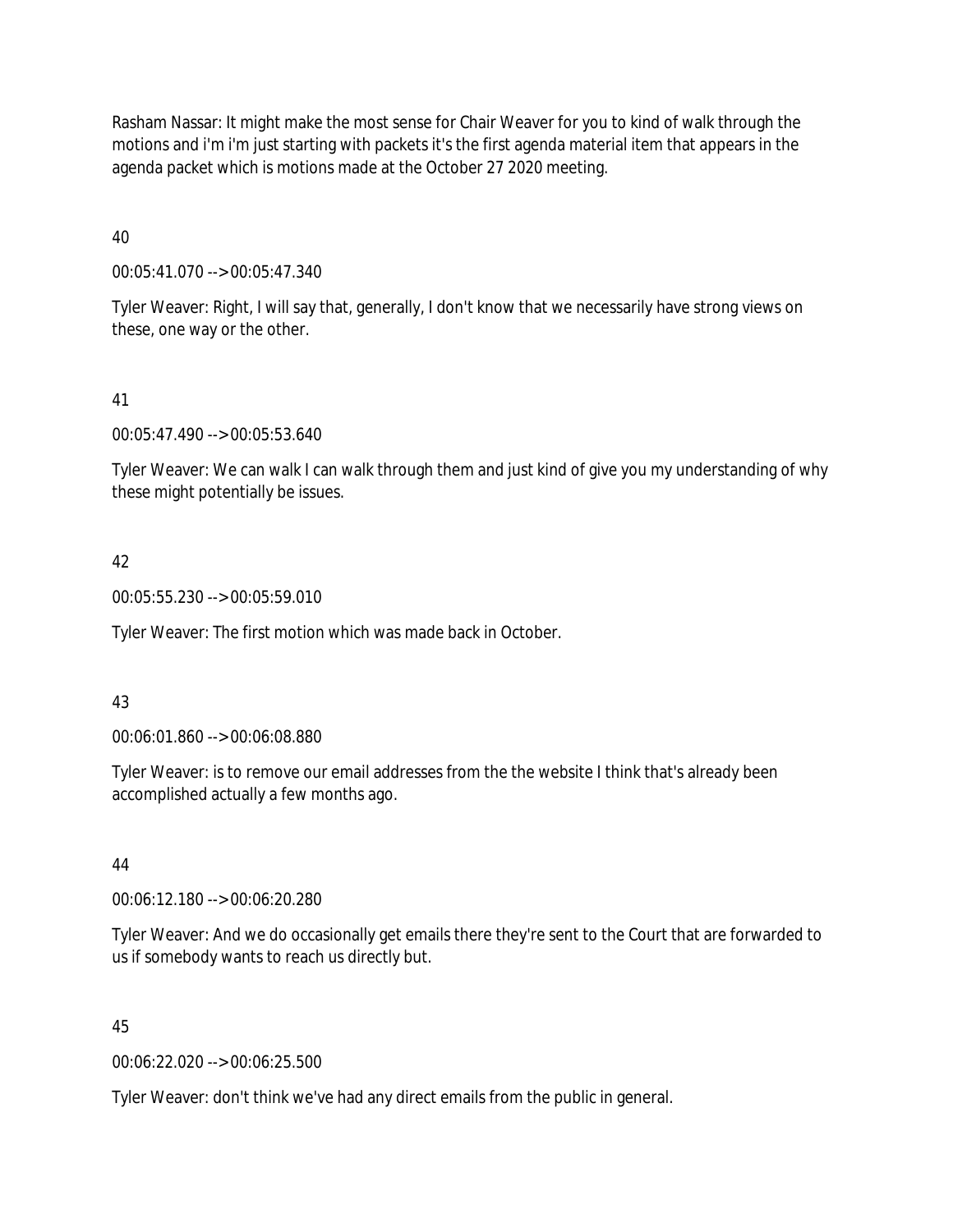46 00:06:27.300 --> 00:06:28.200 Tyler Weaver: For quite a while.

47

00:06:31.470 --> 00:06:32.520

Tyler Weaver: The second motion.

48

00:06:33.990 --> 00:06:38.790

Tyler Weaver: Regarding the presidents of legal counsel we've had somebody there every every meeting.

## 49

00:06:40.530 --> 00:06:44.730

Tyler Weaver: I guess i'm not opposed to having it in officially in the Minutes, but we definitely have had.

## 50

00:06:45.870 --> 00:06:47.490

Tyler Weaver: legal counsel there for every meeting.

51

00:06:49.500 --> 00:06:56.910

Tyler Weaver: The third one, is one that we actually talked about the last meeting, which is whether we should accept any complaint that doesn't provide the name and address of the complainant.

52 00:07:00.660 --> 00:07:07.620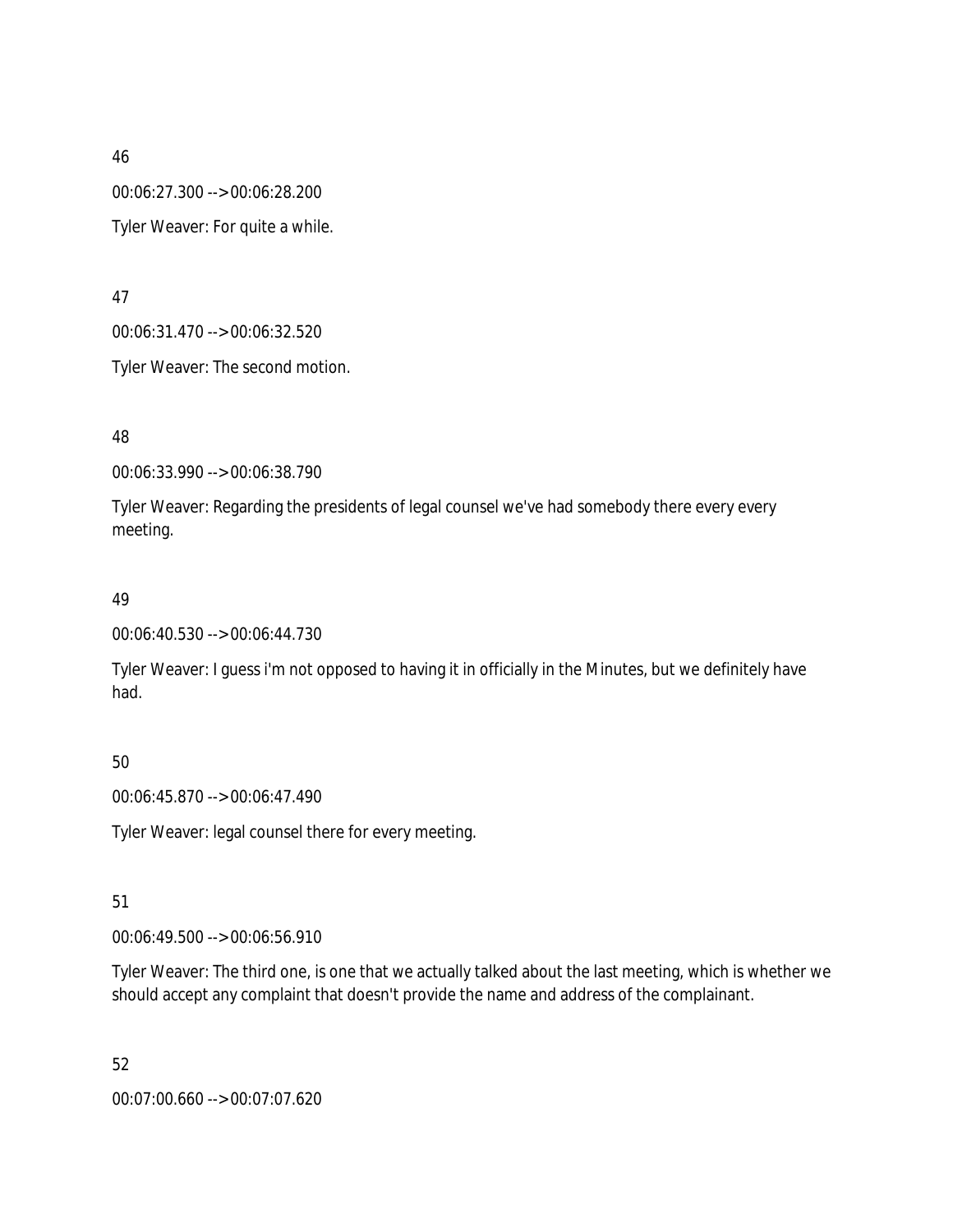Tyler Weaver: This was originally became an issue when we had an attorney who filed a complaint back in.

53

00:07:08.790 --> 00:07:11.160

Tyler Weaver: October November last year.

54

00:07:14.730 --> 00:07:21.630

Tyler Weaver: We process it, even though we didn't know who the actual complainant was we only knew who the Attorney was.

55

00:07:24.720 --> 00:07:31.110

Tyler Weaver: The rest of the Board can correct me if i'm wrong, but I think on this one, we just need to know what the Council wants.

56

00:07:32.400 --> 00:07:34.980

Tyler Weaver: Our reading of the rules as they currently exist is that.

57

00:07:37.290 --> 00:07:45.780

Tyler Weaver: We couldn't dismiss that complaint, just because it was a an anonymous complaint, essentially, there was an attorney involved and for whatever in.

58

00:07:47.340 --> 00:07:54.180

Tyler Weaver: After these motions were brought just so everybody knows the context somebody else brought it on their own behalf and filed the same complaint.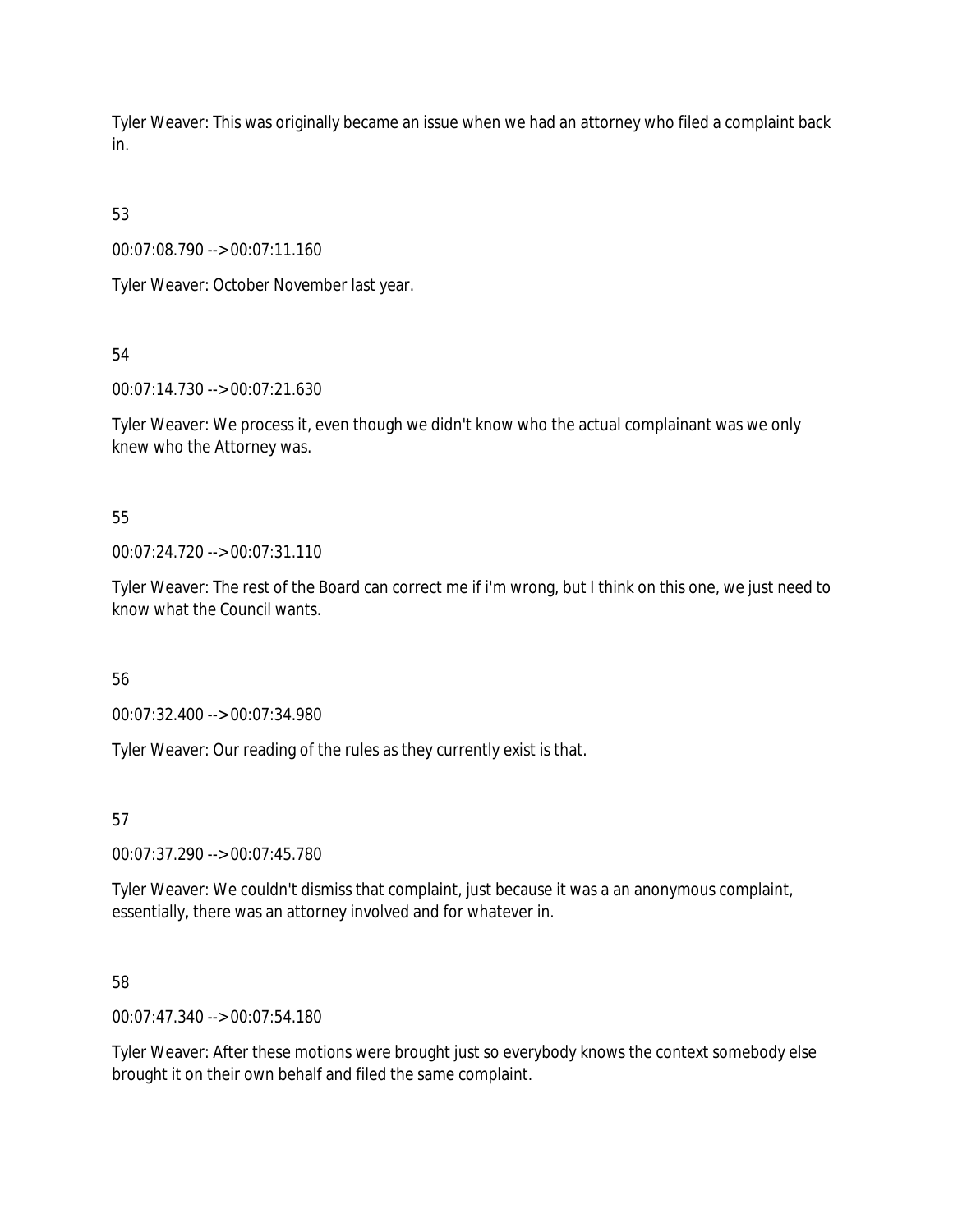00:07:55.860 --> 00:07:56.760

Tyler Weaver: on their own behalf.

60

00:07:58.770 --> 00:08:01.200

Rasham Nassar: Can I can I stop you there for a second sure about I mean to.

61

00:08:01.200 --> 00:08:14.580

Rasham Nassar: interrupt her, but I do think that we had and I correct me if i'm wrong, but I do believe that we, we did we did discuss this particular item at length and we me and, if I remember correctly city attorney.

62

00:08:18.960 --> 00:08:29.550

Rasham Nassar: Strange can you all hear me or is it grappling you can hear me okay i'm some sort of review process or like preliminary review process by the by the city attorney's office.

63

00:08:30.930 --> 00:08:37.620

Rasham Nassar: To review anonymous complaints for legitimacy prior to submitting some sort of caveat there that you introduce.

64

00:08:39.960 --> 00:08:45.810

Joe Levan: I think what we talked about was to kind of look at how potentially is handled by the High Court rules.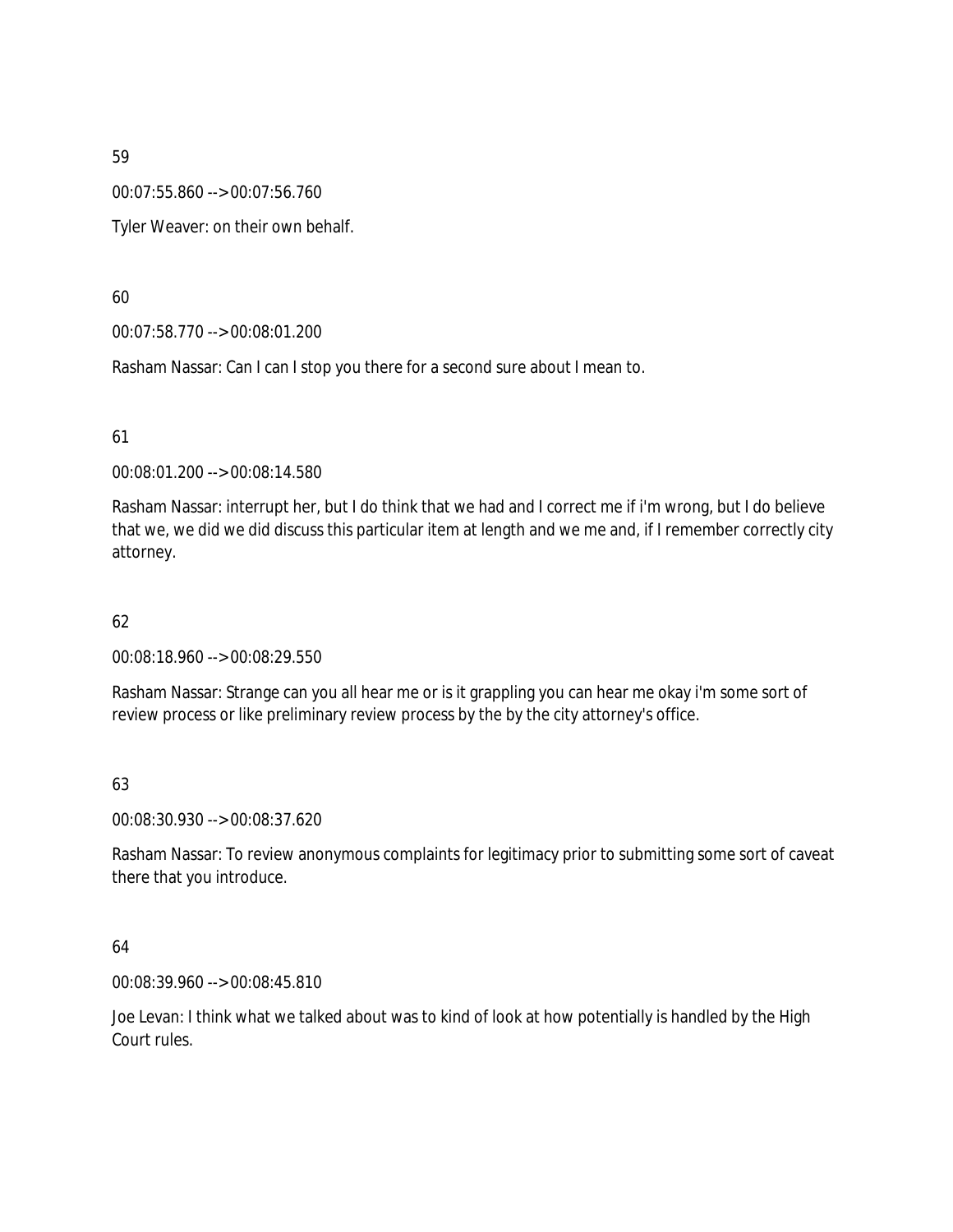00:08:47.310 --> 00:08:52.500

Joe Levan: And I don't have anything specific on you for that for tonight, but I think it's it's really.

# 66

00:08:53.910 --> 00:09:01.920

Joe Levan: just a matter of discretion, for what the Council wants to do because I mean the Court rules could be informative but it's there's no.

# 67

00:09:02.610 --> 00:09:11.610

Joe Levan: One way to do this, so I think again, then the ethics board can correct me if i'm wrong, but the interpretation they had previously was there was a complaint brought.

# 68

00:09:12.030 --> 00:09:18.450

Joe Levan: They they knew was brought by an attorney that's an individual, so they took that as a complaint that they could process.

# 69

00:09:19.410 --> 00:09:25.470

Joe Levan: This this notion had to do with the actual complaint, you know the person whose brain the complaint themselves.

# 70

00:09:25.950 --> 00:09:39.720

Joe Levan: be identified so that I think that's really regardless of what the Court real estate, something that the, the Council could decide what it wants to do you could certainly require that the person who is bringing a complaint identify themselves.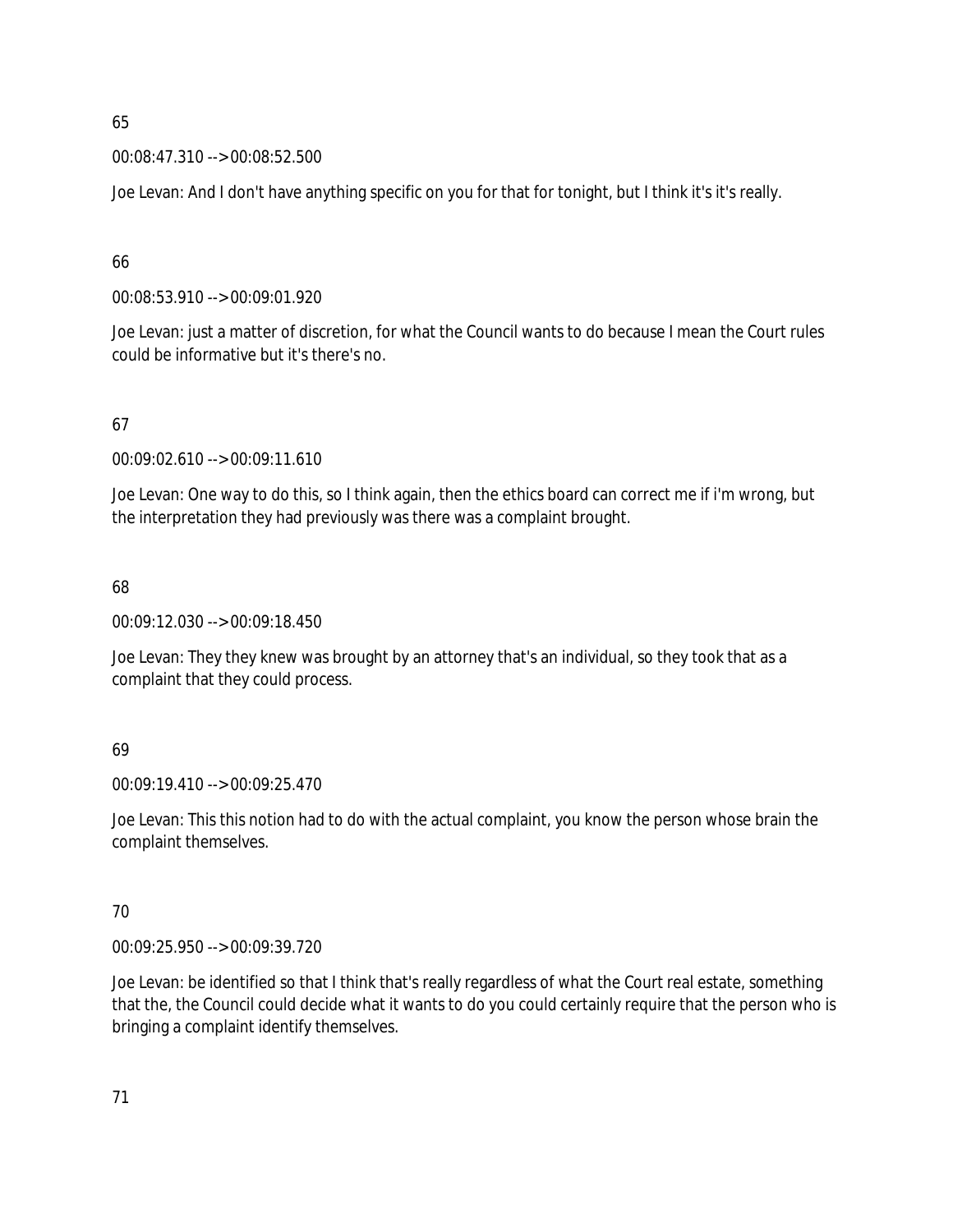00:09:41.220 --> 00:09:53.010

Joe Levan: And if they're if there's you could have a process if you wanted to to identify if they don't want to identify themselves why that is there's some kind of threat that they see because, for example, we talked last time about.

# 72

00:09:53.730 --> 00:10:02.730

Joe Levan: In forks in code compliance so code enforcement in our city, there are there is a way for people that are bringing code complaints to.

# 73

00:10:03.150 --> 00:10:09.060

Joe Levan: identify themselves if they think there's a threat to themselves individually, a personal threat to them their safety.

# 74

00:10:09.690 --> 00:10:21.960

Joe Levan: or their property by bringing a complaint, they can so identify that situation, so the Council could do something like that that's something we talked about, I think you know the question would be is bringing an ethics complaint.

# 75

00:10:23.040 --> 00:10:27.180

Joe Levan: seems to be different in kind than potentially a complaint about someone's neighbor.

# 76

00:10:27.720 --> 00:10:41.850

Joe Levan: about what they're doing but but that's again it's a question for the Council and there's there's no one way to do it there's no right answer again, the Court rules may be interesting, but that they're not going to be determinative on what the Council can do in this situation.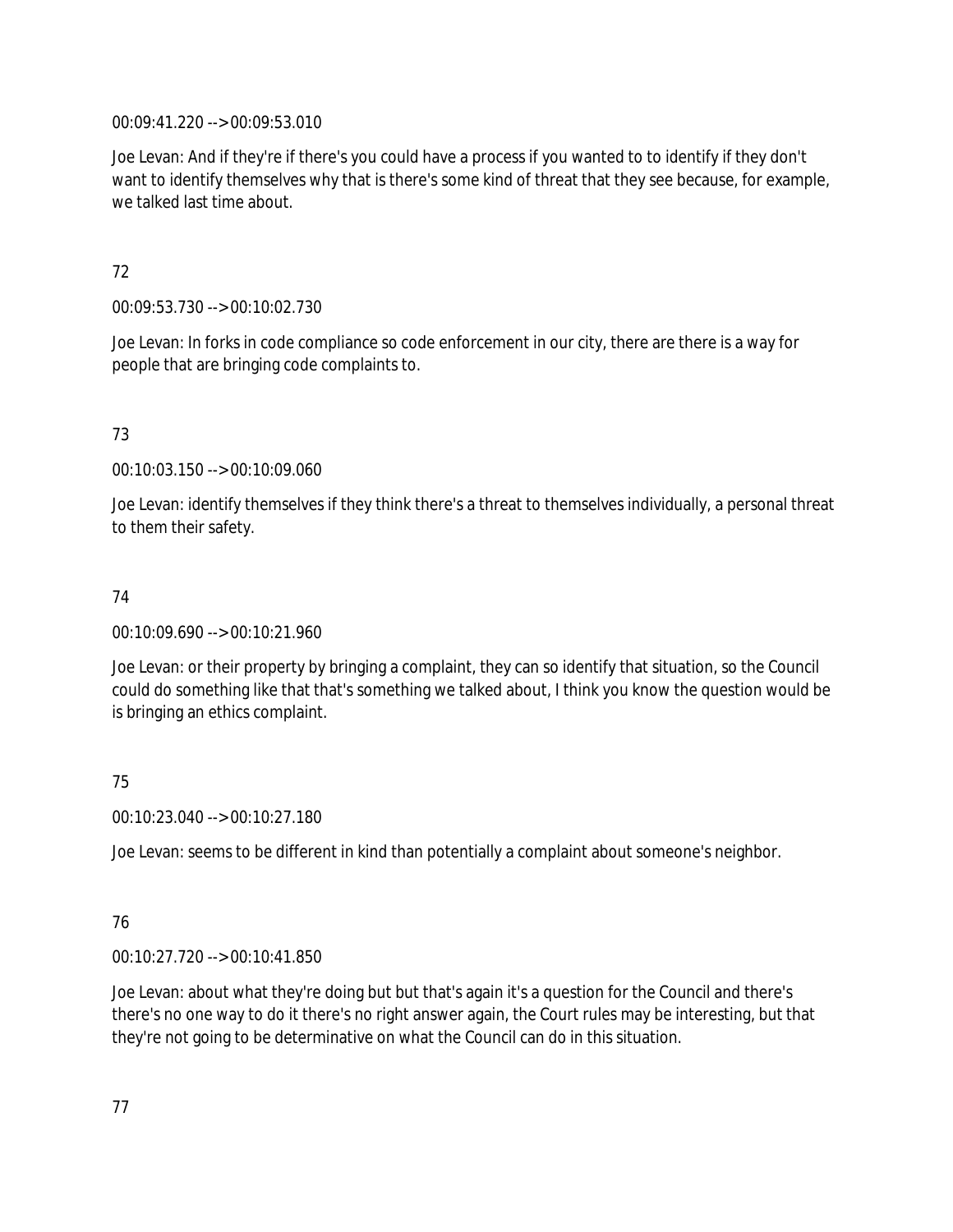00:10:42.750 --> 00:10:44.010

Rasham Nassar: Deputy Mayor had topless.

# 78

00:10:44.880 --> 00:10:54.570

Kirsten Hytopoulos: yeah I just checked the Minutes from the last meeting to make sure I was right, so we discussed this very thoroughly and there was consensus, it says, right here, there was consensus, the city would not public sorry that's not it.

# 79

00:10:54.840 --> 00:11:04.440

Kirsten Hytopoulos: would not accept anonymous complaints, except in certain circumstances, and we discussed that they would have to be a real legitimate like safety issue, not just our afraid.

# 80

00:11:05.310 --> 00:11:17.190

Kirsten Hytopoulos: And that city a train live and would would provide recommendations, based on the Court rules, so my recollection is we had really landed on accepting the standards that were set by the Court rules and that we were going to look for language, based on that.

# 81

00:11:20.220 --> 00:11:21.270

Rasham Nassar: Council member beats.

# 82

00:11:22.800 --> 00:11:36.150

Joe Deets: yeah Thank you mayor well I have more it's kind of a general question here, and looking at this document as soon as we discussed this take us in October of last year and we put it, I mean all these motions inside the past seven zero so.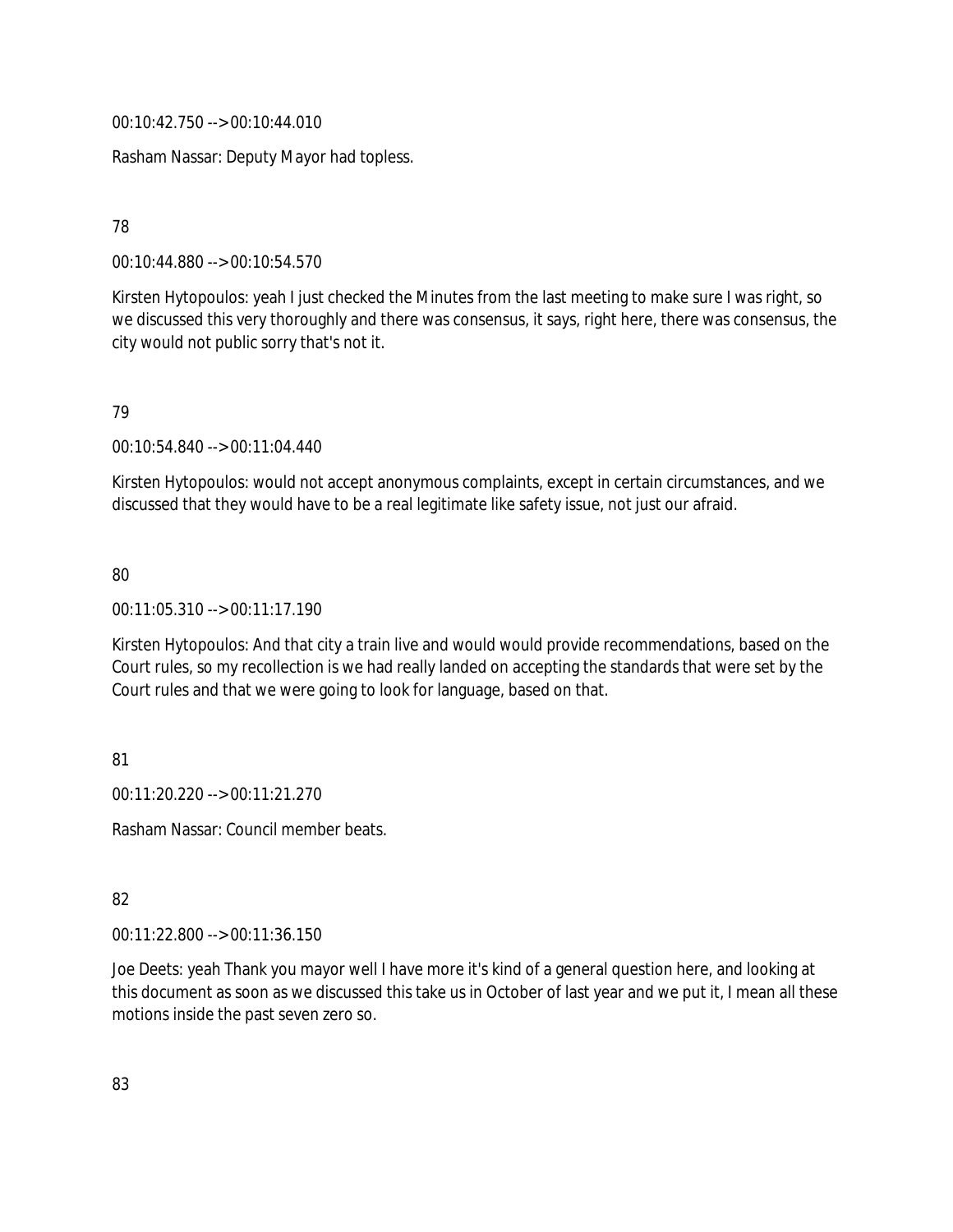00:11:36.690 --> 00:11:54.000

Joe Deets: i'm I guess i'm i'm I need to ask the question officially had has counseled basically approved these back in October So are we is, do we need to do make another motion to approve these How does this quite fit as far as a process standpoint.

84

00:11:55.170 --> 00:11:57.960

Joe Deets: Because it appears we've already quoted approve them.

85

00:12:00.780 --> 00:12:01.440

Rasham Nassar: city attorney.

# 86

00:12:02.940 --> 00:12:13.230

Joe Levan: yeah So the Council is not not not approved them officially yet, because the way that the emotions were status is what's identified in your.

# 87

00:12:13.890 --> 00:12:25.950

Joe Levan: Agenda packet there was language in there that says to amend subject to final Council approval on November 10 and that never happened, so these were initially brought, if you remember.

88

00:12:26.790 --> 00:12:32.460

Joe Levan: councilmember Medina wasn't involved at the time, and because he was stepping down from his position.

# 89

00:12:33.090 --> 00:12:41.610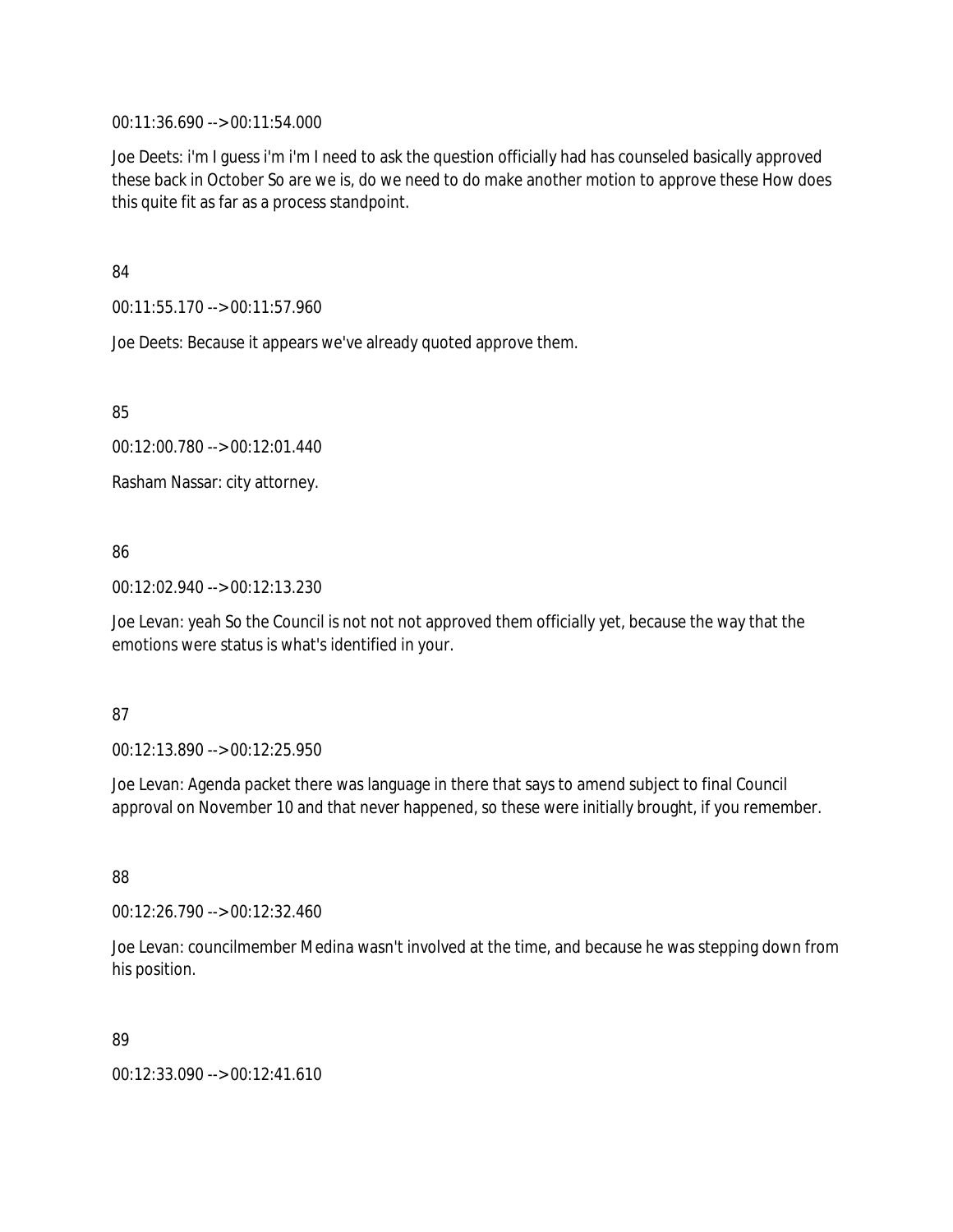Joe Levan: He thought would be best to have the Council take this up after he stepped down so that was part of the timing is the Council was going to take this up for.

90

00:12:41.970 --> 00:12:45.690

Joe Levan: A final determination on the 10th of November, and then the Council didn't do that.

91

00:12:46.620 --> 00:12:57.120

Joe Levan: So the all of these motions did passed unanimously at the time and October 27 but, but those motions all said, subject to final Council prove on November 10.

# 92

00:12:57.510 --> 00:13:03.600

Joe Levan: So the Council could tonight, take a be exactly as a written and vote on them and just see if the majority rules or not.

# 93

00:13:04.230 --> 00:13:13.380

Joe Levan: Or you could amend them or or take whatever other actually want the day that was that was a all of them had that language about subject to approval on November 10 which did not happen.

94

00:13:16.920 --> 00:13:19.050

Rasham Nassar: Okay, so it sounds like that the.

# 95

00:13:21.300 --> 00:13:35.610

Rasham Nassar: As with regard to the anonymous concern the anonymous filer that we've already provided pretty clear direction, and then we just wait for the city attorney to get back to us with what what that kind of process.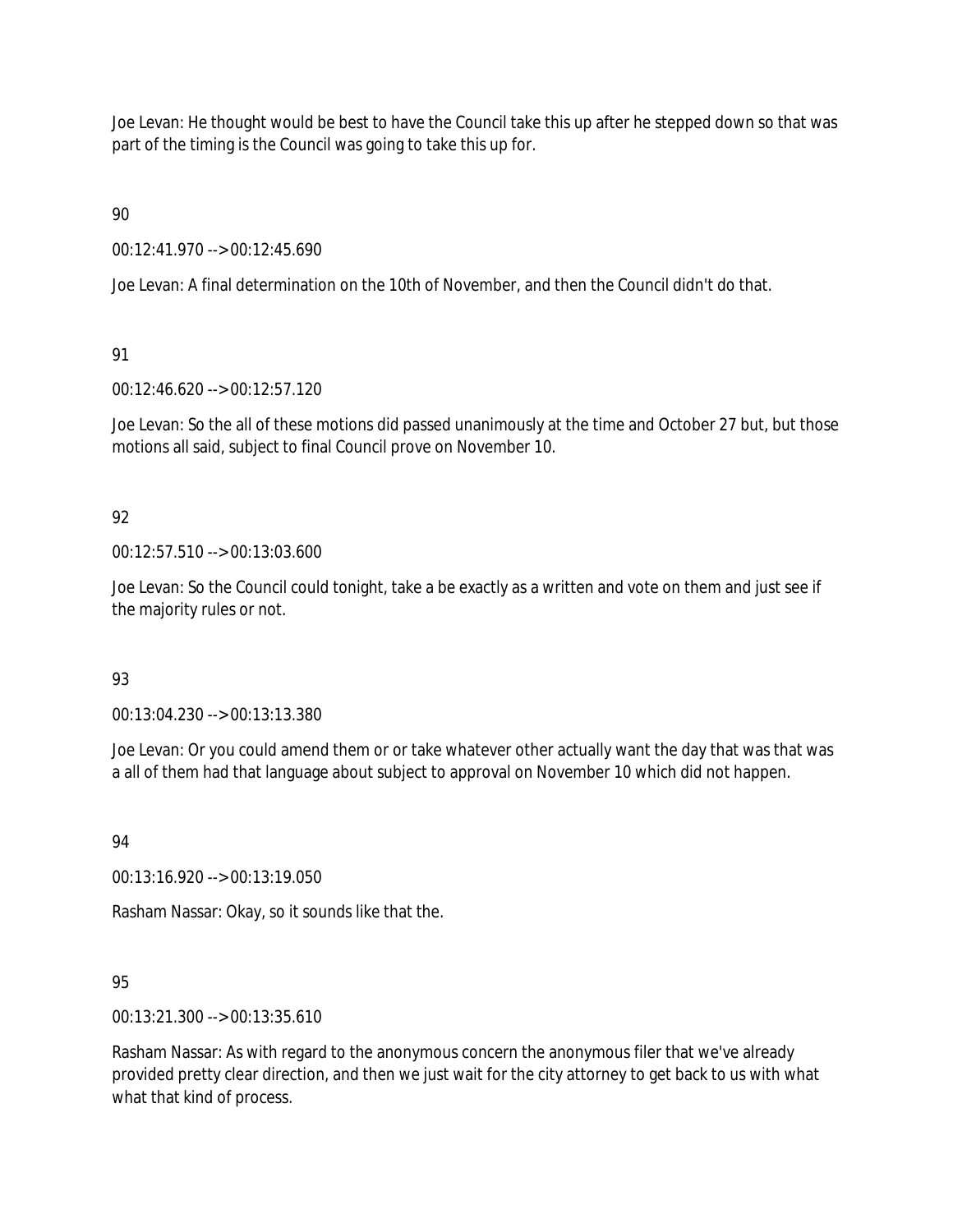00:13:36.510 --> 00:13:51.510

Rasham Nassar: might look like at the city and pursuant to what Deputy Mayor had topless stated what she pulled from the Minutes so if it's Okay, I think we can just move on from that one, and I would invite chair Weaver where did you there you are to proceed.

97

00:13:53.610 --> 00:13:58.680

Tyler Weaver: Right well the next motion deals with the same thing about third party, on behalf of the complainant.

## 98

00:14:02.790 --> 00:14:08.820

Tyler Weaver: The next one has to do with a notice issue that also came up in October, which we have not had any issues with.

## 99

00:14:10.320 --> 00:14:14.820

Tyler Weaver: Just so everybody knows the background on this, the way we inform people that they have had a.

100

00:14:15.870 --> 00:14:19.320

Tyler Weaver: complaint against them as we file to theirs we send to their city address.

101

00:14:20.370 --> 00:14:33.180

Tyler Weaver: I will say that I recently there was a committee that was unclear if they were still operational, so I also was able to get their personal email addresses from the city council and send it to both their public and the personal email.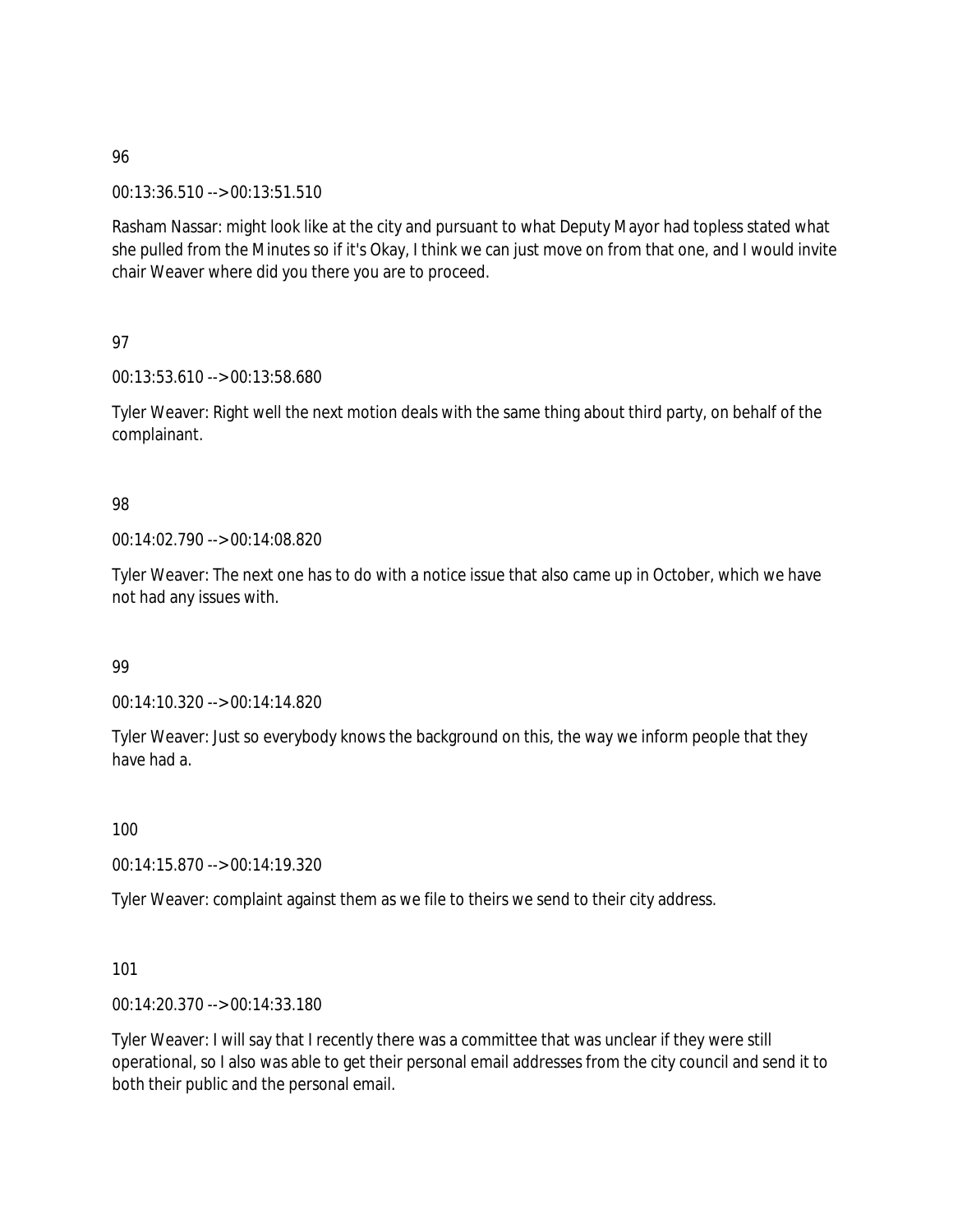00:14:34.440 --> 00:14:37.050

Tyler Weaver: Sorry, from the city clerk and.

103

00:14:43.650 --> 00:14:44.310

Tyler Weaver: The.

104

00:14:46.650 --> 00:14:51.360

Tyler Weaver: I always asked her response and I usually get one as I usually have to follow up a couple times.

## 105

00:14:52.830 --> 00:14:59.850

Tyler Weaver: The issue here was that there have been several issue with this complaint was there have been several emails sent to the.

106

00:15:01.650 --> 00:15:17.280

Tyler Weaver: accounts Council members email address public email address, and we had not received any response and we had a meeting where we didn't have a response we considered the complaint, there was a late response file that we did consider it another meeting.

107

00:15:21.030 --> 00:15:27.060

Tyler Weaver: I guess this motion, I guess, I consider it just a kind of a confirmation of what our practice currently is.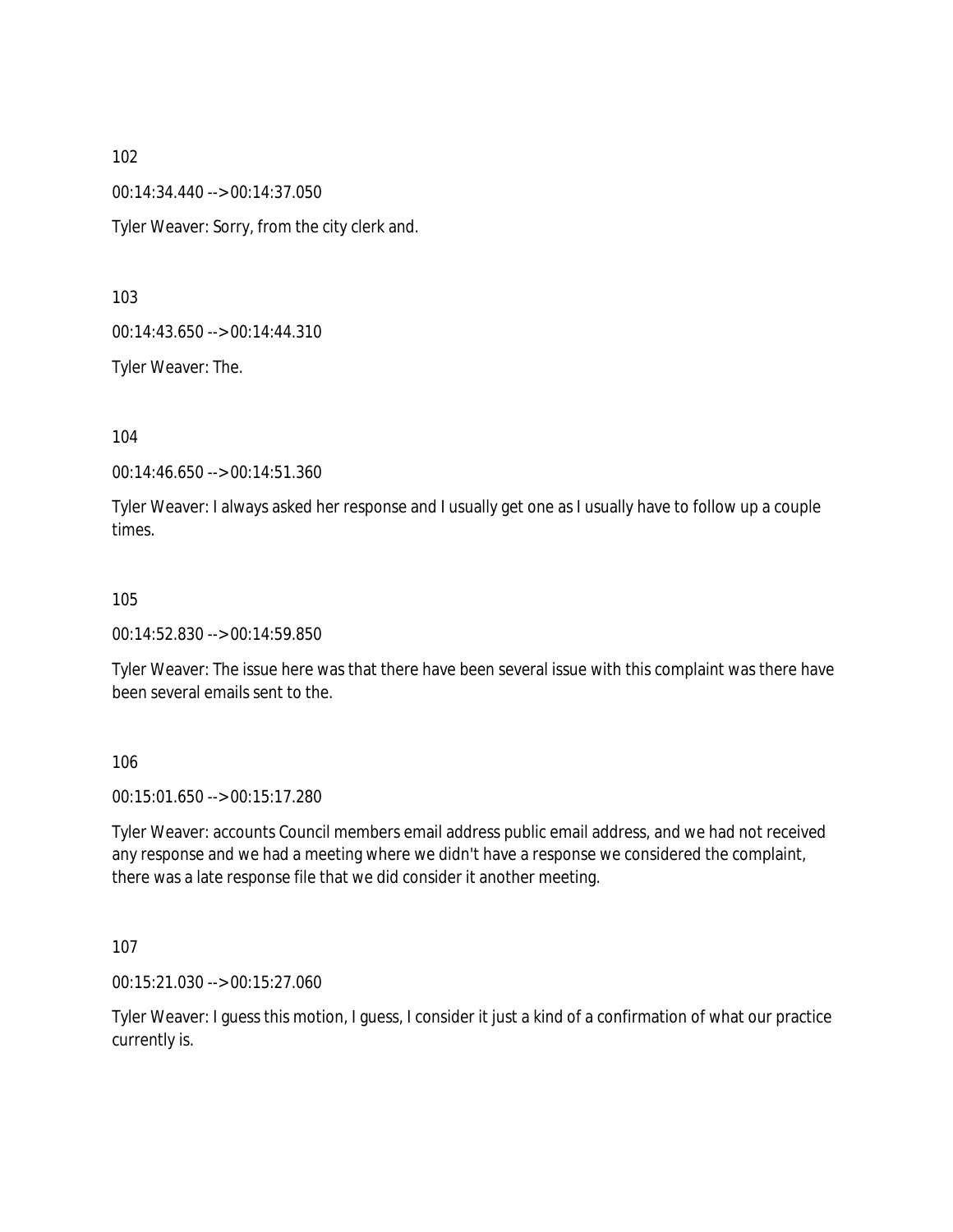00:15:30.300 --> 00:15:38.340

Tyler Weaver: The one concern I might have about it is that it would make it so that if somebody just chooses not to acknowledge that they've gotten something from us.

109

00:15:39.300 --> 00:15:48.270

Tyler Weaver: That potentially creates a never ending loop where we can consider it because we're still trying to get them to acknowledge that they have it, we have not had that situation.

110

00:15:49.440 --> 00:15:51.150

Tyler Weaver: But that's a potential issue with that one.

111

00:15:53.070 --> 00:15:55.620

Tyler Weaver: And then the final motion appears to be.

112

00:15:58.530 --> 00:16:00.420

Tyler Weaver: The same issue that I just discussed.

113

00:16:03.450 --> 00:16:09.780

Tyler Weaver: i'm happy to i'm happy to clarify anything that we you know our current practices of what we're doing if anybody has a question.

114

00:16:10.380 --> 00:16:11.580

councilmember catenary Johnson.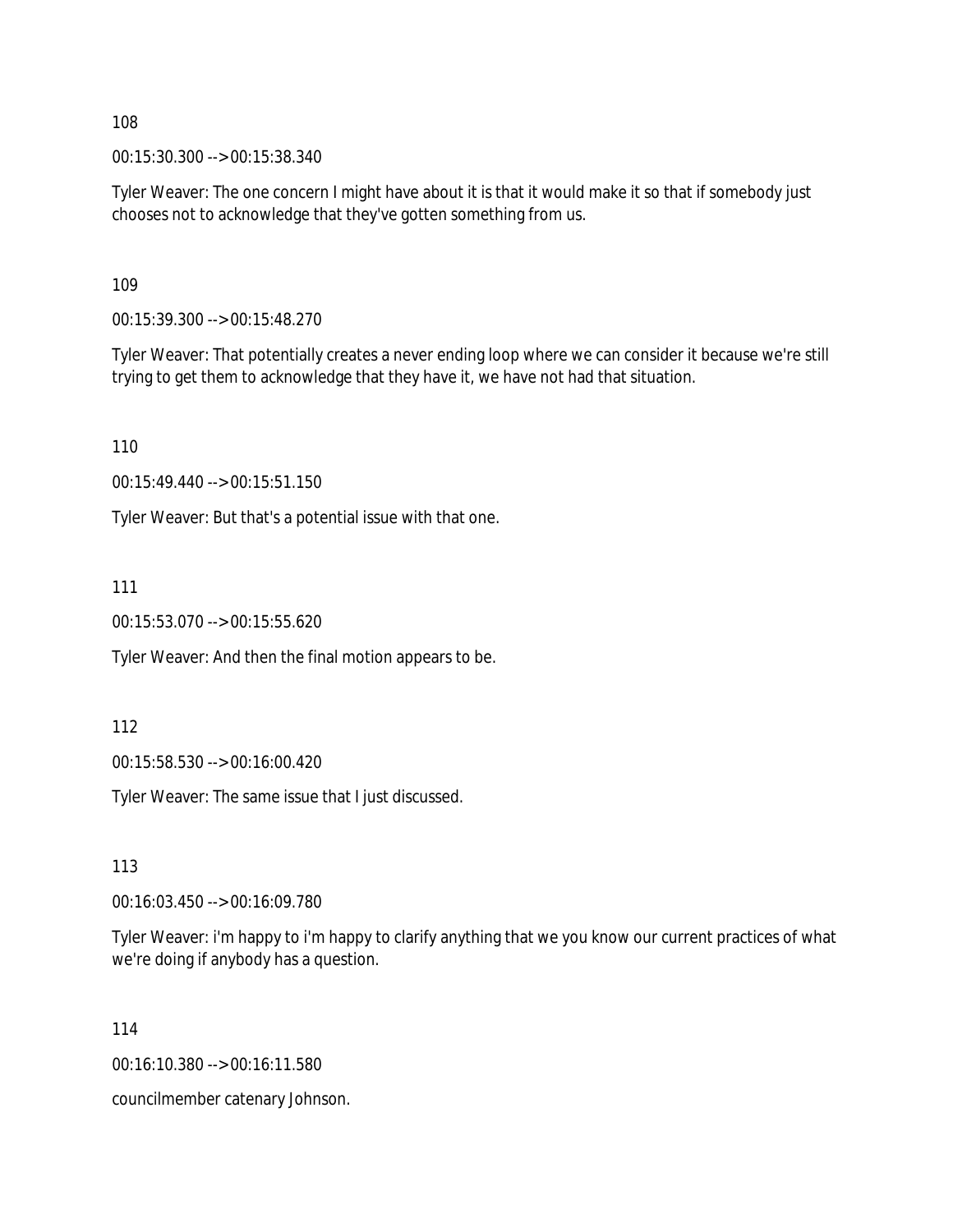00:16:12.690 --> 00:16:17.730

Brenda Fantroy-Johnson: hey thanks for being here, you guys, I want to go back to the emails.

116

00:16:19.080 --> 00:16:33.060

Brenda Fantroy-Johnson: Removing the email addresses off the website is there a email box that you know information can come to without coming to you guys directly, so that if someone wants to send an email to city will get it.

117

00:16:36.150 --> 00:16:36.900

Rasham Nassar: Go ahead here Weaver.

118

00:16:38.070 --> 00:16:45.840

Tyler Weaver: yeah so people have been sending emails that they want to receive to us to the city Cork i'm not i'm actually not sure if that's on the website or not.

119

00:16:46.440 --> 00:16:58.230

Tyler Weaver: And then city Cork has been sending them to all of us if requested by the person writing there's been a few times, where some things have come just to me because I just wanted the Chair to know about it but.

120

00:16:59.460 --> 00:17:04.380

Tyler Weaver: I think there's been three or four emails maybe even more recently that came to all of us.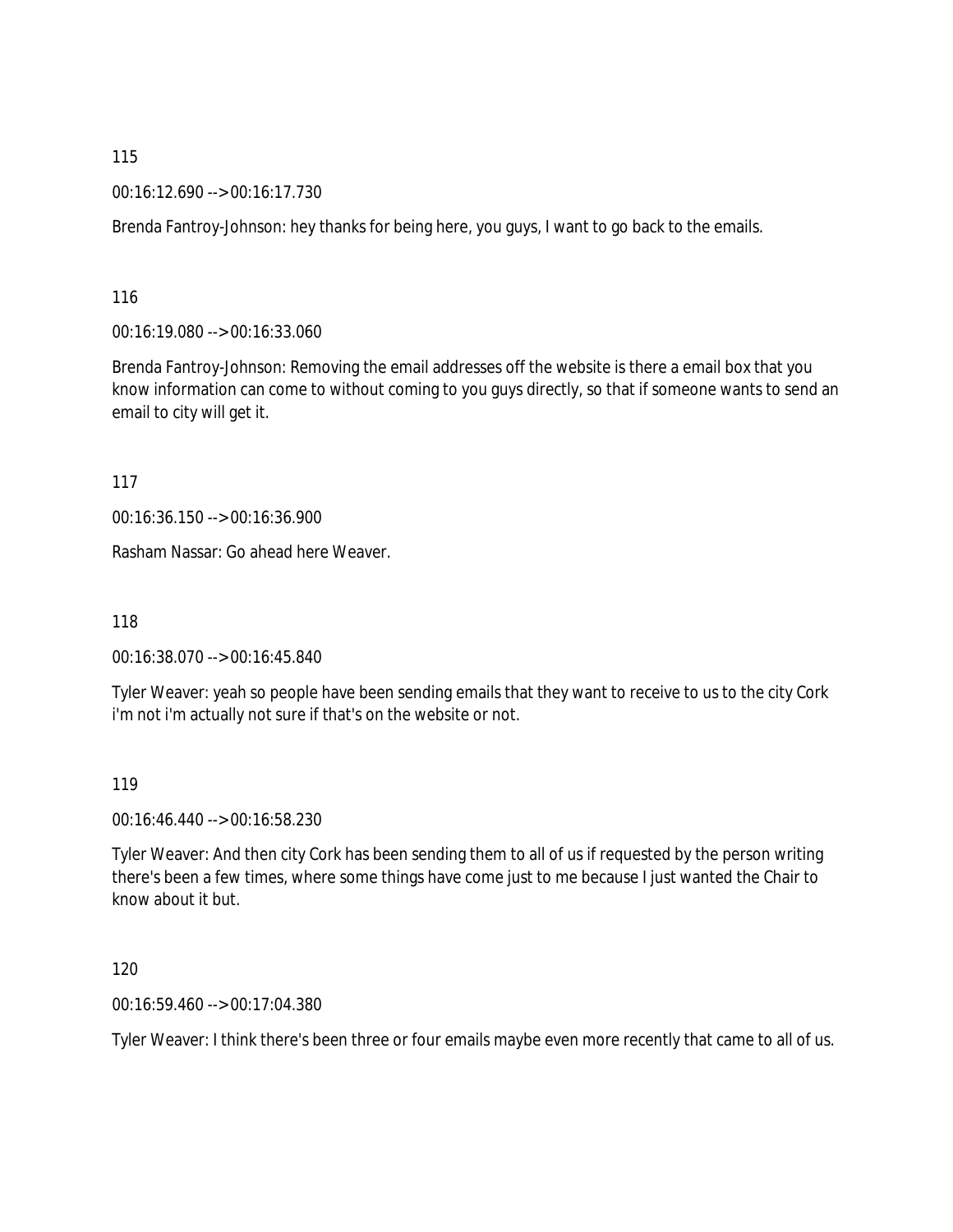00:17:05.850 --> 00:17:06.660

Tyler Weaver: From the city court.

122

00:17:07.470 --> 00:17:17.010

Rasham Nassar: Is it possible, I don't know city manager city attorney or city clerk to confirm that the emails have been removed from the website, but it's still possible to contact.

123

00:17:18.420 --> 00:17:24.960

Rasham Nassar: Or to for citizens to write in with questions or concerns related to the ethics board through the city clerk.

124

00:17:27.300 --> 00:17:27.960

city manager.

125

00:17:29.850 --> 00:17:38.910

Blair King: Yes, we are all respond I, I do not know the status, but it would not be uncommon for example in the city's website.

126

00:17:39.330 --> 00:17:50.340

Blair King: Especially on the governance section to list the ethics committee and to have a generic email address to communicate with us there that would be the email address for the city clerk.

127

00:17:51.300 --> 00:18:02.130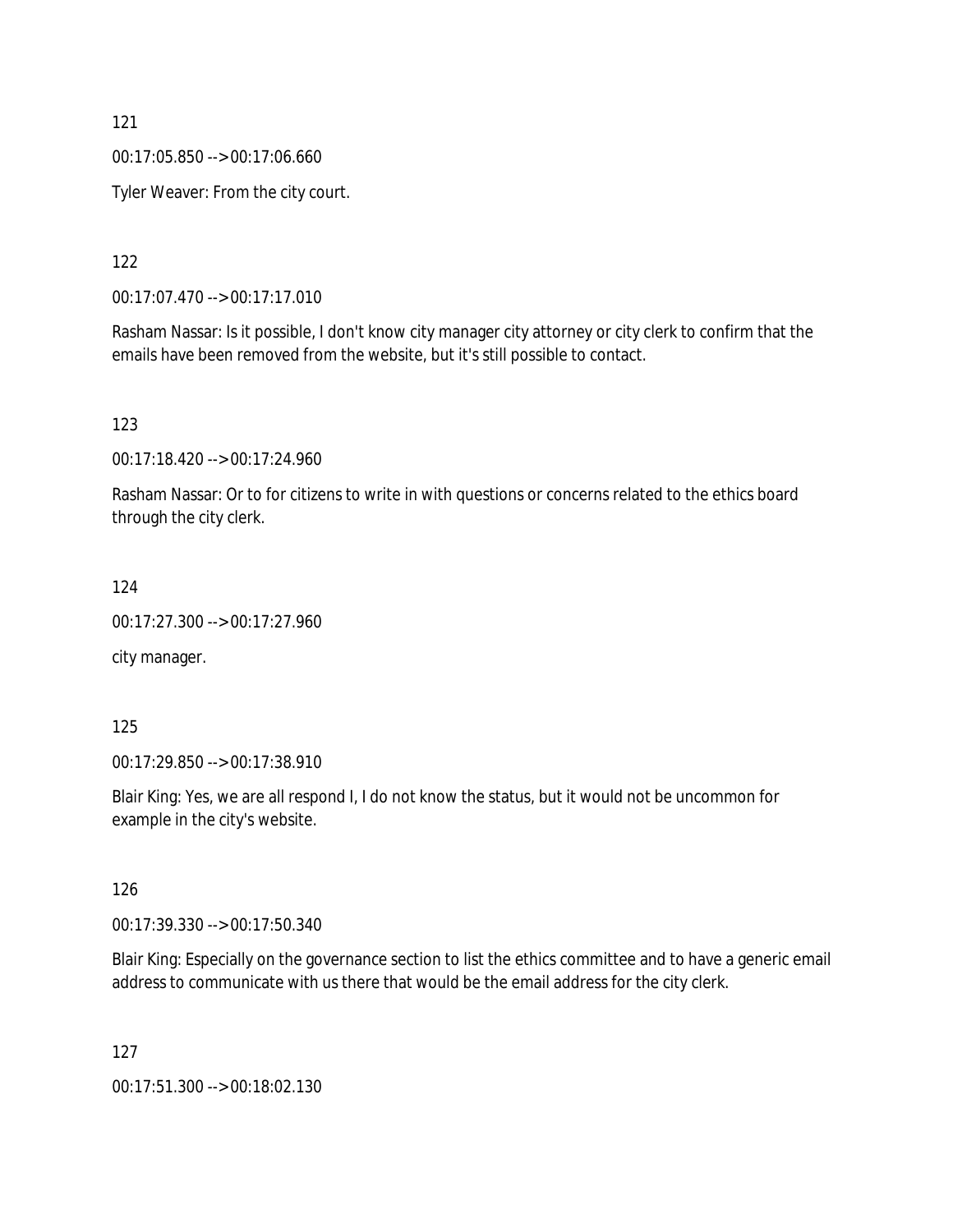Blair King: So it would be under the name of the ethics committee, there would be an email that would go to the city clerk that would not be uncommon for contact us okay.

128

00:18:03.000 --> 00:18:04.620

Blair King: I can follow up on that and see if.

129

00:18:04.620 --> 00:18:05.460

Blair King: that's the case.

130

00:18:07.380 --> 00:18:10.440

Brenda Fantroy-Johnson: I had a second question um.

131

00:18:11.760 --> 00:18:18.150

Brenda Fantroy-Johnson: The process loop when you when you send information to the person that the complaint has been brought against.

# 132

00:18:18.660 --> 00:18:29.250

Brenda Fantroy-Johnson: And they don't respond is there somewhere in your operating procedures that says after four times you know, then we just going to consider that as enough.

# 133

00:18:29.970 --> 00:18:37.320

Brenda Fantroy-Johnson: Communication and we're going to go ahead and continue with the process so that you're not stopped dead in the water and can't do anything.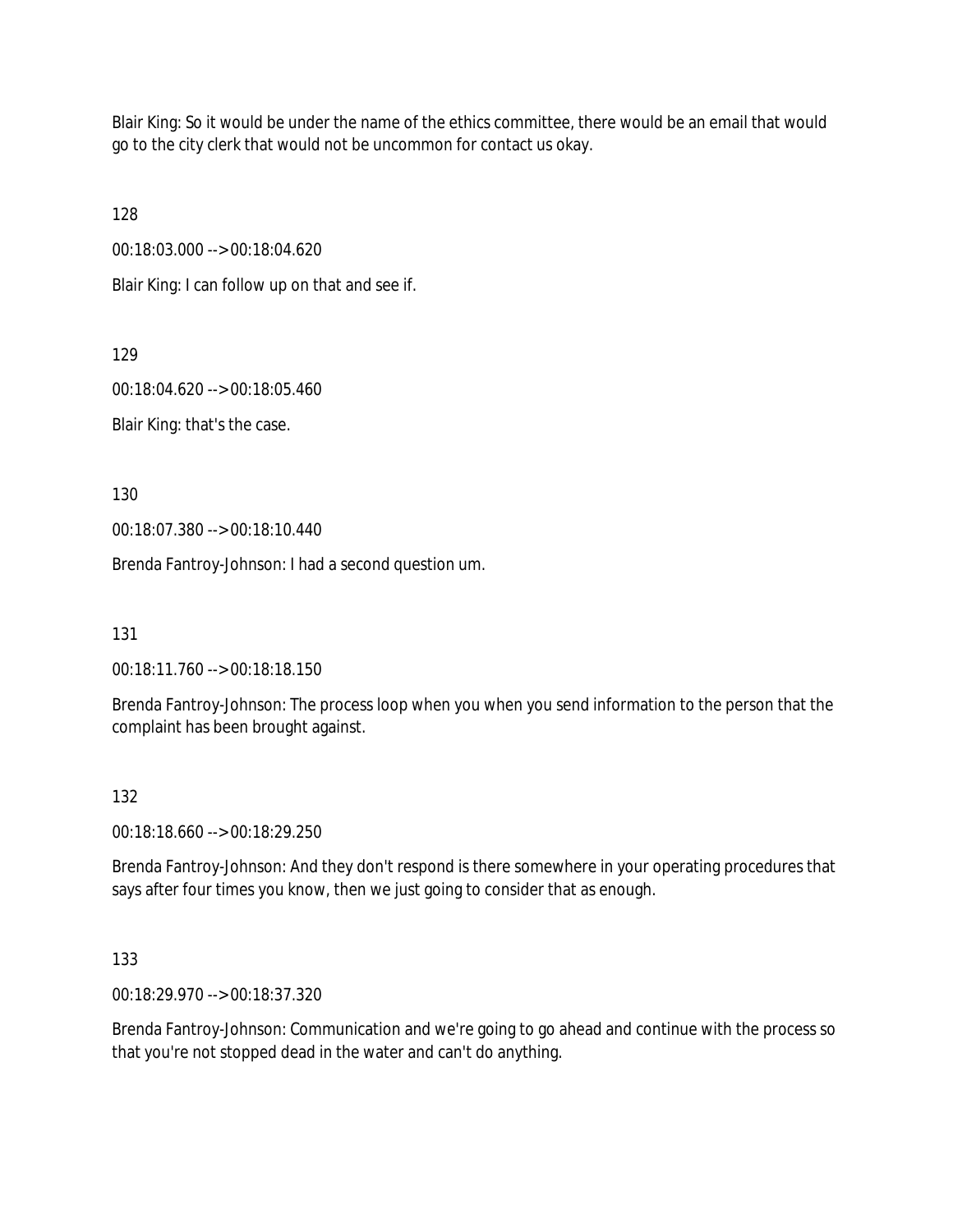00:18:39.030 --> 00:18:55.350

Tyler Weaver: I don't believe so, but if they're I mean basically we give them we give them until so long to respond, and I think, but if this was if this was going to be amended, I guess, I would recommend that we have something like that in there, that you know, after so many in terms of.

135

00:18:58.350 --> 00:19:00.330

Tyler Weaver: Dean Dean ripe and ready to go.

136

00:19:03.510 --> 00:19:04.950

Rasham Nassar: w mayor had Tablas.

137

00:19:05.610 --> 00:19:10.170

Kirsten Hytopoulos: yeah well, I just want to say I looked at the website and there are no address no addresses for anyone and.

#### 138

00:19:11.010 --> 00:19:20.820

Kirsten Hytopoulos: kristina brown the Clerk is listed as a contact um, I just wanted to say, you know I don't know that to be any harm in having maybe a hybrid of this situation where.

#### 139

00:19:21.150 --> 00:19:28.140

Kirsten Hytopoulos: You know if there's X number of attempts there's was i'm trying to stay in here whether we certified mail, what does it say.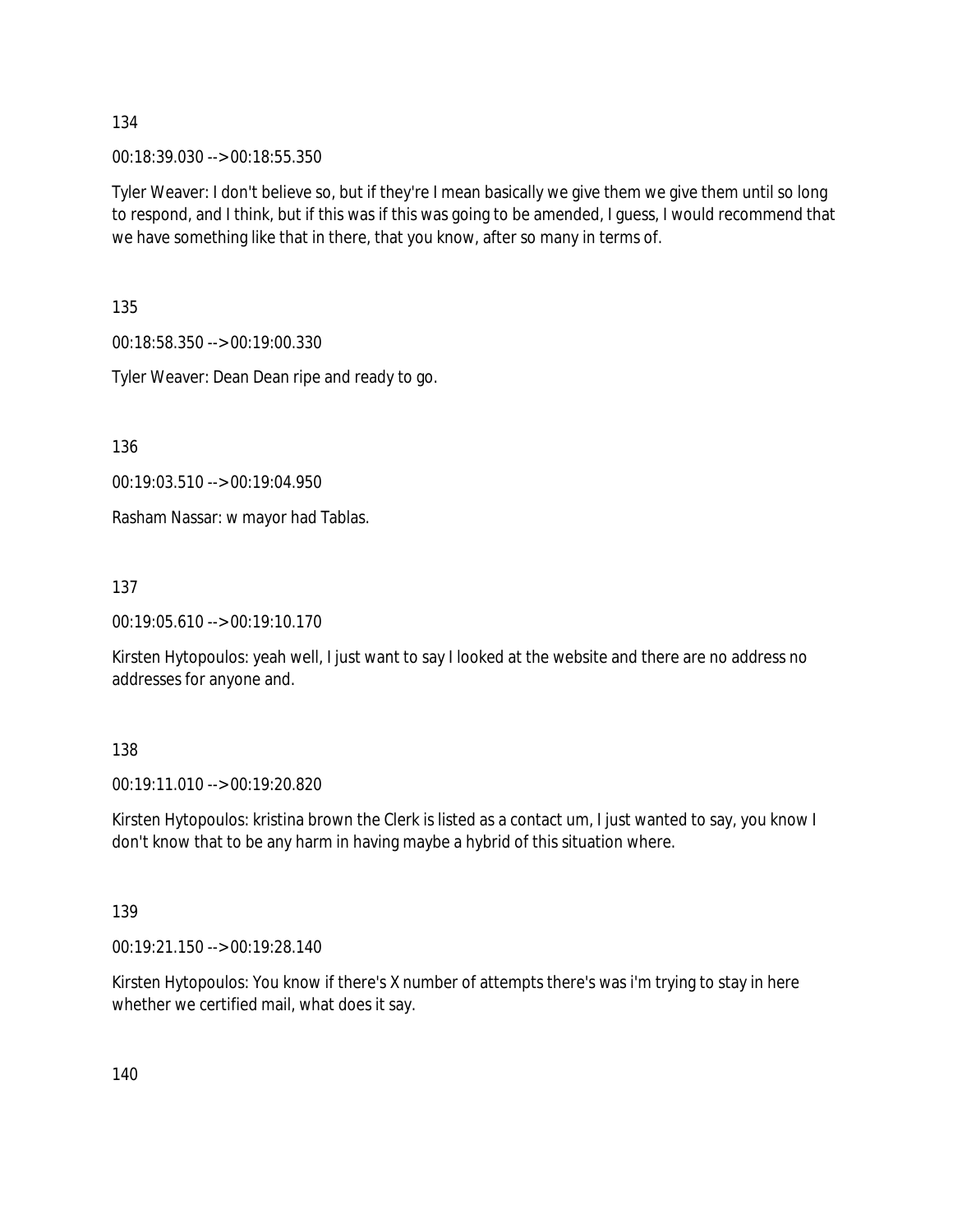00:19:28.710 --> 00:19:36.300

Kirsten Hytopoulos: Some sort of mailing so that you just, then I mean you just there's no, you know it satisfies that sort of like standard that's used for other sorts of service.

## 141

00:19:36.930 --> 00:19:52.230

Kirsten Hytopoulos: And then you could deal with the loop person avoidant person, I guess, but but usually you'd be fine being able to just use, you know, so I don't know just a thought that maybe after two attempts a certified letter ascent and then you're done could be an option so.

142

00:19:54.870 --> 00:19:55.980

Rasham Nassar: councilmember Schneider.

143

00:19:57.540 --> 00:20:05.220

Leslie Schneider: Thank you so that's what I was going to say I don't know if we need to change the wording of what's there, or whether the wording is enough.

#### 144

00:20:05.820 --> 00:20:22.860

Leslie Schneider: But it does say confirmation can be in the form of direct communication from the responded to the Chair or in the form of the city clerk mailing the invitation to respondent using certified mail so maybe we just say you know change it to.

145

00:20:24.000 --> 00:20:35.730

Leslie Schneider: With in in the lack of any response, the city clerk can mail the invitation to the respondent using certified mail.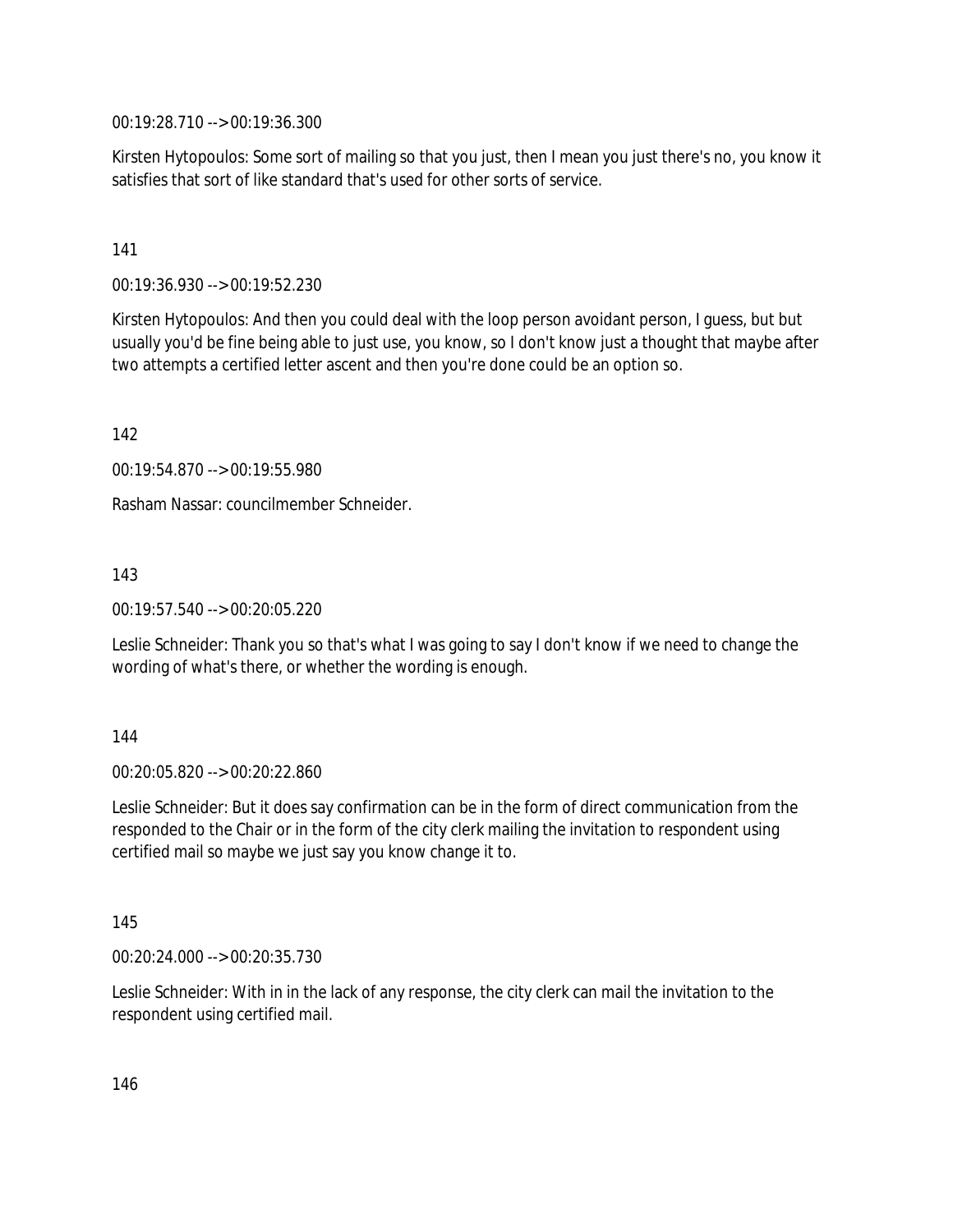00:20:38.100 --> 00:20:48.540

Leslie Schneider: Maybe we just need to tweak on that language, but I do think the certified mail option being there, it makes it pretty clear that we can move forward once these fallback options have been handled.

147

00:20:51.270 --> 00:20:52.290

Rasham Nassar: board member melon.

148

00:20:53.940 --> 00:20:59.970

David Mallon: I was just going to add this this this adding that piece to the about the certified letter to.

## 149

00:21:01.080 --> 00:21:09.690

David Mallon: To the to the operating rules that would actually be very helpful we amongst ourselves, and we were talking about the operating rules and figuring out how to deal with this in the context of those rules.

## 150

00:21:10.110 --> 00:21:15.870

David Mallon: We had thought that that notion of adding a second layer that might be, you know sending something snail mail.

151

00:21:16.350 --> 00:21:29.400

David Mallon: would be a good idea, but we just in the operating rules we didn't feel like we could commit the city to the resources to do that right, so we very much I will say we are, I mean, I very much appreciate that that is being added on by you.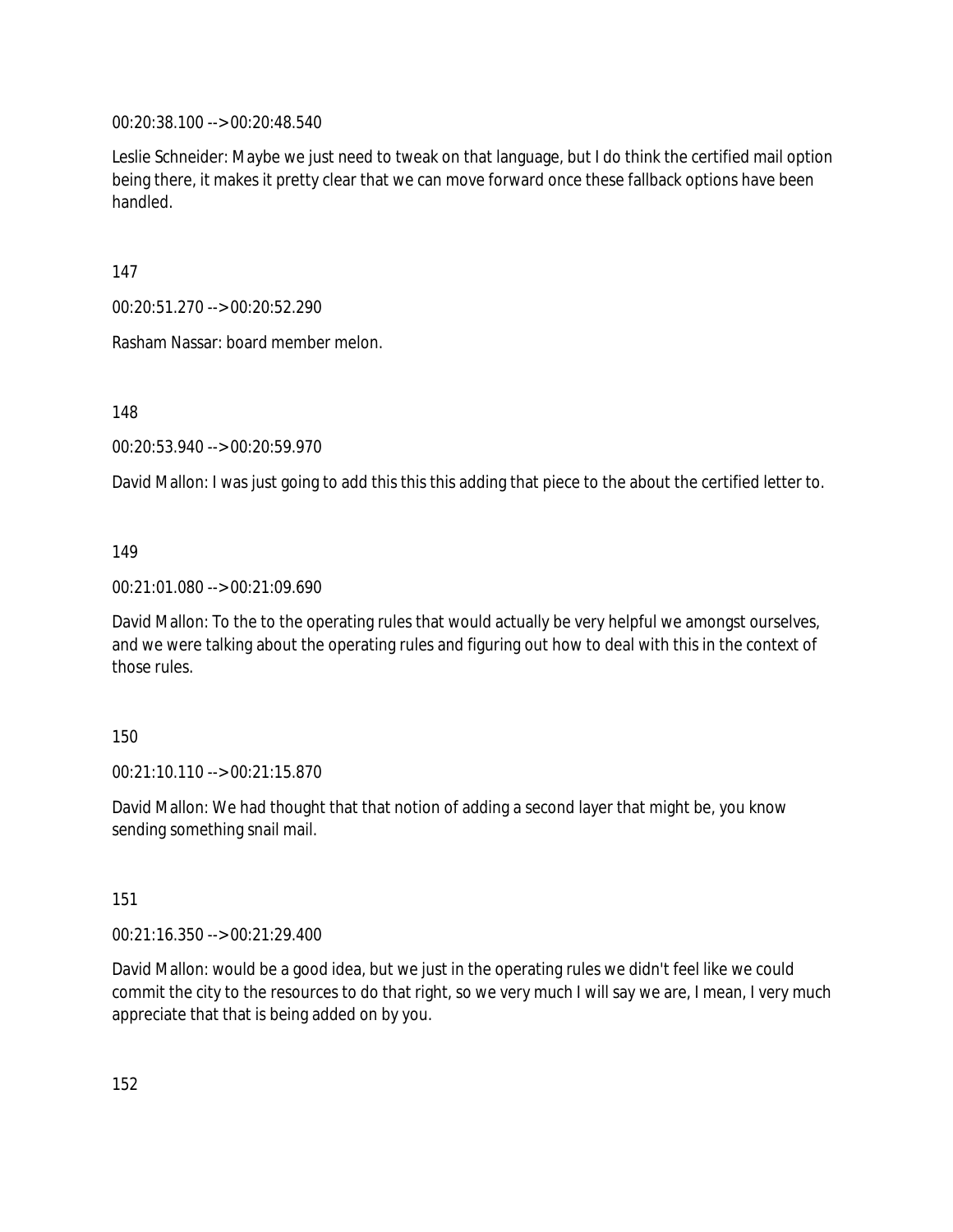00:21:30.450 --> 00:21:34.650

David Mallon: Because then it's basically taking care of I think that's a really good really good answer.

153

00:21:37.110 --> 00:21:38.040

Rasham Nassar: For number cash.

154

00:21:41.160 --> 00:21:42.180

Jim Cash: I just think that.

155

00:21:44.010 --> 00:21:50.940

Jim Cash: The language needs to be there, that if there is no response to the certified mail, then we can proceed with our.

156

00:21:52.290 --> 00:22:08.670

Jim Cash: Our action on that complaint, I think it needs to be specifically there so that there's, no, no question that the the respondent says, well, I didn't have an answer I couldn't I didn't get an email I wasn't notified we're covered.

157

00:22:13.170 --> 00:22:19.740

Rasham Nassar: So I don't see any other hands raised the city attorney brought up an interesting point and answering councilmember deets his question.

158

00:22:21.960 --> 00:22:22.530

Rasham Nassar: That.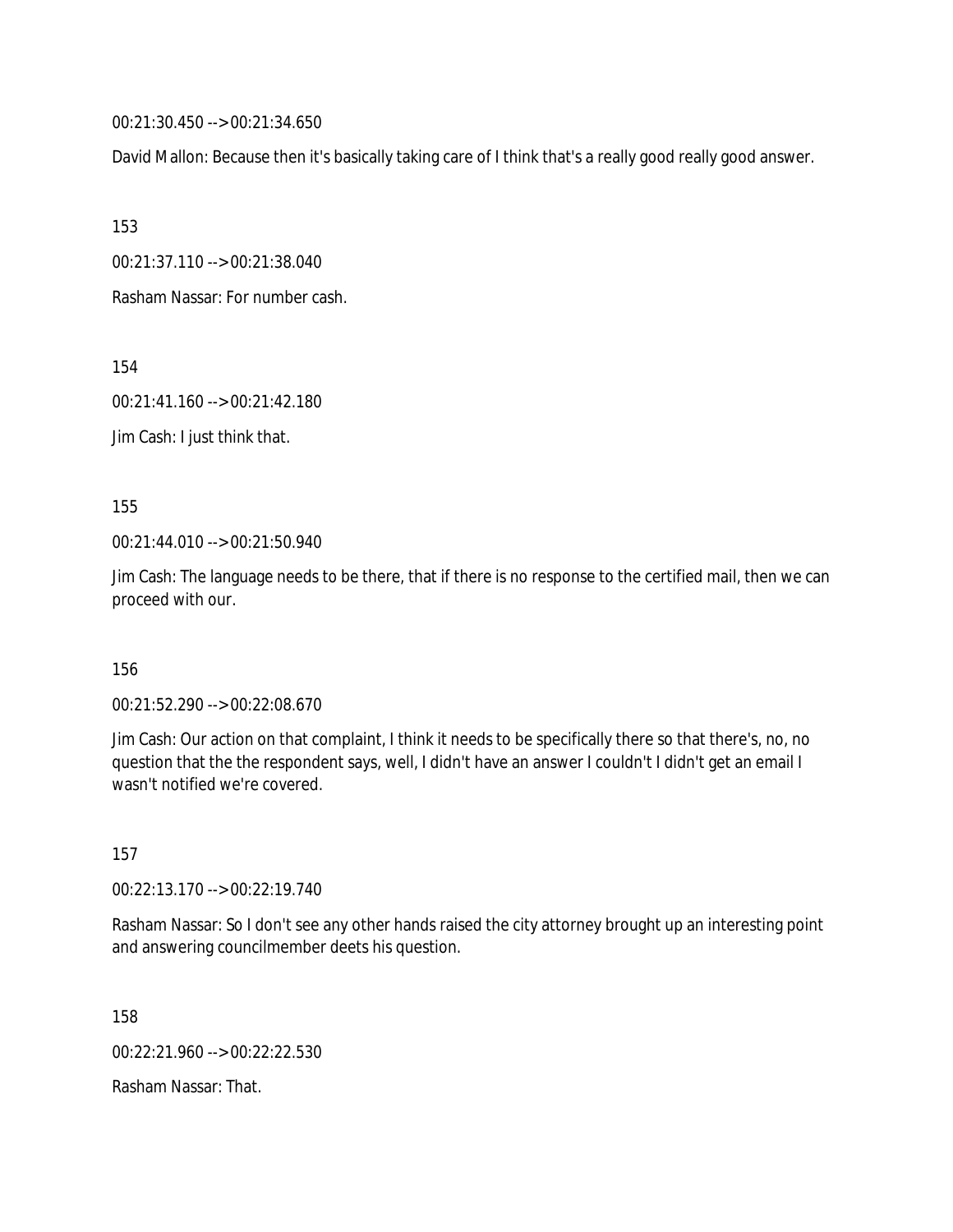00:22:23.610 --> 00:22:28.770

Rasham Nassar: The motions as they as they appear in the packet have not been adopted, pretty that's why we're having this conversation tonight.

160

00:22:30.090 --> 00:22:37.770

Rasham Nassar: My understanding was that we were here just sort sort of to listen and as Deputy Mayor had topless stated to give deference to the board to hear their thoughts and inputs.

161

00:22:38.280 --> 00:22:44.970

Rasham Nassar: And then the Council would pick this up at a business meeting with the motions that that take into consideration the ethics board.

162

00:22:45.690 --> 00:22:55.200

Rasham Nassar: feedback and recommendations that we're hearing tonight included where we've kind of all come around come to some consensus on the motions, and I think we've largely have.

163

00:22:55.680 --> 00:23:03.060

Rasham Nassar: And we may be ready to move on, and I just want to make sure, at this point that that's consistent with everyone else's understandings Council.

164

00:23:04.020 --> 00:23:19.530

Rasham Nassar: so that we know what to expect in terms of follow up moving out of this meeting and going back into our business meeting and if it's okay board member mount i'm going to go to Deputy Mayor I toklas just to kind of respond to the procedural point I raised.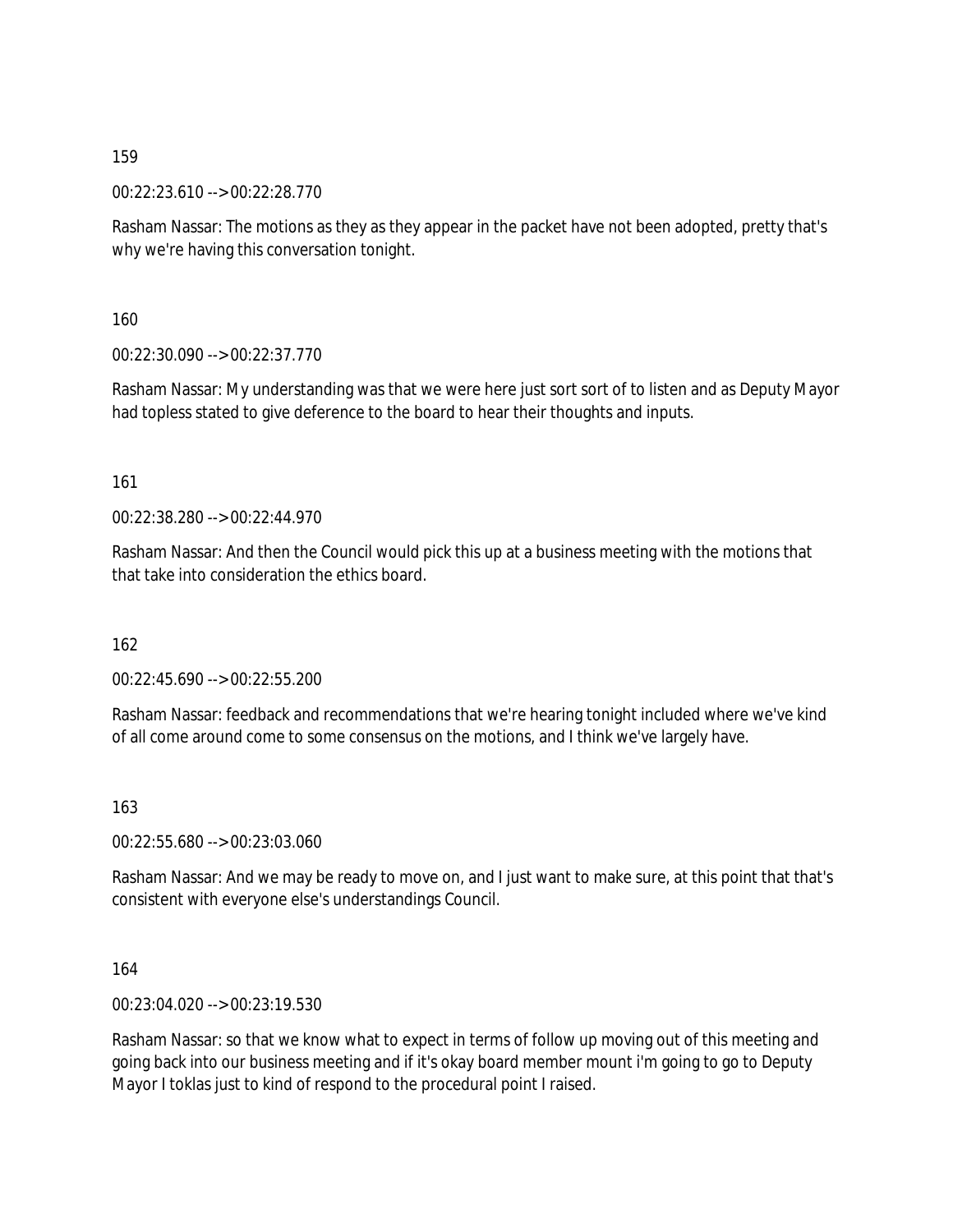00:23:20.790 --> 00:23:30.630

Kirsten Hytopoulos: So is there any reason we can't Well, first of all I guess i'd asked the city attorney whether this wasn't noticed enough for us to take action, but if not, is there a reason we could move these two consent agenda.

166

00:23:31.170 --> 00:23:36.030

Kirsten Hytopoulos: I just hate for us to take about in a sense of third meeting on these if they're easy for us.

167

00:23:38.190 --> 00:23:40.770

Rasham Nassar: I think we're we're amending them, we probably would have to.

168

00:23:42.000 --> 00:23:42.540

Rasham Nassar: The Attorney.

169

00:23:43.530 --> 00:23:56.820

Joe Levan: For the Council, based on the notice for the meeting you could take action on these motions, if you so chose, but you could also, and in doing so, you could amend them on on the fly or you could we could bring them back to you.

170

00:23:58.140 --> 00:24:01.260

Joe Levan: Either well I would think it'd be.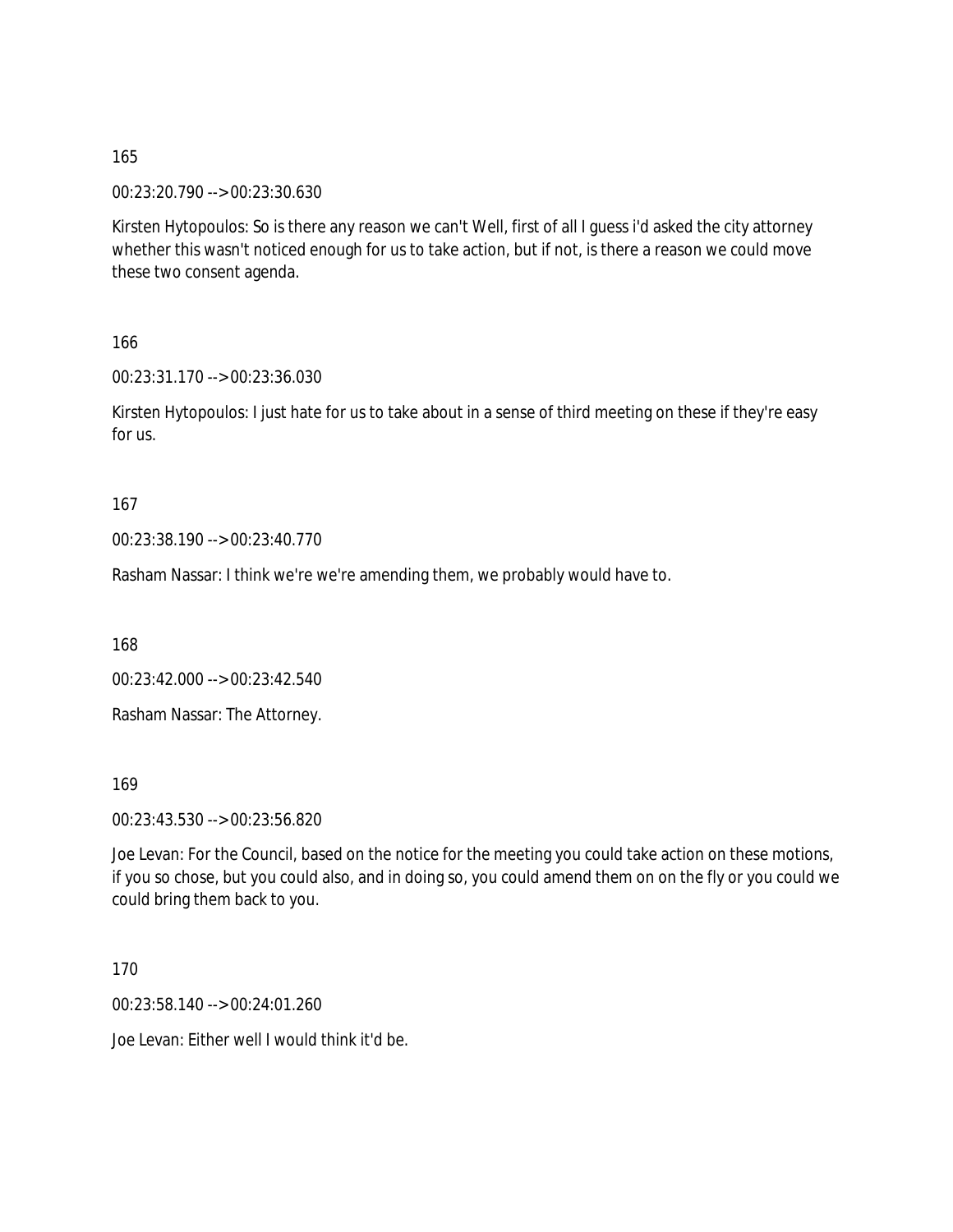00:24:01.890 --> 00:24:07.800

Joe Levan: If you want to take public comment on them, then you probably wouldn't want them on consent that that's a consideration as well just to think about.

172

00:24:08.040 --> 00:24:12.750

Joe Levan: On the one about the Court rule I do want to I could it sounds like the Council does want something specific.

173

 $00.24.13.650 -> 00.24.19.920$ 

Joe Levan: some kind of recommendation that would be from the Court rules which I don't have for you tonight, which I can provide to you, though, and a future meeting.

174

00:24:20.580 --> 00:24:32.340

Joe Levan: So that that on that one in particular actually actually that covers two of these motions there's also there's three other emotions that customer deets had previously fraud as well that are part of this packet so keep keep those in mind as well.

175

00:24:34.980 --> 00:24:45.270

Rasham Nassar: we'll move into Next, I just want to make sure that we're ready to move on, and so, in light of what the city attorney side Council is that it does everyone kind of agreed to that terms of process.

176

00:24:46.470 --> 00:25:00.330

Rasham Nassar: That we just have the discussion tonight and then staff will bring they bring back redrafted positions and their information and we'll take it up at a future business meeting okay great so with that we are going to move on to the emotions.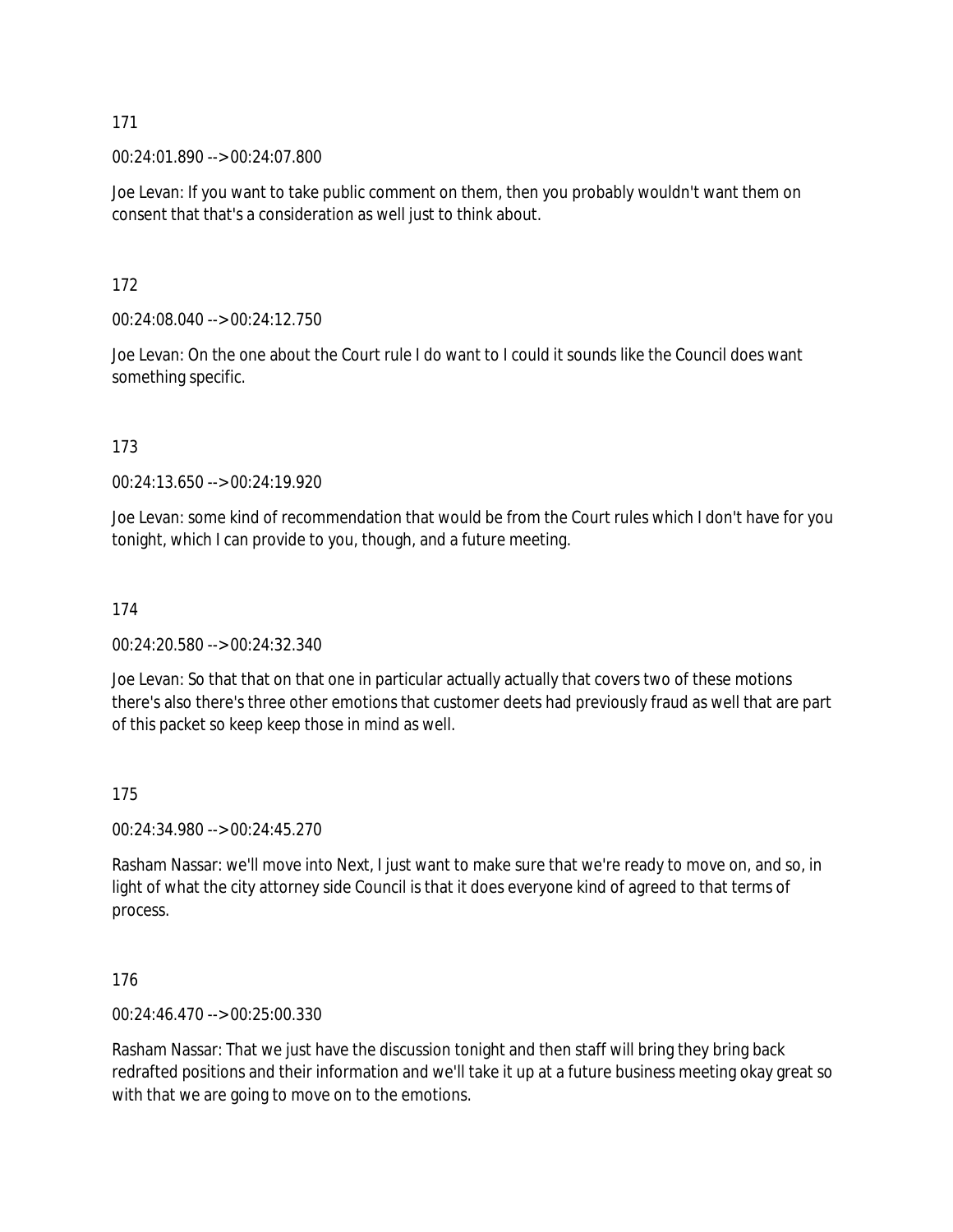00:25:02.580 --> 00:25:04.020

Rasham Nassar: that appear in the packet I.

178

00:25:06.600 --> 00:25:16.350

Rasham Nassar: had them out here, they are the motions for November 10 2020 Council business meeting prepared and proposed by Council member deets councilmember snyder.

179

00:25:19.950 --> 00:25:20.370

Leslie Schneider: Sorry.

180

00:25:21.780 --> 00:25:26.730

Leslie Schneider: i'm just trying to process this So did we just decided that we're not making any decisions tonight.

181

00:25:27.840 --> 00:25:36.900

Rasham Nassar: Well, we we've made we've given staff direction and provided consistent with the ethics board feedback on the motions, the first round that we just kind of work through.

182

00:25:38.010 --> 00:25:44.400

Rasham Nassar: that's going to require that we amend the emotions that were previously made November staffs going to do that, to work in the.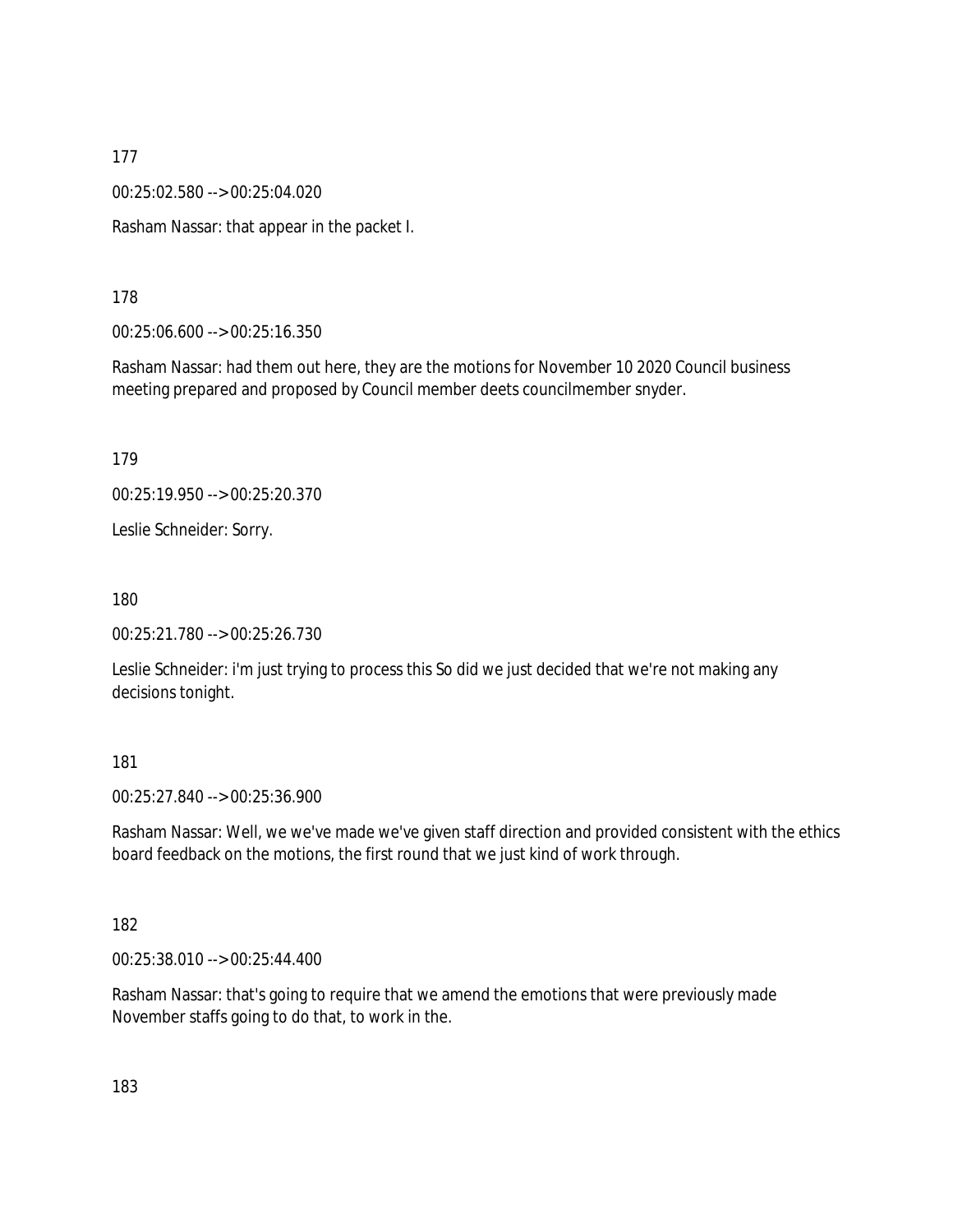00:25:45.000 --> 00:25:54.600

Rasham Nassar: feedback and the new kind of direction recommendations tonight, and then we would reread those motions into the record at a business meeting and counsel would take action at that time.

184

00:25:56.580 --> 00:26:07.530

Rasham Nassar: Rather than making motions and mending on the fly and then with regard to the one which I think was the one that we actually spent the most time discussing relating to the anonymous complaints city attorney has to bring back information.

185

00:26:08.490 --> 00:26:14.400

Leslie Schneider: Okay, as long as that's fine as long as we are here very clearly.

186

00:26:15.660 --> 00:26:26.310

Leslie Schneider: Possibly with you know motions and votes or whatever is needed express a clear intent, so that we don't have to rehash this in in another meeting that that works for me.

187

00:26:28.020 --> 00:26:28.860

Leslie Schneider: Okay, thank you.

188

00:26:30.600 --> 00:26:35.160

Rasham Nassar: Okay councilmember details Okay, if I handed off to you to run us through these next motion.

189

00:26:36.150 --> 00:26:46.320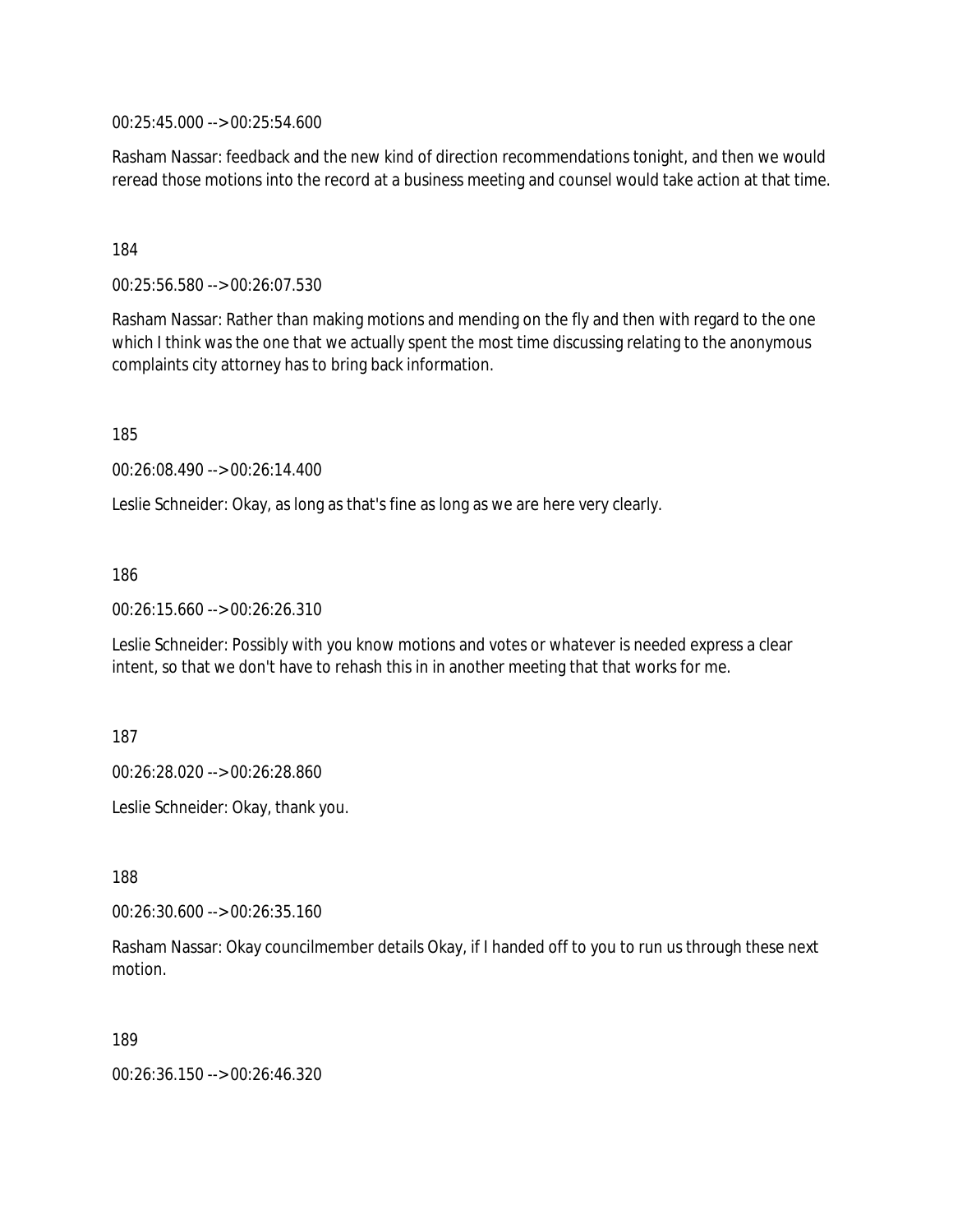Joe Deets: I happy to mayor, but I was gonna say there was a host of other emotions on that list that we hadn't completed so.

190

00:26:48.660 --> 00:26:52.710

Joe Deets: I mean i'm happy to go into quote my emotions, if you will, but.

191

00:26:54.930 --> 00:27:00.750

Joe Deets: What i've seen by different pages more to go with those other emotions so didn't we want to go through those.

192

00:27:01.590 --> 00:27:02.820

Rasham Nassar: So I have.

193

00:27:04.650 --> 00:27:07.500

Joe Deets: A reality unless i'm misunderstanding cheer.

194

00:27:07.530 --> 00:27:18.960

Rasham Nassar: cheer Weaver I heard you announce it was the final motion, so I took your word for it, but I do have a document when I think I might be missing here but i'm not seeing any other pages.

195

00:27:20.640 --> 00:27:22.530

Joe Deets: And then we did we cover all of them.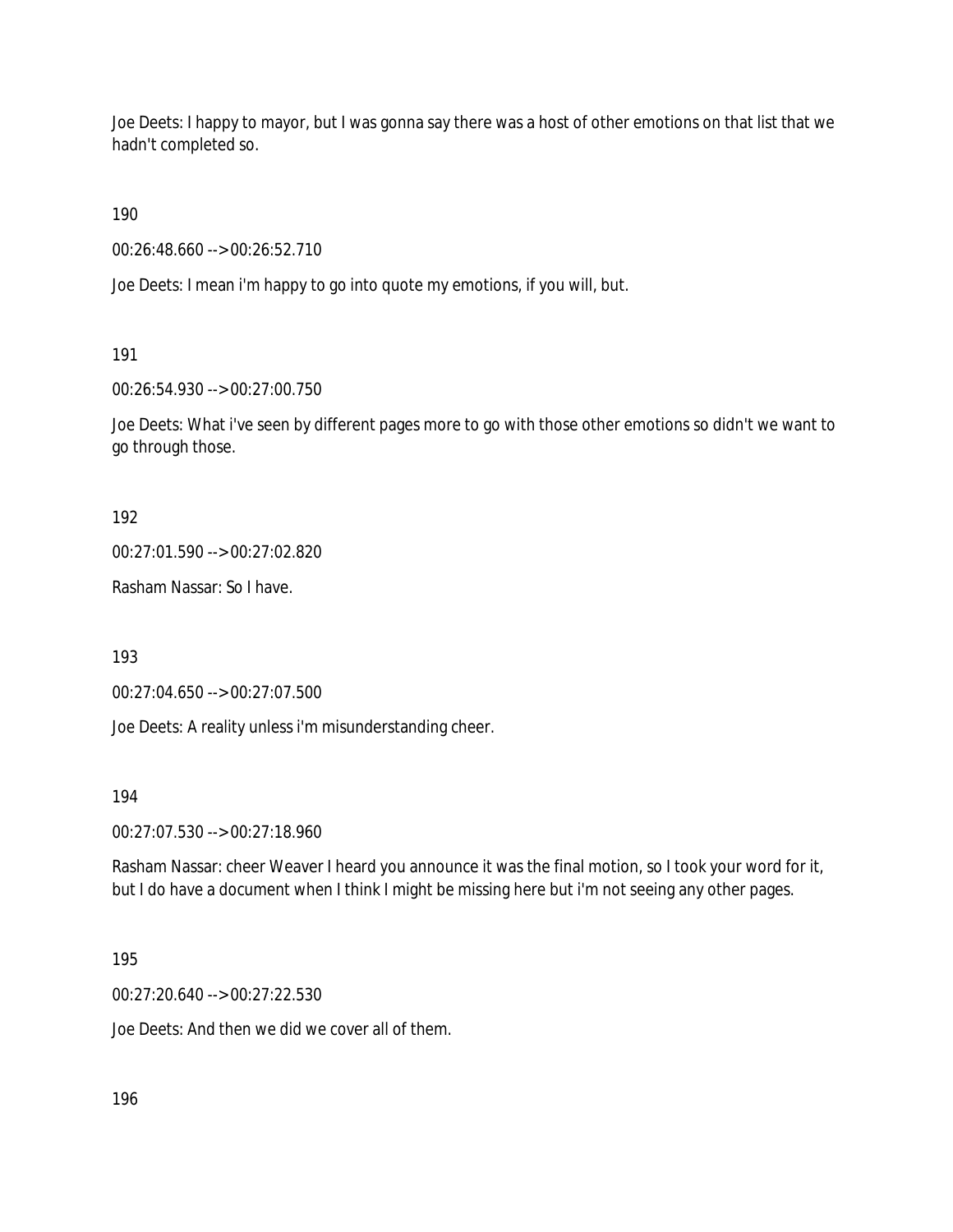00:27:23.760 --> 00:27:23.940

Joe Deets: yeah.

197

00:27:24.000 --> 00:27:27.960

Joe Levan: I think I think confusion for the confusion may be that some of these are.

198

00:27:29.100 --> 00:27:36.720

Joe Levan: There duplicative for that they affect different provisions of the ethics program so their stated twice, but they deal with the same issue.

199

00:27:38.460 --> 00:27:38.640

Joe Deets: Oh.

200

00:27:40.260 --> 00:27:41.730

Joe Deets: I just want to make sure we're not missing anything.

201

00:27:44.010 --> 00:27:49.170

Joe Deets: Well, thank you i'll go ahead and gosh I made these motions.

202

00:27:51.360 --> 00:27:56.250

Joe Deets: Was that in November so we'll see if power elephant, they still are.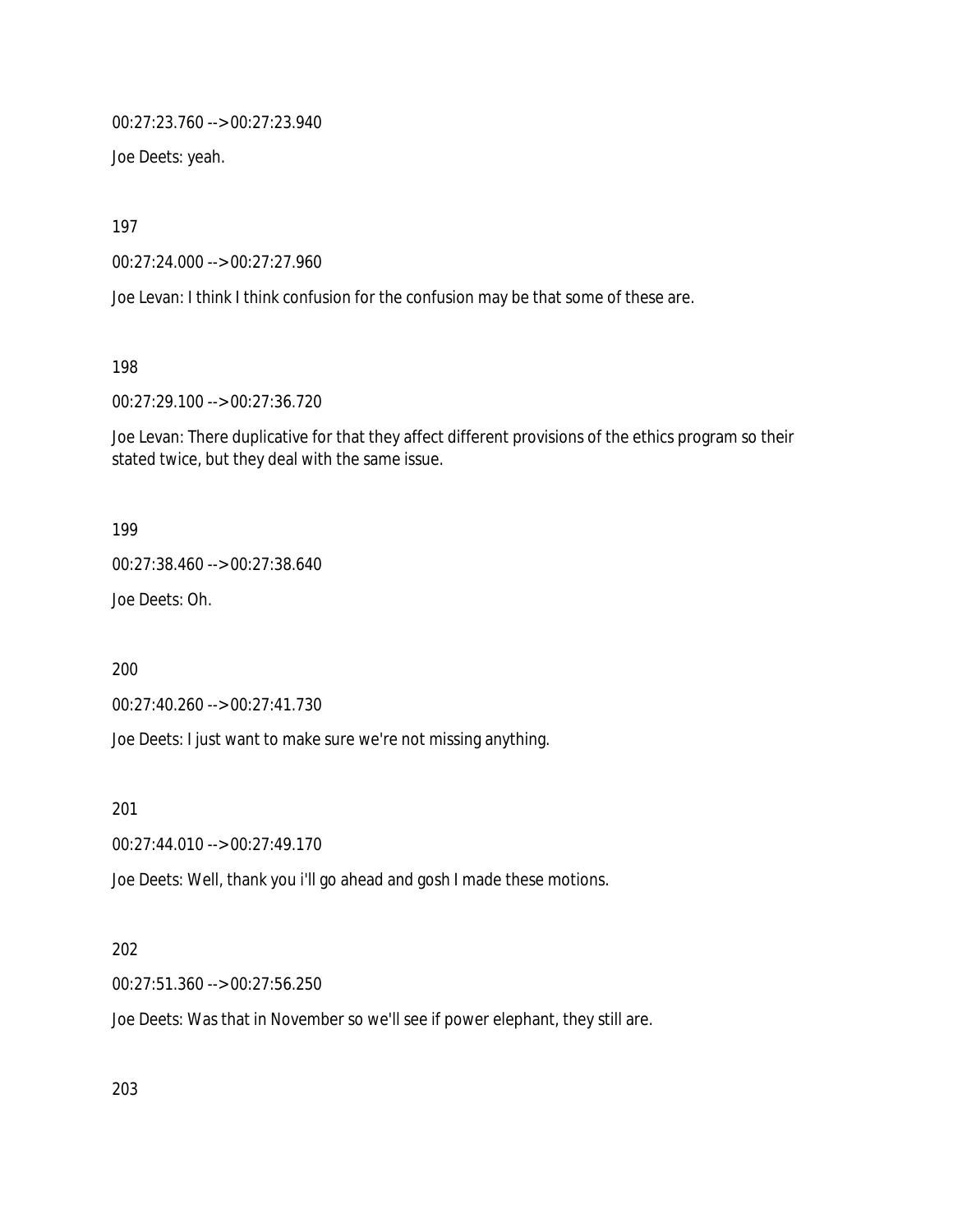00:27:58.620 --> 00:28:08.820

Joe Deets: We never did vote I I don't even remember if we talked about them at the time, but the first motion was relating to more of just being having.

204

00:28:09.270 --> 00:28:14.820

Joe Deets: Just more clarity to the ethics program itself, this is Item number one.

205

00:28:15.270 --> 00:28:24.660

Joe Deets: Where i'll just read it out, I moved to include an additional bullet point to the introduction of the city bainbridge island code of conduct and ethics program that states the following.

206

00:28:25.380 --> 00:28:37.080

Joe Deets: Further to further the public trust in city government and to accomplish this principally to education and not seeking and not the seeking of punishment so.

207

00:28:38.310 --> 00:28:59.580

Joe Deets: We talked about this is for education, primarily and reading graph we refer to that, but it's not quite so explicit as i'm standing here so i'm just asking maybe we just be very explicit, particularly in this introduction that it's for education and not the seeking of punishment principal.

208

00:29:05.220 --> 00:29:06.690

Rasham Nassar: Deputy Mayor high top so happy for him.

209

00:29:08.400 --> 00:29:20.130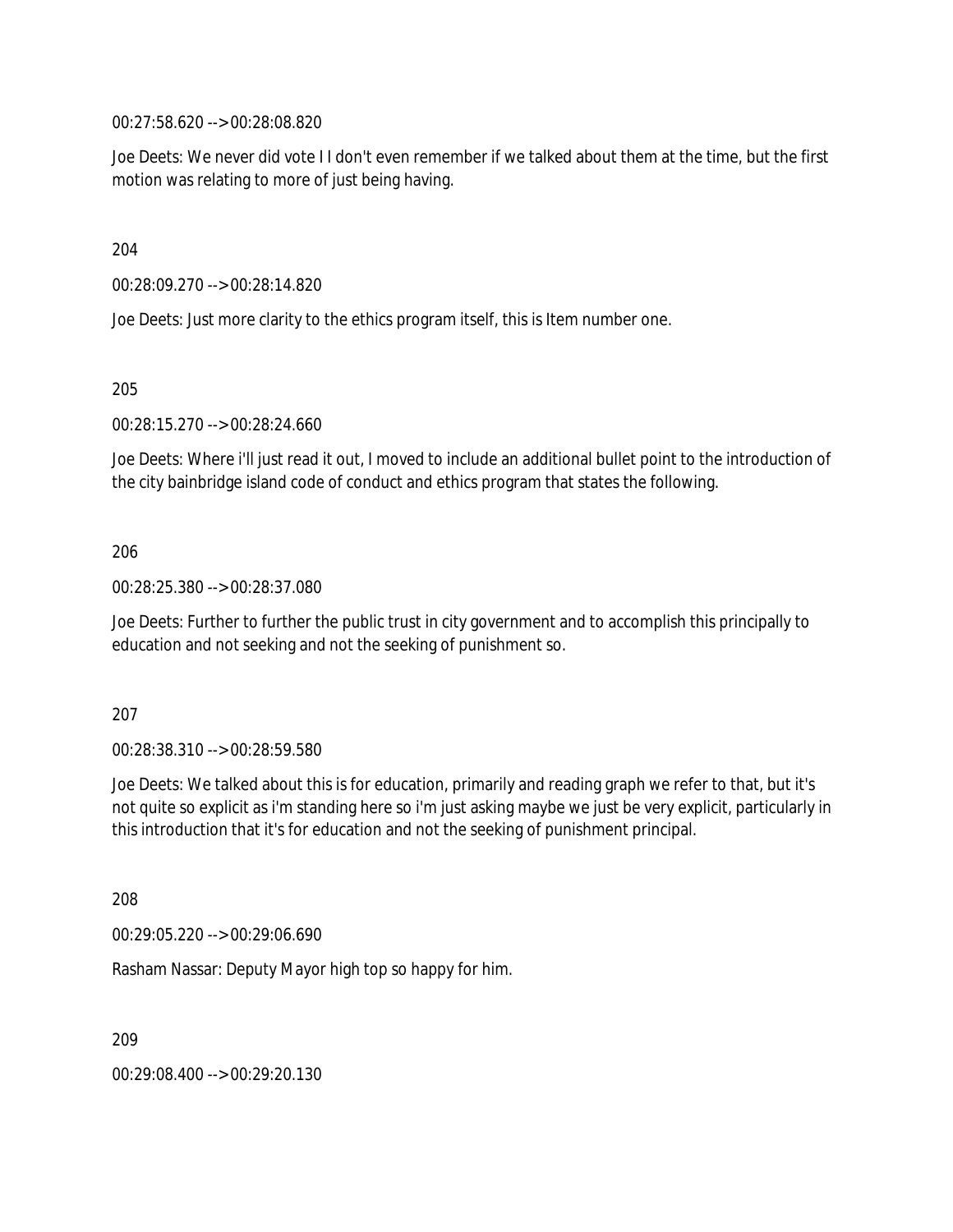Kirsten Hytopoulos: You know I mean ironically, even though i've for years have said that this can be weaponized and it concerns me and i've seen a weaponized I feel like that's unnecessary and I hear your your your goal.

210

00:29:20.580 --> 00:29:27.150

Kirsten Hytopoulos: But I, I think we all know that and it feels like an unnecessary addition I don't know why it bothers me a bit, but I mean.

#### 211

00:29:28.380 --> 00:29:36.390

Kirsten Hytopoulos: Maybe there are things we need to fix in the program ultimately so that cannot be weaponized as easily but I don't feel the need for that addition.

#### 212

00:29:38.850 --> 00:29:43.230

Rasham Nassar: anyone else, like to weigh in on that ethics board members thoughts.

213

00:29:44.790 --> 00:29:46.770

Rasham Nassar: And board member melon.

214

00:29:47.850 --> 00:29:49.380

David Mallon: Well, just just to say.

215

00:29:50.760 --> 00:30:02.370

David Mallon: It is something that we are we constantly remind ourselves so within the group that is the current board, we are very clear that that is our our primary since the reason for being.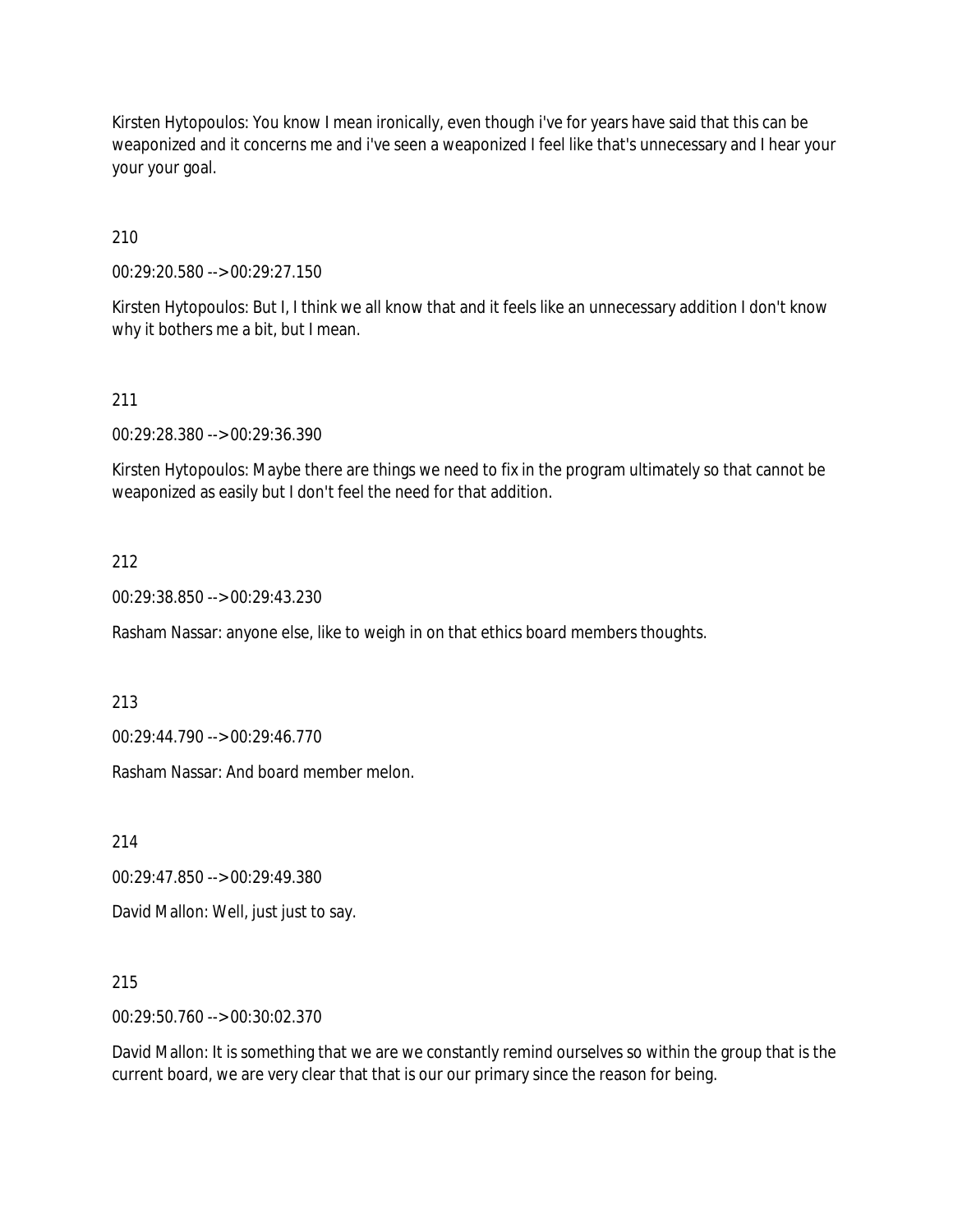00:30:03.720 --> 00:30:18.060

David Mallon: i'm not sure why I appreciate I think Council person needs wanting to make it very even clear in the in the document, but just so you know it's very, it is very much how we talk about this, our roles to each other.

217

00:30:21.990 --> 00:30:22.710

Rasham Nassar: I chair Weaver.

218

00:30:24.270 --> 00:30:27.120

Tyler Weaver: yeah I don't know that I have a whole lot to add to what David just said, but.

219

00:30:29.970 --> 00:30:36.990

Tyler Weaver: I I I feel like I know the group pretty well at this point, even though we've not been able to meet in person, even once yet, but.

220

00:30:39.390 --> 00:30:47.790

Tyler Weaver: We are really not in the business of punishing people I appreciate that that is definitely the spirit of what's going on here and, then, that is, you know the spirit of this amendment.

221

00:30:49.740 --> 00:30:51.630

Tyler Weaver: I don't know that it's necessary but.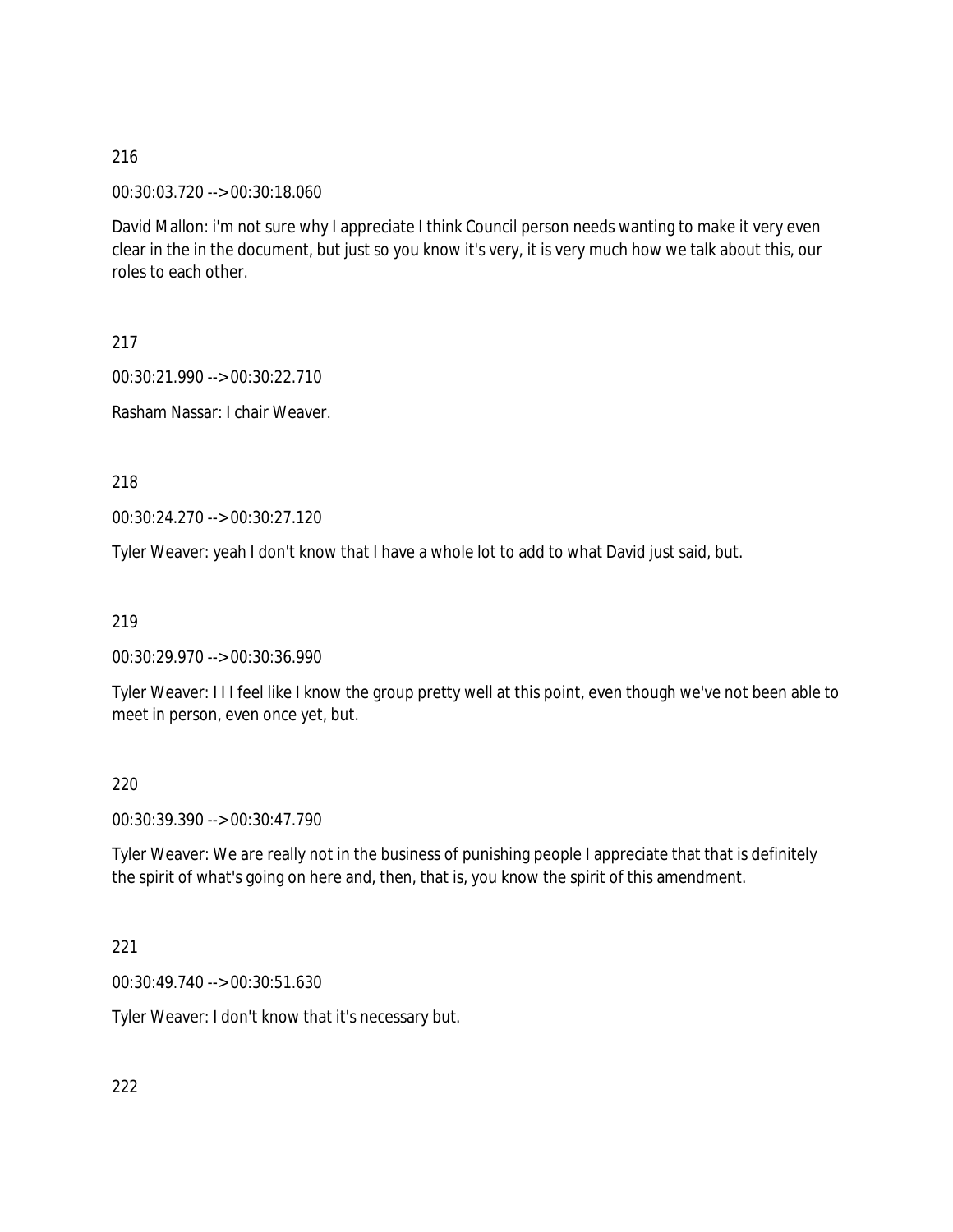00:30:52.830 --> 00:30:55.500

Tyler Weaver: As David said it's certainly what we aim to do.

223

00:30:56.550 --> 00:30:57.600

Tyler Weaver: With what we're doing.

224

00:31:00.090 --> 00:31:01.020

Rasham Nassar: councilmember deeds.

#### 225

00:31:02.280 --> 00:31:12.180

Joe Deets: Thank you well i'll just say I, I understand that is my understanding that's all my colleagues understanding that's the ethics boards understanding, but, mind you.

226

00:31:12.480 --> 00:31:20.190

Joe Deets: there's a whole public out there who, if they ever read this program it's really, in my view, now if we if I don't.

227

00:31:20.460 --> 00:31:28.440

Joe Deets: Get the balance that's fine, but in my view, if it's if people read that they'll see it's explicitly stated as such, so.

228

00:31:28.770 --> 00:31:40.560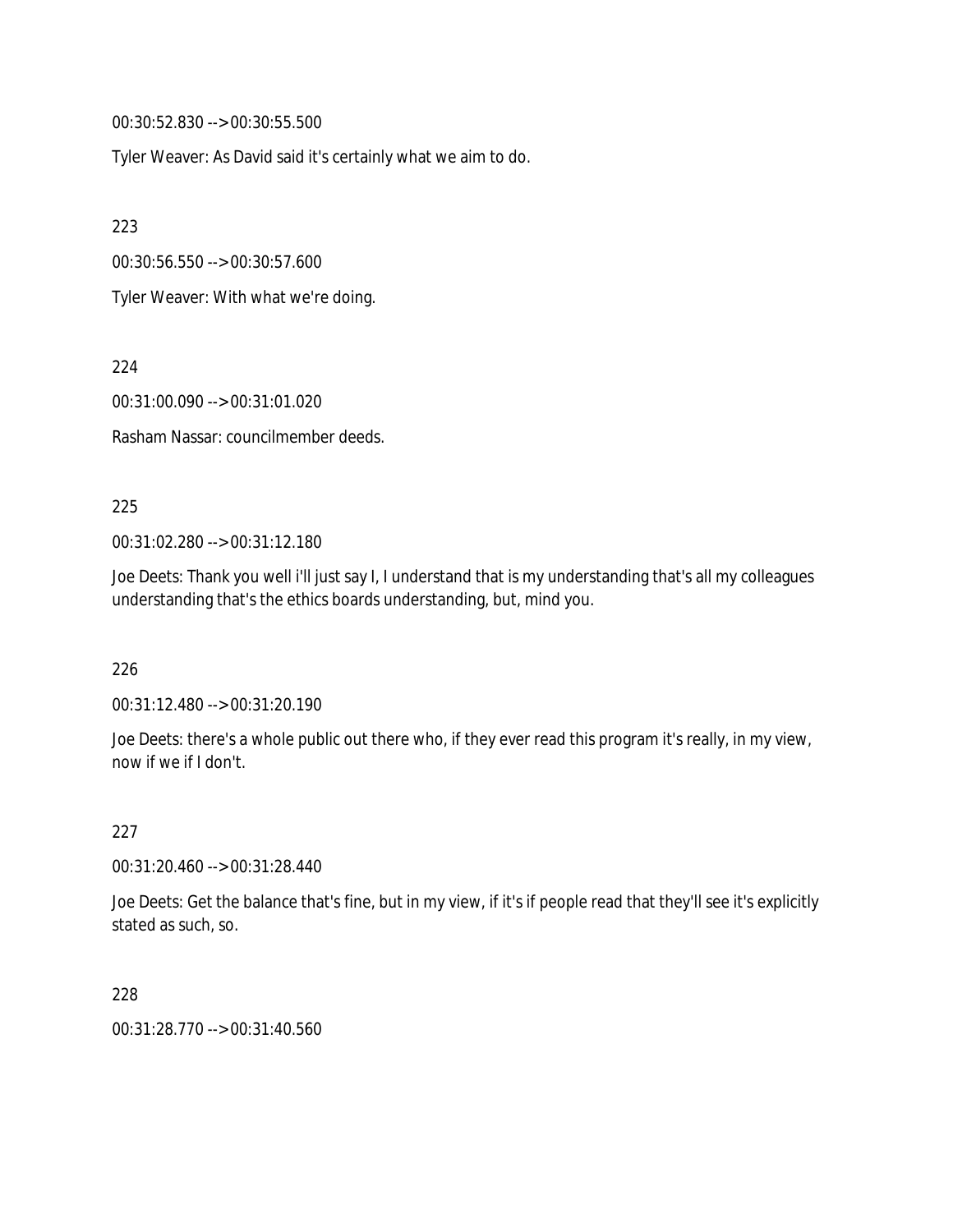Joe Deets: it's maybe this seems redundant to those of us who live and breathe this stuff but I I just believe that the public actually means to see that and understand oh so that's what that's the intent of the ethics Program.

229

00:31:41.070 --> 00:31:48.480

Joe Deets: But if, but if folks don't want to move forward that's fine but that's really why i'm not that we don't understand it, but the greater public may not.

230

00:31:50.310 --> 00:31:51.390

Rasham Nassar: councilmember pollock.

### 231

00:31:52.680 --> 00:32:02.100

Michael Pollock: I agree with some other dates on this one, you know if everybody's saying it's for educational purposes and it's not gonna hurt to say clearly, but it's for educational purposes.

232

00:32:03.150 --> 00:32:09.090

Michael Pollock: If we want it to be for educational purposes and let's be clear and speak plainly that that's the purpose of the.

233

00:32:10.830 --> 00:32:15.390

Michael Pollock: program we want to be punitive then let's be clear that we want it to be punitive so.

### 234

00:32:16.350 --> 00:32:23.490

Michael Pollock: It sounds like we all agree that we want it to be educational and I think it's important that we put that in there for exactly the reasons that.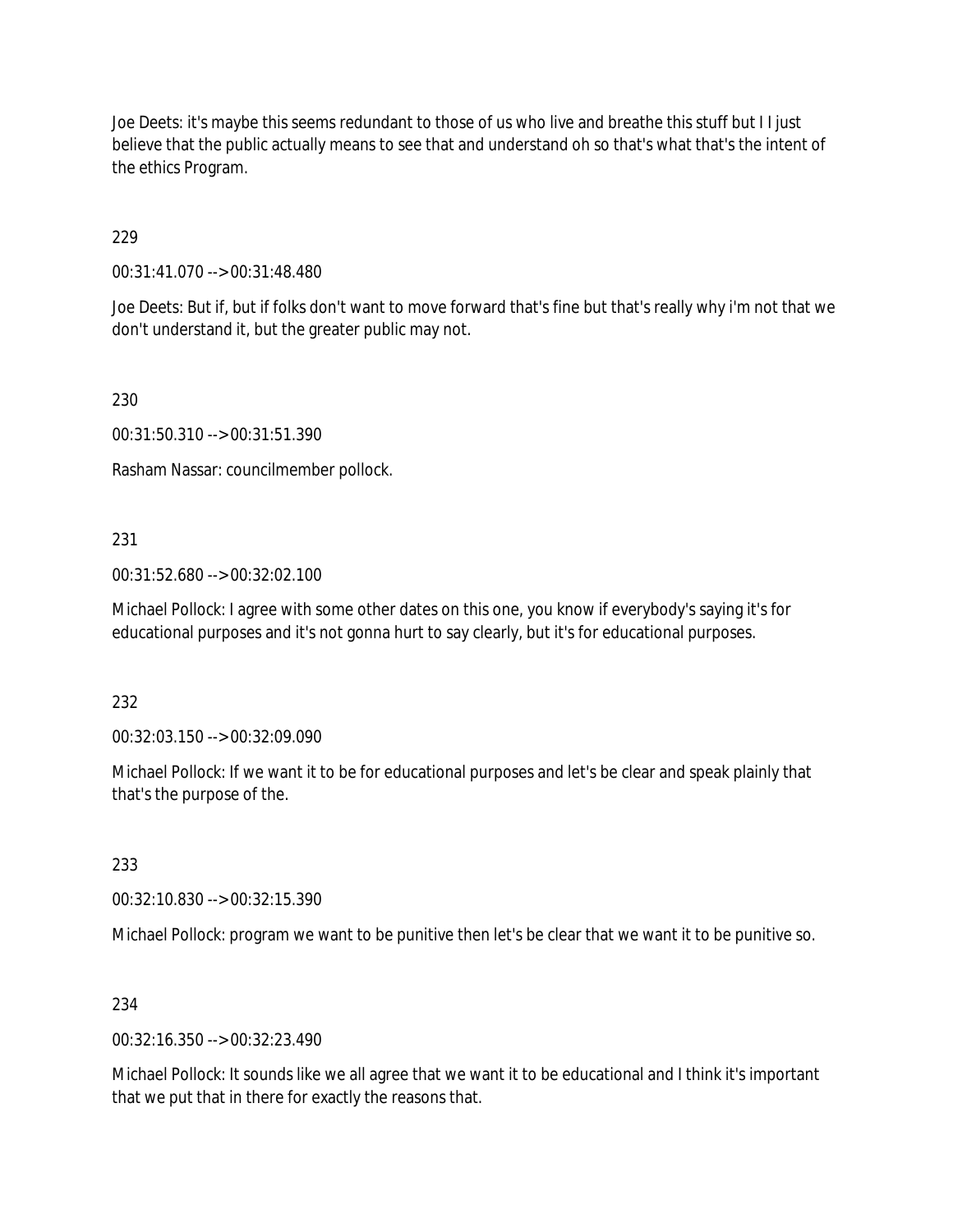00:32:24.030 --> 00:32:35.310

Michael Pollock: Come something that he stated for the public and to remind us and, and of course I remind everyone that the Council will change and the ethics board members will change so it's just a good reminder.

236

00:32:36.960 --> 00:32:48.660

Michael Pollock: I guess just the last point on, that is, do we want it to be, educational, perhaps we should decide if that is what we want, or if we want it to be punitive.

237

00:32:49.710 --> 00:32:54.300

Michael Pollock: It sounds like there's unanimity, maybe we want it to be educational but.

238

00:32:55.560 --> 00:32:58.740

Michael Pollock: I don't know if we need to show hands on that or what but.

239

00:32:59.790 --> 00:33:04.980

Michael Pollock: I guess anybody wants it to be punitive speak now I think we'll assume it's going to be educational.

240

00:33:08.160 --> 00:33:09.030

Rasham Nassar: councilmember car.

241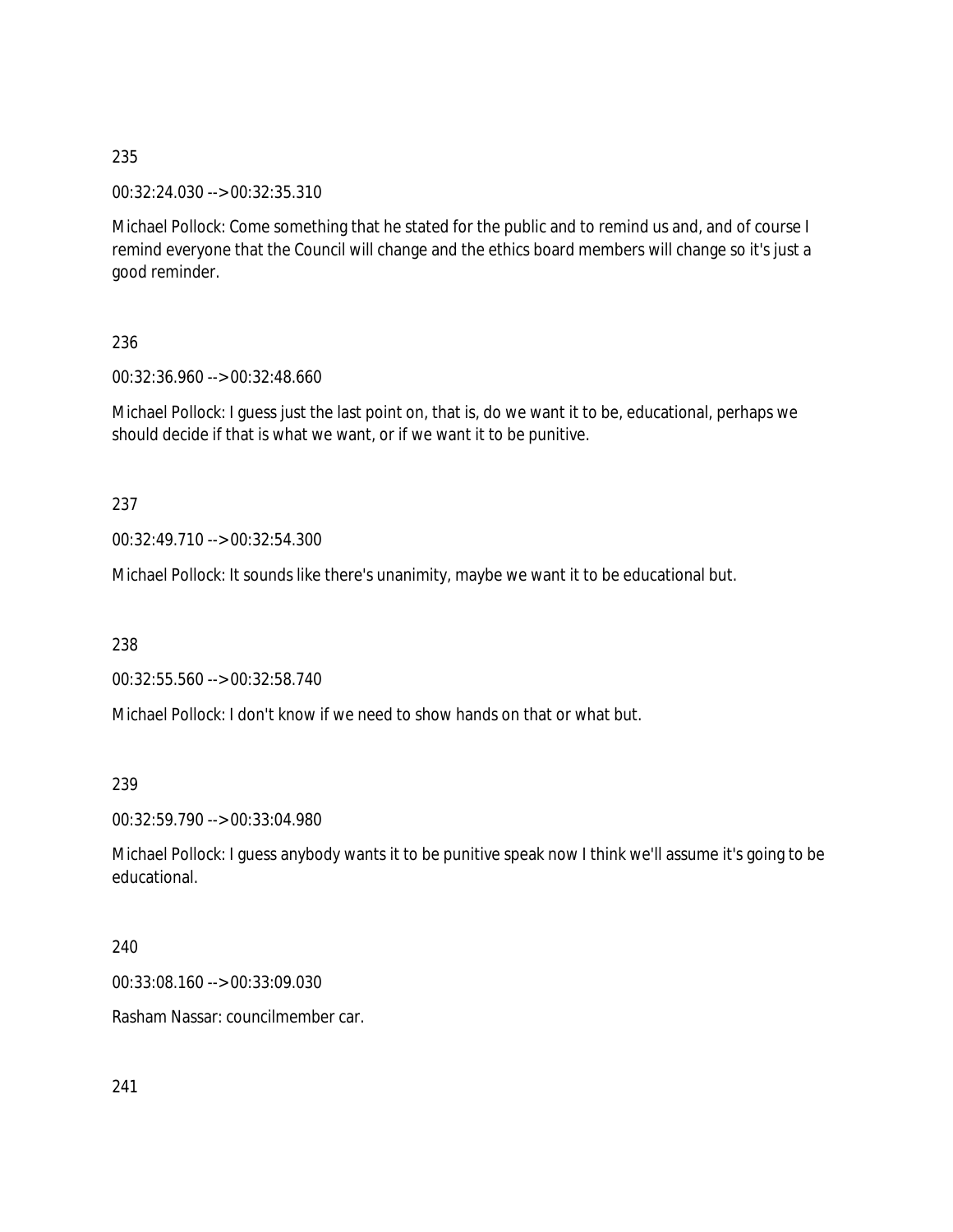00:33:10.740 --> 00:33:18.210

Christy Carr: yeah thanks um I don't disagree with the idea that the program should be primarily educational.

242

00:33:19.050 --> 00:33:31.050

Christy Carr: But in terms of if there is a finding of a violation of the program my reading of it is that we don't have an educational option as a Council, so I think that if just adding a bullet that it that.

243

00:33:31.680 --> 00:33:40.860

Christy Carr: This program is primarily educational is somewhat insufficient if that's the what we want this program to be and that our actual actions.

244

00:33:41.610 --> 00:33:55.290

Christy Carr: should support that because right now we really only have no action or punitive action, so I think we need to further support that that idea or that intent in the remainder of the Program.

245

00:33:58.200 --> 00:33:59.040

Rasham Nassar: councilmember Schneider.

246

00:34:00.540 --> 00:34:01.080

Leslie Schneider: Thank you.

247

00:34:02.730 --> 00:34:17.460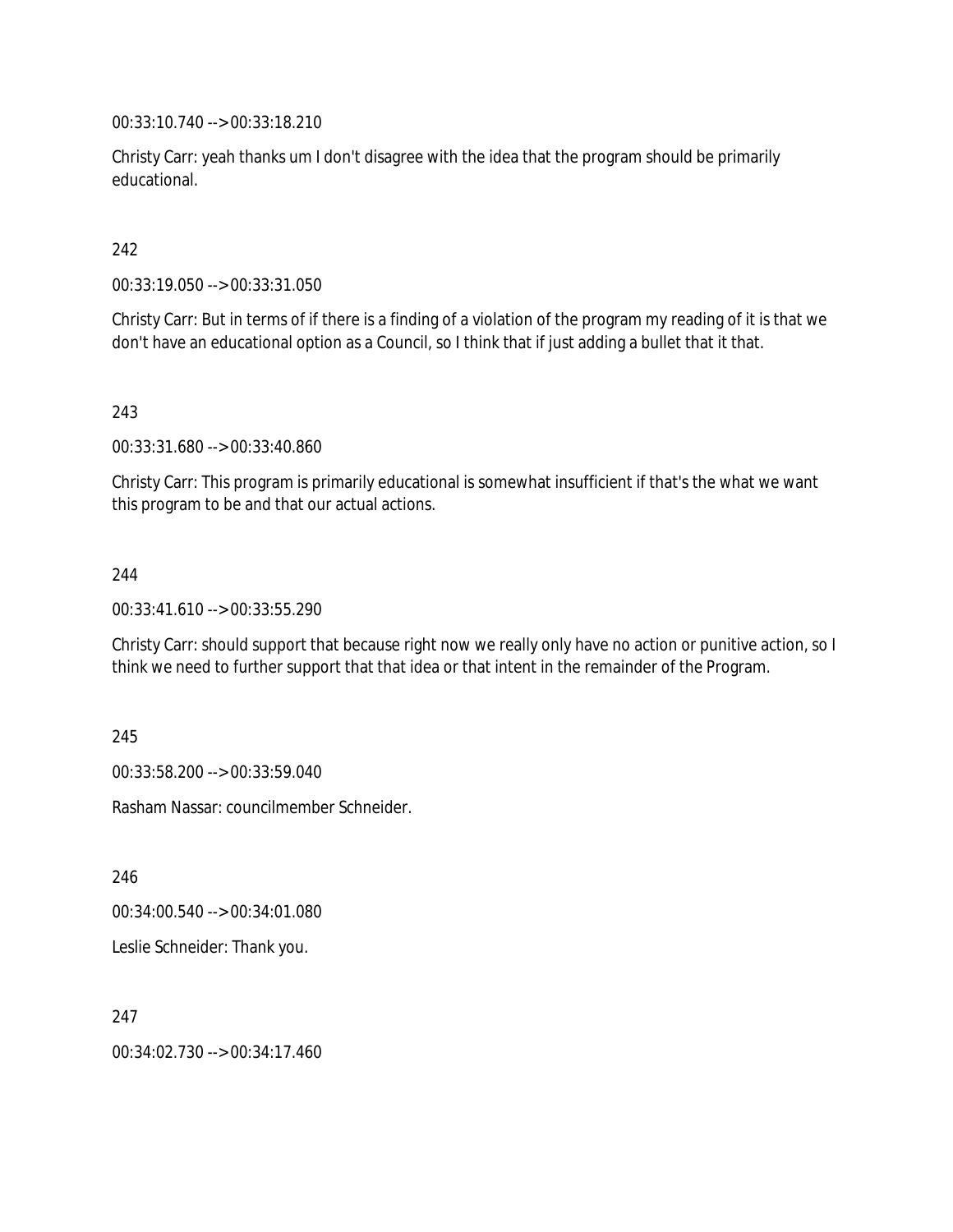Leslie Schneider: So I absolutely agree that the intent is for this to be educational, but I also think it's context sensitive, so if education has failed, and if there are sort of multiple.

248

00:34:19.830 --> 00:34:32.460

Leslie Schneider: If there are multiple ethics complaints that all fall into the same bucket, then you know, I think it doesn't help to have Councils hands tied or to imply that.

# 249

00:34:32.880 --> 00:34:50.940

Leslie Schneider: That there wouldn't be stronger language used let's say on repeat defenses or something like that, so I think it just is enough context sensitivity that I would prefer not to include the language, even as I understand the intent that it was proposed in.

### 250

00:34:56.160 --> 00:34:57.030

Rasham Nassar: board member keating.

### 251

00:34:59.220 --> 00:35:06.450

Dona Keating: I concur with councilmember deeds about having it articulated that it's educational I think the intent is important.

### 252

00:35:06.990 --> 00:35:10.260

Dona Keating: we're in the Internet age where you have to say something 10 times, where someone can.

### 253

00:35:10.650 --> 00:35:18.930

Dona Keating: can really grasp it, and if you say it 20 times, then it's, not just for us, as for the public, so that they can think twice before pressing that button and submitting something.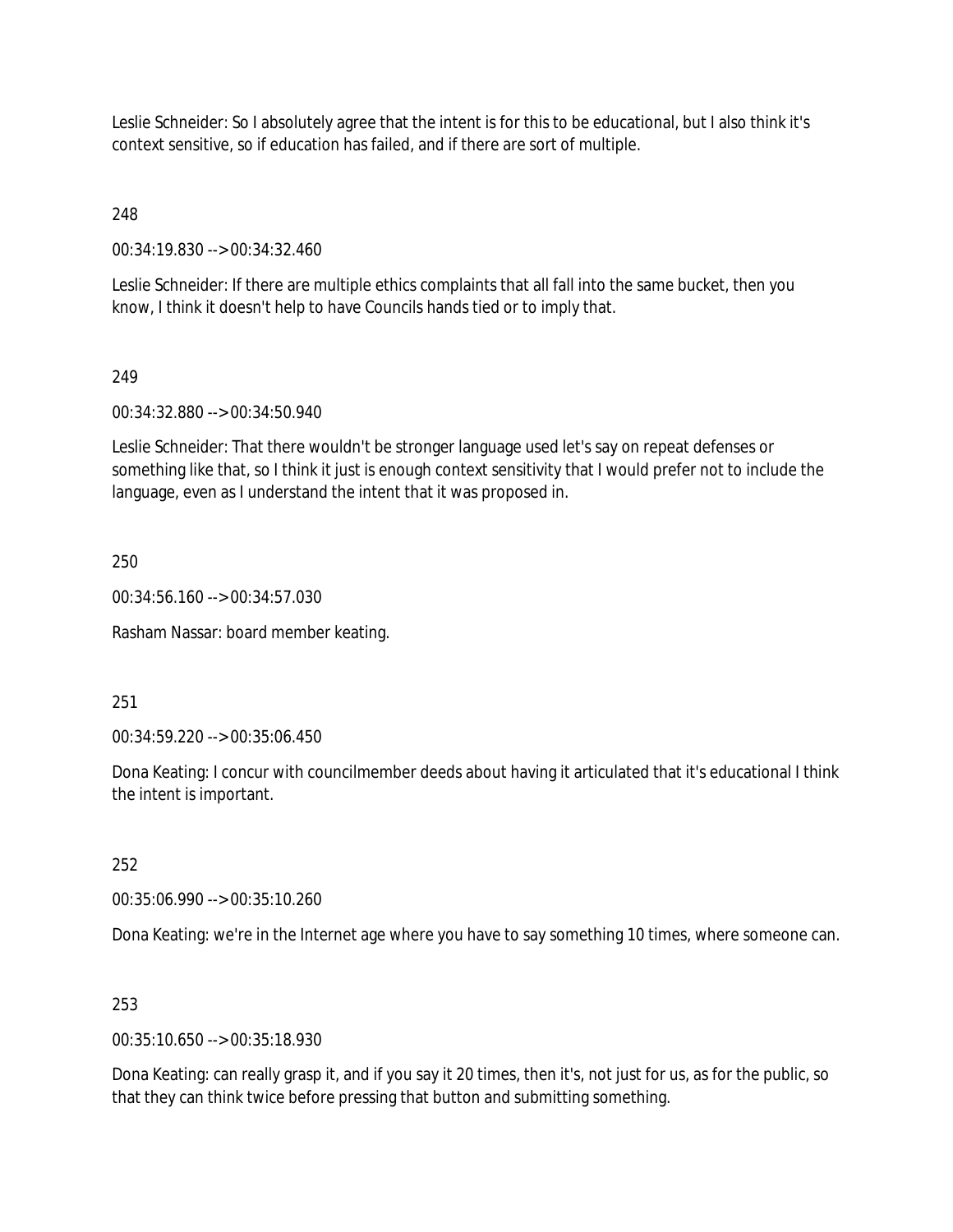00:35:19.320 --> 00:35:26.190

Dona Keating: I also wanted to say that I don't think that having an educational intent neutrally excludes having a remedy, should that fail.

255

00:35:26.670 --> 00:35:37.260

Dona Keating: So I think there are two separate things I think you can state that intention, but you can also follow through by having some type of best practices or some type of state of remedies in the event that that doesn't succeed.

256

00:35:39.660 --> 00:35:41.010

Rasham Nassar: Deputy Mayor had topless.

257

00:35:41.820 --> 00:35:51.780

Kirsten Hytopoulos: yeah well I like I said I don't think we need it, I think what's helpful is that is that this motion does say, principally through education, not the seeking and punishment, and I think that covers.

258

00:35:51.960 --> 00:36:01.140

Kirsten Hytopoulos: Everything that's been said, because I would agree with counselor Schneider that there are going to be times, and you know, we could have a situation where it's a true ethics complaint and there's like a.

259

00:36:01.650 --> 00:36:12.630

Kirsten Hytopoulos: financial interest, and you know some real kind of stuff that there's not there's not it's not a code of conduct it's an ethics complaint we wouldn't we wouldn't want to I would not want to change the code not have us admonished or what have you so.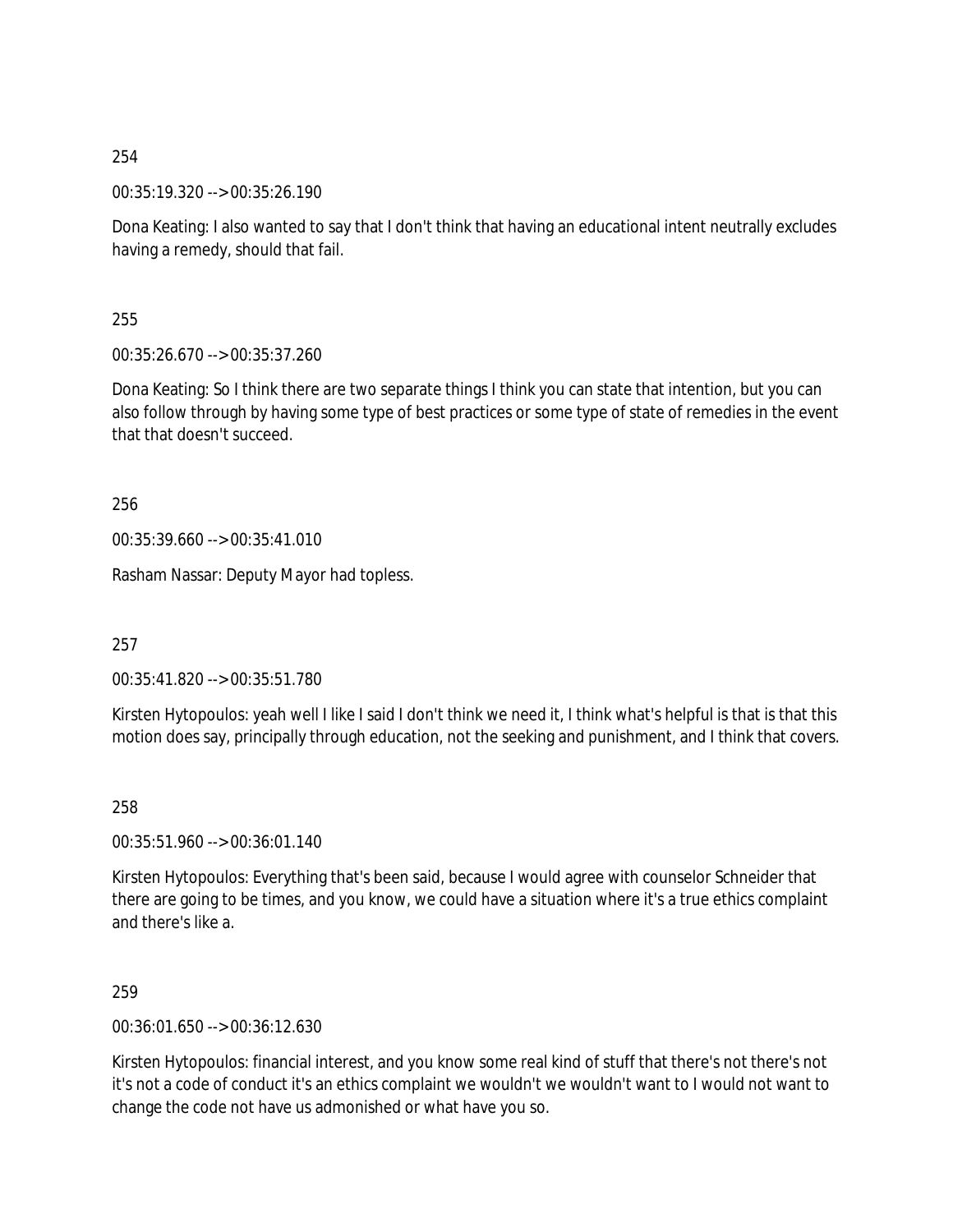00:36:13.920 --> 00:36:20.460

Kirsten Hytopoulos: I think this works, even for anybody wants to vote for it, it works for both it allows for there to be something other than education.

261

00:36:24.390 --> 00:36:26.040

Rasham Nassar: Council member pollock.

262

00:36:27.630 --> 00:36:41.340

Michael Pollock: Order thing um are we going to do that is this is this a full motion and we're going to vote on it to move it to the other agenda or how do we make a decision or listen everybody I might to make a decision, how do we move on.

263

00:36:43.380 --> 00:36:52.590

Rasham Nassar: Well, I think we would move on, just like we moved on, with the other proposed motions and they would just appear in our Council packet the next time that this is scheduled at a business meeting.

264

00:36:53.220 --> 00:37:03.960

Rasham Nassar: At which point the Council member would put the motion on the floor I don't hear that we're changing it at all, or at least financially, so it would just be presented at a business meeting and potentially adopted.

265

00:37:04.530 --> 00:37:13.680

Michael Pollock: Okay, so, then so we're just throwing our thoughts on these then that's what the purpose of this and then they are going to move forward, as proposed, unless.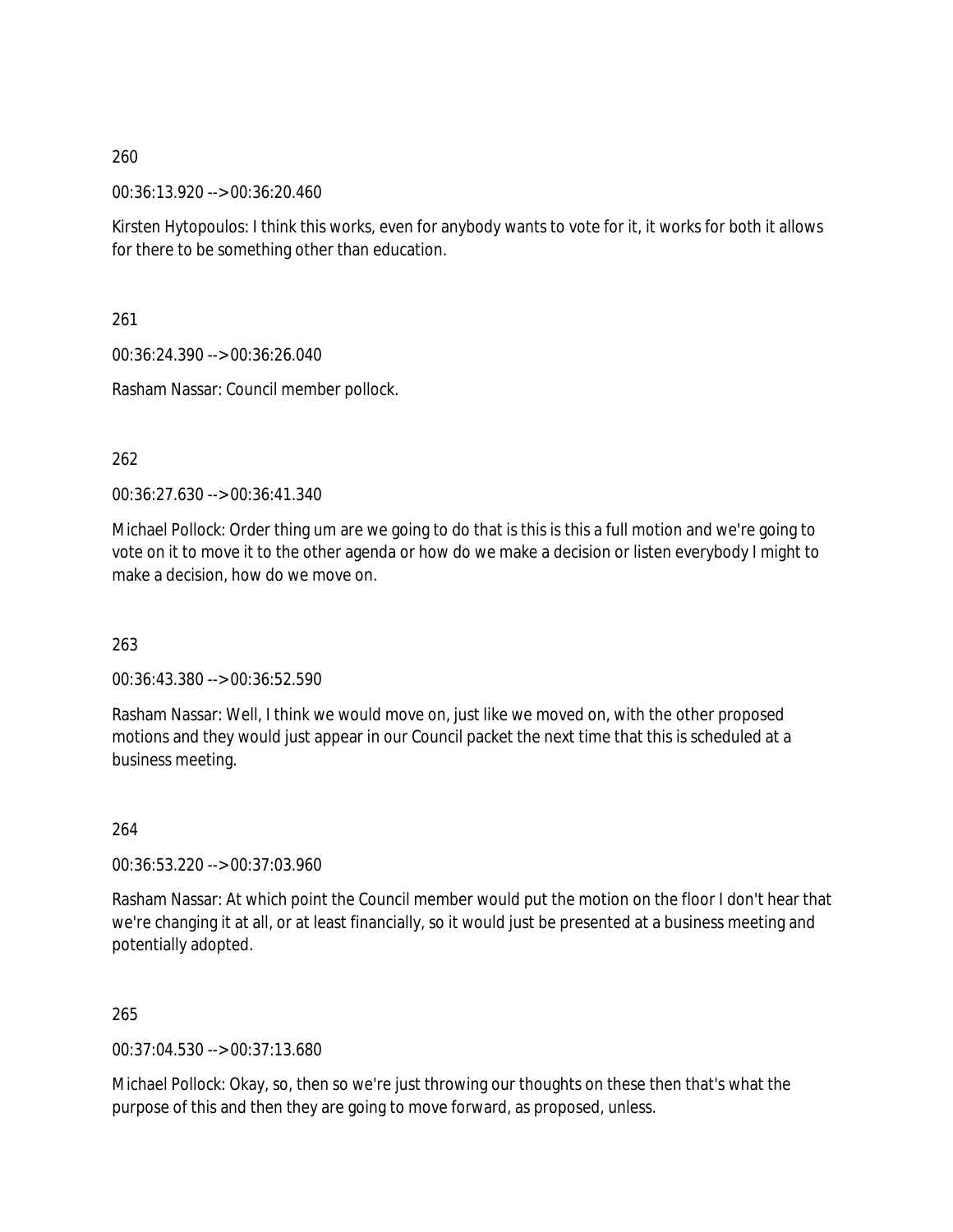### 00:37:15.180 --> 00:37:20.220

Michael Pollock: What we did we get a modem down if we don't like them or just what are we doing here.

267

00:37:21.960 --> 00:37:35.100

Rasham Nassar: we're we're here to hear feedback on the proposed motions and the packet, including the ones that we're considering right now, and primarily we're here to hear feedback from the ethics board members that's why we've invited them to attend this meeting tonight.

268

00:37:35.700 --> 00:37:43.380

Michael Pollock: Okay, so these are all moving forward to our business meeting that are not making a decision about whether they are moving forward or not, yes.

269

00:37:43.410 --> 00:37:49.260

Rasham Nassar: And I think unless there's they're moving forward to a business meeting yes we're not adopting any changes.

270

00:37:49.680 --> 00:37:56.490

Rasham Nassar: Tonight, and if there's substantial opposition to the way the emotion is currently word in only like it to appear amended.

271

00:37:57.090 --> 00:38:10.080

Rasham Nassar: or differently to include different language or achieve a different outcome, then that's the conversation we're having tonight and hopefully become some consensus around the motion that we do want to appear in the packet when we discuss this next of the Council.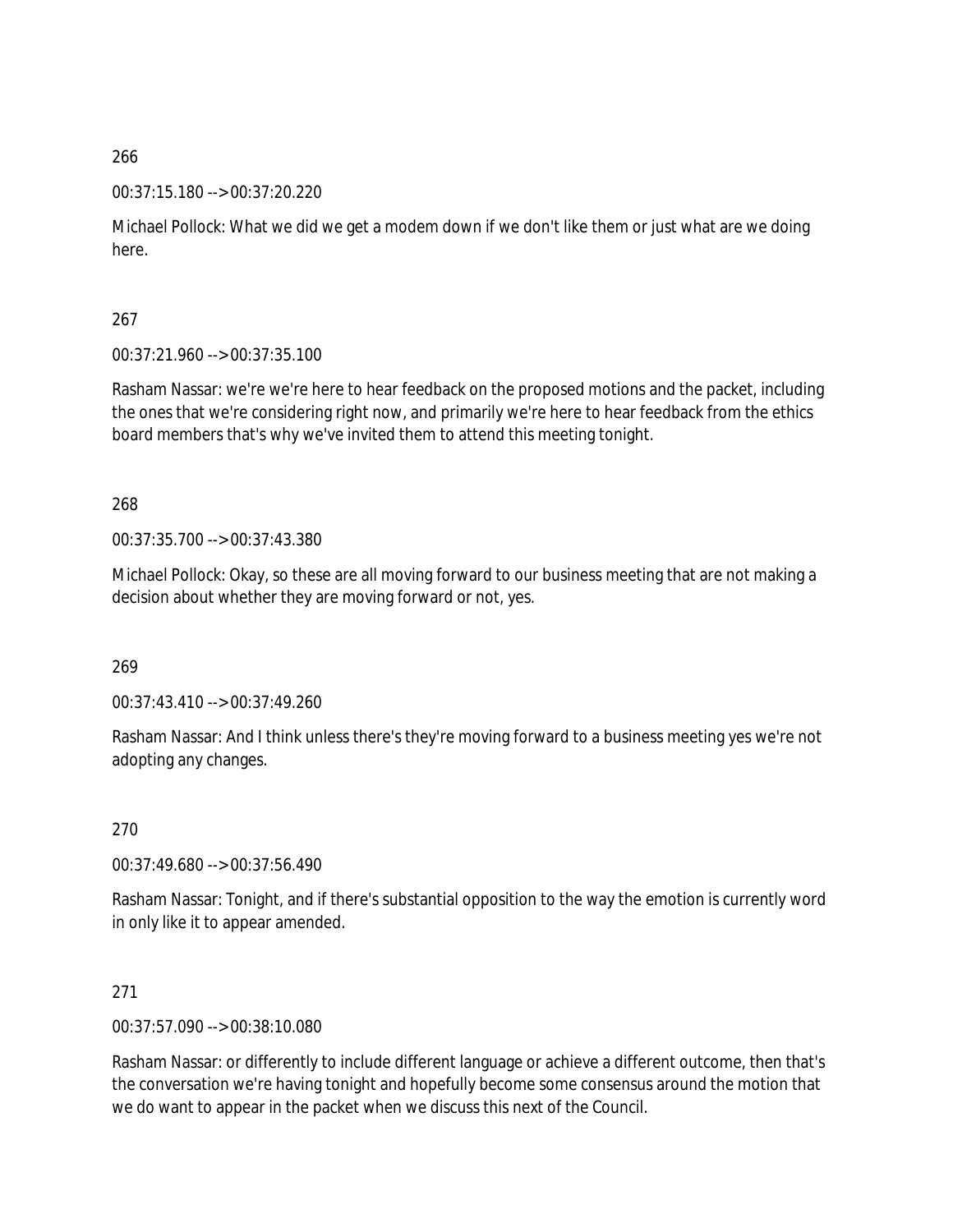00:38:11.370 --> 00:38:17.790

Rasham Nassar: So that is Deputy Mayor had tabula said it's just making motions and adopting the changes into the program and we're not reinventing another big.

273

00:38:19.170 --> 00:38:27.900

Rasham Nassar: debate so that would be my preference, I hope that sounds reasonable to members of the Council and that's why we assembled here tonight, so.

274

00:38:29.730 --> 00:38:30.930

Rasham Nassar: councilmember pantry Johnson.

275

00:38:31.560 --> 00:38:39.810

Brenda Fantroy-Johnson: I think board member Anderson has been trying desperately to get in would you like to say something.

276

00:38:40.980 --> 00:38:41.610

Brenda Fantroy-Johnson: You don't you.

277

00:38:47.130 --> 00:38:49.530

Rasham Nassar: granderson we can't we can't hear you.

278

00:38:54.330 --> 00:38:55.170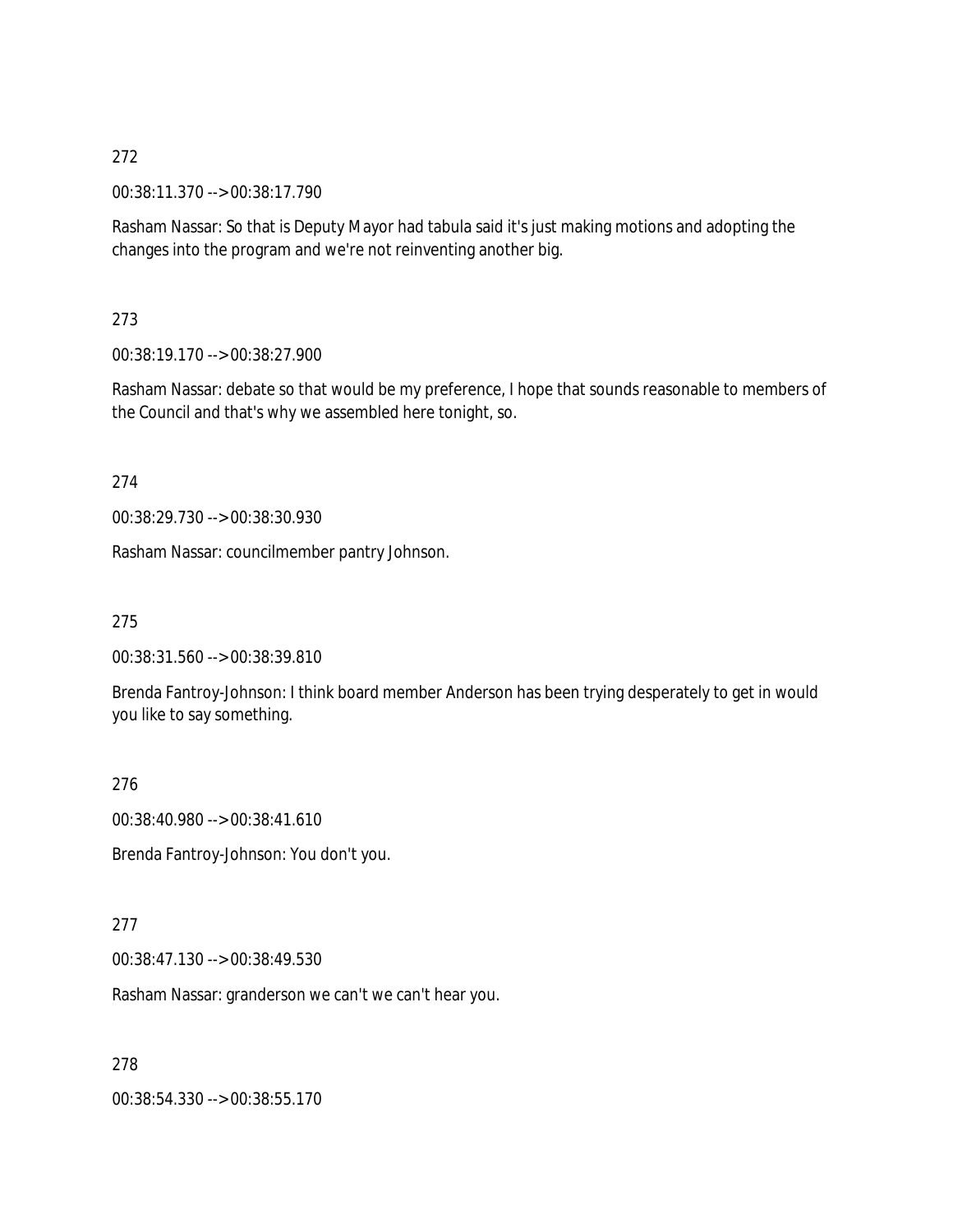Rasham Nassar: Try can you try again.

279

00:38:58.200 --> 00:38:58.590 Rasham Nassar: not yet.

280 00:39:01.740 --> 00:39:02.040 Rasham Nassar: Oh.

281

00:39:05.370 --> 00:39:07.860

Rasham Nassar: very, very faint Lee.

282

00:39:13.470 --> 00:39:14.190

Karen Anderson: Can you hear me now.

283

00:39:15.600 --> 00:39:16.050

Rasham Nassar: Yes.

284

00:39:17.040 --> 00:39:26.760

Karen Anderson: I was all I had to say was that I agree with councilman the site I liked I thought it should be in there, because I would have appreciated having it in their.

285

00:39:27.330 --> 00:39:42.390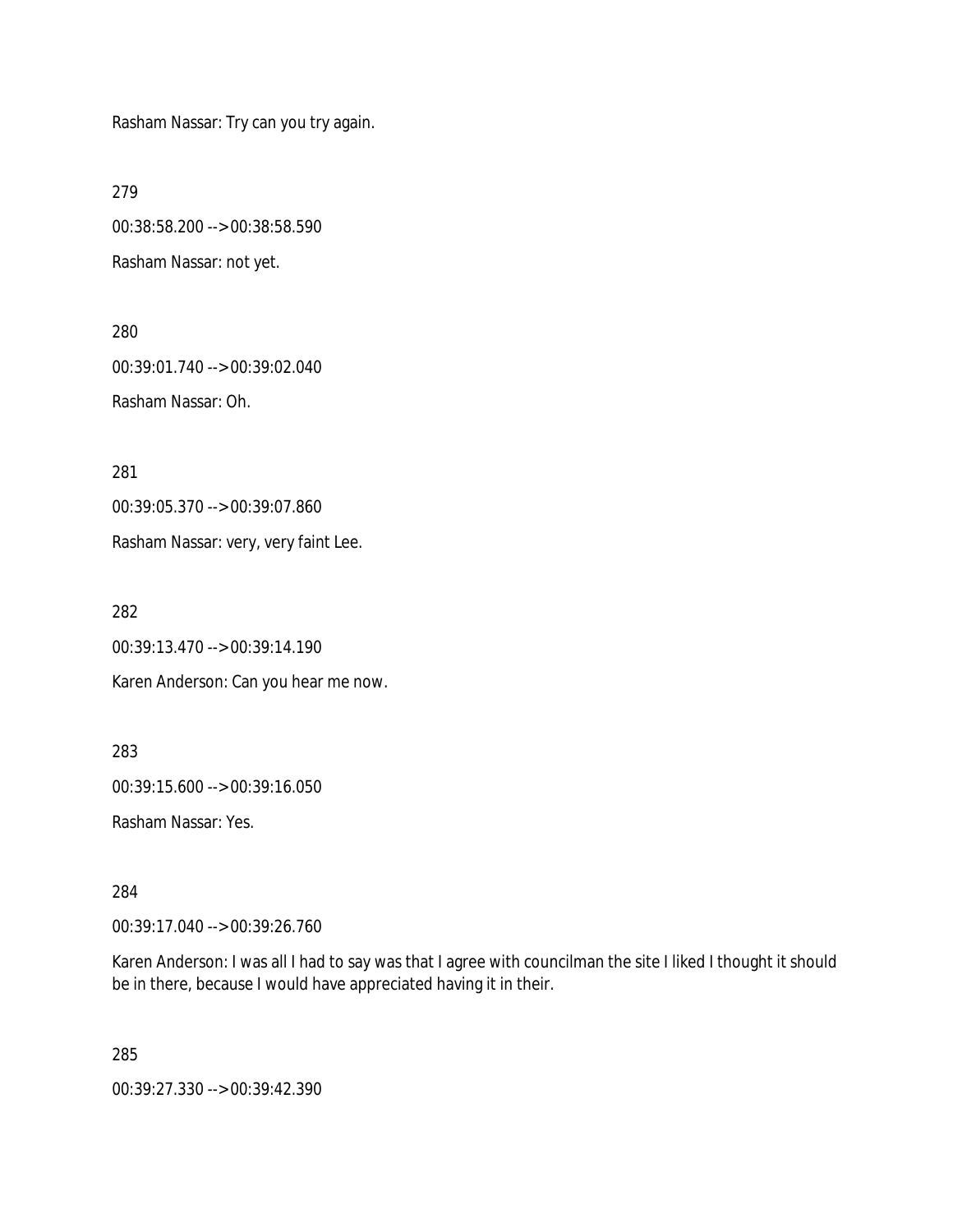Karen Anderson: Last fall because I didn't understand that it was just educational so that would have been good, and I think we, you know we have three new members at least three or four new Members coming in, and I just think it's I think it's I think it is good to have it in there.

286

00:39:43.860 --> 00:39:47.730

Karen Anderson: The amendment about it as educational but I liked what.

287

00:39:49.530 --> 00:40:02.430

Karen Anderson: Ethics board member keating said also that it should be left open, you know if there is a repeated or more serious violation than what we've been saying.

288

00:40:03.900 --> 00:40:04.350

Thank you.

289

00:40:06.030 --> 00:40:17.820

Rasham Nassar: Okay, thank you and for future if you can't use the raise hand feature on zoom just wave your hand and that way i'll make sure to focus in on your.

290

00:40:18.960 --> 00:40:22.470

Rasham Nassar: Your visual there, so I don't miss I don't miss you next time Okay, I apologize.

291

00:40:24.060 --> 00:40:26.910

Rasham Nassar: Okay, so maybe we move on Council.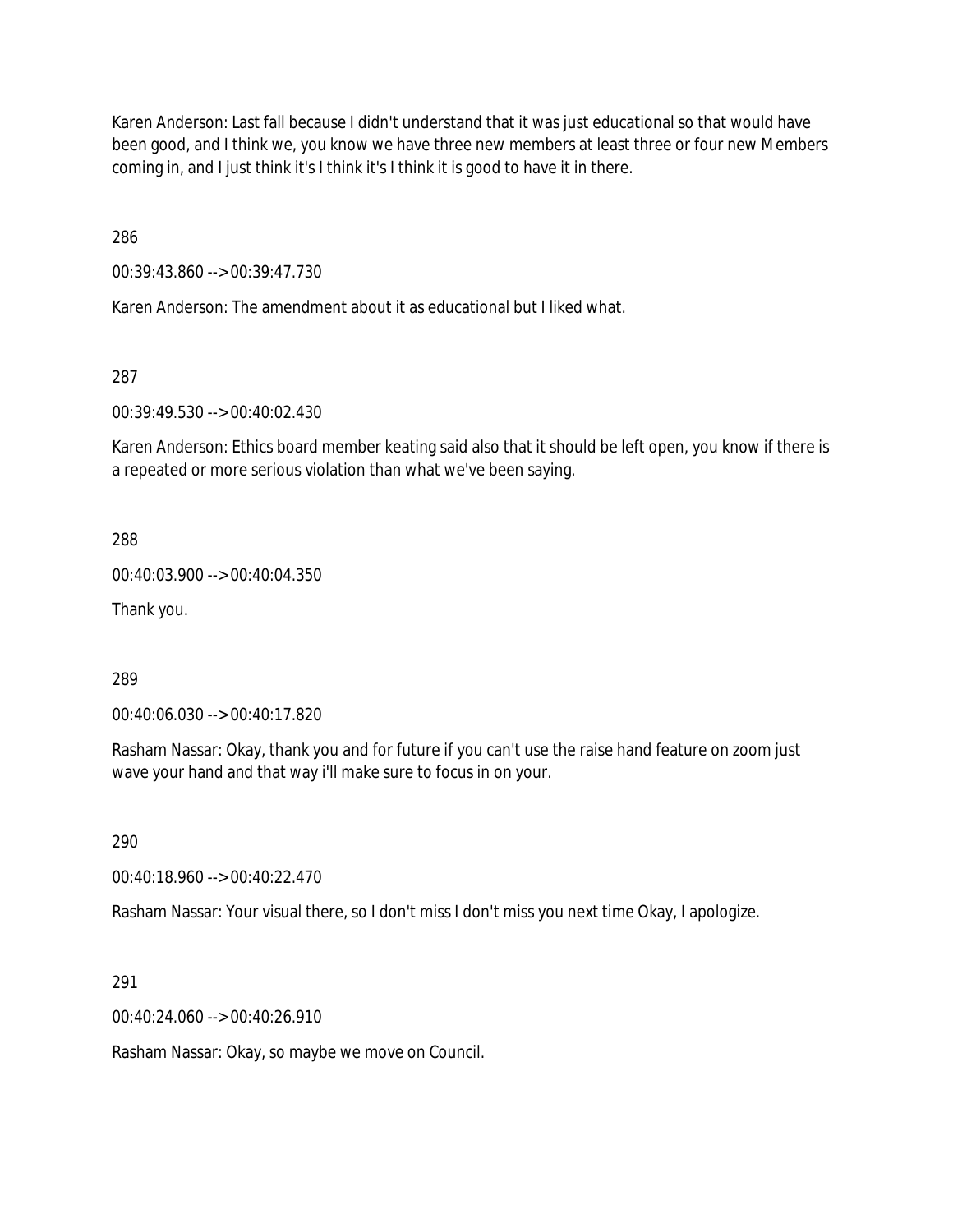00:40:26.910 --> 00:40:30.930

Rasham Nassar: To number two Council member leases.

293

00:40:31.380 --> 00:40:33.600

Rasham Nassar: recommend emotions Okay, please go ahead.

#### 294

00:40:35.070 --> 00:40:41.070

Joe Deets: yeah thank Thank you Mary um well actually two and three are basically exactly the same.

#### 295

00:40:42.270 --> 00:40:46.110 Joe Deets: And, first of all, so what does this say about.

296

00:40:47.760 --> 00:40:48.450

Joe Deets: It.

#### 297

00:40:51.060 --> 00:40:58.470

Joe Deets: Again i'm just speaking from my own opinion, I never know about it i'm not you know there's no way for me to be informed.

298

00:40:59.520 --> 00:41:10.050

Joe Deets: i'm not trying to be nosy, but I feel this as part of my job as a Council member to know what other committees communities are doing, and that includes what ethics complaints are being filed so.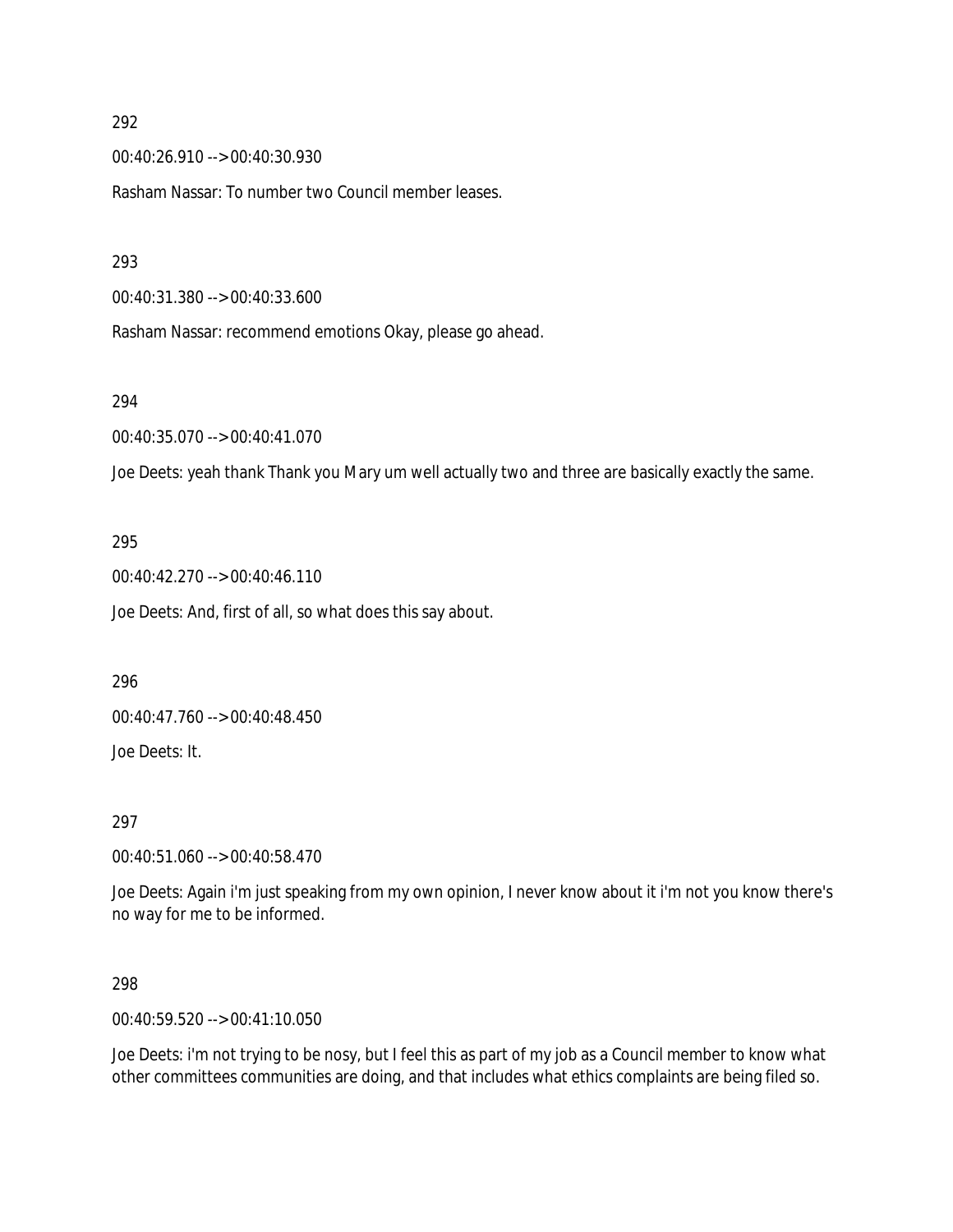00:41:11.550 --> 00:41:21.330

Joe Deets: i'm just what these this is referencing is having an explicit that Council members get copies of the complaints so i'll so i'll just read out the number number two here.

300

00:41:21.780 --> 00:41:28.680

Joe Deets: I moved to include an article three are a number three of the city of bainbridge islands code of conduct and ethics program the following.

### 301

00:41:29.190 --> 00:41:38.640

Joe Deets: The city clerk shall also send copies of complaints alleging one or more violations of the code of ethics, this is Article one in parentheses to all members of Council.

302

00:41:39.180 --> 00:41:49.920

Joe Deets: Now number three is exactly the same, but it's just referring to Article two, so it's just notifying us Council members of the complaints, as they come in that's all.

303

00:41:52.500 --> 00:41:52.740

Joe Deets: Okay.

304

00:41:54.000 --> 00:41:57.360

Rasham Nassar: Any comments discussion Deputy Mayor had topless.

305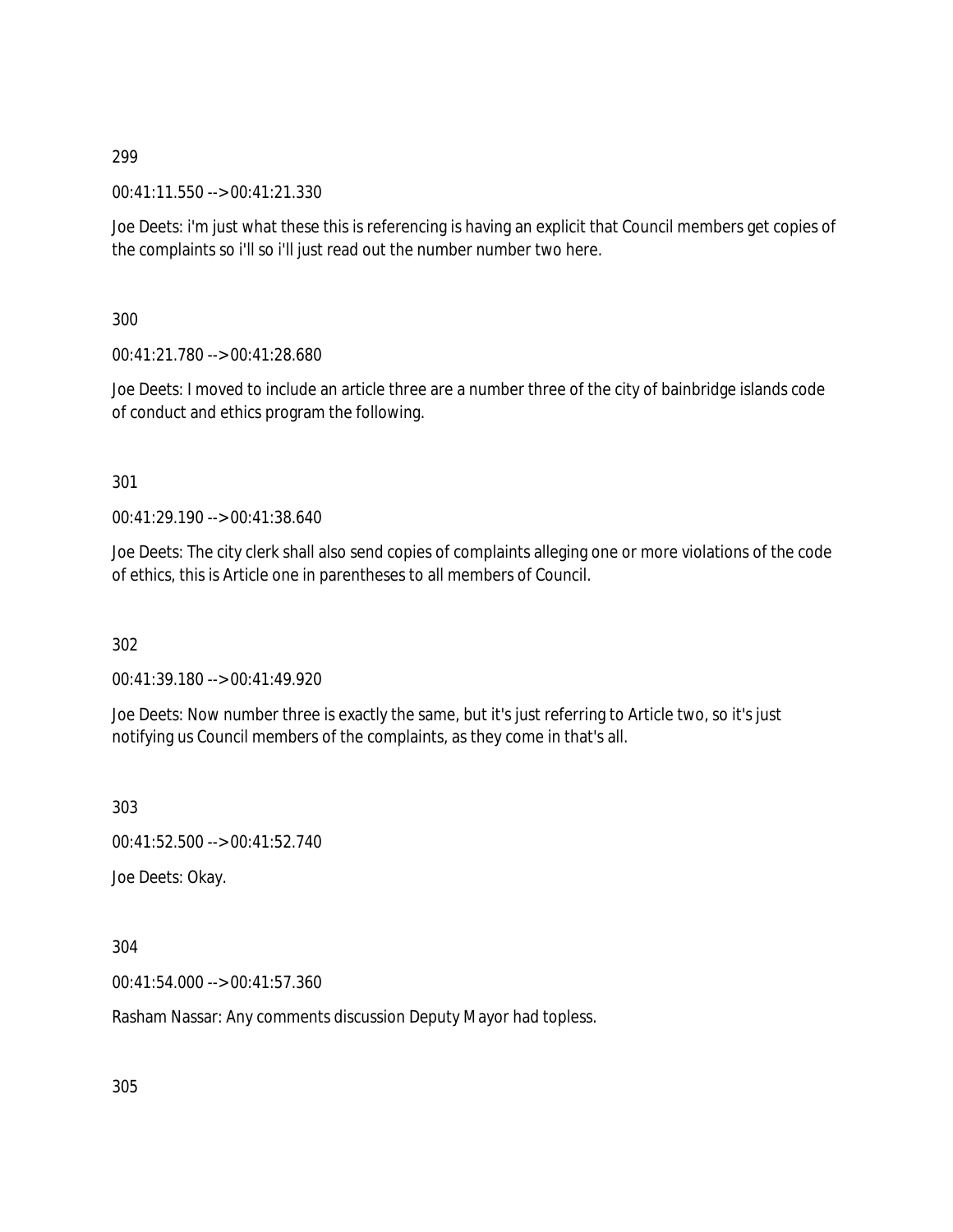00:41:58.320 --> 00:42:06.360

Kirsten Hytopoulos: Well, I think this points out a problem in the program that we tried to fix but we failed to fix with regards to wanting to keep.

## 306

00:42:08.610 --> 00:42:14.010

Kirsten Hytopoulos: You know, complaints that could be spacious basis whatever complaints out of the general circulation.

### 307

00:42:14.790 --> 00:42:22.050

Kirsten Hytopoulos: The way it's come out I realized they ultimately really do I think through the way the process that the committee works at the board works and everything they they do.

308

00:42:22.440 --> 00:42:27.210

Kirsten Hytopoulos: But I mean we were we were certainly trying to avoid putting them on the website, I think we did succeed in that you know.

309

00:42:27.630 --> 00:42:35.550

Kirsten Hytopoulos: These are complaints that could be found to be absolutely baseless right, so I have mixed feelings about it as well, I want to say, on the one hand, you know we have reasons to be interested.

### 310

00:42:35.910 --> 00:42:42.510

Kirsten Hytopoulos: On the other hand, the more we send out complaints that haven't actually been evaluated and process, the more we're just sending out.

311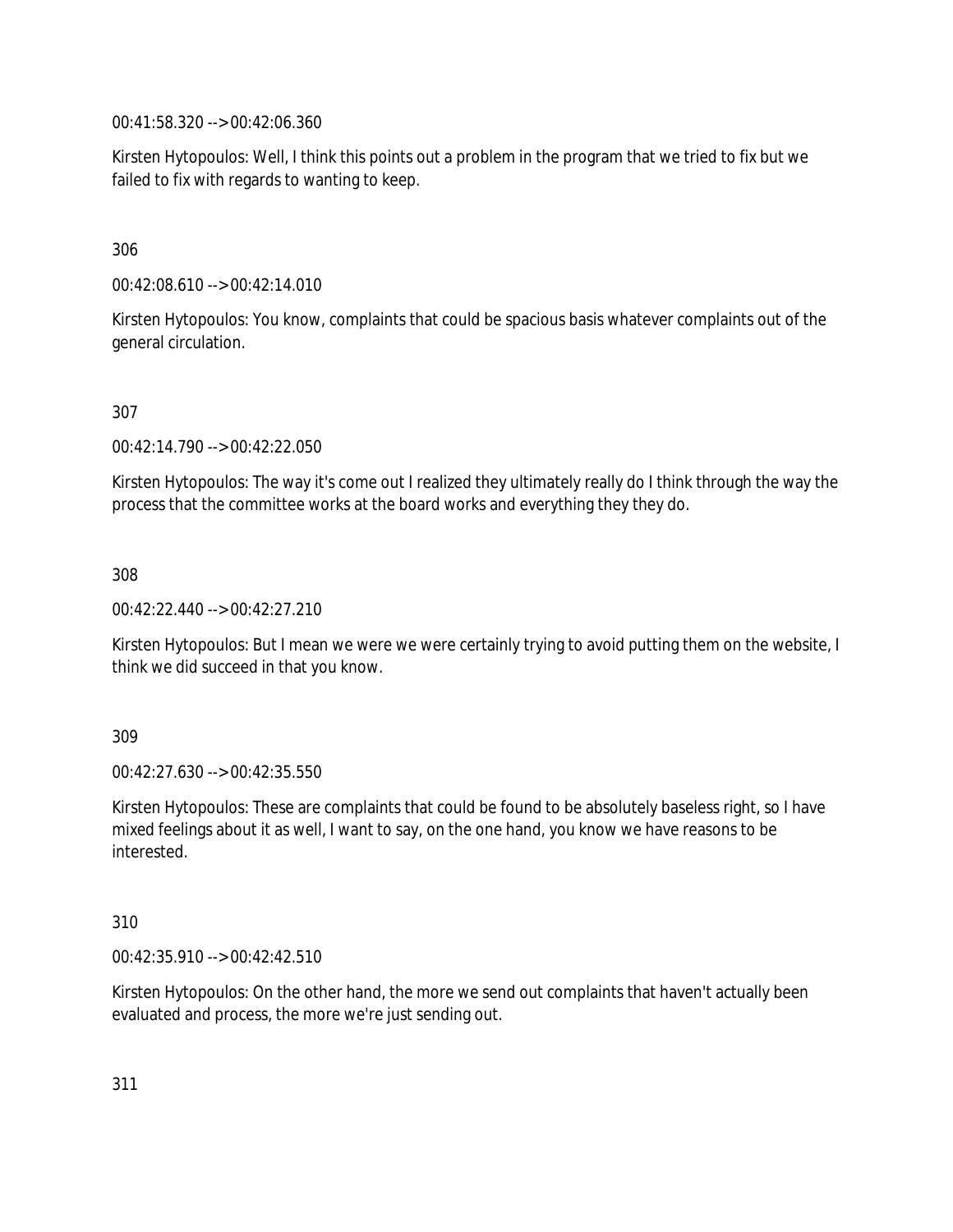00:42:43.680 --> 00:42:49.440

Kirsten Hytopoulos: complaints that you know we've all I think talked about concerns about just simply accusations.

312

00:42:50.820 --> 00:42:53.940

Kirsten Hytopoulos: can be very harmful, so I i'm not so sure about it.

313

00:42:56.940 --> 00:42:57.570

Kirsten Hytopoulos: chair Weaver.

314

00:42:59.040 --> 00:43:01.950

Tyler Weaver: yeah again i'm going to be building on the comment before me, but.

315

00:43:03.840 --> 00:43:16.140

Tyler Weaver: I think this is really a policy decision that needs to be made by the Council about how public they want various things to be as it stands right now, or meetings are all public I think they have to be and i'm glad that they are.

316

00:43:17.640 --> 00:43:32.190

Tyler Weaver: But, as a result of that people do hear the complaints and but the ultimate decisions are not posted on the website and are not circulated and the complaints are not accepting our meeting materials, so there is a tension there.

317

00:43:33.930 --> 00:43:36.930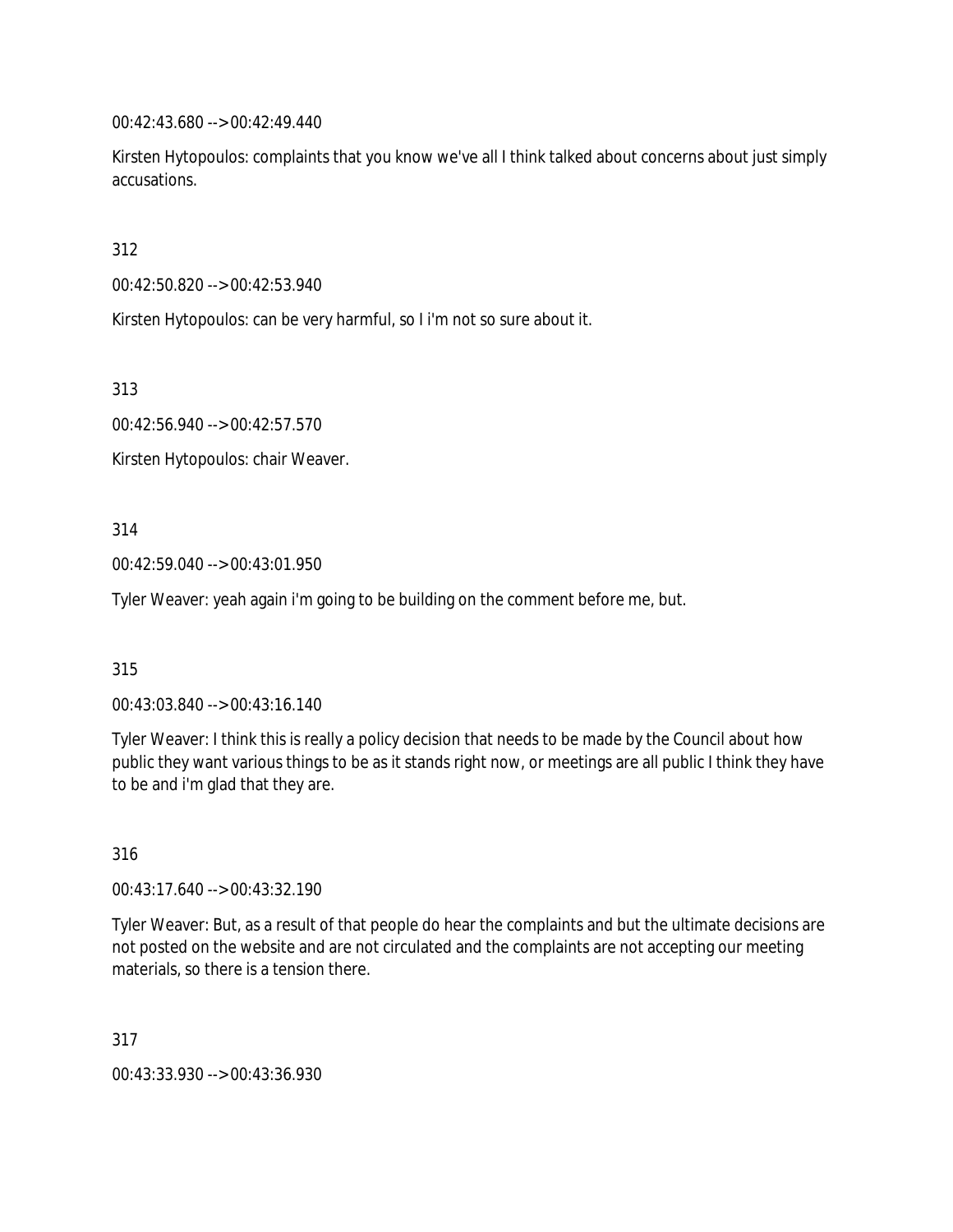Tyler Weaver: But I think that's the way the program is currently set up.

318

00:43:38.760 --> 00:43:39.330

Tyler Weaver: and

319

00:43:41.640 --> 00:43:49.560

Tyler Weaver: I don't know that we have talked about whether as a board whether we have a strong unanimous feeling about how that should go but.

320

00:43:51.540 --> 00:43:58.650

Tyler Weaver: There is that tension and if the Council wants, you know once copies of it that's fine we we don't really have any objection to you getting.

321

00:44:00.540 --> 00:44:02.460

Tyler Weaver: The complaints, the responses.

322

00:44:03.720 --> 00:44:06.900

Tyler Weaver: or opinions you know if you if, if you want to see them.

323

00:44:09.720 --> 00:44:10.740

board member melon.

324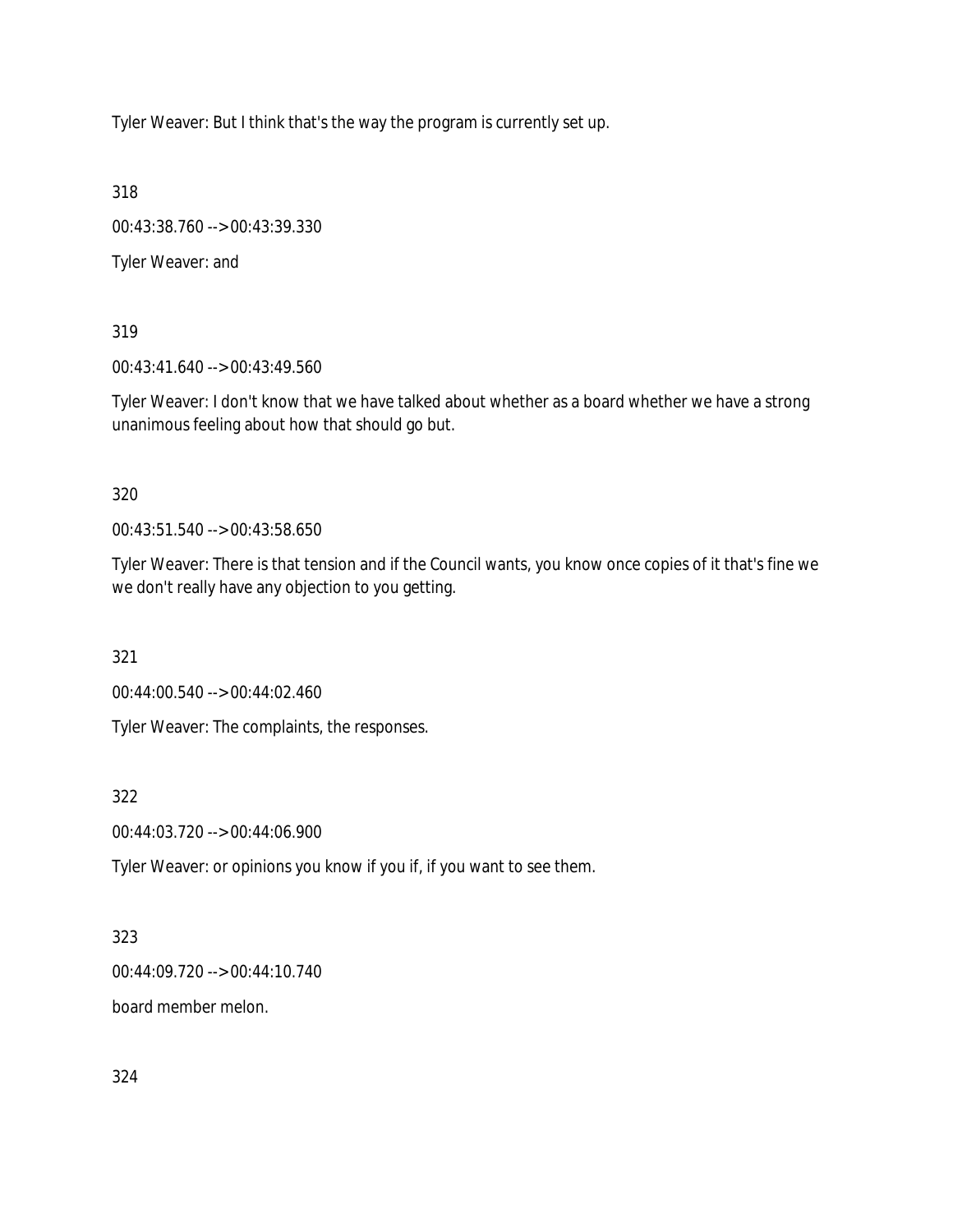00:44:16.620 --> 00:44:17.100

Rasham Nassar: Oh you're not.

325

00:44:17.940 --> 00:44:18.960

David Mallon: muted sorry.

326

00:44:19.320 --> 00:44:24.330

David Mallon: sorry about that i'm just going to pick up on what Tyler just said, I think this is an issue that.

### 327

00:44:25.380 --> 00:44:37.380

David Mallon: I think, to some degree pushes against the conversation we're just having about about our purpose being educational In fact we just ran into this this problem on the last our last.

#### 328

00:44:37.920 --> 00:44:50.460

David Mallon: Business meeting, where we had an article one complaint, where the where the instructions that are in the program are pretty clear that that's not we're not supposed to talk not supposed to publicize.

### 329

00:44:50.820 --> 00:44:58.890

David Mallon: that the person that's the complaints about in those cases, but we were sort of you know we kind of were forced to because.

330

00:44:59.430 --> 00:45:14.700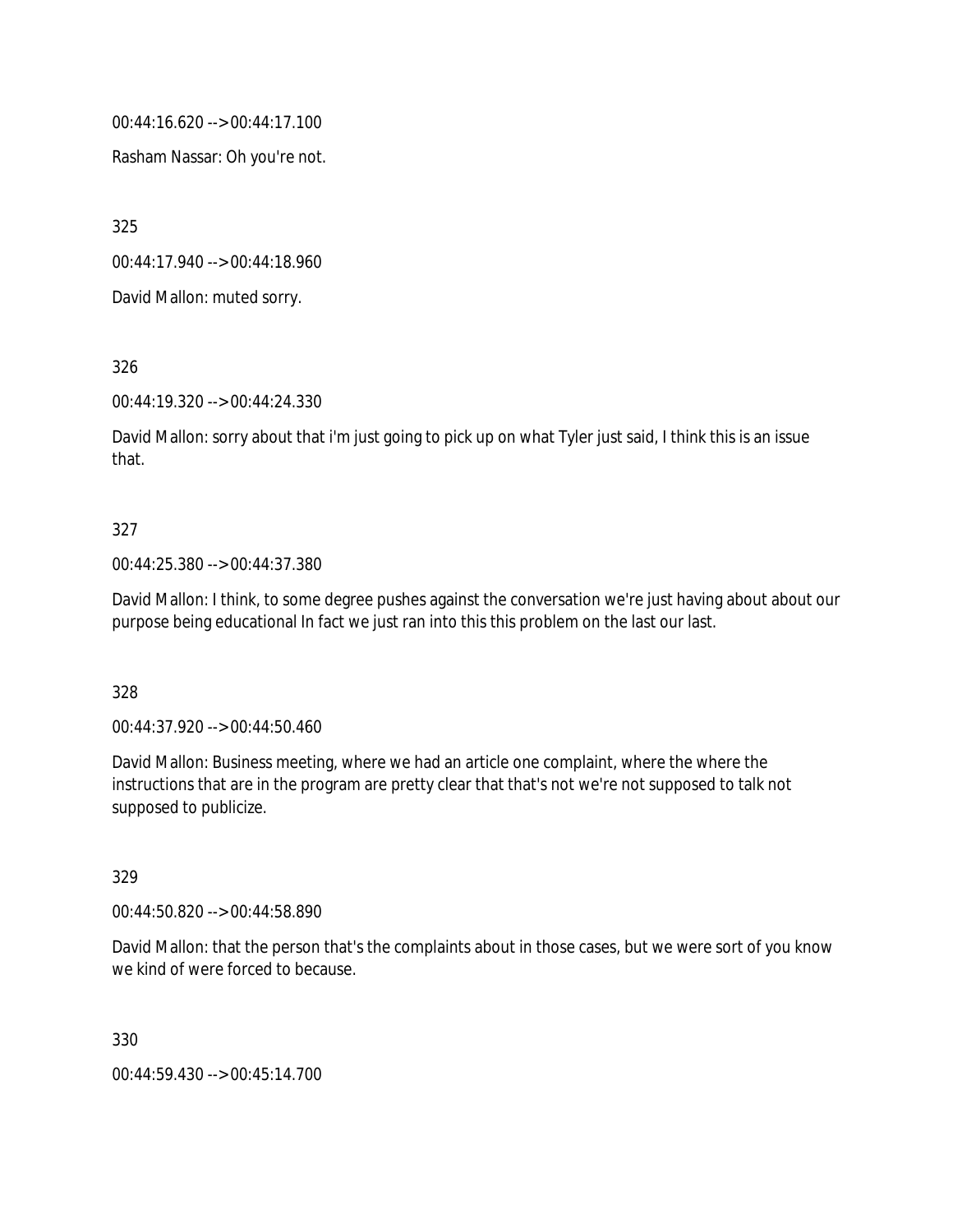David Mallon: The the complaints in the agenda that's public our meeting as public it's being it's being talked about in public it's being recorded in public so basically everything about the process is already operating against the way the program is written.

331

00:45:16.350 --> 00:45:20.670

David Mallon: The The more that we share these The more that.

332

00:45:21.300 --> 00:45:34.560

David Mallon: And as Tyler just noted, right now, our agenda shares the complaint, the meeting shares the complaint publicly, the only thing that's not shared publicly ironically enough is is there is the finding.

# 333

00:45:35.040 --> 00:45:46.380

David Mallon: And if if this if the complaint with specious To start with, and we find it as such, the one the one part of the whole process that can be educational for the public is the one thing they can't see.

334

00:45:47.460 --> 00:45:59.280

David Mallon: So we've had this conversation amongst ourselves i'll tell you, if it if there was some way to do it in fact I actually asked the I asked Andrew this on one of our last calls.

335

00:45:59.820 --> 00:46:12.450

David Mallon: If there was some way for us to actually to do the debate around the complaints privately like in some kind of executive session and just share redacted essentially.

336

00:46:12.840 --> 00:46:23.790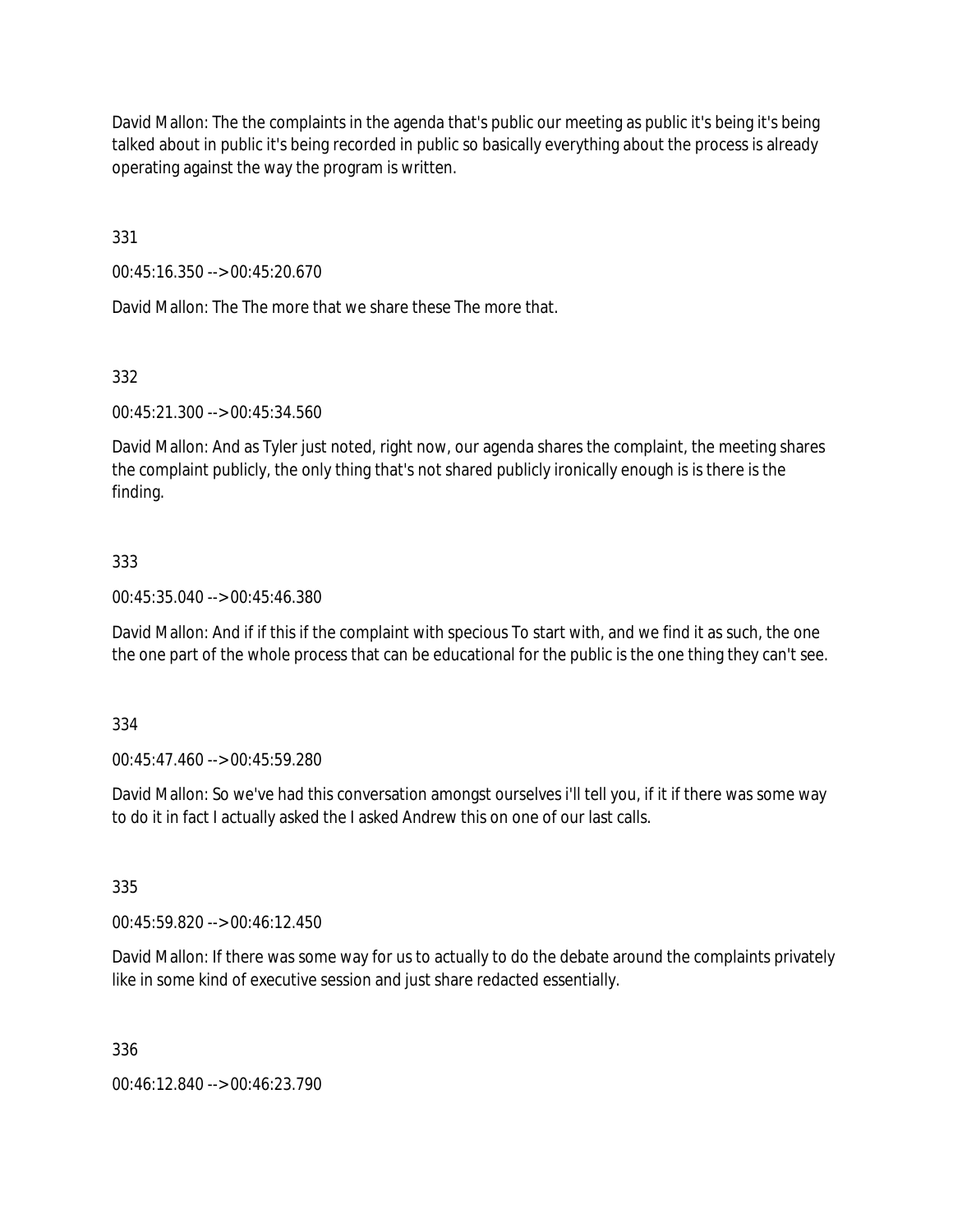David Mallon: Findings where we could be educational in those findings in the way that we do in when we do advisory opinions we're we're sort of talking about not just what we found, but why we found it.

337

00:46:24.240 --> 00:46:36.840

David Mallon: That would be sort of the ideal situation where you could sort understand what was the ask and what was our answer, but you don't necessarily see the kind of messy middle that would be the ideal answer but that's not how this is currently constructed.

338

00:46:39.810 --> 00:46:40.950

Rasham Nassar: councilmember fan or Johnson.

### 339

00:46:42.420 --> 00:46:51.660

Brenda Fantroy-Johnson: I guess i'm maybe i'm just not nosy enough I don't want to know, I only want to know when it's something that you guys have made a decision on.

340

00:46:52.020 --> 00:47:00.960

Brenda Fantroy-Johnson: Other than that, I don't want to I don't want all of these complaints coming it's like working for a company and the company gets all of these complaints, they don't send them out to every employee.

341

00:47:01.740 --> 00:47:04.800

Brenda Fantroy-Johnson: They don't let everybody know that you know there's complaints against them.

### 342

00:47:05.610 --> 00:47:18.510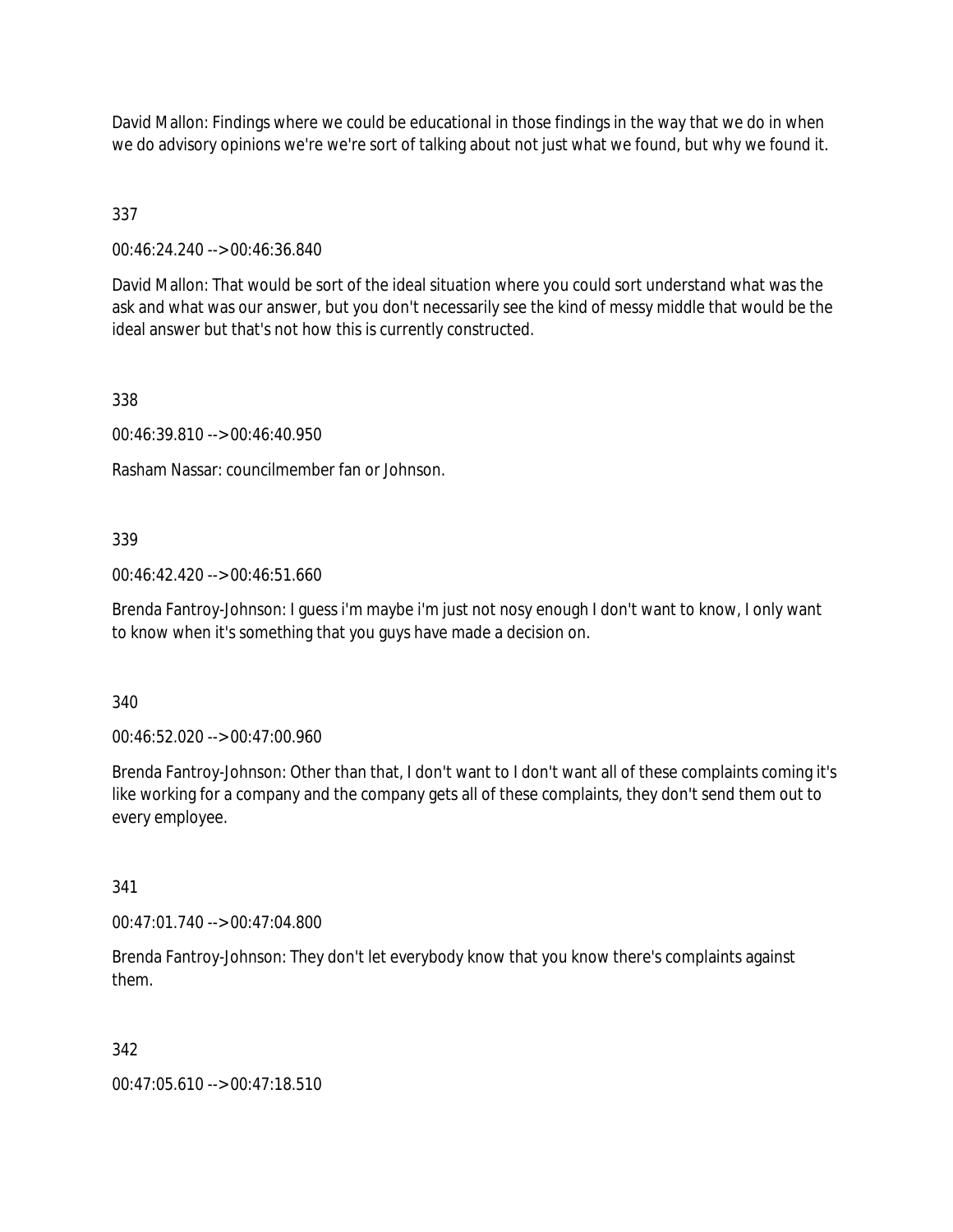Brenda Fantroy-Johnson: If it's something you got to take up and make a decision on and we need to know the outcome of that decision then yeah I could see you sending it to us, without going to net it's it would be too messy like you said.

343

00:47:21.960 --> 00:47:22.890

Rasham Nassar: board member cash.

344

00:47:25.020 --> 00:47:43.950

Jim Cash: This is just something I don't know if if we can do this, but is it possible, when the complaint is filed the the board knows, but the public could we have the the name of the the person, against whom the complaint is filed, can we have that name redacted.

#### 345

00:47:44.970 --> 00:48:04.920

Jim Cash: And just the board know to whom that complaint is being filed against and then, if it turns out that it is a legitimate complaint, then that that name can be released that way there's no chance if it's a specious complaint that anything is is you know put out towards the public.

### 346

00:48:07.830 --> 00:48:15.750

Rasham Nassar: Think well hold on to that question I think it's a good question i'm going to move on to councilmember pollock and then we can ask the city attorney to respond to that.

347

00:48:17.310 --> 00:48:20.220

Michael Pollock: yeah what i'm hearing is is, I think it is.

348

00:48:20.820 --> 00:48:23.340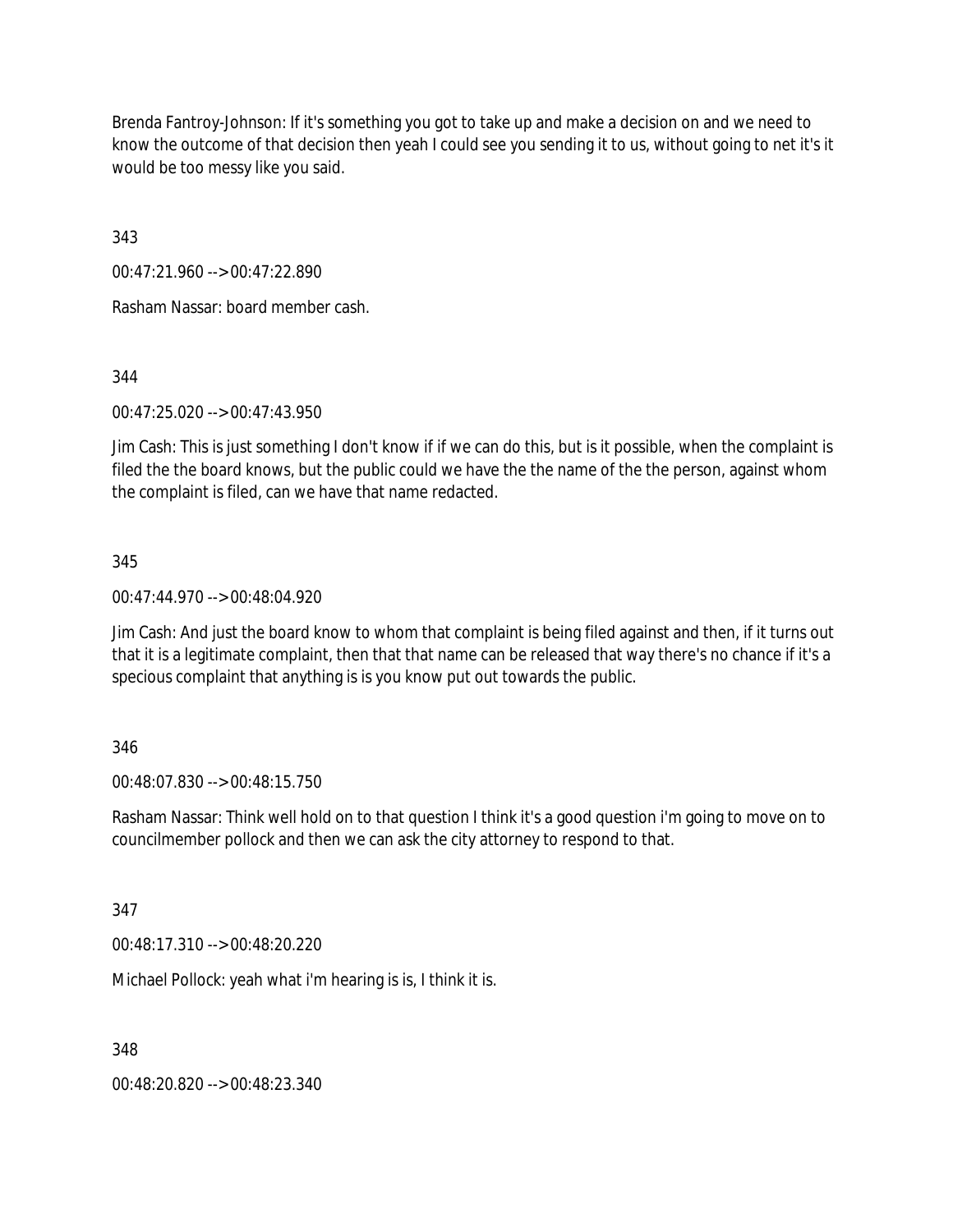Michael Pollock: And I would agree medium projecting a little bit there.

# 349

00:48:23.610 --> 00:48:32.460

Michael Pollock: Is a desire to really hash out the dirty laundry, so to speak, in private and make the comment, and I think that that's really good because.

# 350

00:48:32.880 --> 00:48:46.230

Michael Pollock: In a sense, the deliberations in themselves in and of themselves if they're done publicly become almost a form of punishment, you know it gets picked up by the press and and ported, and so it doesn't give.

# 351

00:48:47.070 --> 00:48:55.980

Michael Pollock: The ethics board the opportunity to you know speak frankly with each other and say I can you believe this, you know blah blah, you know and just kind of speak openly and honestly so.

352

00:48:57.600 --> 00:49:01.950

Michael Pollock: Ah, I think it's a good thing that we're tackling it and I know there's some legal.

353

00:49:03.420 --> 00:49:05.310

Michael Pollock: Issues attorney i'll have to.

354

00:49:06.510 --> 00:49:20.340

Michael Pollock: Perhaps provide some guidance on but one suggestion is is simply to when you get something different to convey and then or you guys actually aren't you don't have to be.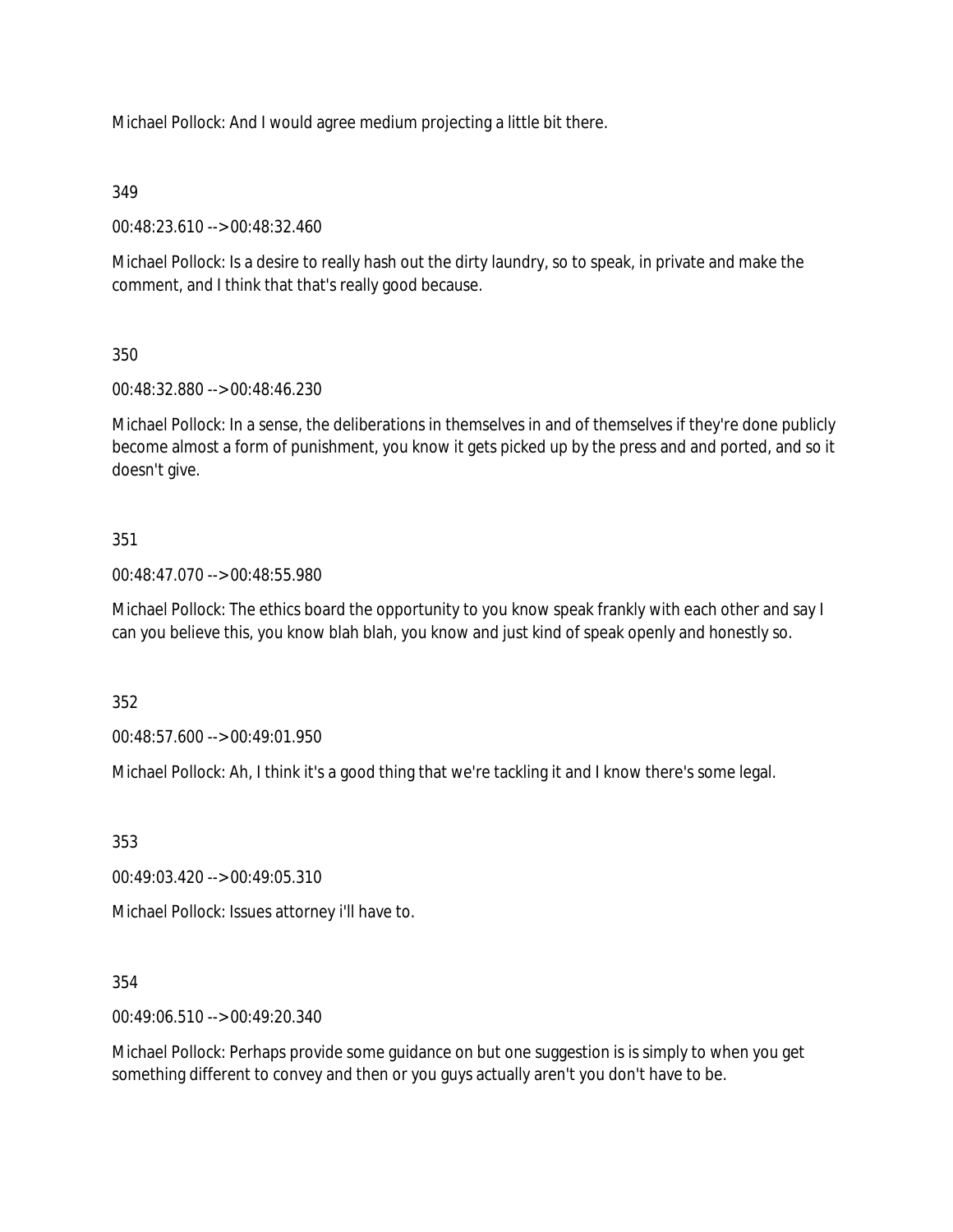00:49:21.720 --> 00:49:25.590

Michael Pollock: held to the standard of an open public meetings fact I believe.

356

00:49:25.860 --> 00:49:40.740

Michael Pollock: And, but we just do that as a matter of practice, so I think there's options and i'd like to hear from the city attorney on that, but certainly I think going to Community firm to committed would be one way at least three of you could you know, having a good session, so to speak.

357

00:49:42.090 --> 00:49:43.140

Michael Pollock: Out of the public, God.

358

00:49:47.520 --> 00:49:48.510

Rasham Nassar: that'd be America topless.

359

00:49:50.700 --> 00:50:00.540

Kirsten Hytopoulos: Well, I just wanted to say in response to it earlier comment, I think that the process is supposed to be that unless something's referred to mediation that there isn't advisory opinion that is supposed to be.

360

00:50:01.170 --> 00:50:07.980

Kirsten Hytopoulos: anonymous as to the parties but to be published that's what's in the in the program now that doesn't help if.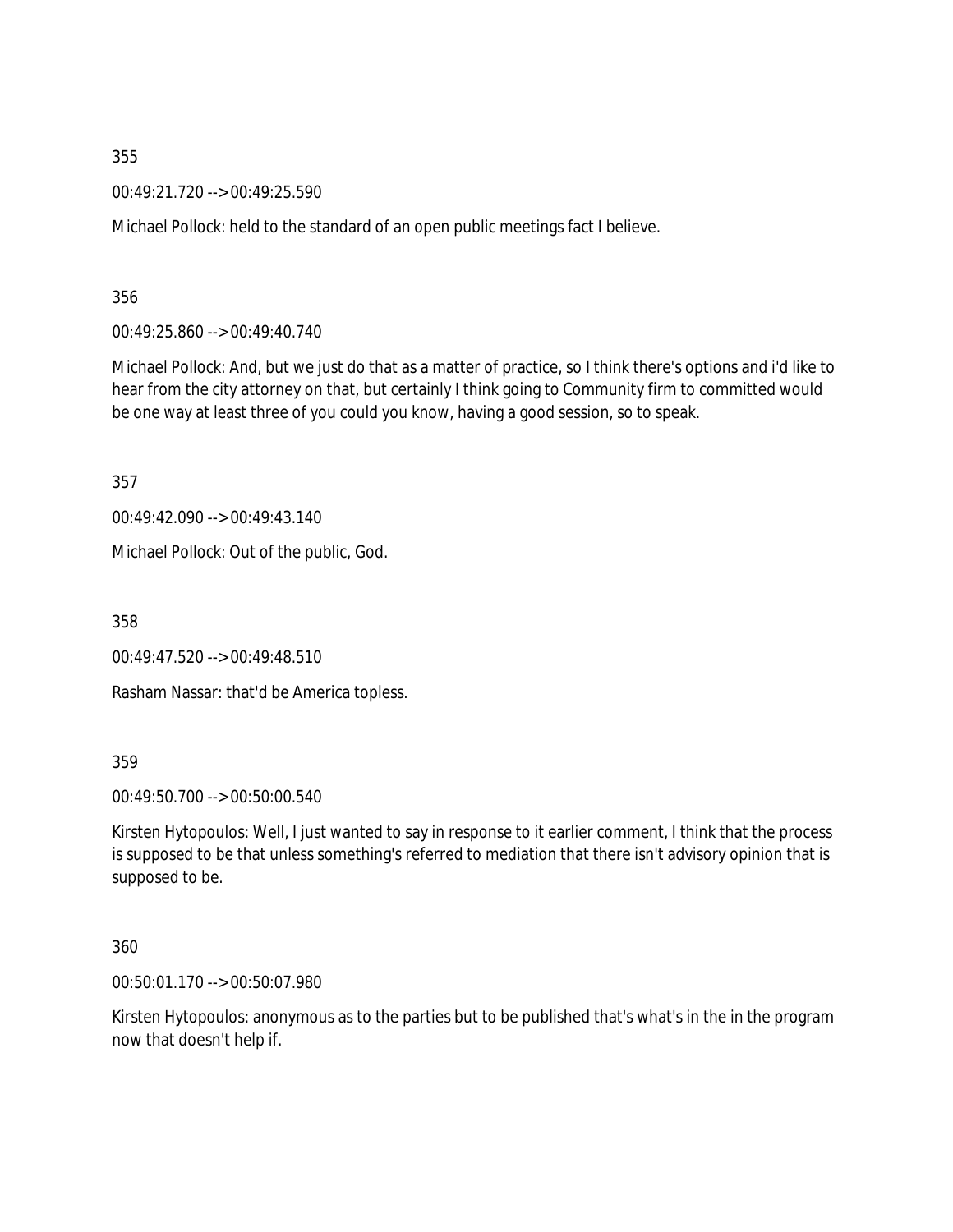00:50:08.670 --> 00:50:15.570

Kirsten Hytopoulos: What doesn't help is that that's that's that does the educational component is, I guess, my point that education component is there, it doesn't help.

362

00:50:16.500 --> 00:50:20.010

Kirsten Hytopoulos: indicate the person whose name was dragged all over the mud potentially.

363

00:50:20.310 --> 00:50:27.930

Kirsten Hytopoulos: In the other in the process, the rest of the way where then their name is attached so that's where we've kind of we screwed up I think when we revised the program I think we thought.

#### 364

00:50:28.440 --> 00:50:39.720

Kirsten Hytopoulos: There was going to be anonymity in the front end and there was clearly we clearly delineated that there was anonymity in the published advisory opinion so that's where the breakdown has happened.

365

00:50:41.610 --> 00:50:42.480

councilmember car.

366

00:50:44.160 --> 00:50:52.530

Christy Carr: yeah thanks, it sounds like we're talking about some problems or potential fixes to the program but that the emotions from councilmember deets.

367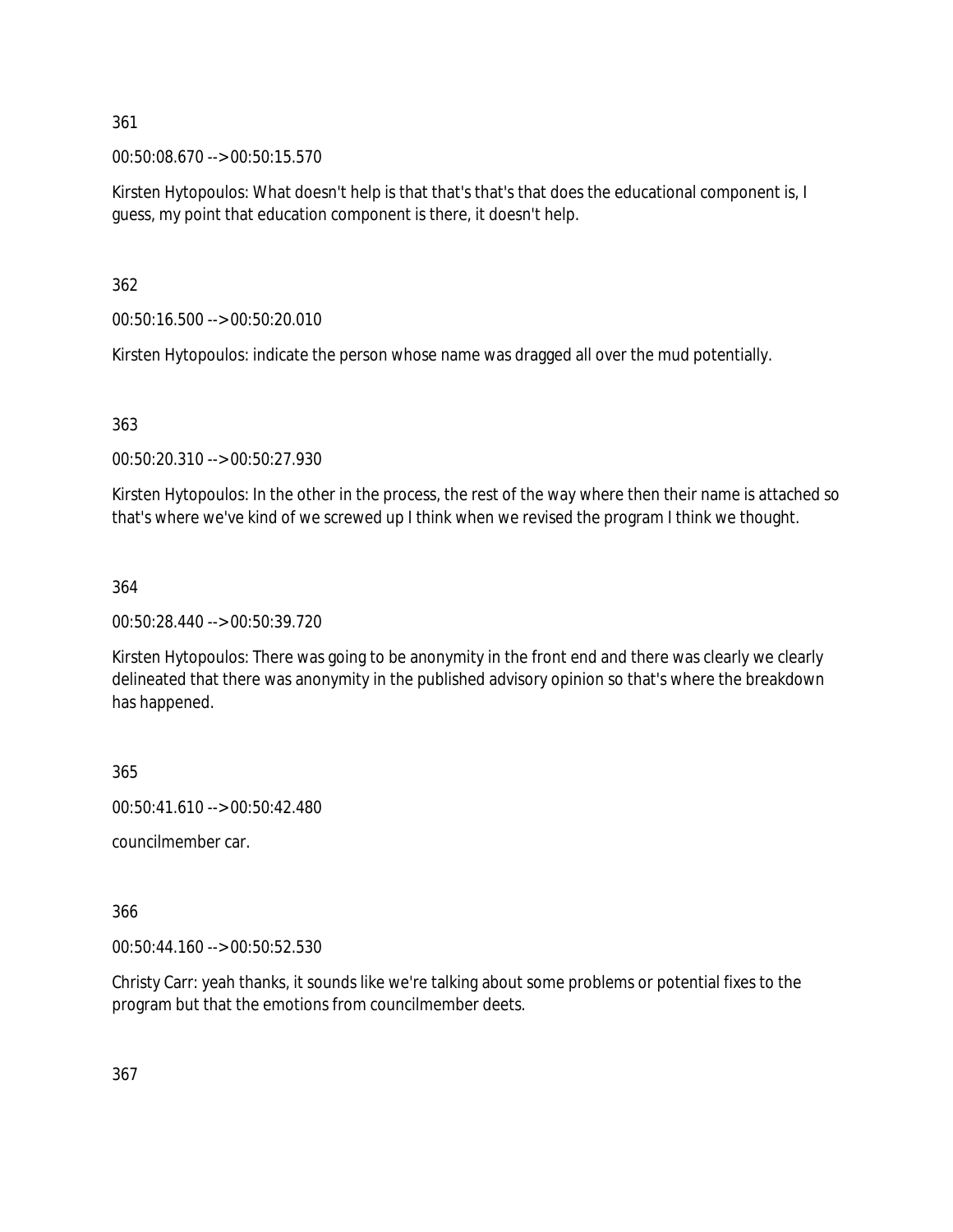00:50:54.690 --> 00:50:55.710

Christy Carr: don't solve for that.

368

00:50:56.970 --> 00:51:16.500

Christy Carr: And so perhaps we could stay focused on the emotions and then take up potential other fixes to the ethics program at a different time and I guess, I would just say that i'm not in favor of of receiving ethics complaints when they're filed.

369

00:51:17.520 --> 00:51:21.360

Christy Carr: For most of the reasons that have been already stated by my colleagues.

### 370

00:51:24.180 --> 00:51:32.430

Rasham Nassar: On board member cash your hand is still raised, I don't know if you wanted to chime in again or okay councilmember deets yeah.

### 371

00:51:32.460 --> 00:51:48.990

Joe Deets: Thank you well, maybe there's there's there's done in a support for this, but my new I would say, just as a practical matter if you don't want to receive them you just tell the city clerk please don't send me ethics complaints, maybe it's because I came from the ethics board so i'm.

372

00:51:50.010 --> 00:52:00.030

Joe Deets: But I was used to seeing them, so I it doesn't bother me to get them it's it's it's just I just feel like it's just part of my job as a Council member to know what a committee is doing.

373 00:52:00.390 --> 00:52:12.120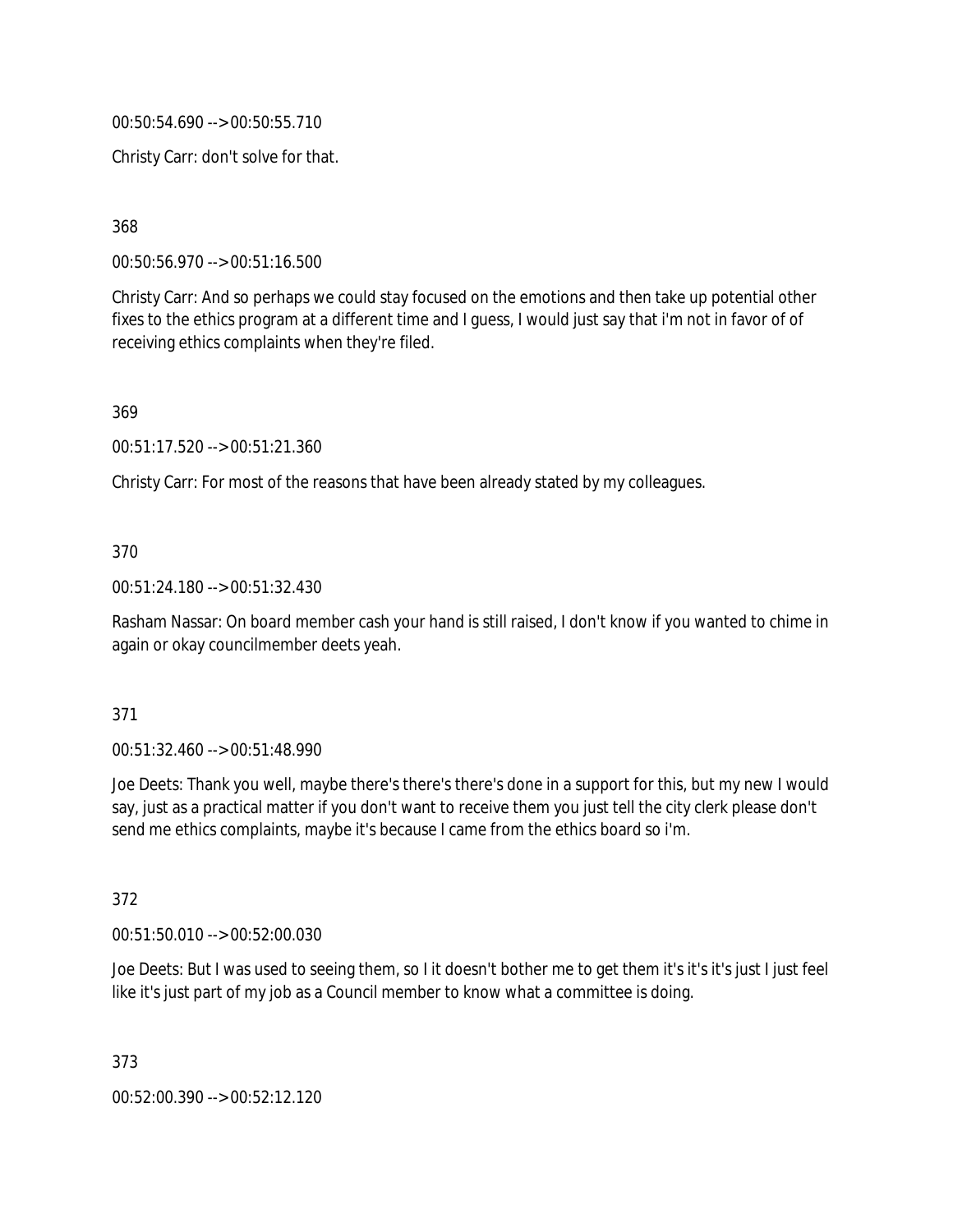Joe Deets: So it doesn't if you don't want to see it, then you can just say, make it optional I don't want to see it done okay The other thing is, if we were talking about how important the educational feature is here and.

374

00:52:12.870 --> 00:52:16.320

Joe Deets: Maybe it's not with this motion, but we knew do need to show.

375

00:52:16.950 --> 00:52:28.530

Joe Deets: How do we get that education out, I mean if everything is so confidential and hard to find like I find it hard to find the determinations made unless I make an actual effort to do so.

# 376

00:52:29.520 --> 00:52:44.430

Joe Deets: It kind of defeats the purpose, the education, if we don't know what the decisions were made so folks like me can learn oh I there's some things I need to be aware of, not to do, for example, or or things that are okay to do so.

377

00:52:45.390 --> 00:53:00.930

Joe Deets: I think we that's a no larger discussion outside of this motion, but you know if it does, if these if folks don't want to pass this that's fine but i'll just say a workaround is, if you don't want to get that if you don't want to get the complaints, then just will make it optional.

378

00:53:03.660 --> 00:53:04.740

Rasham Nassar: um.

379

00:53:06.000 --> 00:53:08.010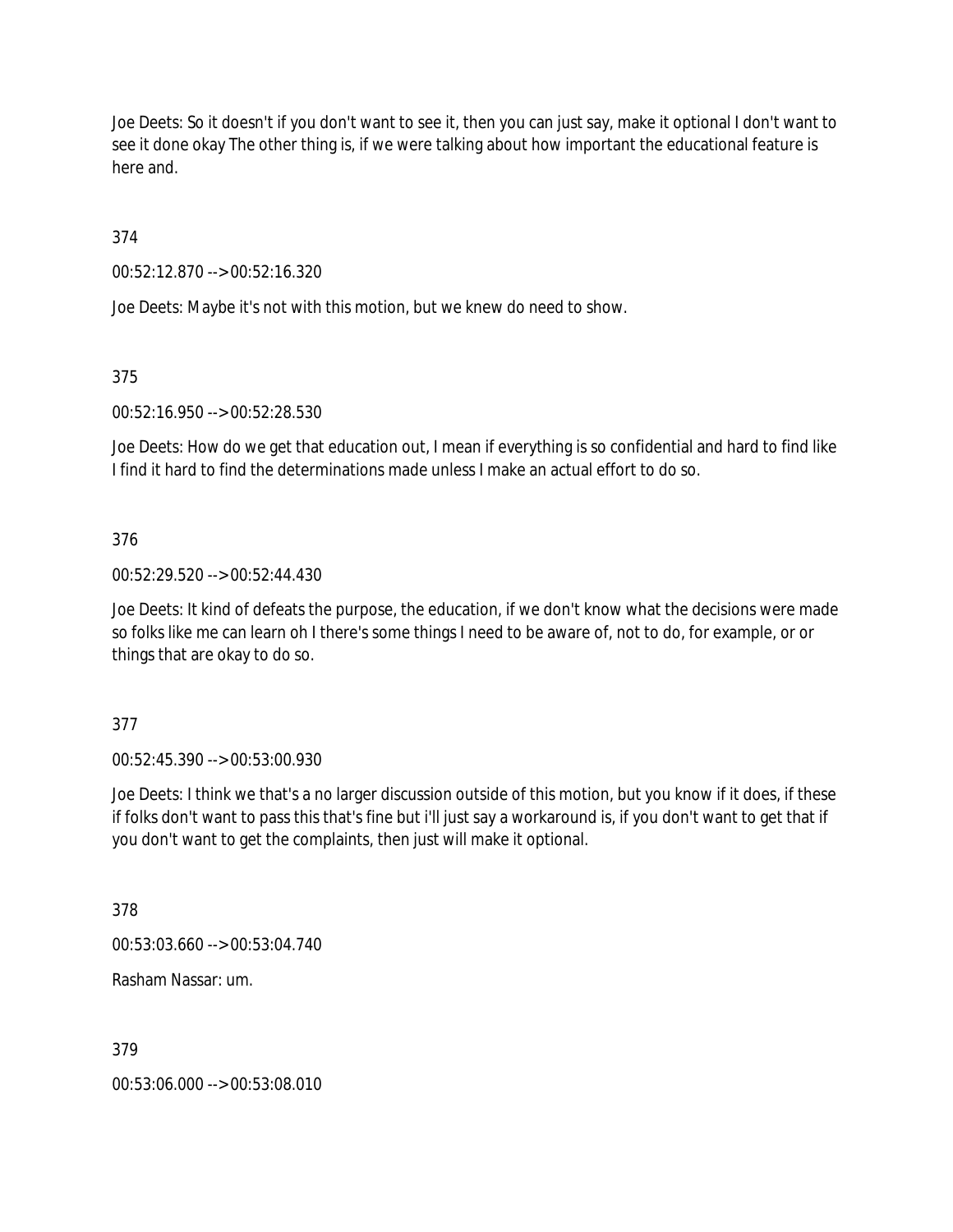Rasham Nassar: I councilmember pollock.

380

00:53:09.090 --> 00:53:21.210

Michael Pollock: yeah I appreciate a councilman required to keep us on track on Preston I can so I just want to be clear, I support what she said I don't want this, I feel like i'm looking at something that I don't need to see, and I just.

381

00:53:24.660 --> 00:53:26.940

Michael Pollock: So I don't want to move forward with this mission.

382

00:53:28.350 --> 00:53:28.980

**Control** 

383

00:53:31.320 --> 00:53:31.860

Rasham Nassar: and

384

00:53:32.160 --> 00:53:45.540

Rasham Nassar: And i'll share i'll share my opinions briefly on emergency, I appreciate and councilmember deets is intent and proposing this I completely understand where you're coming from and I don't support.

385

00:53:47.340 --> 00:53:53.250

Rasham Nassar: That Council members would receive the complaints when they're filed, I think that we put the board in the position to be the decision making body.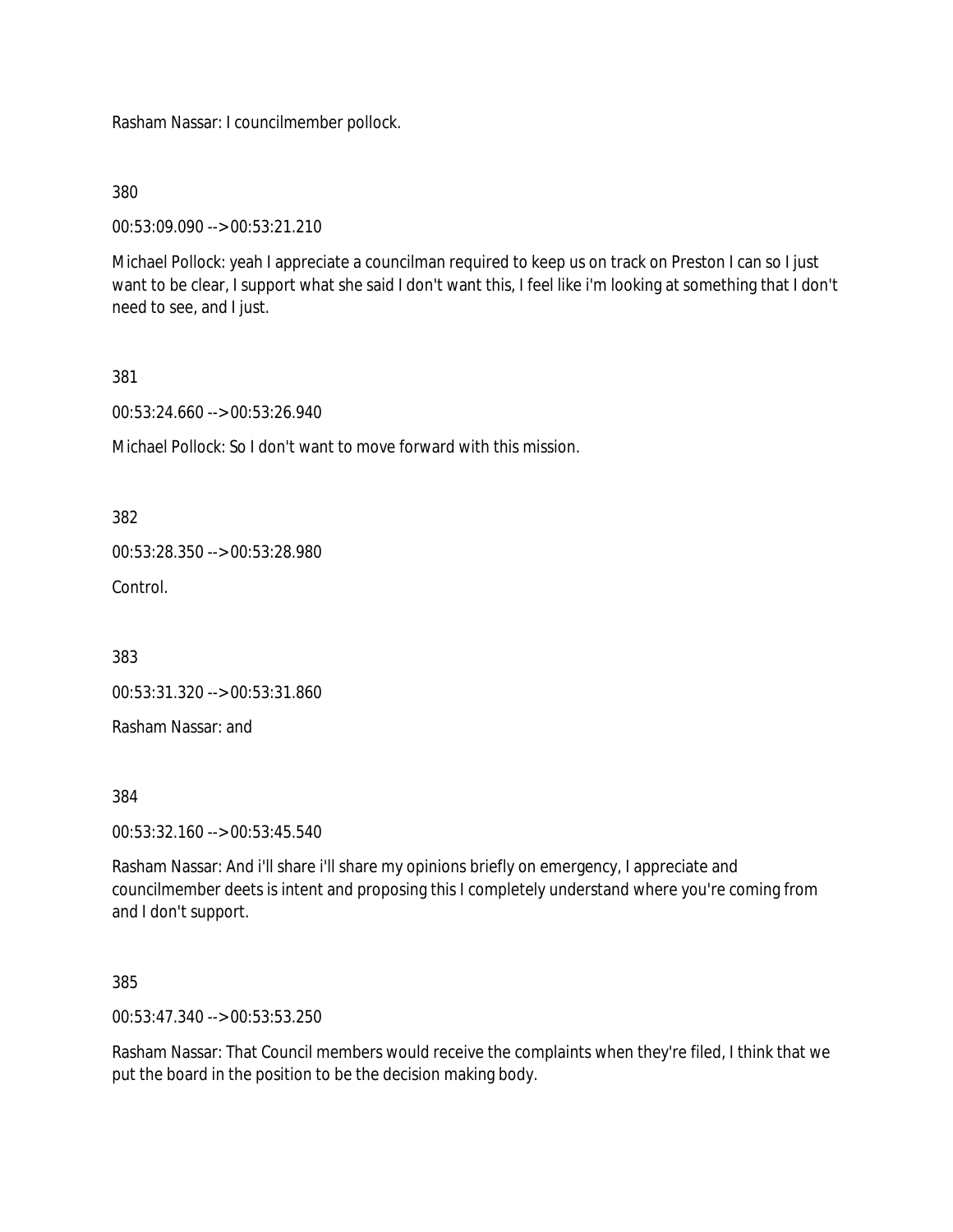00:53:53.640 --> 00:54:05.400

Rasham Nassar: And, and when a complaint is filed it's just that it's a complaint and then the Board is in the position to judge that complaint and the conduct alleged or actions alleged that may or may not be a violation.

387

00:54:06.180 --> 00:54:20.730

Rasham Nassar: After which point when the determination is made her actions taken by the board, and then I would be happy to hear that resolution, or that recommendation, and I think Council has to because we are ultimately the the the final decision making authority.

388

00:54:24.750 --> 00:54:25.380

Rasham Nassar: chair Weaver.

389

00:54:26.490 --> 00:54:35.550

Tyler Weaver: yeah on the on the complaint issue, I mean just so everyone knows i'm currently the only person on the board, who gets the complaint when it's filed.

390

00:54:36.570 --> 00:54:50.550

Tyler Weaver: We wait until we at least have the response, before I circulate it to the rest of the board so that we at least you know or or as a group are looking at it with both sides of the story, instead of you know, hearing one side and then waiting two weeks to hear the other side.

391

00:54:53.640 --> 00:55:05.250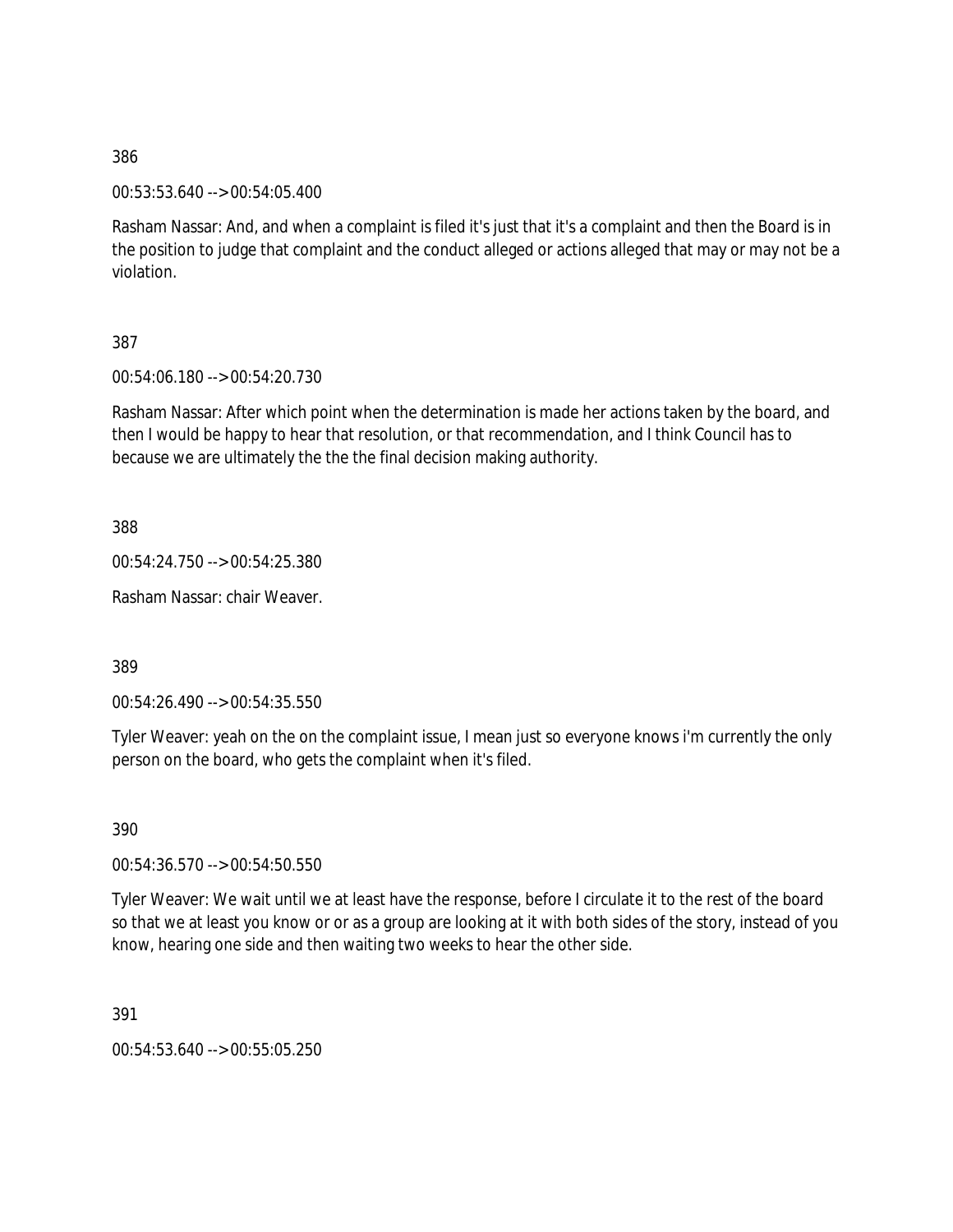Tyler Weaver: I mean i'm very interesting to hear what the city attorney or advising attorney had to say on what you know what the subject was what we are with required of us under the open public meetings act as a public board of the city.

392

00:55:07.950 --> 00:55:09.030

Tyler Weaver: And will say that I.

393

00:55:10.650 --> 00:55:19.320

Tyler Weaver: am somewhat concerned about the possible perception of us having all of our deliberations basically in a back room and.

394

00:55:20.790 --> 00:55:21.270

Tyler Weaver: You know.

395

00:55:22.920 --> 00:55:33.660

Tyler Weaver: And what that means, as far as how our how our ultimate decisions are treated, regardless of what happens in that back room I frankly don't think it'd be any different than what we've been doing in public, but.

396

00:55:35.520 --> 00:55:41.430

Tyler Weaver: That would concern me about having you know our meetings basically 75% executives executive session.

397

00:55:43.860 --> 00:55:52.200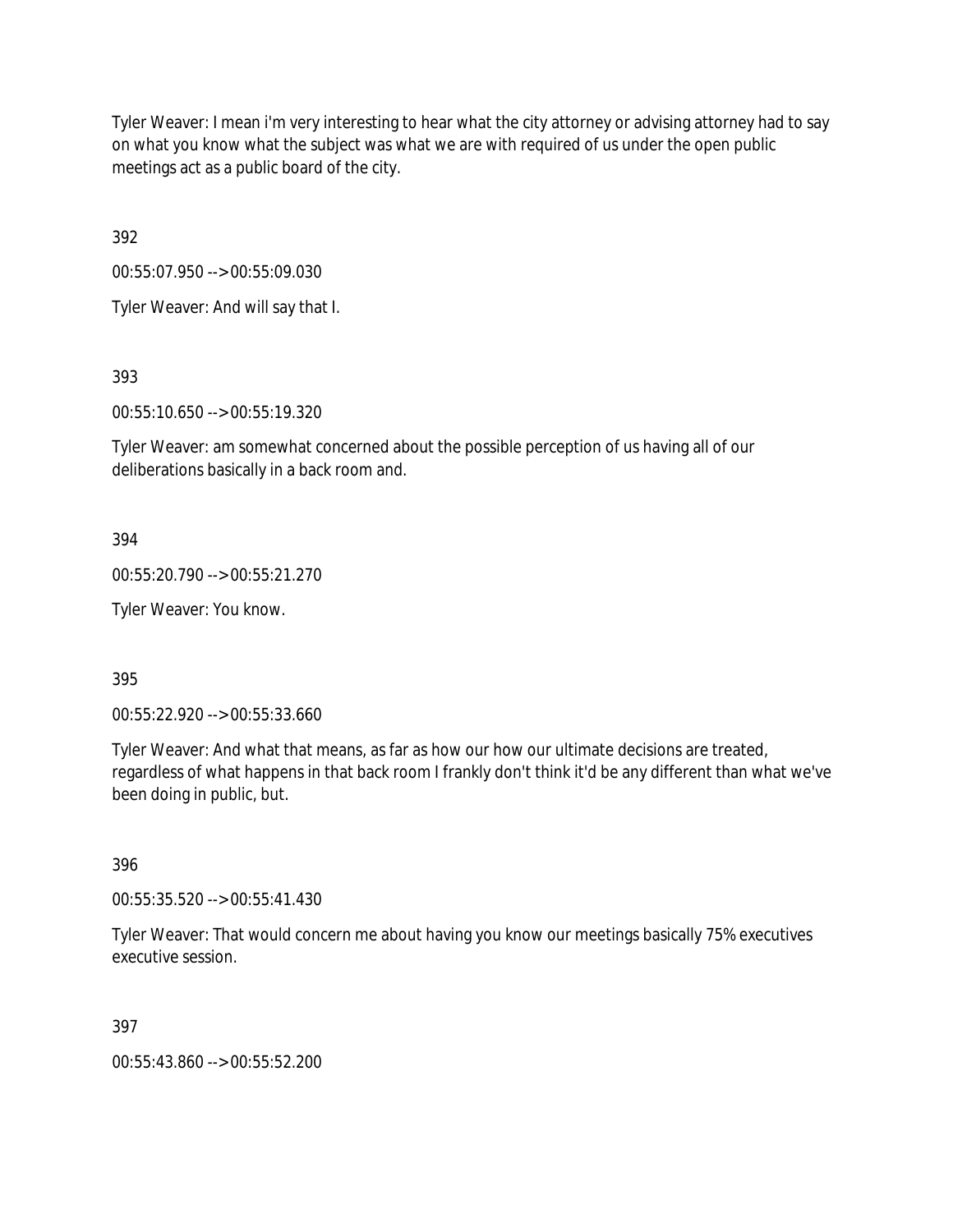Rasham Nassar: Okay, so before we kind of move on and discuss what has what is now an emerging new topic for discussion in terms of.

398

00:55:52.740 --> 00:56:04.770

Rasham Nassar: potential of possible changes to the ethics program I want to make sure that we've answered the question whether or not we are going to forward motions, two and three from the list that we're currently.

#### 399

00:56:05.700 --> 00:56:14.370

Rasham Nassar: Reviewing right now to that business meeting, where the intent there, of course, would be to to vote to adopt or not so.

#### 400

00:56:15.840 --> 00:56:23.820

Rasham Nassar: If there's a majority Council that would like to see these motions appear again and consider taking action on them, then I think that should put should shouldn't could be decided now.

401

00:56:25.980 --> 00:56:27.510

Rasham Nassar: councilmember deeds yeah.

402

00:56:27.570 --> 00:56:35.430

Joe Deets: Well, it doesn't look like their support, as far as I can tell me if it's just me, so I can just simply withdraw the motions and we're done.

403

00:56:36.270 --> 00:56:36.600

Okay.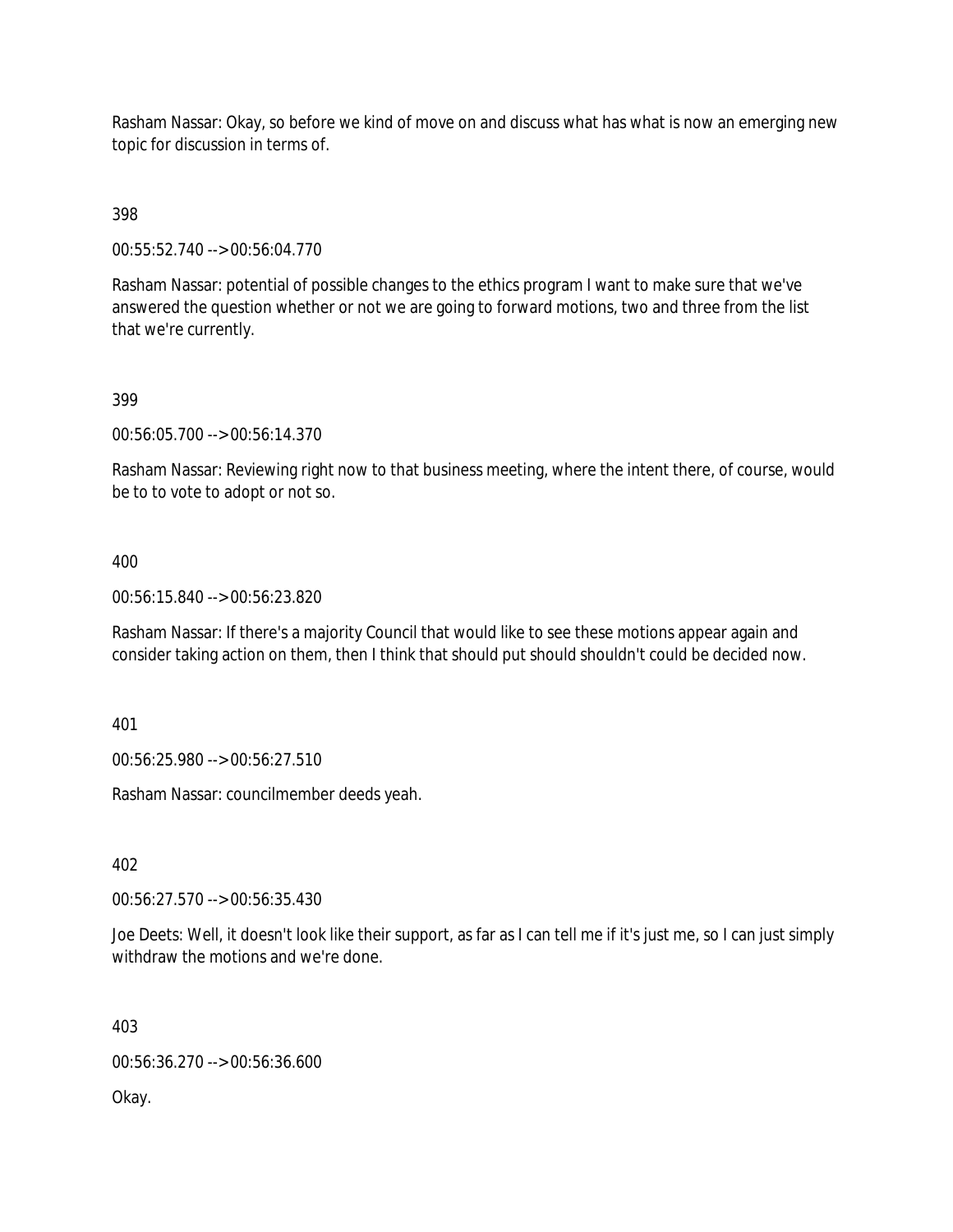00:56:37.620 --> 00:56:39.780

Rasham Nassar: If initiate that gesture councilmember deeds.

405

00:56:40.710 --> 00:56:44.190

Rasham Nassar: So we will not be forwarding the second and third motions.

406

00:56:44.460 --> 00:56:46.830

Rasham Nassar: that were proposed here in this.

407

00:56:48.390 --> 00:56:51.900

Rasham Nassar: Motion for November 10 Council business meeting by councilmember deets.

408

00:56:53.730 --> 00:57:02.640

Rasham Nassar: proposal that was in our pockets me so just so everyone's clear and then what we've heard are several questions I flagged one, and that was now a while ago is.

409

00:57:03.150 --> 00:57:18.240

Rasham Nassar: Where remember cash was an interesting point about potentially redacting the complainants name from the complaint when and before it's published in the ethics board agenda packet is that possible.

410

00:57:19.410 --> 00:57:28.320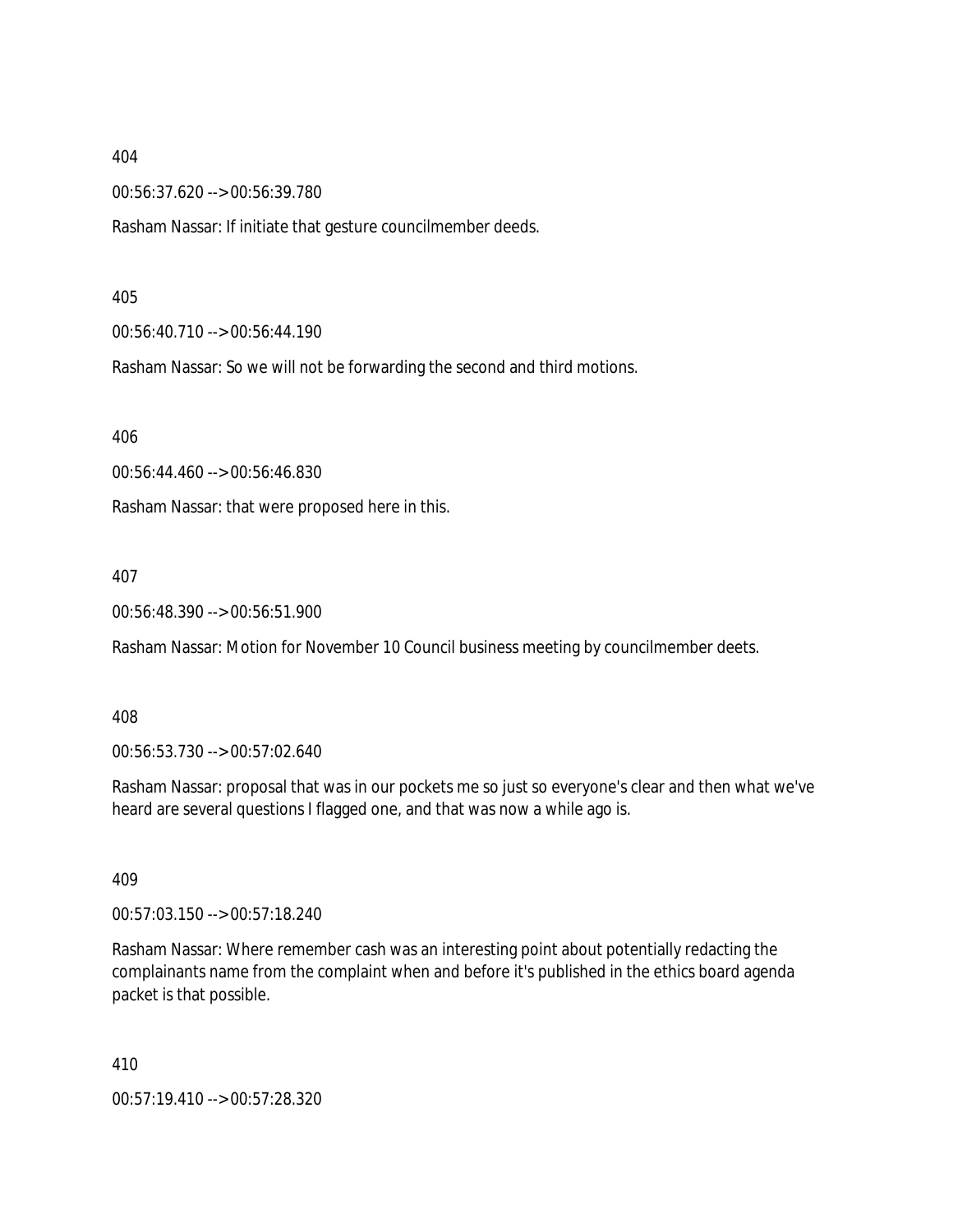Rasham Nassar: And then I think in general we've heard some conversation, or maybe some interest in discussing what options we might have to invite more of a sense of.

411

00:57:29.670 --> 00:57:37.140

Rasham Nassar: I don't know what you call it, but not privacy professionalism undertaken complaints in a more discreet manner.

# 412

00:57:39.120 --> 00:57:43.620

Rasham Nassar: And city attorney, are you prepared to respond to any of the questions comments you've heard tonight.

### 413

00:57:44.640 --> 00:57:53.010

Joe Levan: yeah a couple things this is kind of a deja vu, because of you may or her topless and I went through this last when the program was last revised.

414

00:57:53.670 --> 00:58:03.840

Joe Levan: In terms of redactions and keep in mind, these are you know stepping back a bit you know you you all work for a public agency and youth there's there's very.

### 415

00:58:04.410 --> 00:58:12.870

Joe Levan: You know, broad requirements related to transparency and letting the public the sun shine shine on the what's being done.

416

00:58:13.290 --> 00:58:18.900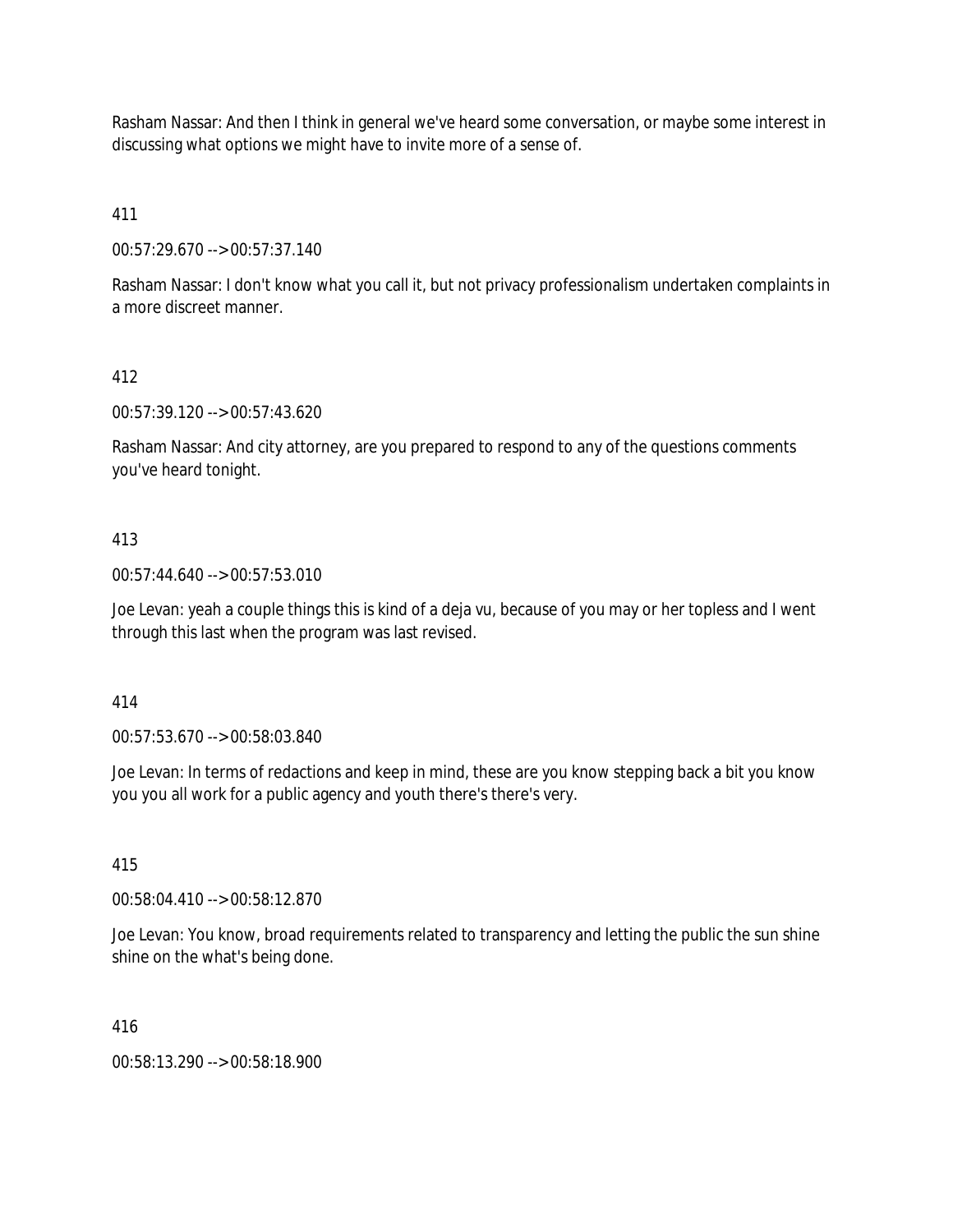Joe Levan: And their state laws that apply to that, including the public records Act and the open public meetings act so in terms of.

# 417

00:58:19.860 --> 00:58:30.090

Joe Levan: redactions keep in mind the complaints are public records, the only way that information could be redacted in response to a public records request would be as if.

# 418

00:58:30.690 --> 00:58:42.120

Joe Levan: There is there's an exemption that would apply and generally with a pub with an ethics complaint there's not going to be any reactions are going to apply to that record now that's a separate issue than what.

# 419

00:58:43.530 --> 00:58:50.340

Joe Levan: potentially the ethics board would have on its web page or website, it could have a redacted document potentially.

### 420

00:58:50.820 --> 00:59:00.840

Joe Levan: But if someone made the public records request for the complaint, they would get it, and again redacted so that those are two different things so we're clear about that you know what would be responsive to a public records act.

### 421

00:59:01.980 --> 00:59:07.530

Joe Levan: You know request is different than what potentially would be on the website, if you wanted it that way.

### 422

00:59:09.210 --> 00:59:21.390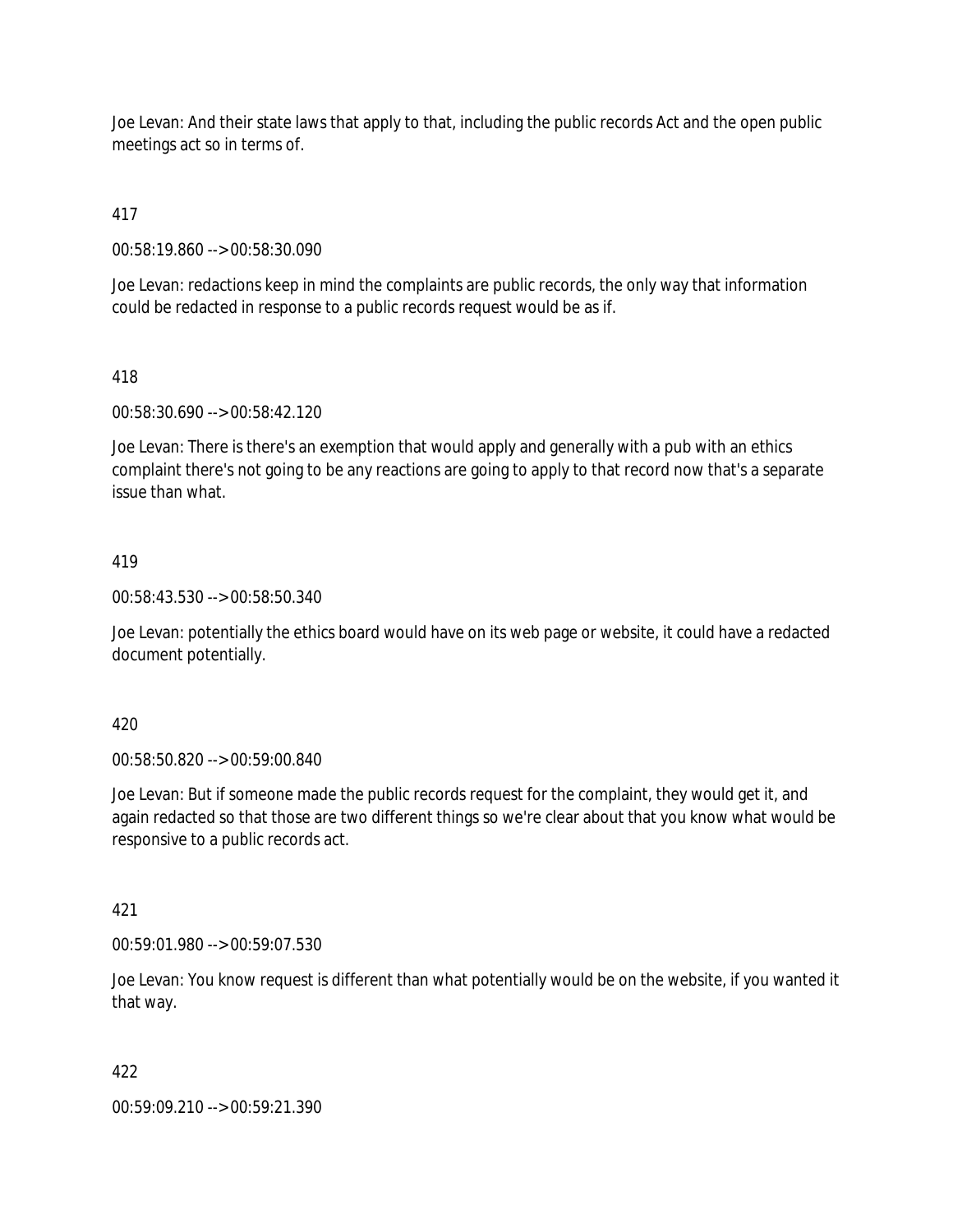Joe Levan: In terms of the open public meetings X mean potentially the ethics board could similar to what the Council has done recently consider a complaint or charge against an official in executive session.

423

00:59:21.960 --> 00:59:29.820

Joe Levan: that'd be a whole different practice that i'm not sure if the ethics board has ever done that in the past, since since its inception, I don't know.

### 424

00:59:31.140 --> 00:59:38.670

Joe Levan: casually could happen, but, as you all know, Lisa Council knows the way the executive session provision is provided in the open public meetings act as if the.

#### 425

00:59:39.180 --> 00:59:43.950

Joe Levan: Subject to that complaint wants that complaint to be heard an open session that it has to be rewritten open session.

#### 426

00:59:44.520 --> 00:59:51.840

Joe Levan: So notice would have to be provided to the subject that complained and if they want it to be held open session be held nothing session so wouldn't it wouldn't be.

#### 427

00:59:52.560 --> 01:00:02.130

Joe Levan: The decision by the by the board to determine that it'd be bad by the subject to the compliant so that that's kind of the way it shakes out in terms of the.

#### 428

01:00:02.610 --> 01:00:09.690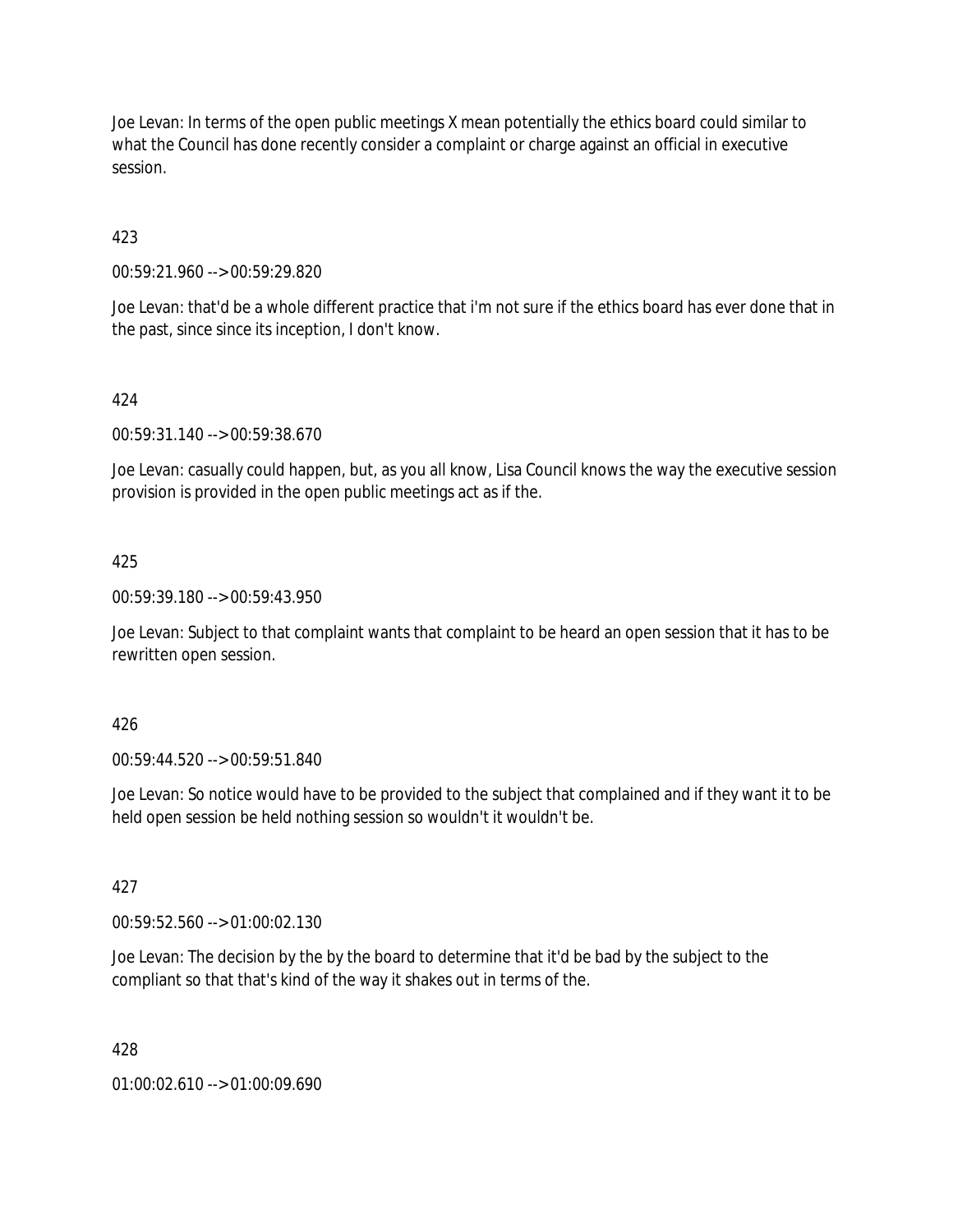Joe Levan: open public meetings act in the in the public records act, but I will have the Council hopefully you all, and then the board as well.

# 429

01:00:11.070 --> 01:00:17.910

Joe Levan: The having the ethics program is something that the council's had in place for many years it's it's your option to have it or not.

# 430

01:00:18.600 --> 01:00:27.090

Joe Levan: It you know to to have it, and then to have the proceedings occur by the board in in a in an executive session.

# 431

01:00:27.990 --> 01:00:32.790

Joe Levan: You know, it would be a unique situation and be would be a departure from the way it's been done.

### 432

01:00:33.570 --> 01:00:46.530

Joe Levan: By the city in the past, could it be done, potentially, yes, but again, the option would be by the subject that complained to say no, I don't want that to be an exact session, it has to be an open session so hopefully that answers those questions.

### 433

01:00:47.910 --> 01:00:50.520

Rasham Nassar: Thank you city attorney who mayor had topless.

### 434

01:00:51.720 --> 01:00:58.770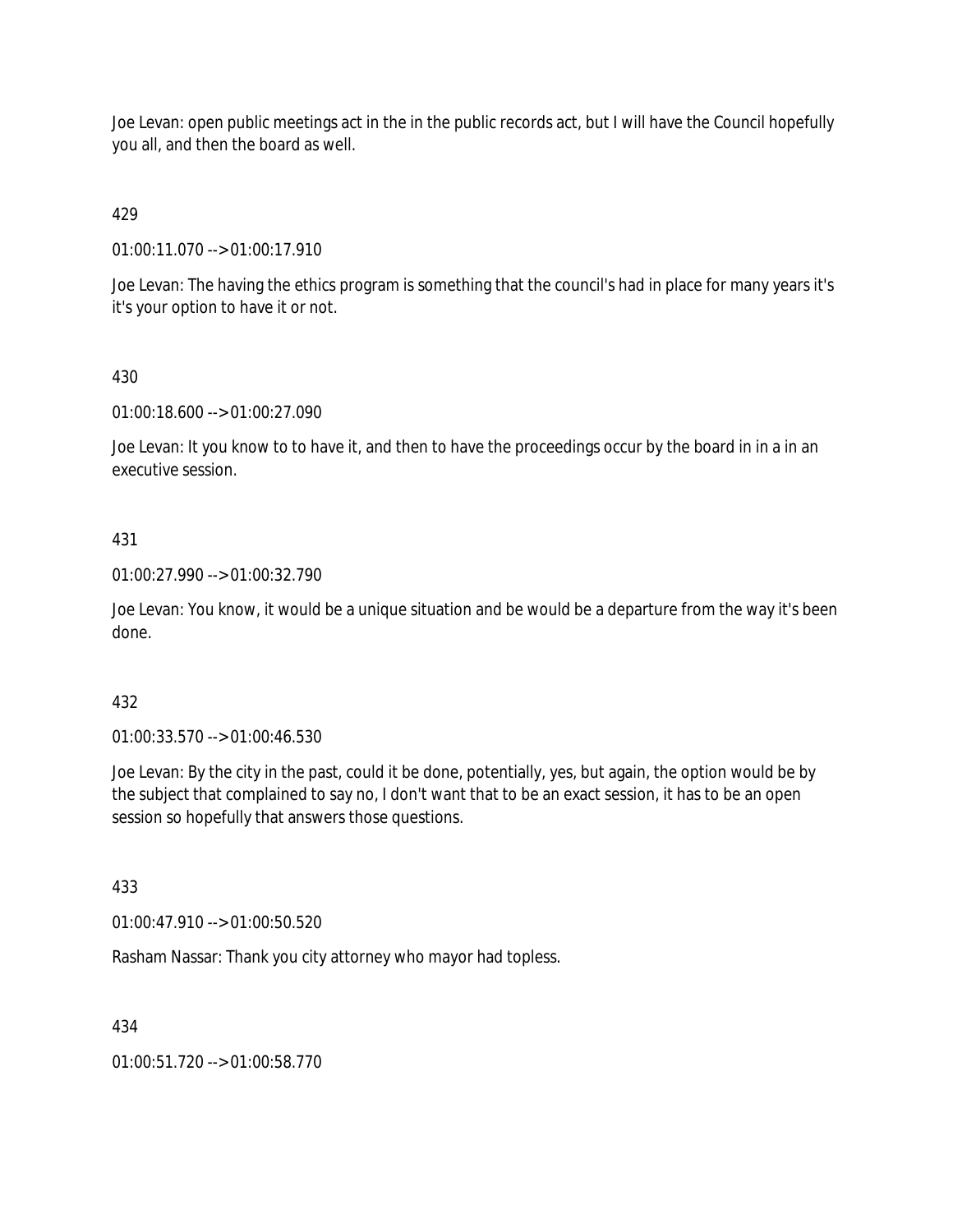Kirsten Hytopoulos: um there was a time when this city long time I think when it first started a program that this was all anonymous and it was it was all.

435

01:00:59.430 --> 01:01:12.720

Kirsten Hytopoulos: You know hypothetical back and research that back when we when we revise this things I just be curious to know if we know for sure we could find out whether there was a time when it was done that way because i'm not sure how they would have how they would have discussed things so.

436

01:01:13.800 --> 01:01:13.950

Kirsten Hytopoulos: I don't.

### 437

01:01:14.520 --> 01:01:16.860

Joe Levan: I don't know, except that I love, what I can say is that.

### 438

01:01:17.880 --> 01:01:23.100

Joe Levan: The the open public meetings act in the public records act there's been a lot of case law that over since that time.

### 439

01:01:23.820 --> 01:01:33.330

Joe Levan: And I can tell you this is the current state of the law and that's that's that's that's what the Council on the board does live by and the city is live by so that is what it is.

#### 440

01:01:40.380 --> 01:01:43.860

Rasham Nassar: So I don't see any other hands raised and i'm not sure where that leaves us.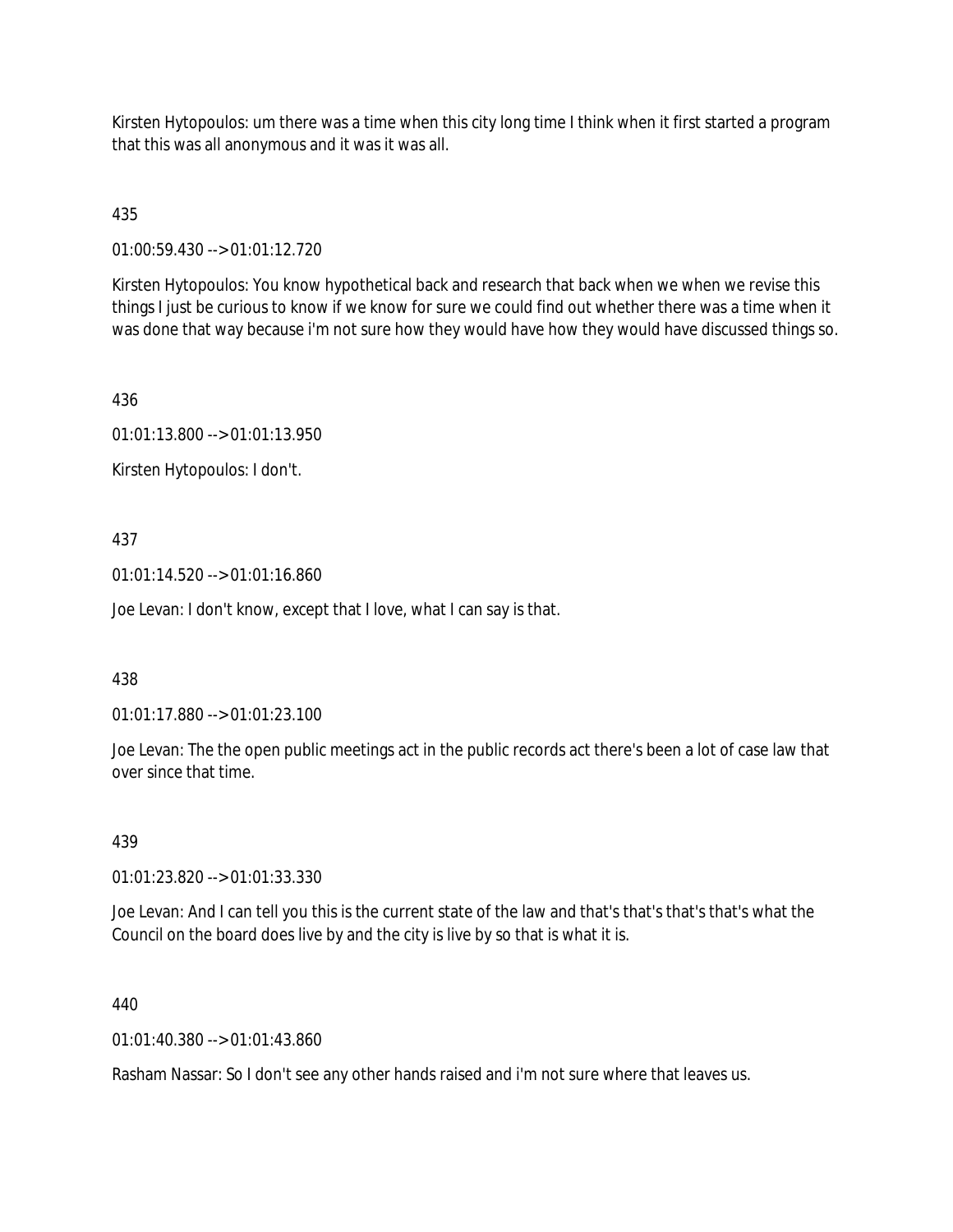01:01:45.870 --> 01:01:48.330

Rasham Nassar: Customer like to suggest some direction councilmember pollock.

442

01:01:49.140 --> 01:01:59.970

Michael Pollock: Well here's what I think in terms of that there's that I think it's really insightful to hear from the ethics board the issues that they started with you know we kind of threw them into.

443

01:02:02.190 --> 01:02:07.770

Michael Pollock: A new program and then they really you know kind of sort of either you swim really Brown.

444

01:02:08.280 --> 01:02:21.150

Michael Pollock: And, and I think it's really insightful to hear what they have to say, their experience and i'd like to hear that and then i'd like to think about all of us, because it seems like some of the solutions that have been proposed.

445

01:02:22.050 --> 01:02:37.110

Michael Pollock: are no longer really relevant are appropriate and there's been new learning opportunities for the ethics board and for us as well, and so I think just kind of kicking around some ideas, I guess, I don't see us solving the problems.

446

01:02:38.250 --> 01:02:43.320

Michael Pollock: The challenges associated with the ethics program today, but I certainly would like to hear.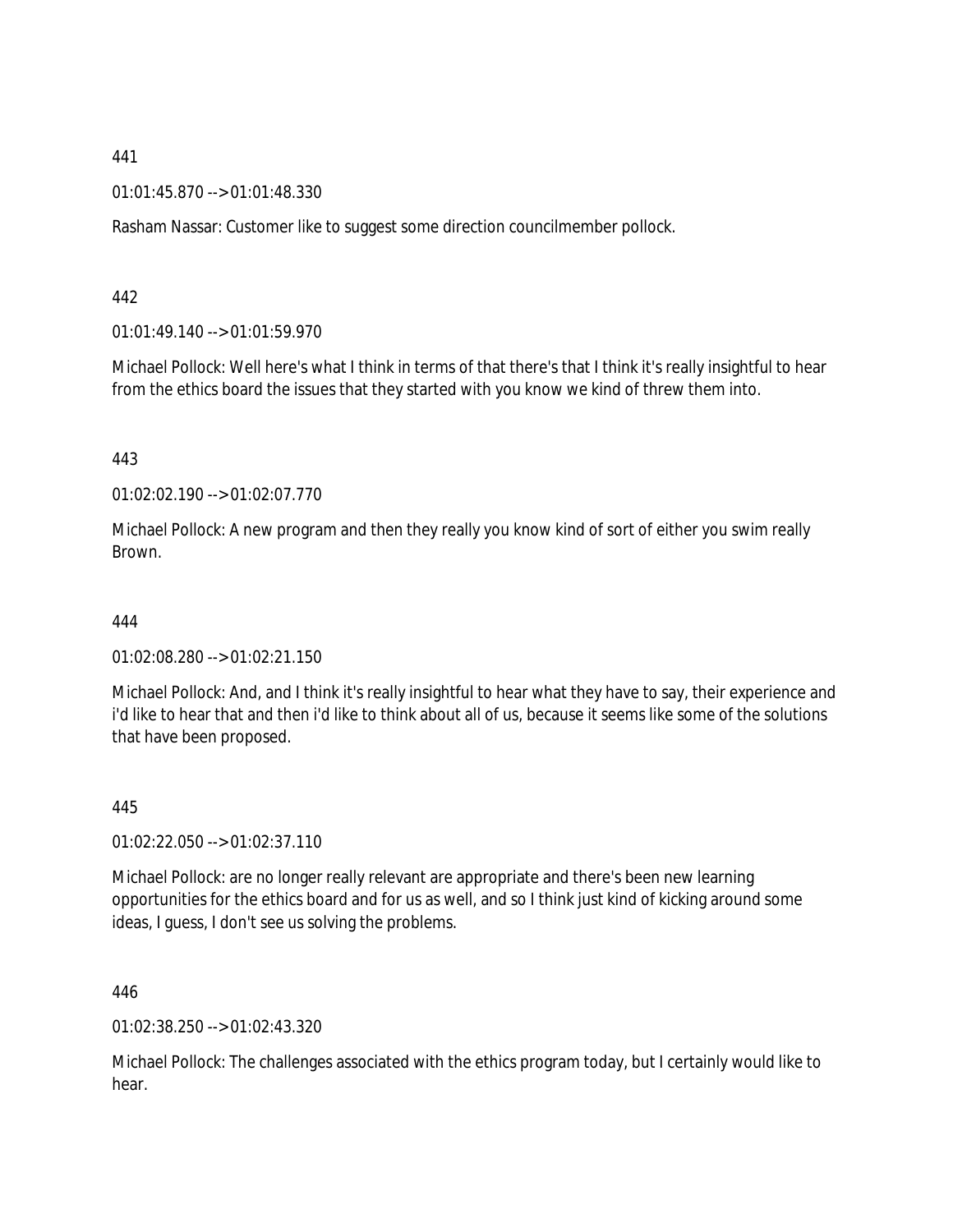01:02:44.250 --> 01:02:49.350

Michael Pollock: You know this is a unique opportunity for us to speak with the other totally hear from them, and so I think.

448

01:02:49.770 --> 01:03:02.310

Michael Pollock: Sharing from them, you know their thoughts would be good, and then I you know i'm just telling you how I think about aligning to kind of compensate and put it all together and sort of reflect on what i've heard and and then come back with the plan.

449

01:03:03.960 --> 01:03:04.620

Rasham Nassar: city attorney.

450

01:03:06.390 --> 01:03:11.490

Joe Levan: is one thing to go back to the initial emotions that are going to be brought forward.

451

01:03:12.540 --> 01:03:22.710

Joe Levan: Somewhat to revise on some of them I think it'd be helpful for me as the city attorney but i'll probably also for the deputy city attorney and for also the legal advisor to the ethics board.

452

01:03:23.220 --> 01:03:27.990

Joe Levan: To hear from the ethics board about the motion about having.

453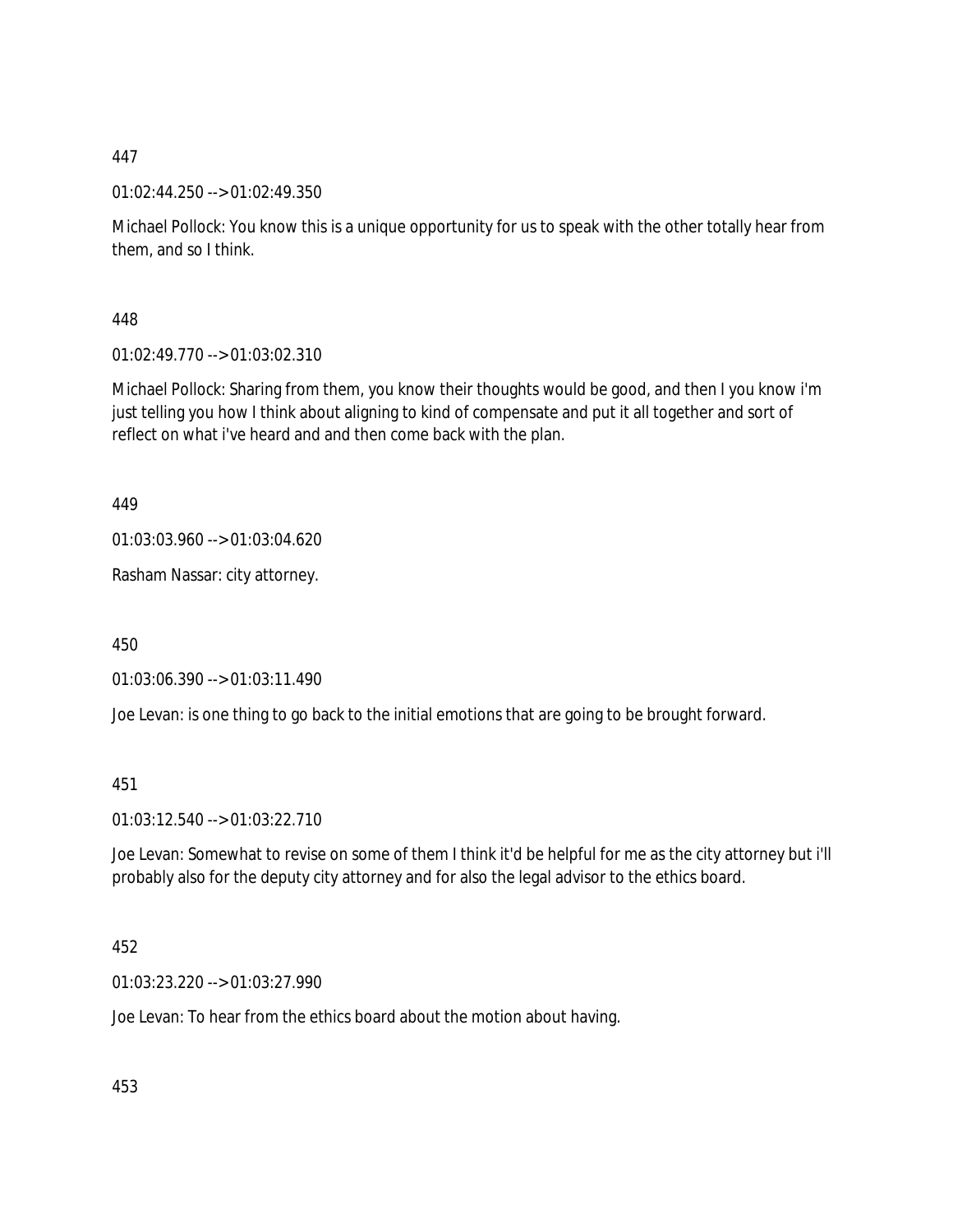01:03:28.560 --> 01:03:38.460

Joe Levan: legal counsel be at each ethics board meeting because that that's that's a very unique provision we don't have that for any other committee or Commission for the city, I think it was.

#### 454

01:03:39.300 --> 01:03:44.070

Joe Levan: It was adopted by the Council as a change to the program previously because there was a concern about.

#### 455

01:03:44.640 --> 01:03:55.620

Joe Levan: You have explored not being focused potentially past ethics boards on on the ethics program and could could in the benefit of having a legal advisor there to assist.

#### 456

01:03:56.430 --> 01:04:07.980

Joe Levan: What I wonder, though, is it seems like where the foot there's great value is having that legal advisor be involved in the drafting of the determinations or the opinions.

#### 457

01:04:08.880 --> 01:04:18.270

Joe Levan: And then making because of the whole role there is to make sure that whatever is being drafted is is is in compliance with and consistent with what's in the ethics Program.

458

01:04:18.960 --> 01:04:27.960

Joe Levan: So that that seems to me that's that's the the high value add that happens with the legal advisor, but I wonder in terms of having that i'm sure there's a benefit.

459

01:04:28.590 --> 01:04:37.080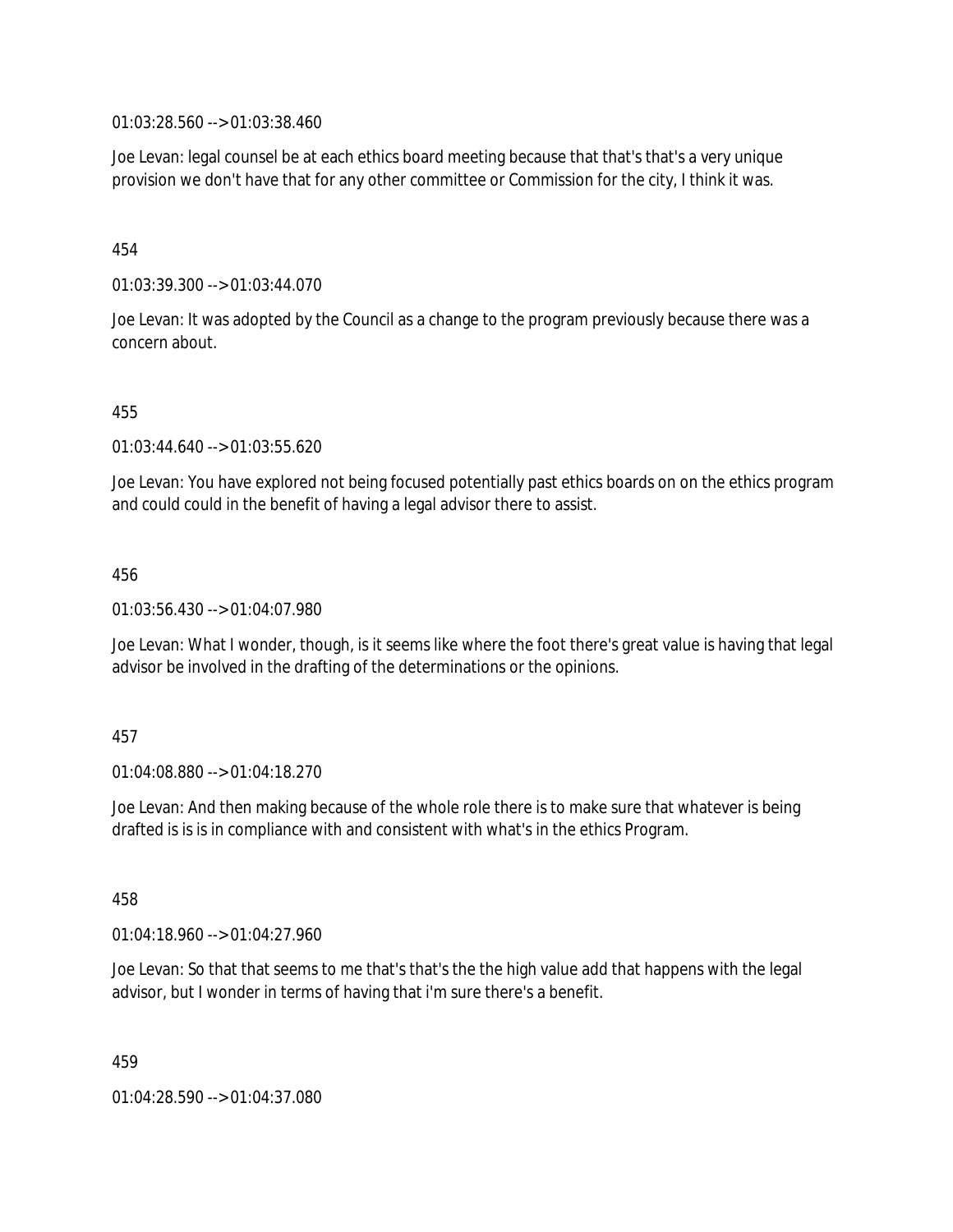Joe Levan: To having that having Andrew go to all the meetings, but I just wonder, as a matter of resources if it's if it's necessary or something that's that's really.

460

01:04:37.680 --> 01:04:52.710

Joe Levan: high value to the board into the Council, we can certainly continue to do that, but it, but it is a, it is a unique situation that we don't have in place for other committees or commissions and it is a expenditure of resources to do that, but the tickets been put on that.

461

01:04:54.210 --> 01:04:57.330

Rasham Nassar: Okay, so it sounds like sounds like we're switching gears and going back.

# 462

01:04:58.140 --> 01:05:11.250

Rasham Nassar: To emotion that was on the first page that we tackled so um we can absolutely do that, we have to answer that question city attorney thanks for raising it but with regard to the discussion that we were just having.

#### 463

01:05:14.070 --> 01:05:22.020

Rasham Nassar: I didn't hear any sense of clear direction from the Council at this point what I would suggest, with regard to opium executive session.

464

01:05:22.680 --> 01:05:31.980

Rasham Nassar: kind of how the Board should be processing and discussing complaints that the board schedule that, for your discussion at your next.

465

01:05:32.940 --> 01:05:46.350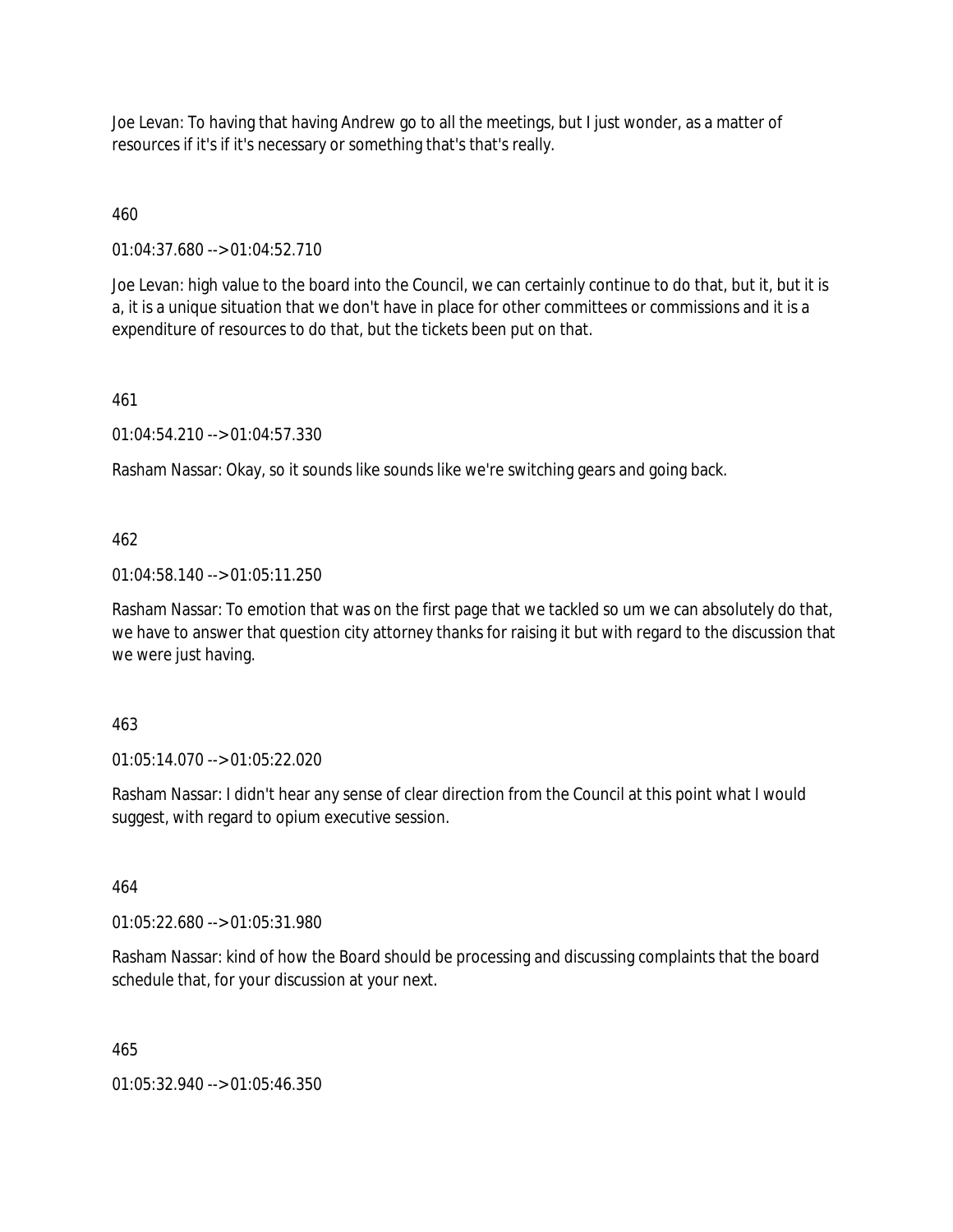Rasham Nassar: Ethics board meeting, if you thought that there would be some benefit to that and then come back to counsel with a recommendation, after discussing with your legal your legal counsel just to make sure that whatever your recommendation is it's consistent compliant with.

466

01:05:48.030 --> 01:05:53.550

Rasham Nassar: legal advice does that sound okay if we just defer that to to the board and.

467

01:05:55.380 --> 01:05:55.680

Rasham Nassar: Okay.

468

01:05:57.390 --> 01:05:58.980

Rasham Nassar: chair, we are you can object to that.

469

01:06:01.980 --> 01:06:12.480

Tyler Weaver: don't think you're going to hear I don't think I mean wiki i'm happy to discuss it in another meeting it's definitely an issue that we have discussed before quitting as David said in in one of our recent meetings.

470

01:06:15.660 --> 01:06:28.770

Tyler Weaver: But we can discuss it again, if you want a recommendation from us, I guess, one thing that like as the Chair i'm continually wondering is what's the best communication avenue.

#### 471

01:06:29.520 --> 01:06:34.350

Tyler Weaver: For for things like that, that the Council needs to get to us, and that I need to get the Council.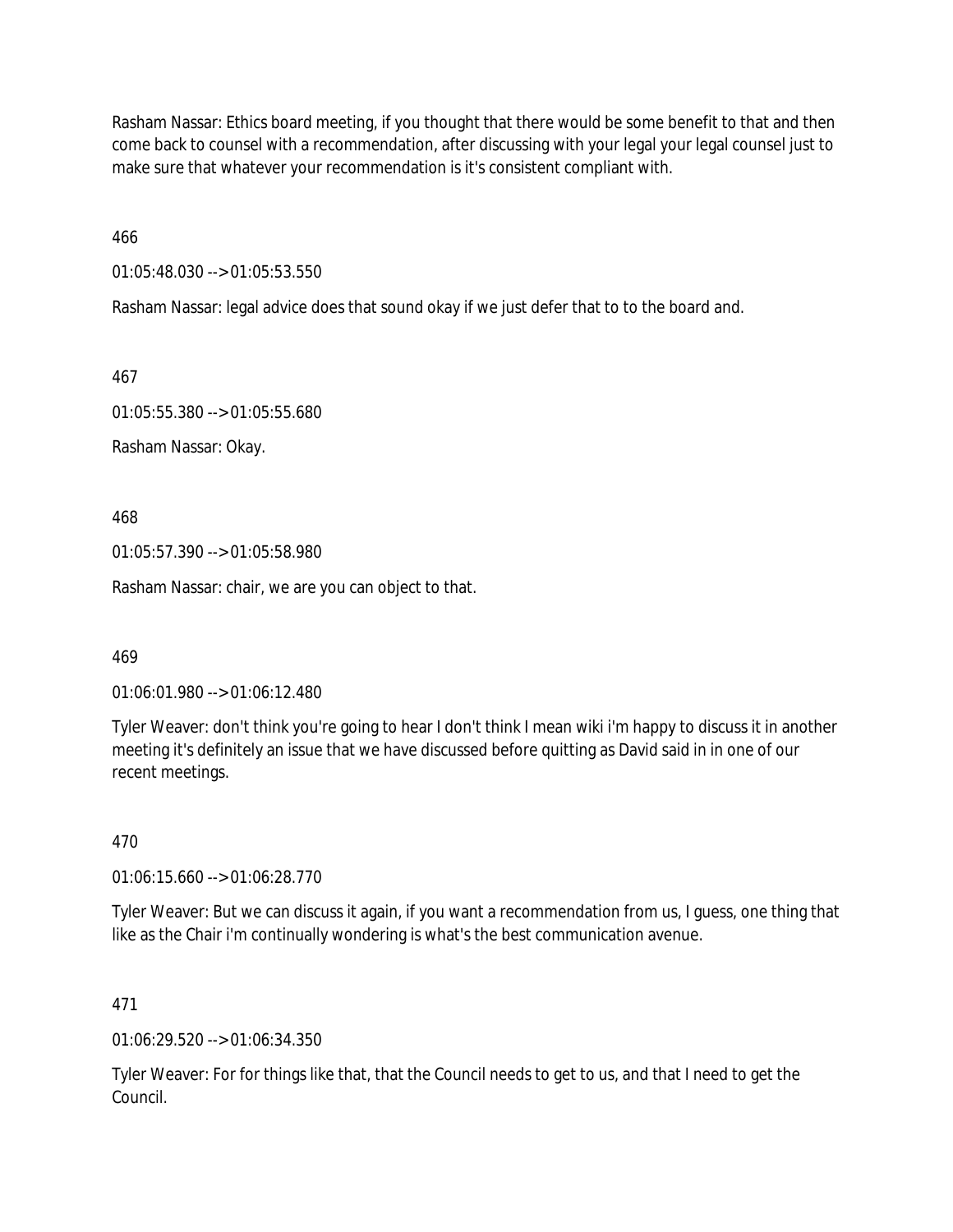01:06:35.100 --> 01:06:51.750

Tyler Weaver: The Board has you know, a unique relationship with Council, I think, as opposed to any other committee just because of the nature of complaints and things that we see, so we definitely I can send a recommendation along I don't know if I should talk to Mr King or or exactly what.

473

01:06:53.370 --> 01:06:58.080

Tyler Weaver: I don't know if you want me to talk about the city attorney's question about the.

474

01:06:59.490 --> 01:07:01.680

Tyler Weaver: efficacy of having counsel with the meetings or not.

475

01:07:04.410 --> 01:07:10.710

Rasham Nassar: um yeah that right we're let's let's pause on that I just want to make your period at the end.

#### 476

01:07:11.790 --> 01:07:19.380

Rasham Nassar: of our previous discussion and you braise another really good point, which is how we communicate with the board my understanding is that all communication happens through the city attorney's office.

#### 477

01:07:19.800 --> 01:07:29.220

Rasham Nassar: And that's to prevent cross line communications between Council members and board members with respect to the fact that we created the board to be as independent as possible from the Council.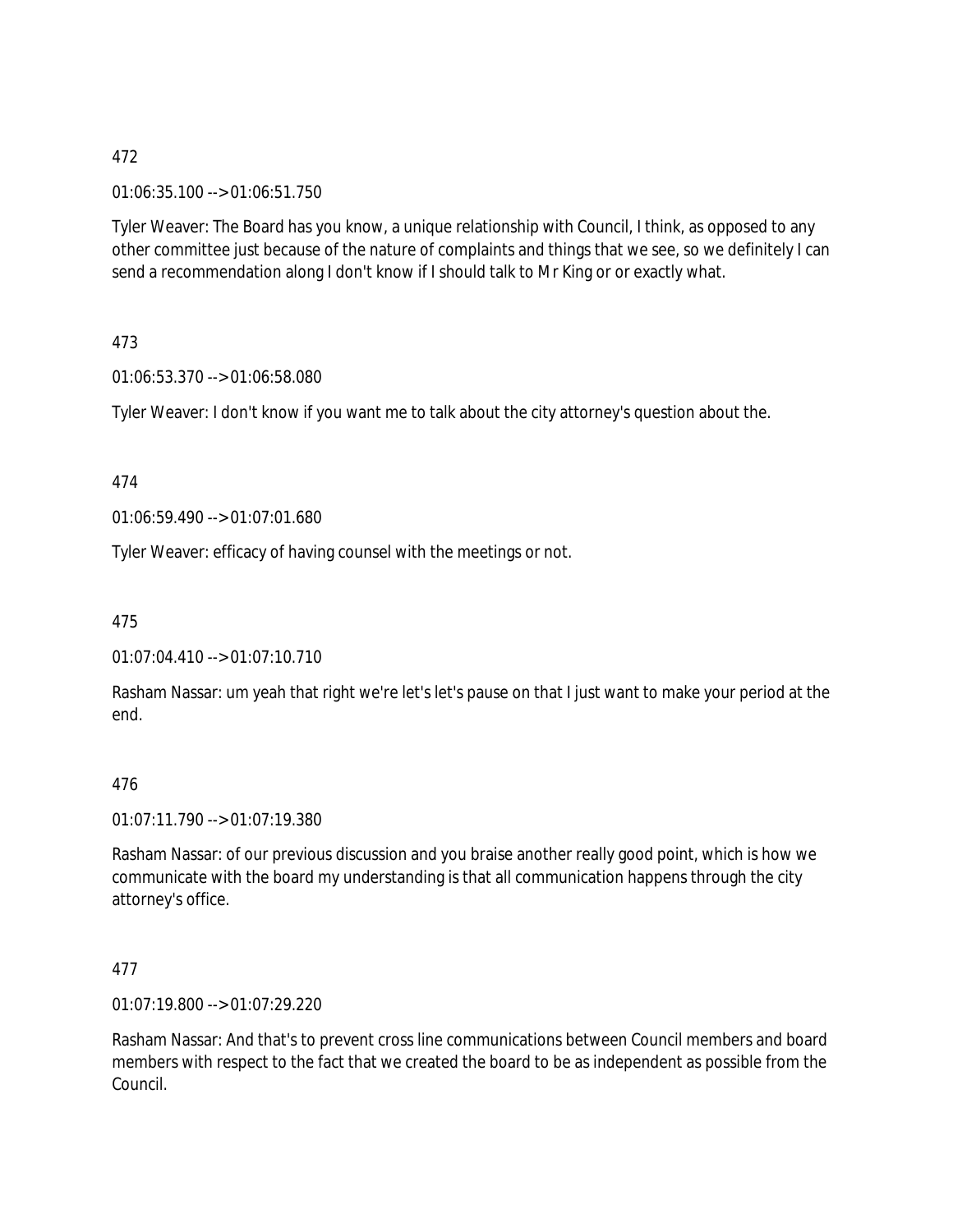01:07:30.330 --> 01:07:33.660

Rasham Nassar: that's my understanding and had from having talked to the city attorney as well.

479

01:07:34.350 --> 01:07:43.950

Rasham Nassar: So, in terms of how of the Board would provide that recommendation to the Council, my understanding and city manager correct me if i'm wrong city attorney as well would be that you would just submit that to.

480

01:07:44.370 --> 01:07:50.880

Rasham Nassar: see your legal counsel CC city attorney or vice versa, just to provide it to the city attorneys.

481

01:07:52.410 --> 01:08:00.960

Rasham Nassar: And that those would then be provided to the city council for scheduling city manager, did you want to add to that are correct anything I said.

482

01:08:02.070 --> 01:08:06.060

Blair King: I just an observation I think you have a couple different columns types of communications.

483

01:08:06.810 --> 01:08:15.090

Blair King: The issue of having the Attorney involved in communication is because the Attorney perhaps to play it type of role as a prosecutor, representing.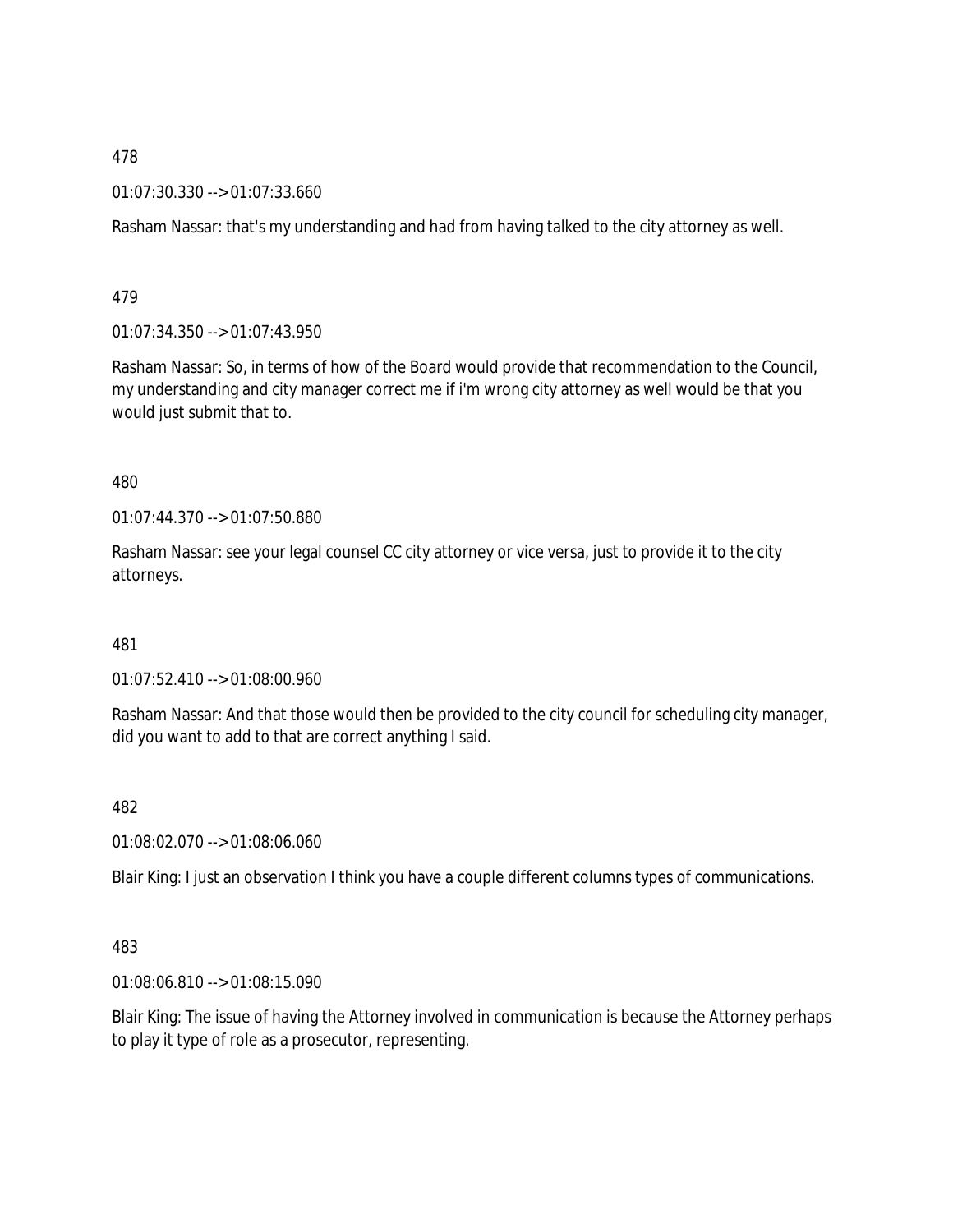01:08:15.660 --> 01:08:27.330

Blair King: The interest of the public in terms of these and that's why ball, the other piece is the administrative side, some of these rules and policies that you're talking about.

485

01:08:28.110 --> 01:08:45.870

Blair King: You know i'm not you know there's kind of a hazy line here between the administration and the legal side if it's something moral on line of Look, we have we've run into this issue and I think it's interesting in terms of how do we, we want to make recommendations to counsel that.

486

01:08:47.220 --> 01:08:50.940

Blair King: findings that may be exonerated people be allowed to be a public.

487

01:08:52.260 --> 01:08:58.380

Blair King: that's not necessarily we have a question that's just a policy question and I think that could be communicated through the city manager so.

488

01:08:59.280 --> 01:09:12.180

Blair King: I see those two and I don't necessarily see a bright line, other than if it's something dealing definitely with the ethical issue or complaint that is being carried forward.

489

01:09:13.380 --> 01:09:14.700

Blair King: The other thing I am.

490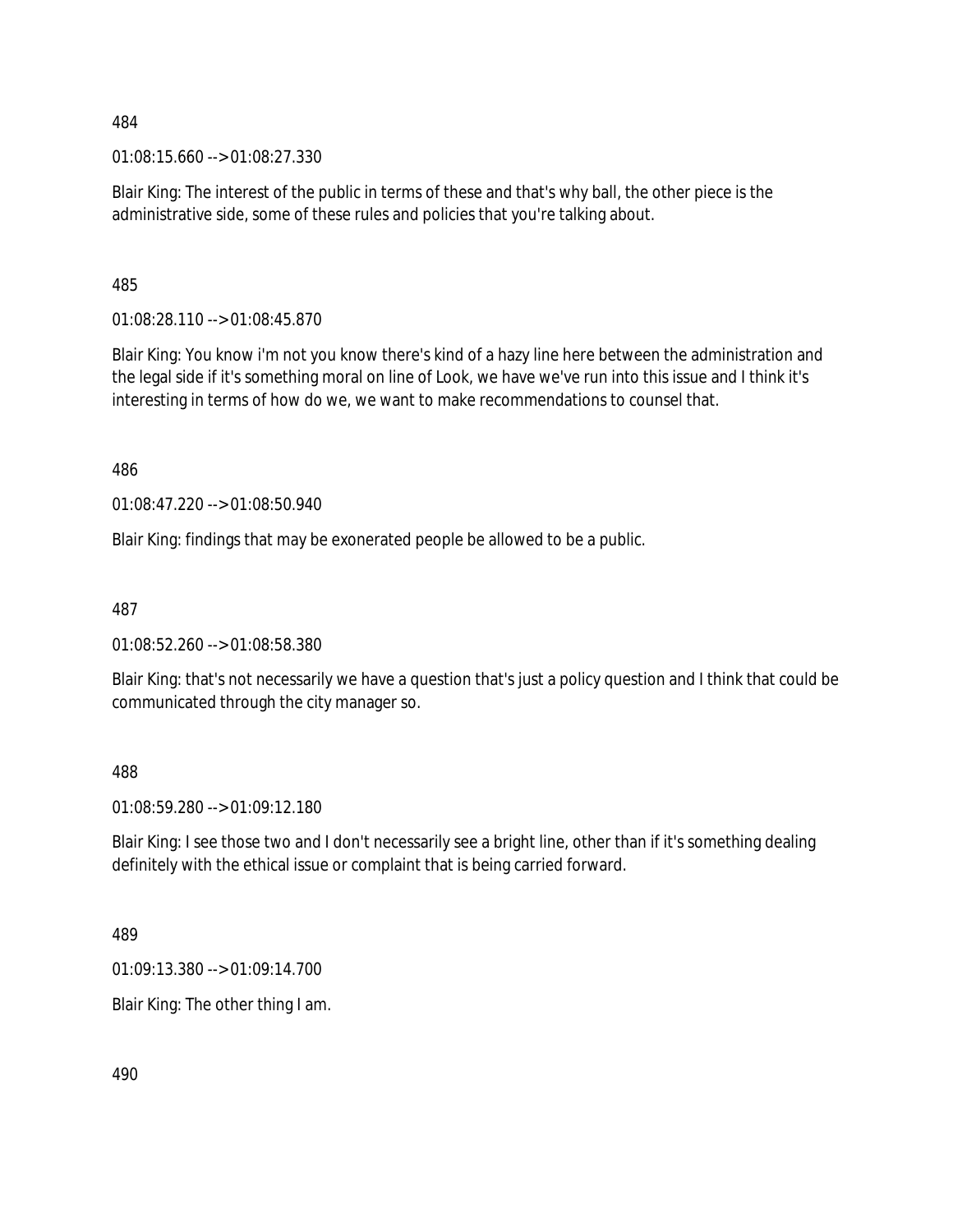01:09:17.220 --> 01:09:18.270

Blair King: And i'll just leave it at that.

491

01:09:20.100 --> 01:09:29.940

Blair King: I think the city attorney brought up some interesting points about the issue of coverage from the legal counsel, that is something that the Council is directed in order to not to backtrack.

492

01:09:30.360 --> 01:09:41.910

Blair King: And just spin our wheels on that I think that's a decision that's been apparently resolved for this point time and and certainly we want to do what the Council wants, and I think that's been resolved, I think we can go forward about.

493

01:09:44.220 --> 01:09:44.760

Rasham Nassar: Okay.

494

01:09:46.680 --> 01:09:49.470

Rasham Nassar: w Mayra topless you want to comment on the communications.

495

01:09:50.730 --> 01:09:58.590

Kirsten Hytopoulos: And I want to comment on to other things that have come up next steps, and the need for counsel at the meetings.

496

01:10:01.440 --> 01:10:04.740

Kirsten Hytopoulos: we're going to roll i'll just be brief, I mean honestly.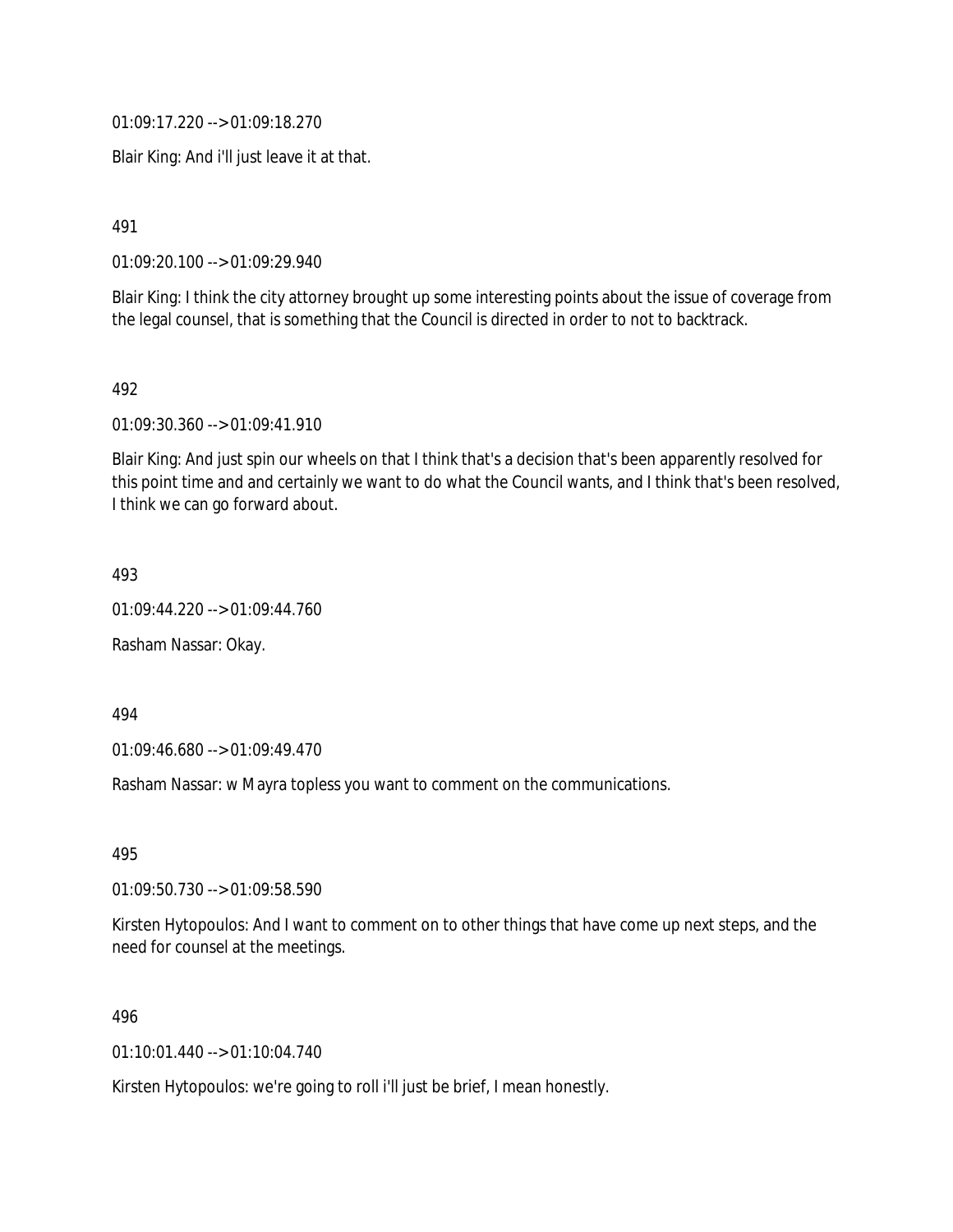### 01:10:05.370 --> 01:10:15.330

Kirsten Hytopoulos: I think we'd all agree, those of us who worked on this in the beginning of last year, we didn't accomplish what we thought we'd accomplished so I feel like in a way, this is an hour court there's there's two things.

# 498

01:10:15.780 --> 01:10:20.700

Kirsten Hytopoulos: there's some other reforms, eventually, we should make to the program changes, but if we could at least.

#### 499

01:10:21.210 --> 01:10:27.150

Kirsten Hytopoulos: Still own as the Council that we tried to make this version work a certain way and it's not working, that way.

#### 500

01:10:27.420 --> 01:10:33.630

Kirsten Hytopoulos: I kind of, I guess, I would like to ask Council to own that whether you make a subcommittee or something to work with the city MIT city attorney.

501

01:10:34.140 --> 01:10:39.510

Kirsten Hytopoulos: We need to at least make it work, the way we thought it would with regards to this and the anonymity issues.

#### 502

01:10:39.810 --> 01:10:49.740

Kirsten Hytopoulos: Such as my position rather than throw it back at the epic sport and have them make recommendations I mean if we, as a body wanted to be able to get complaints to them, how do we figure out that we get complaints to them.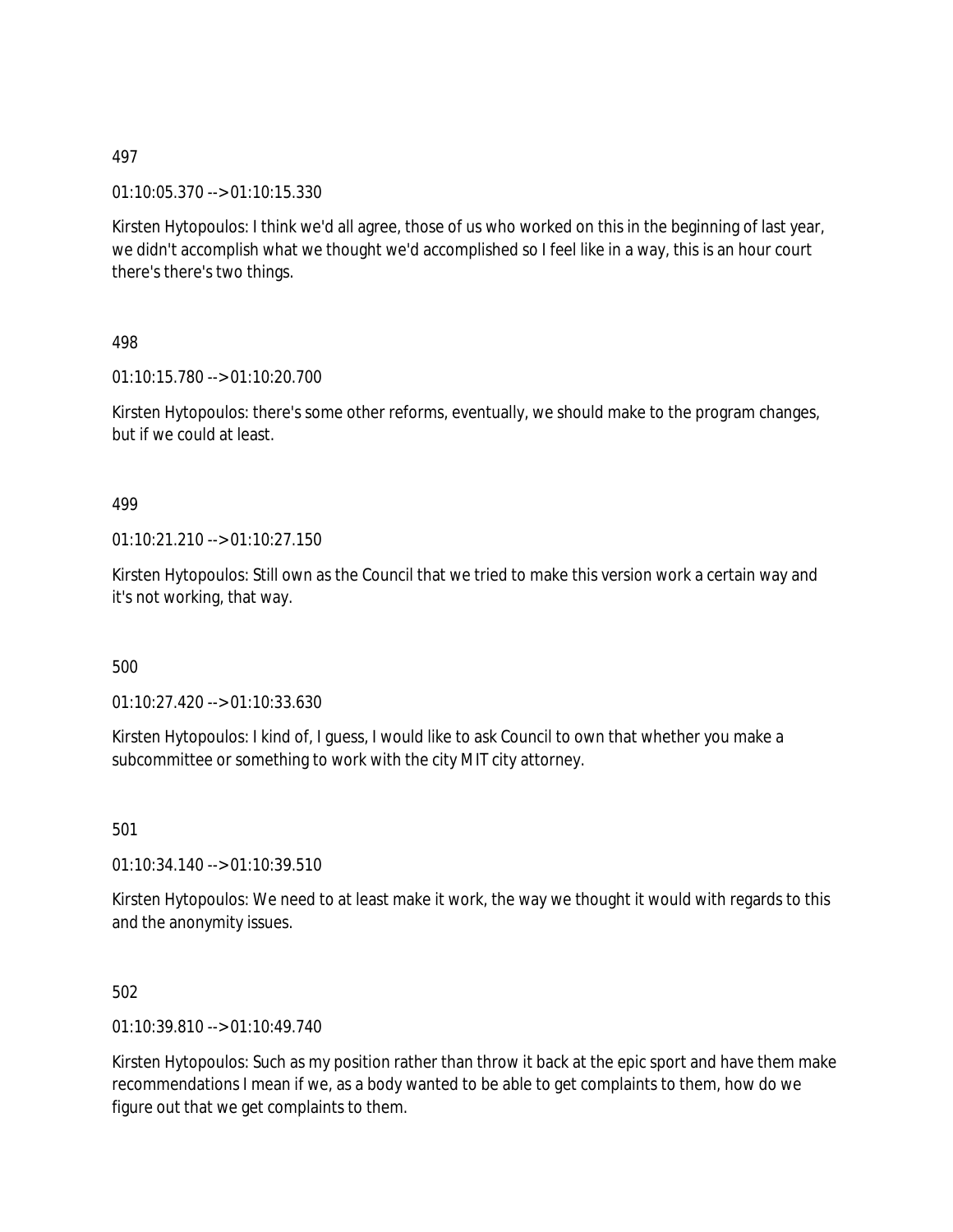01:10:50.070 --> 01:10:56.550

Kirsten Hytopoulos: That could be against specious complaints, so they could review we minimize minimally you there's always public records request that's different.

504

01:10:56.970 --> 01:10:59.010

Kirsten Hytopoulos: You know minimize exposure of these.

505

01:10:59.070 --> 01:11:06.420

Kirsten Hytopoulos: These complaints anyway, I think that we should be asking for some assistance from city attorney to try, for if we could give some more.

506

01:11:07.080 --> 01:11:15.090

Kirsten Hytopoulos: You know if we can make what we wanted to happen happen, and then, I guess, I would say, the reason I think that one of the reasons we do need to continue to have legal counsel at these meetings and.

507

 $01:11:15.690 \rightarrow 01:11:22.110$ 

Kirsten Hytopoulos: assuming the board so once that I feel like we've put them in a position, especially it comes to Article one complaints that.

508

01:11:22.800 --> 01:11:31.590

Kirsten Hytopoulos: That it's putting them in a quasi judicial role, I think I think they're going to interpret a lot of things and, although there are lawyers your come through the process.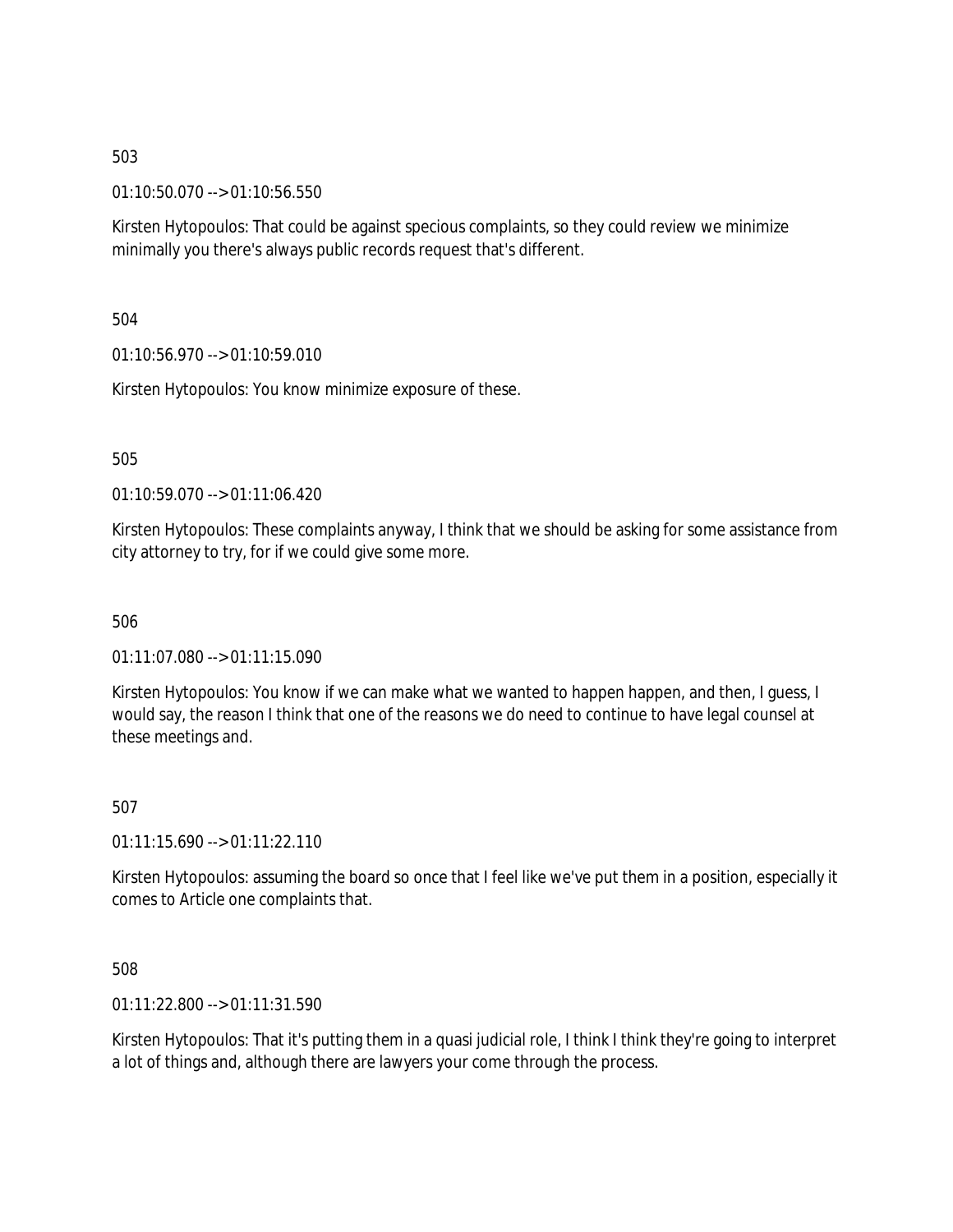01:11:32.070 --> 01:11:43.980

Kirsten Hytopoulos: it's not the same thing, and I just think it's a it's a it's a tough job and I said, the Chair says that I think it would be helpful for them to continue to have legal counsel President during the decisions not just drafting.

510

01:11:47.190 --> 01:11:48.120

Rasham Nassar: is sitting.

511

01:11:52.500 --> 01:11:54.030

Joe Levan: On the communication issue.

512

01:11:55.770 --> 01:12:02.130

Joe Levan: sort of what the city manager was saying that you know what's unique about the course the ethics board is there's no liaison to the Council.

#### 513

01:12:03.630 --> 01:12:15.750

Joe Levan: So I what we have set up, as you mentioned mayor, is that we have communications that occur between me and the legal advisor to the ethics board related to legal issues potentially or fall off related to legal issues.

# 514

01:12:16.770 --> 01:12:24.030

Joe Levan: But in terms of, say, for example, the ethics board wants to make recommendations to the Council about the Program.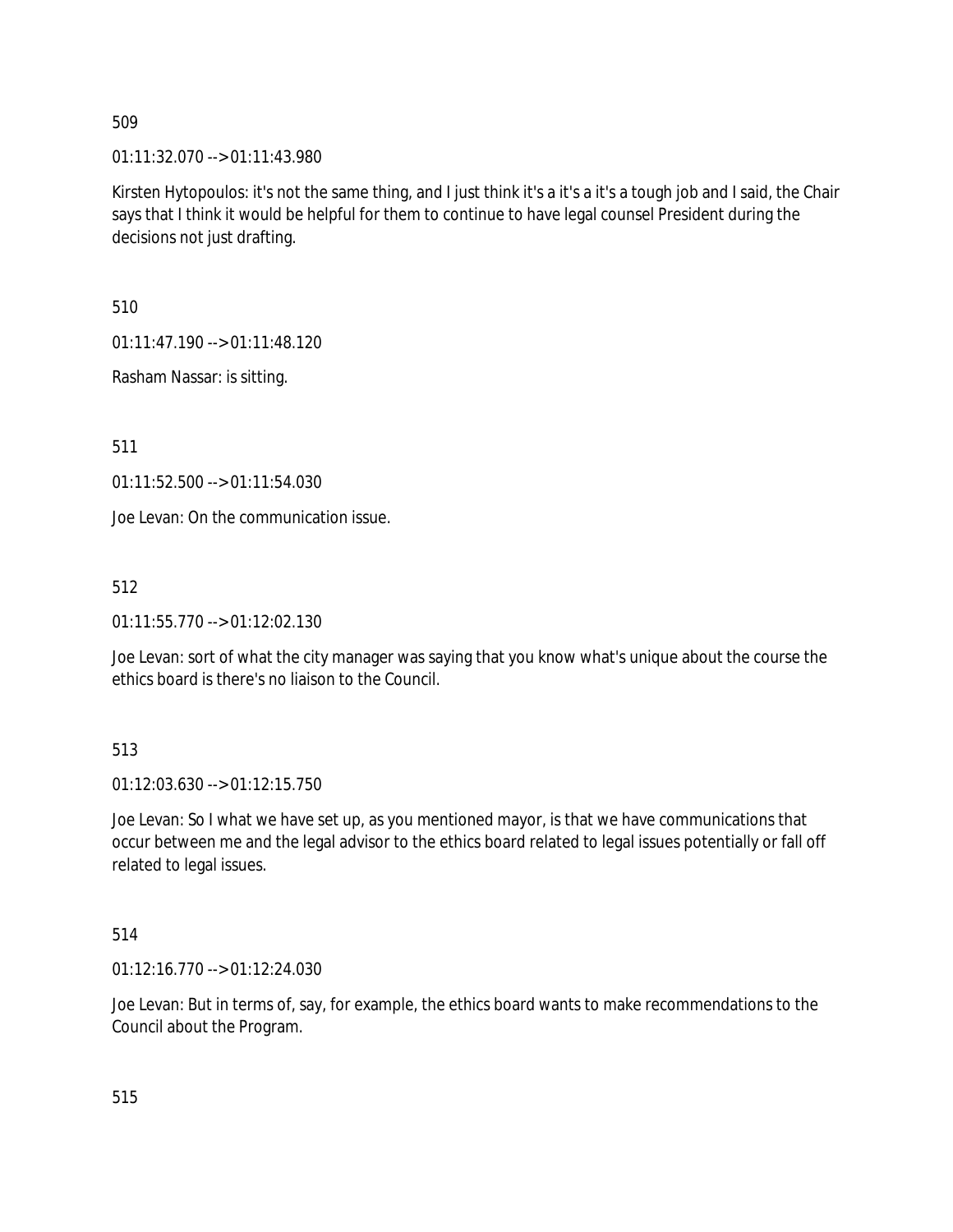01:12:24.690 --> 01:12:28.380

Joe Levan: About ideas about improvements to the program I think it'd be totally good.

516

01:12:28.980 --> 01:12:39.210

Joe Levan: Cheney clear line of communication would be from the Chair of the ethics board to the city manager and then city manager them could make that known to the rest of the Council, I think that that'd be a good process.

517

01:12:39.780 --> 01:12:46.140

Joe Levan: And I think, because that wouldn't need to go through the city attorney's office I think that'd be a better process that'd be my recommendation.

518

01:12:47.820 --> 01:12:48.720

Rasham Nassar: Okay, and it.

519

01:12:49.290 --> 01:12:57.750

Rasham Nassar: It sounds like we don't have this we don't have a communications process written the prescribed in the program not that i'm aware of so we've just sort of been.

520

01:12:58.590 --> 01:13:12.510

Rasham Nassar: Dealing dealing with it, as it comes, I think it would be really helpful to have that written down and to clarify what communication should be channeled through the city manager and which should be different through the city attorney's office to reach the Council.

521

01:13:13.560 --> 01:13:23.490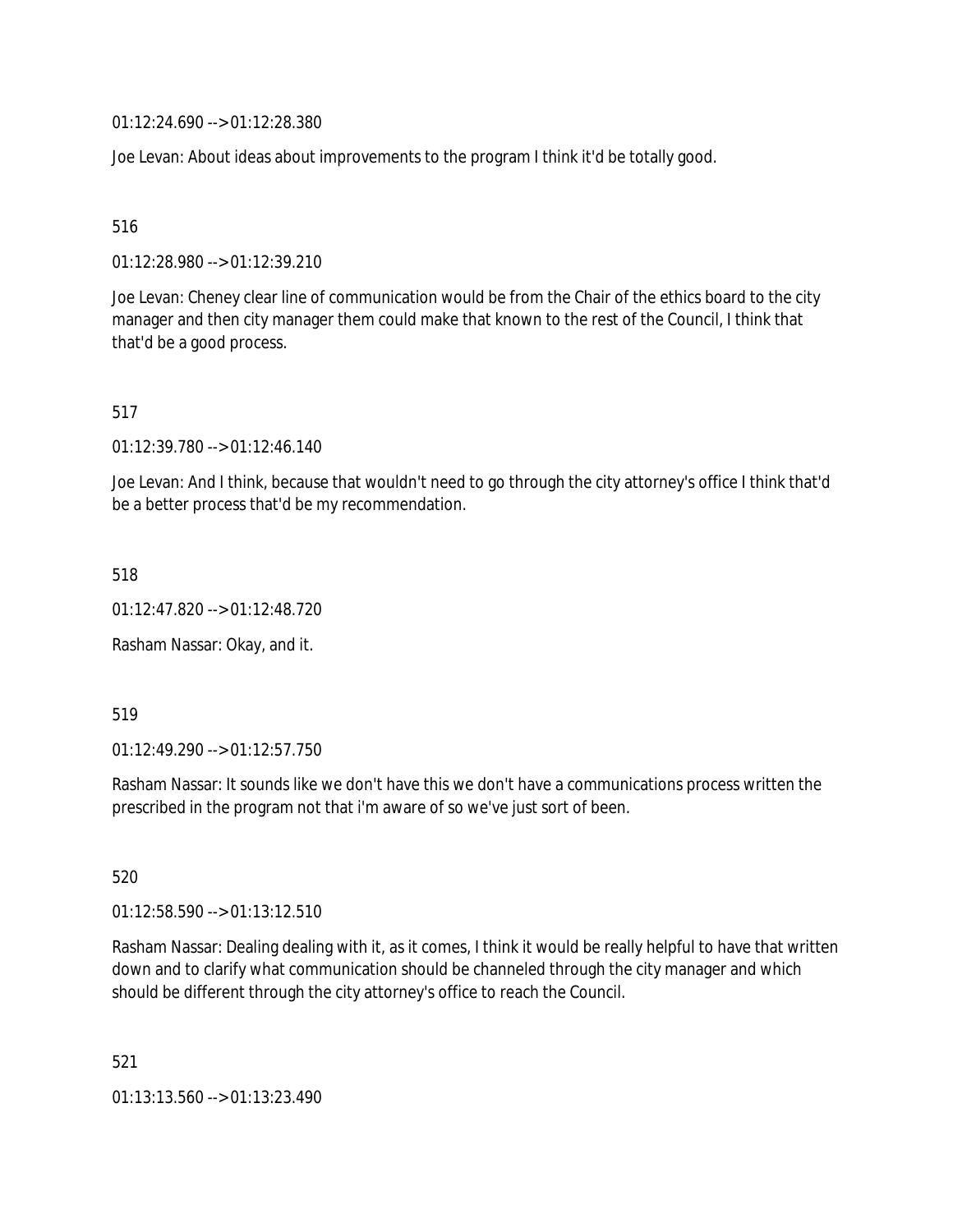Rasham Nassar: I don't know if that's something that staff can draft in terms of a recommendation, and then that could maybe appear as one of the emotions that we adopt in terms of data and changes to the Program.

522

01:13:23.520 --> 01:13:24.300

Rasham Nassar: When this comes back.

523

01:13:25.170 --> 01:13:26.550

Joe Levan: To do that, and.

524

01:13:27.960 --> 01:13:29.190

Rasham Nassar: i'm chair Weaver.

525

01:13:30.270 --> 01:13:36.930

Tyler Weaver: yeah I just want a second, that it would be great if we if we had something in writing, so it was clear and I don't have to.

526

01:13:37.590 --> 01:13:47.400

Tyler Weaver: wonder who to send something like get clarity on what the agenda is for the night by sending it to the entire Council and the city manager, who had been appointed the day before, or maybe even that day.

527

01:13:49.980 --> 01:14:00.240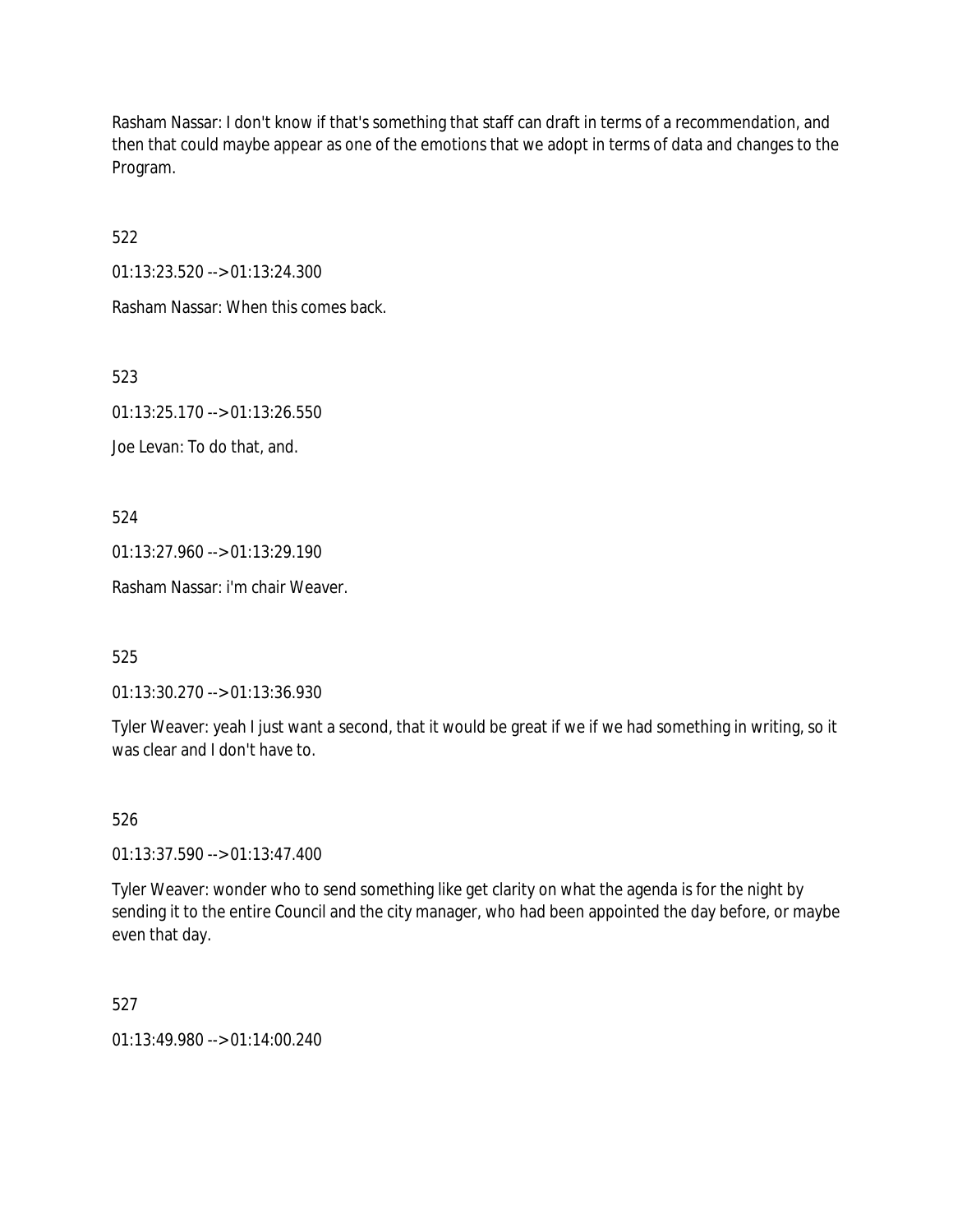Tyler Weaver: I personally would really appreciate that I think the board would appreciate having some sort of clear guidance on what what the proper avenue is on the issue of having an attorney there with us.

# 528

01:14:02.790 --> 01:14:08.550

Tyler Weaver: And I can say we use Andrew you know non stop I don't know how he feels about being there all the time, but.

#### 529

01:14:09.900 --> 01:14:17.790

Tyler Weaver: There are certainly points and most meetings where we have to turn to him with a question and we certainly have him involved in the.

#### 530

01:14:18.750 --> 01:14:31.050

Tyler Weaver: In the writing of every of every determination they'll go through him first, and I think frankly from his in my be easier to deal with that, having been in our meetings honestly.

531

01:14:33.000 --> 01:14:35.970

Tyler Weaver: So i'm for for Andrew being there.

532

01:14:37.800 --> 01:14:39.510

Tyler Weaver: Having having our Council there.

533

 $01.14.40.830 - 01.14.41.550$ 

Tyler Weaver: If we can have it.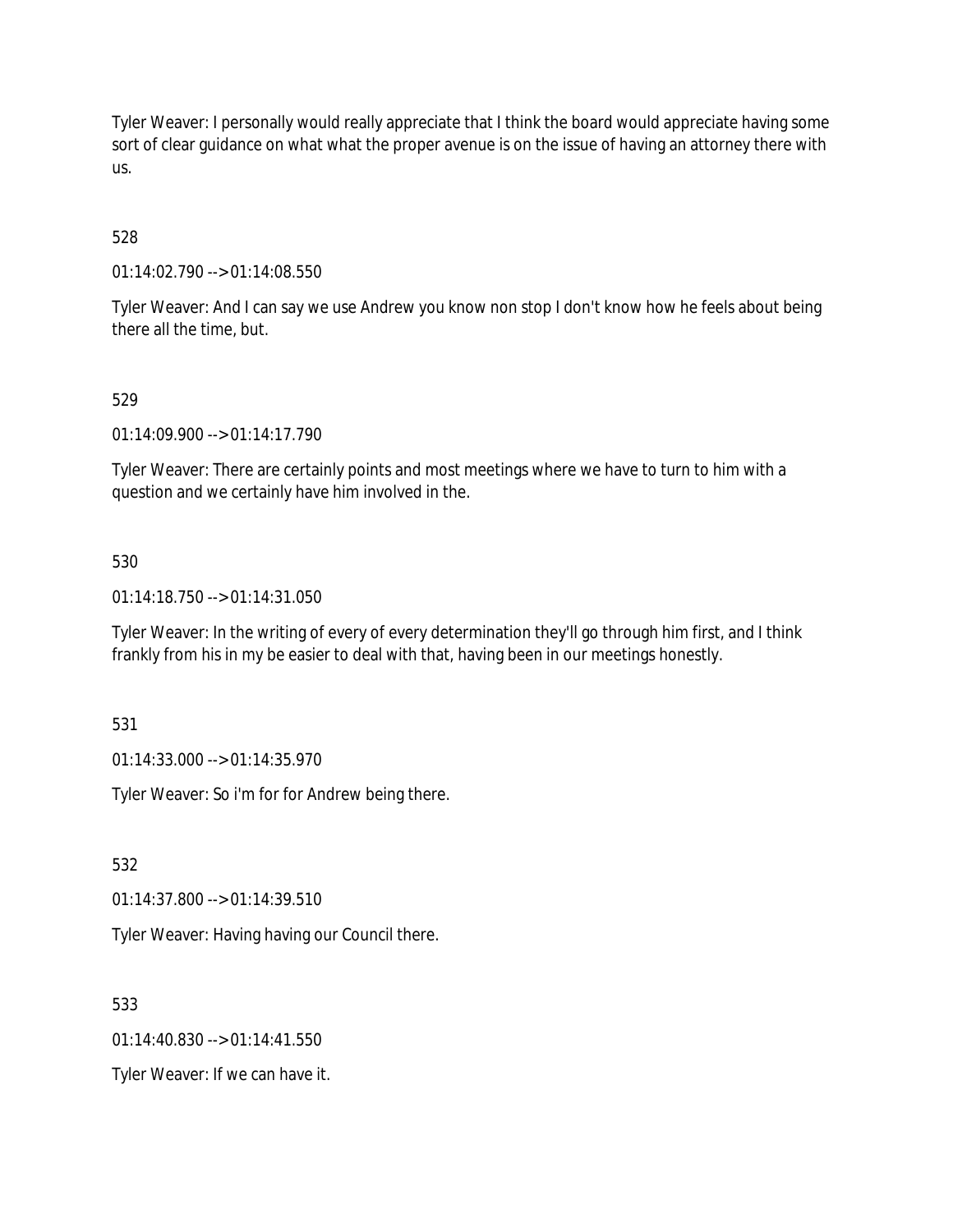01:14:43.290 --> 01:14:44.220

Rasham Nassar: that's a member pollock.

### 535

01:14:45.150 --> 01:14:52.740

Michael Pollock: Now I appreciate that I think it's always great to have a lawyer in a room on been thinking about allocation of resources and.

#### 536

01:14:53.760 --> 01:14:58.710

Michael Pollock: They don't need to be the most of the time, so I would think we could be a little more judicious.

### 537

01:14:59.880 --> 01:15:09.900

Michael Pollock: It seems like if there's questions that come up that they could be referred to and brought up later there might be some timing issues, I know you guys try to get a quick response but.

#### 538

01:15:10.710 --> 01:15:26.460

Michael Pollock: It does seem a little bit much, in my opinion, that have one of our two attorneys spending this much time on the average program, especially when it's supposed to be educational so I I wouldn't be supportive of putting positions.

#### 539

01:15:27.270 --> 01:15:37.860

Michael Pollock: You know, giving a training to ethics board members and maybe having a requirement that there'd be maybe you know, two or three Members with some sort of.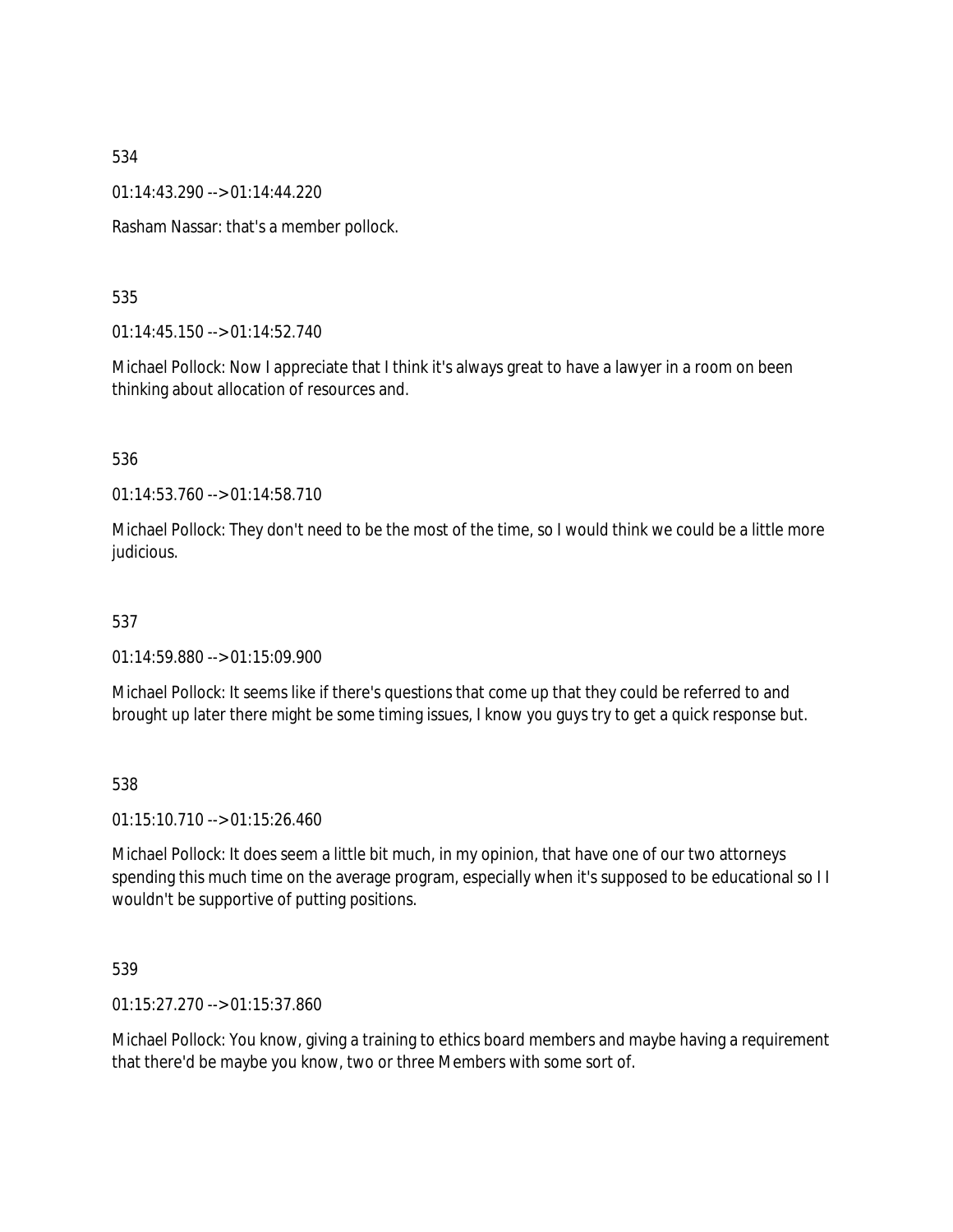01:15:38.160 --> 01:15:45.690

Michael Pollock: hearings officer or administrative law judge experience or some some sort of you know at least legal experience so that that there's.

541

01:15:46.140 --> 01:16:02.490

Michael Pollock: That there's someone there that can fill out all but I guess, I am a little concerned that we spread our staff pretty thin and I do question how how the stacks up in the priorities in terms of what we want our legal team have to to focus on.

542

01:16:04.260 --> 01:16:06.030

Rasham Nassar: councilmember deets yeah.

543

01:16:06.060 --> 01:16:16.080

Joe Deets: Thank you, Mary yeah, I just wanted to share again I was before I was on Council I was on the ethics board I was chair and we had the Attorney at our meetings so.

544

01:16:17.370 --> 01:16:18.450

Joe Deets: That includes so.

545

01:16:20.070 --> 01:16:29.250

Joe Deets: That was the practice back to back Day and it seemed to remember really being appreciative at the Attorney was there, so I want to share that.

546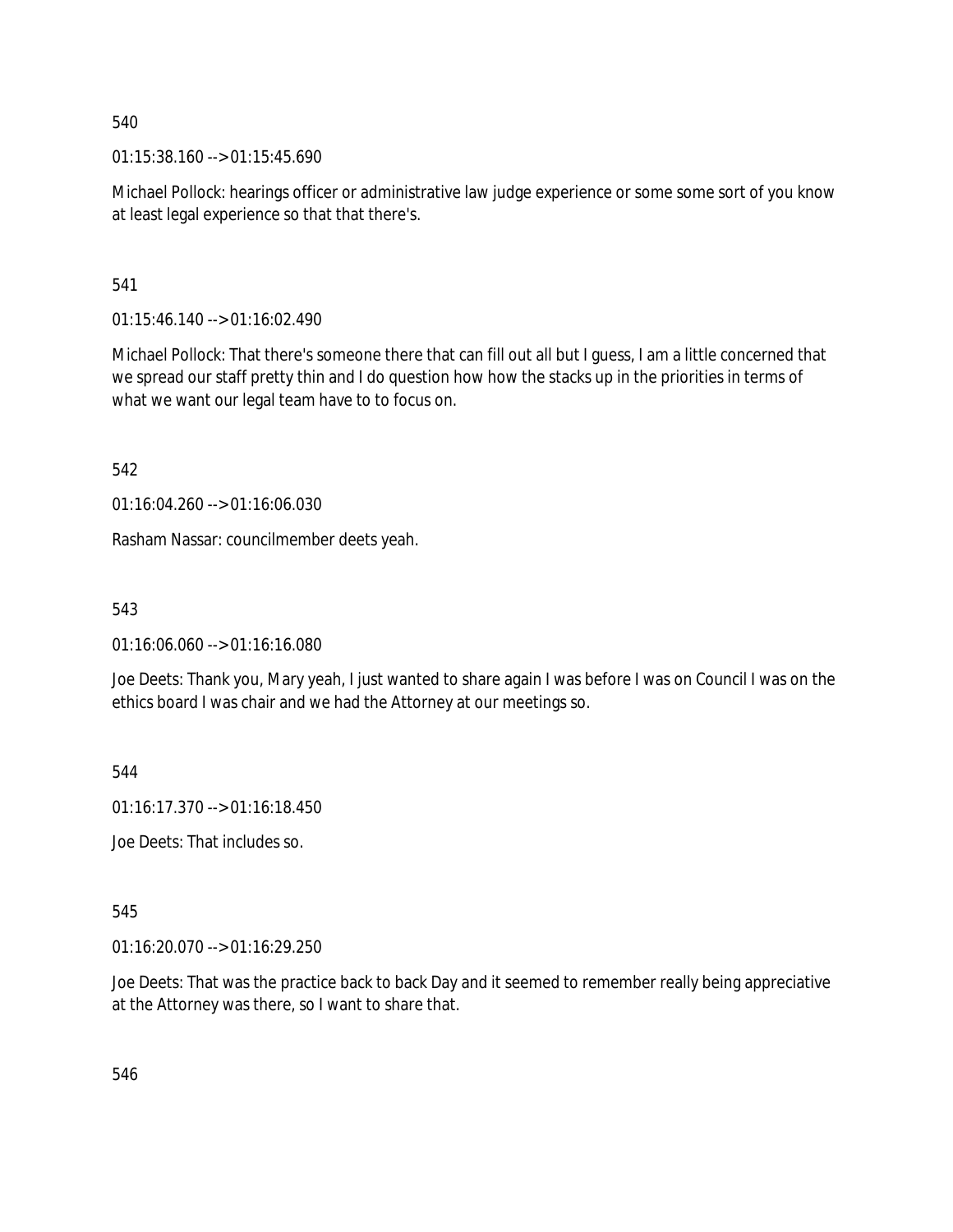01:16:30.720 --> 01:16:31.710

Rasham Nassar: councilmember snyder.

547

01:16:32.790 --> 01:16:46.830

Leslie Schneider: Thank you, I guess, I too would support having our deputy city attorney attend to the meetings I think it's a fairly recent change that we don't have a Council liaison and that's for good reason.

548

01:16:49.110 --> 01:16:51.000

Leslie Schneider: You know if there is a serious.

#### 549

01:16:52.920 --> 01:17:10.590

Leslie Schneider: At least for the next six months or a year, we could put some sort of a reevaluation on it at some point if we wanted to say okay what we've gotten through a lot of transition, and maybe there's a lot more that's written down now and and maybe at that point, the ethics.

#### 550

01:17:10.800 --> 01:17:14.040

Leslie Schneider: board could say that they're comfortable moving forward.

551

01:17:14.100 --> 01:17:17.160

Leslie Schneider: Without with certain meetings, not having.

#### 552

01:17:18.330 --> 01:17:23.790

Leslie Schneider: A deputy city attorney there but anyway, my vote would be to maintain that resource.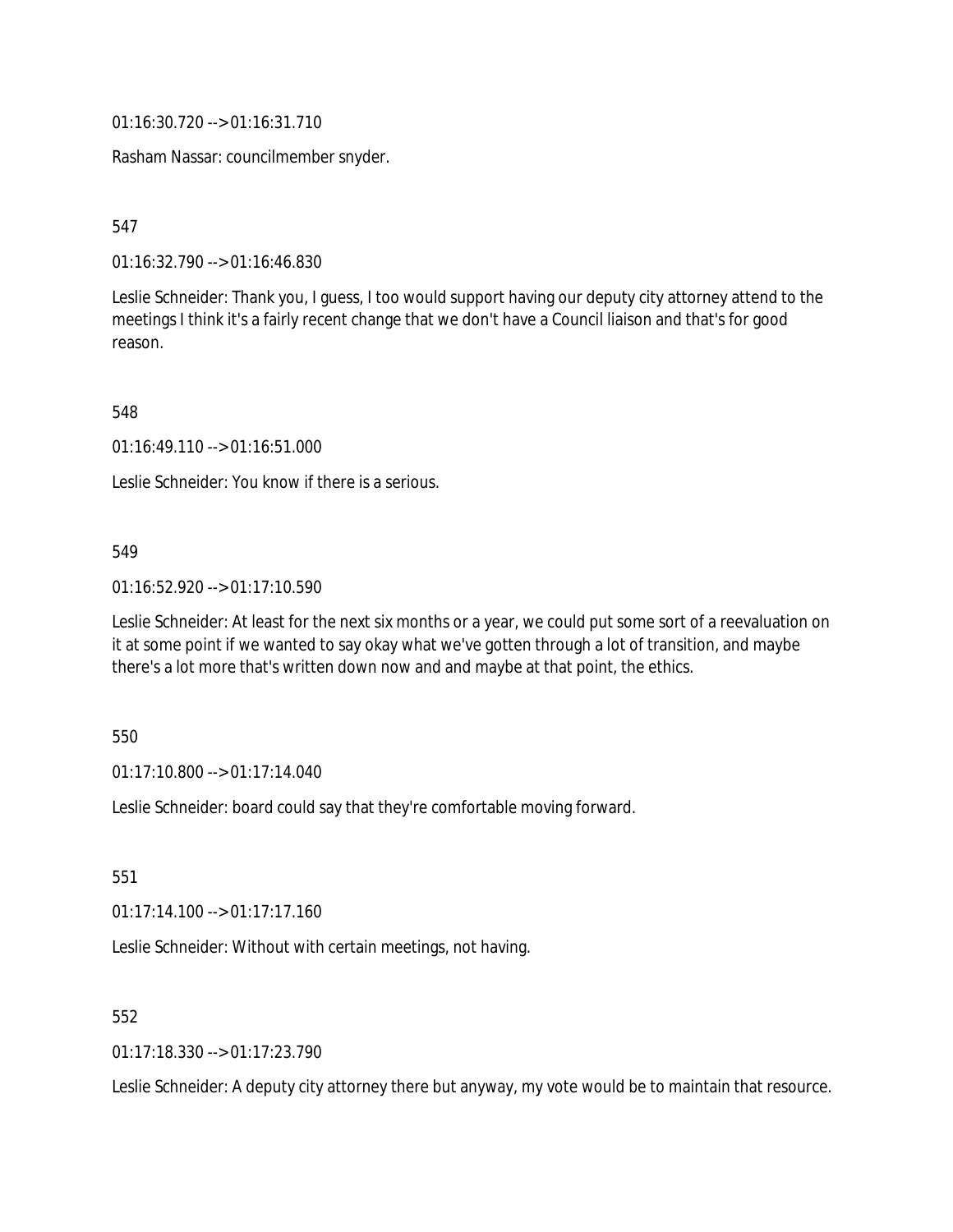#### 01:17:25.290 --> 01:17:32.490

Leslie Schneider: At least for the next year and then we could re evaluate if we felt like we needed to at that point.

#### 554

01:17:33.690 --> 01:17:34.290

Leslie Schneider: Thank you.

555

01:17:34.860 --> 01:17:35.820

Rasham Nassar: board member keating.

556

01:17:36.930 --> 01:17:40.770

Dona Keating: I hadn't waited on this, I just wanted us to say that I also believe that.

#### 557

01:17:41.940 --> 01:17:46.260

Dona Keating: Andrew has provided a great service to our board on lens and air of.

558

01:17:47.400 --> 01:17:55.890

Dona Keating: credibility to it and also some level of balance, because we already receive you know complaints about our objectivity and.

559

01:17:56.130 --> 01:18:03.780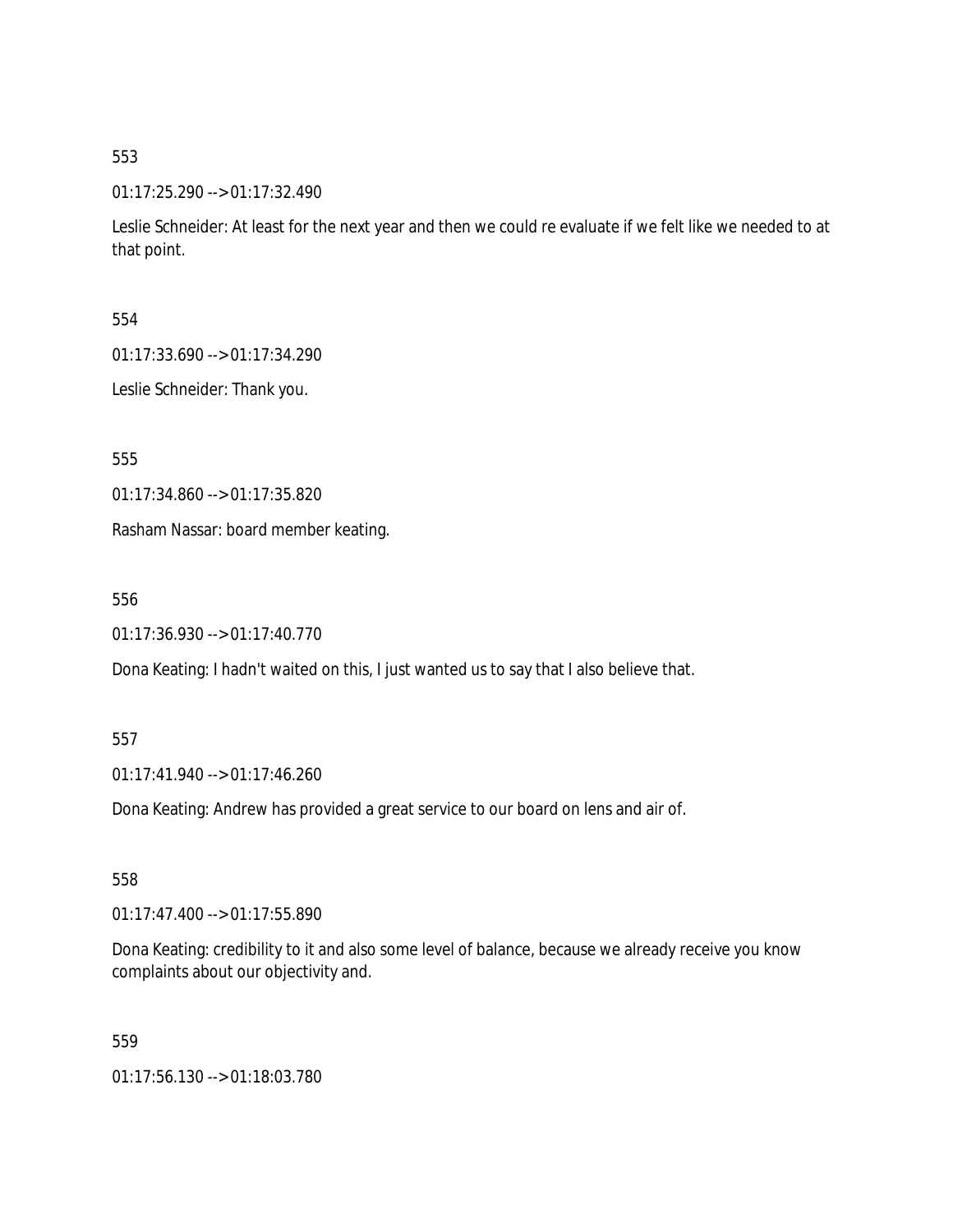Dona Keating: I think that, knowing that someone is there at the meeting and knowing that someone is actually reviewing our determination letters and our advisory opinions.

560

01:18:04.200 --> 01:18:14.550

Dona Keating: Actually, is a benefit to us, and I also recall that in the criteria for applying for Ethics board that there's a certain level of experience.

561

01:18:14.940 --> 01:18:19.890

Dona Keating: In the legal arena, or something that's required, and I think there's also something in there that says that at least one Member.

562

01:18:20.340 --> 01:18:29.400

Dona Keating: has to be in a legal position or a quasi judicial type role, so there are several people on our board, who have been in the legal profession that are attorneys.

563

01:18:29.730 --> 01:18:36.840

Dona Keating: That have ethics experience, so I think that as long as you know you continue to do something like that, and then have someone that has some some oversight.

564

01:18:37.140 --> 01:18:45.270

Dona Keating: I think that it will go a long way towards making sure that the public trusts what we're doing and making sure that we actually stay on point with with our mission.

565

01:18:47.190 --> 01:18:47.850

Rasham Nassar: city manager.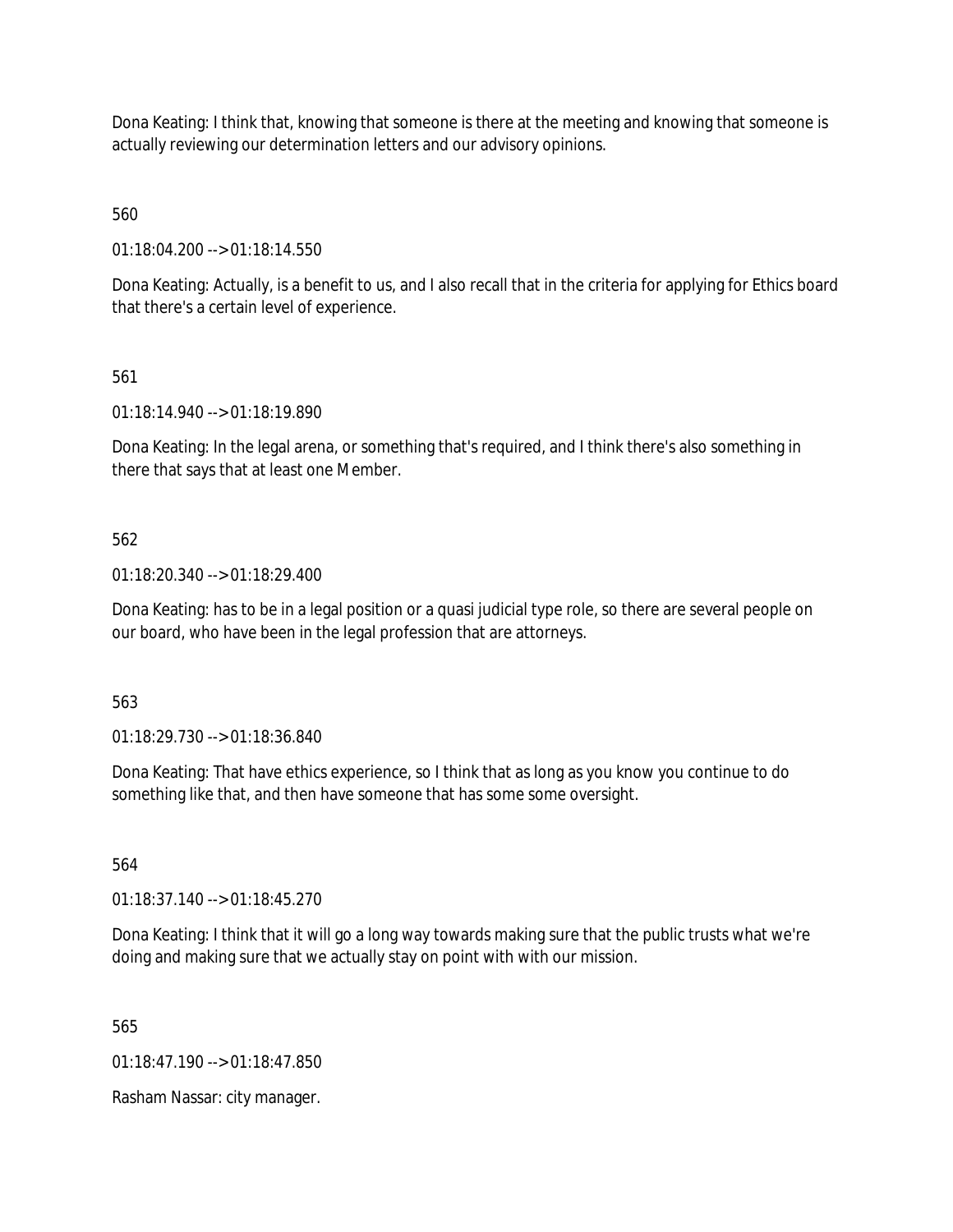01:18:48.960 --> 01:18:59.130

Blair King: Oh yes, thank you, we are again, I do not want to go back and revisit the emotion that was made, I think that Stan my concern is an issue of scope creep and.

567

01:18:59.790 --> 01:19:06.420

Blair King: An ad is typically we try to use the city attorney and deploy the city attorney when there's the possibility of risk of litigation.

568

01:19:06.750 --> 01:19:13.230

Blair King: And my experience, the possibility of risk of litigation comes when property rights are involved, for example, the planning Commission.

569

01:19:13.950 --> 01:19:25.980

Blair King: Normal we have an agenda and we'll see that agenda and, in my opinion, there could be an issue that will present a possibility that there could be litigation ball, I would ask the city attorney to cover that.

570

01:19:27.210 --> 01:19:38.340

Blair King: If going forward, we see that we have instances where there is a chance that, by not having an attorney at a body or board meeting.

571

01:19:38.790 --> 01:19:47.160

Blair King: That we would run the risk of increased exposure to litigation i'll ask the city attorney to attend at the city attorney says, you know.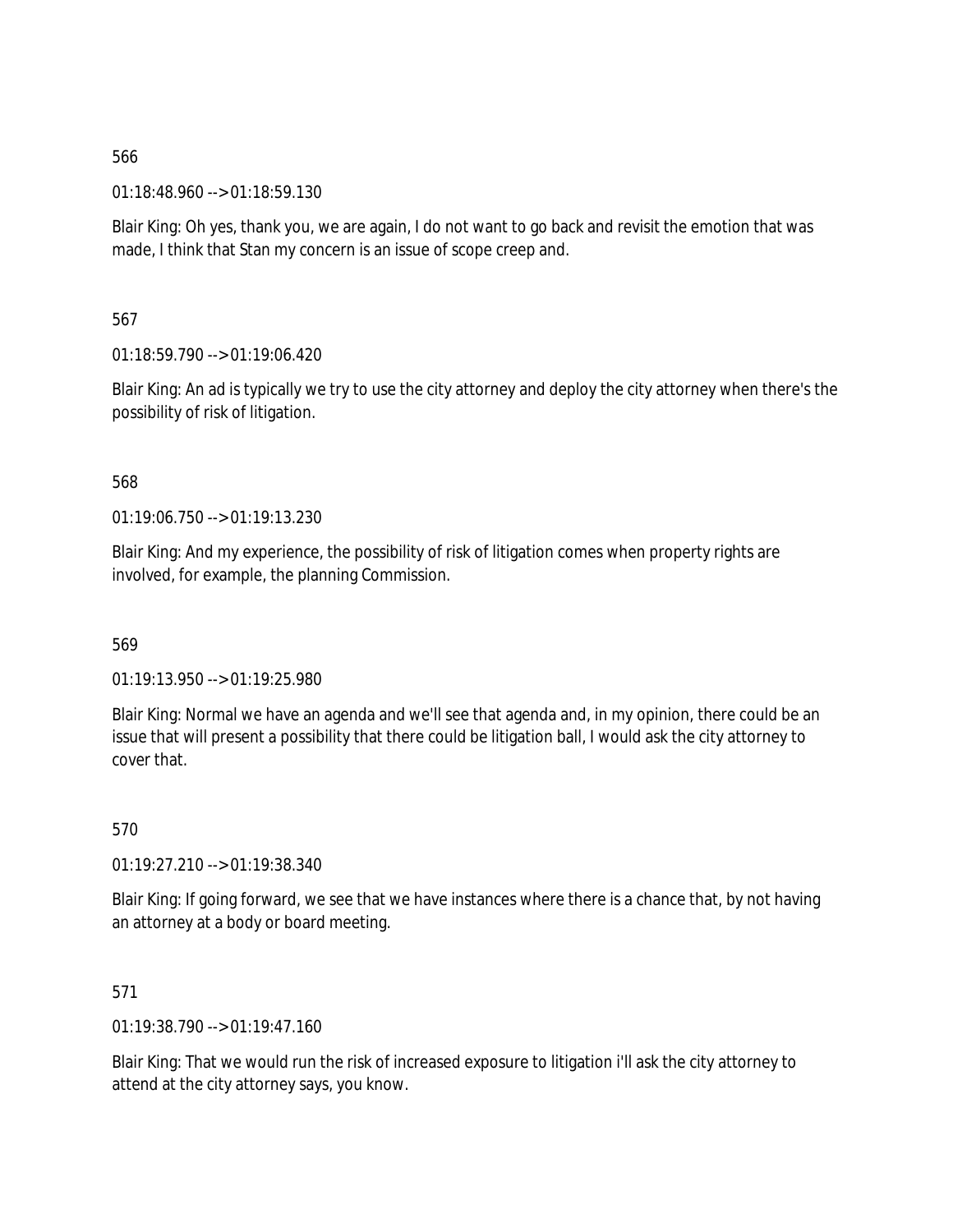01:19:47.640 --> 01:19:56.190

Blair King: that's beyond our capacity, then that might be the time that I would want to return to the castle and say, do you want to revisit that so for right now again.

573

01:19:56.880 --> 01:20:08.400

Blair King: The decision has been made that's fine i'm just looking into the future, with the possibility, like presented itself again when there's a risk of litigation and typically that occurs when property rights or won't.

574

01:20:11.940 --> 01:20:12.480

Rasham Nassar: So.

575

01:20:14.910 --> 01:20:17.160

Rasham Nassar: I don't know that all Council members have weighed in.

576

01:20:18.240 --> 01:20:33.570

Rasham Nassar: But it would be nice if we can wrap this discussion i've been again, the question is, are we moving the motion forward to adopt into the program that legal counsel will be provided at every meeting we present in every meeting of the ethics board.

577

01:20:35.280 --> 01:20:36.390

Rasham Nassar: Deputy Mayor had topless.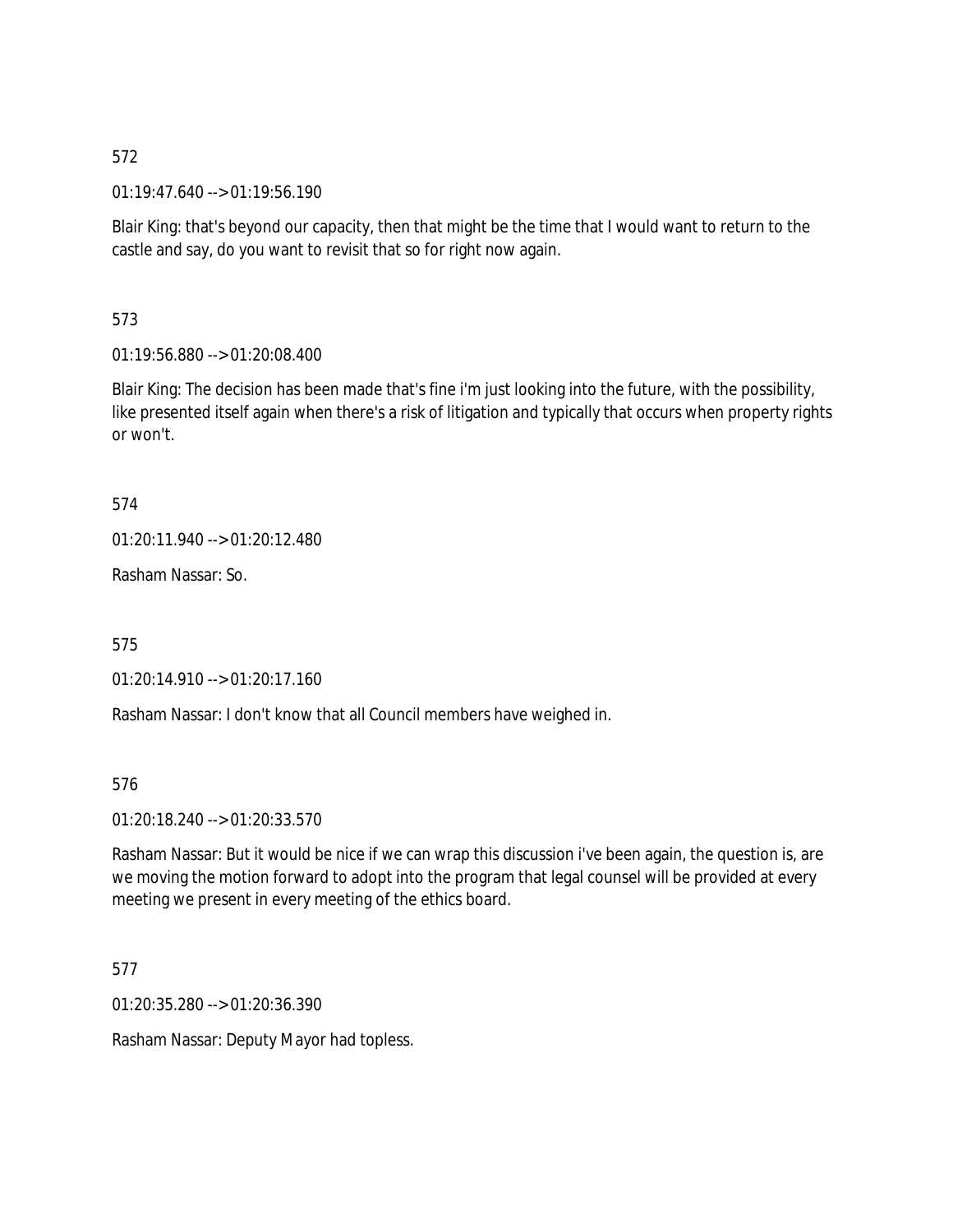01:20:37.110 --> 01:20:46.200

Kirsten Hytopoulos: I know i've already weighed in but I kind of wanted to address, something that counselor pollock said, I just want to point out that that so long, I mean well this is supposed to be educational and everyone's working hard for that.

579

01:20:46.650 --> 01:20:58.980

Kirsten Hytopoulos: The fact is, it is, it is weaponized and it can cause a lot of harm to us and so to go to the city city manager's point about risk litigation might not be at risk of litigation as a safe in a city, although it might.

580

01:20:59.430 --> 01:21:12.720

Kirsten Hytopoulos: But it has some severe consequences for us, I mean especially this is for professionals in the Community and our reputations are at stake, so that's whether it's really important to me that there's as much professionalism and advice and support for the for the board as possible.

581

01:21:14.520 --> 01:21:15.330

Rasham Nassar: councilmember card.

582

01:21:17.970 --> 01:21:26.730

Christy Carr: Thanks it sounded like the ethics board members appreciate the presence of legal counsel at their meetings and so there's two.

583

01:21:27.510 --> 01:21:29.280

Christy Carr: From my perspective, some value there.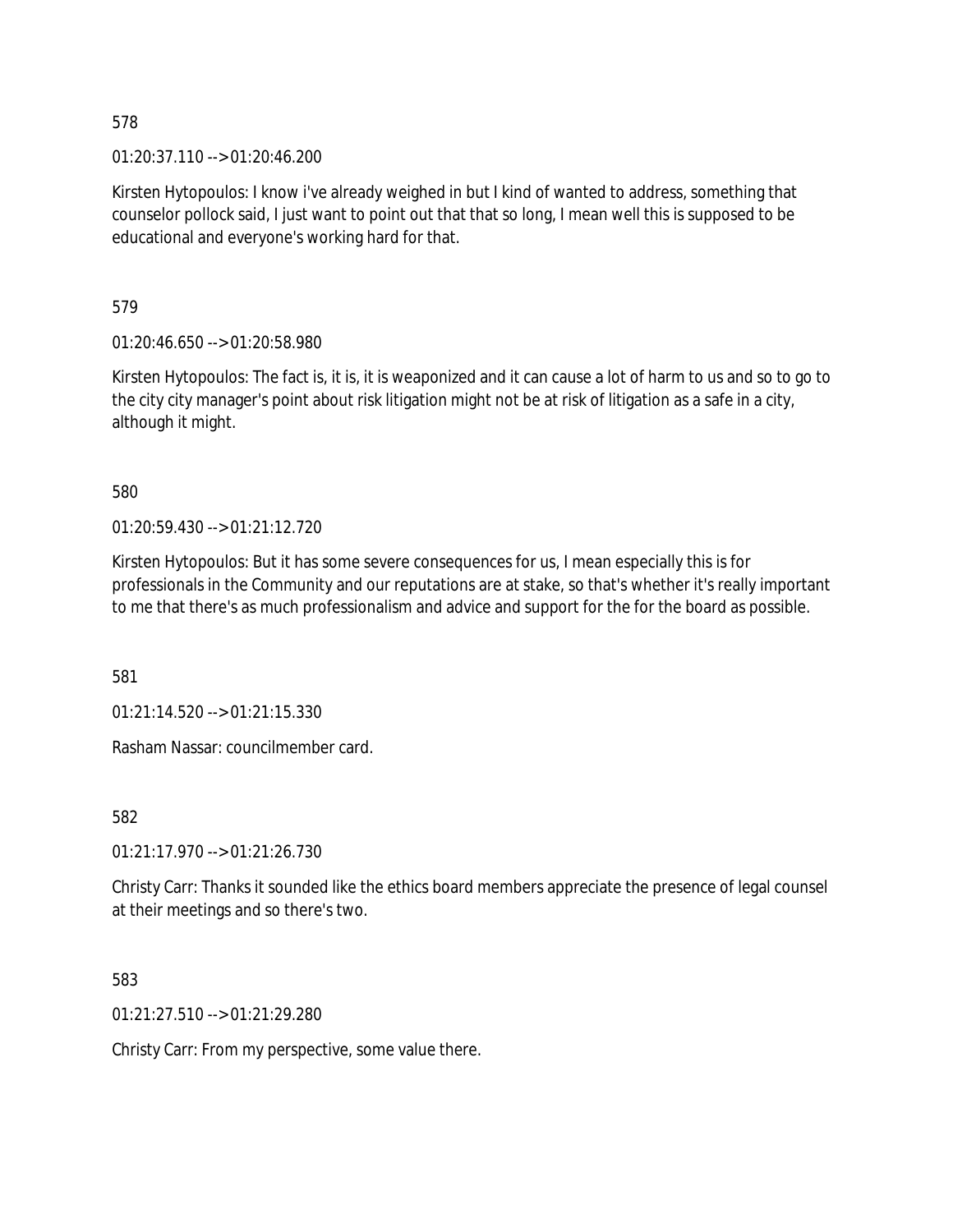01:21:30.090 --> 01:21:43.980

Christy Carr: I appreciate the city managers input and I think that perhaps we could land somewhere in the middle light Council member Schneider suggested and put a time limit on it so that we can reevaluate particularly related to staff resources.

585

01:21:44.460 --> 01:21:53.010

Christy Carr: I know that we have to be, we have to pick and choose how we spend our staff time, so I think that if we want to.

586

01:21:54.870 --> 01:22:01.080

Christy Carr: Be in favor of moving the motion forward and potentially adding some sort of time limit for evaluation.

587

01:22:03.840 --> 01:22:12.060

Brenda Fantroy-Johnson: Capital repent are Johnson yes i'm also in favor of moving it forward I like the idea of having a balance there and having.

588

01:22:12.810 --> 01:22:23.400

Brenda Fantroy-Johnson: The Deputy attorney there to provide legitimacy to what they're doing and I think if you know, even though there might not be land involved, I think that.

589

01:22:24.180 --> 01:22:39.030

Brenda Fantroy-Johnson: pretty much what costume Mr Thomas said, I mean we're we're the ones that these complaints may be coming tour and and you know, I think, having an attorney there to sift through what's going on is going to protect us, in the long run.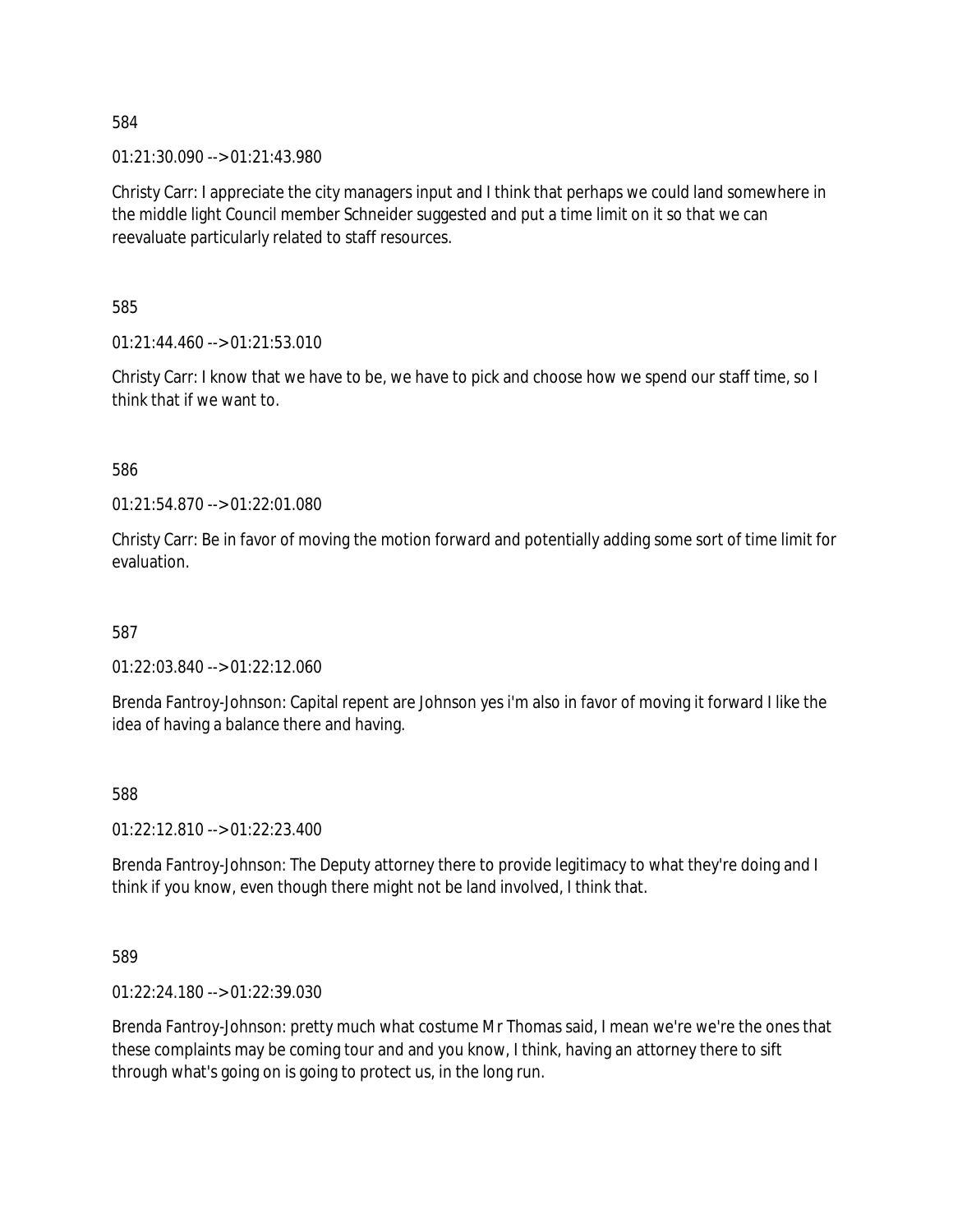$01:22:42.660 \rightarrow 01:22:52.920$ 

Rasham Nassar: Okay, I think i'm hearing Council support and nothing's board members, support for moving that motion forward I don't know if Councils interested at this point in time and deciding on a CAP date.

591

01:22:54.150 --> 01:23:07.200

Rasham Nassar: For that, for that motion to be included in the program per councilmember car and schneider's recommendation that we would obligate ourselves to address it again in a period of six months to a year.

592

01:23:08.130 --> 01:23:23.160

Rasham Nassar: Or if we just leave it as it is and we can discuss that at the business meeting when that motion is made somebody could move move to amend it to include that date, if that's something that we thought we would like to add city attorney do you want to comment on this.

593

01:23:23.910 --> 01:23:35.160

Joe Levan: I think, because that's what the same manager said just bring back the motion as it is and then at that time, if the Council wants to revise it or amended to put some book and of time on it and then that would be appropriate.

594

01:23:36.870 --> 01:23:37.920

Rasham Nassar: deputy very high topless.

595

01:23:38.550 --> 01:23:41.400

Kirsten Hytopoulos: um I would point out that if i'm not mistaken, that.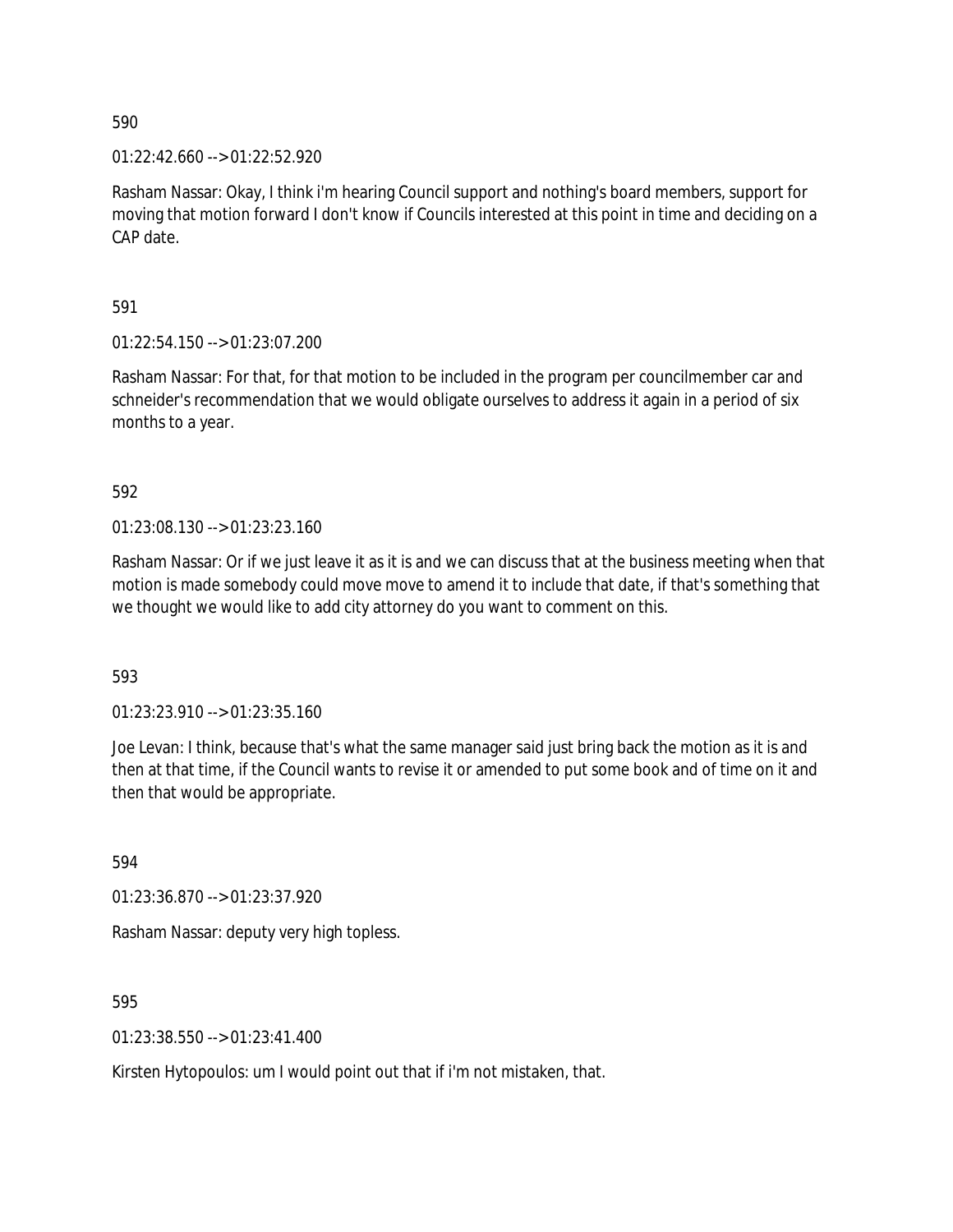01:23:41.430 --> 01:23:43.500

Kirsten Hytopoulos: The program has an annual review.

597

01:23:43.740 --> 01:23:52.380

Kirsten Hytopoulos: already built in, so we can just track this that annually, when we review how the programs going to review whether or not need the Council is still needed.

598

01:23:53.460 --> 01:23:54.450

Rasham Nassar: Okay, I.

#### 599

01:23:55.890 --> 01:24:00.780

Rasham Nassar: totally support that that makes sense um does anyone object to that.

600

01:24:02.430 --> 01:24:08.850

Rasham Nassar: No so city attorney can you can you just add that in as the date by which Council will revisit.

601

01:24:09.780 --> 01:24:11.310

Rasham Nassar: That particular change.

602

01:24:11.730 --> 01:24:19.140

Joe Levan: I could or or I think what a deputy, are you saying that it's just it's already baked in because there's already an annual review that's occurring.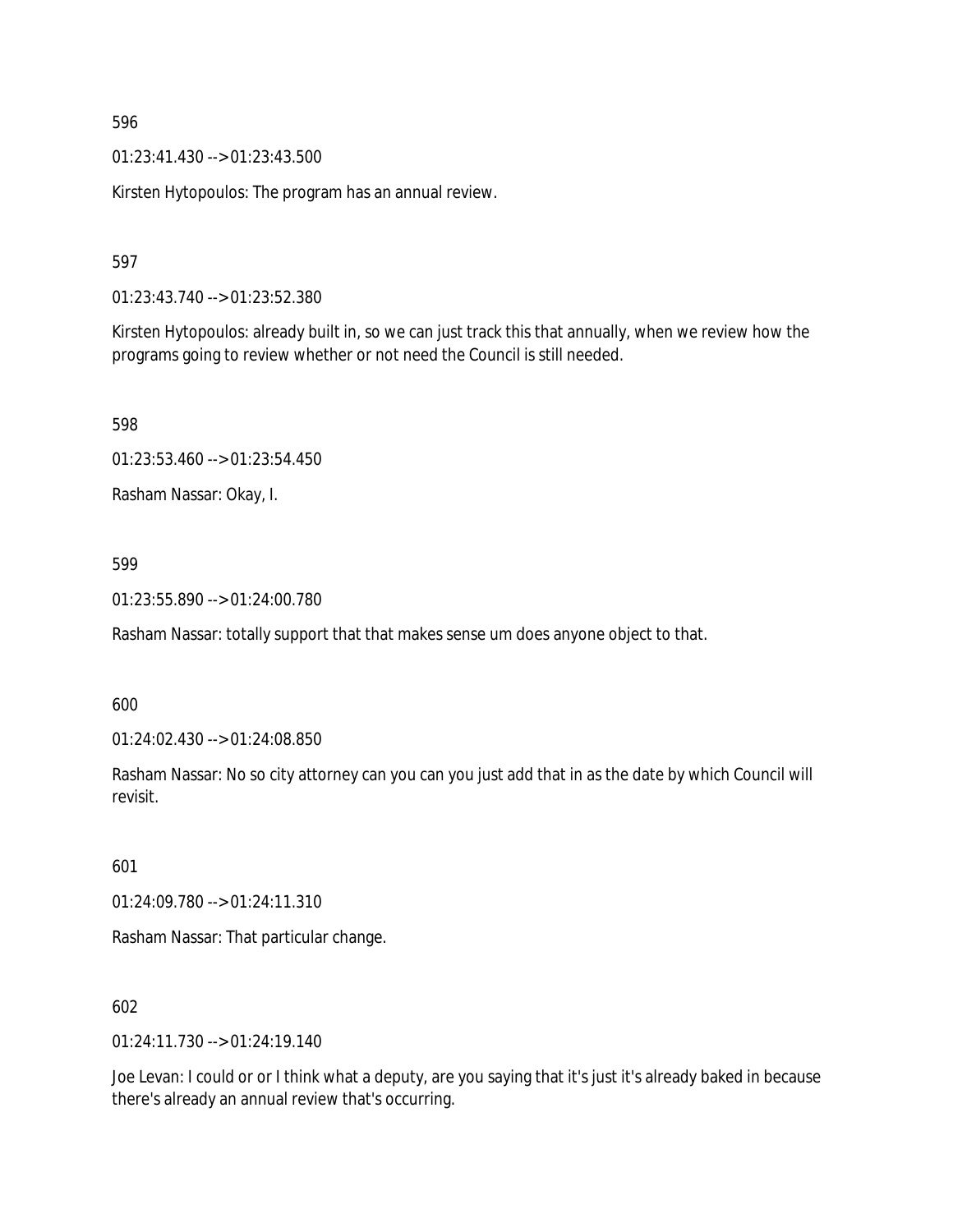01:24:19.590 --> 01:24:31.800

Joe Levan: And I could also just make a note of this, so that, at that point that that happens, for example, I could provide because, just to clarify to puke Council Members have referred to the deputy city attorney providing the service, which used to happen.

604

01:24:32.430 --> 01:24:39.120

Joe Levan: Before Robbie left but, since he left have had Andrew outside counsel providing this function and he's been doing a great job.

# 605

01:24:39.690 --> 01:24:47.280

Joe Levan: I want to make sure everyone knows that that I totally respect what he's doing, I know that he's contributing a very high level professionalism to those meetings.

606

01:24:47.850 --> 01:24:57.780

Joe Levan: But that's that isn't additional cost, so I could I could bring that information to you all, as part of that annual report and then the other be a way to assess it as well how much money, are we spending on that function.

607

01:24:59.160 --> 01:25:01.200

Rasham Nassar: yeah I think I think that sounds great city attorney.

608

01:25:02.730 --> 01:25:03.030

Joe Levan: Okay.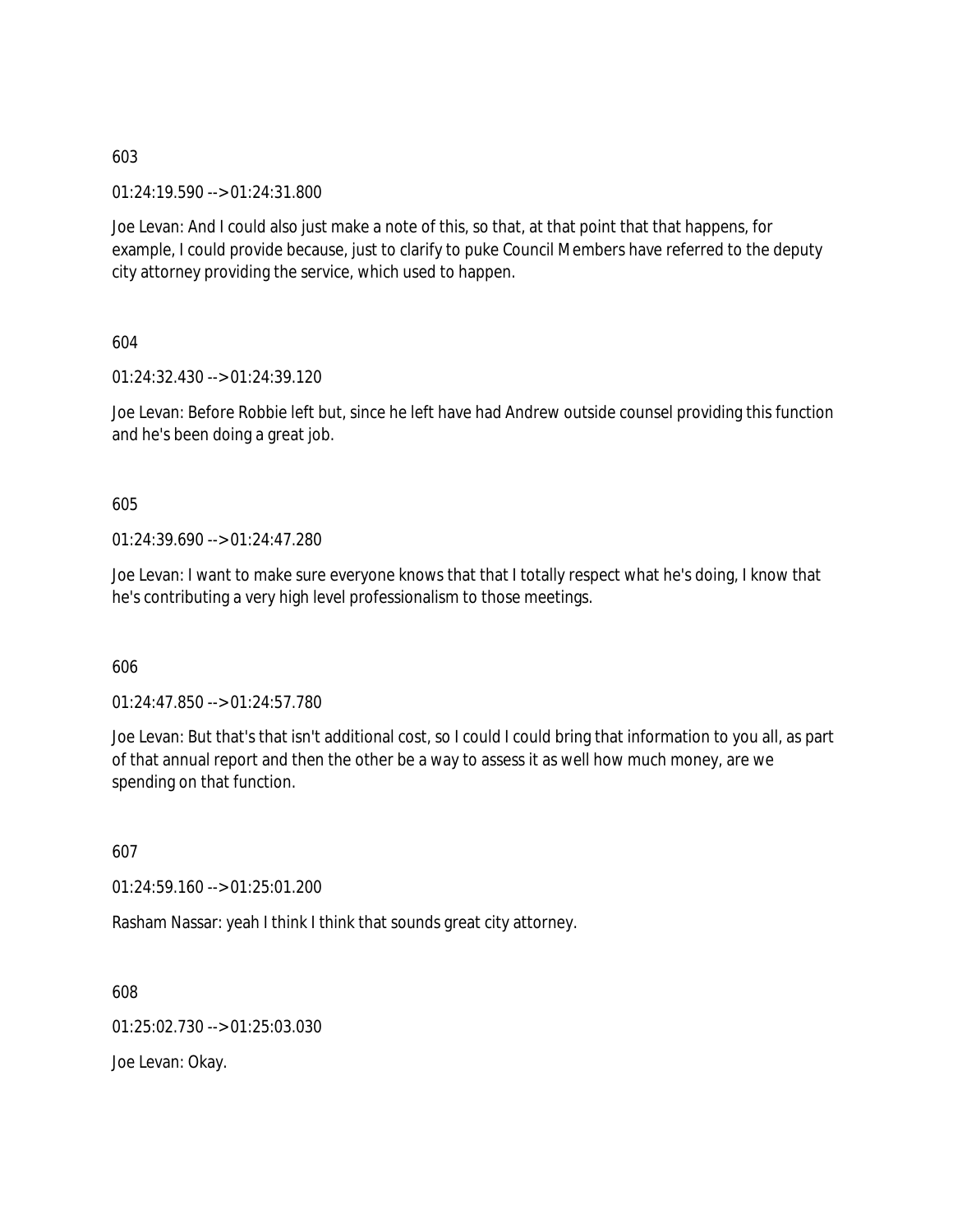01:25:03.060 --> 01:25:04.920

Rasham Nassar: So are we ready to move on from that.

610

01:25:06.030 --> 01:25:13.770

Rasham Nassar: Okay, and we've got communication sold so we're going to go back even further now and pick up that.

611

01:25:15.000 --> 01:25:19.830

Rasham Nassar: The anonymous piece we didn't really put a period on the end of that, I propose that the ethics board.

#### 612

01:25:20.400 --> 01:25:24.540

Rasham Nassar: Members just take it up and provide a recommendation to the Council through the city attorney's office.

#### 613

01:25:25.260 --> 01:25:36.900

Rasham Nassar: who had tabula suggested that we instead consider forming a Council on ad hoc committee to take up and bring back a recommendation to the Council.

#### 614

01:25:37.710 --> 01:25:43.800

Rasham Nassar: there'd be a third option, which is that we could form something similar to the joint land use planning, Commission, Council subcommittee where we.

615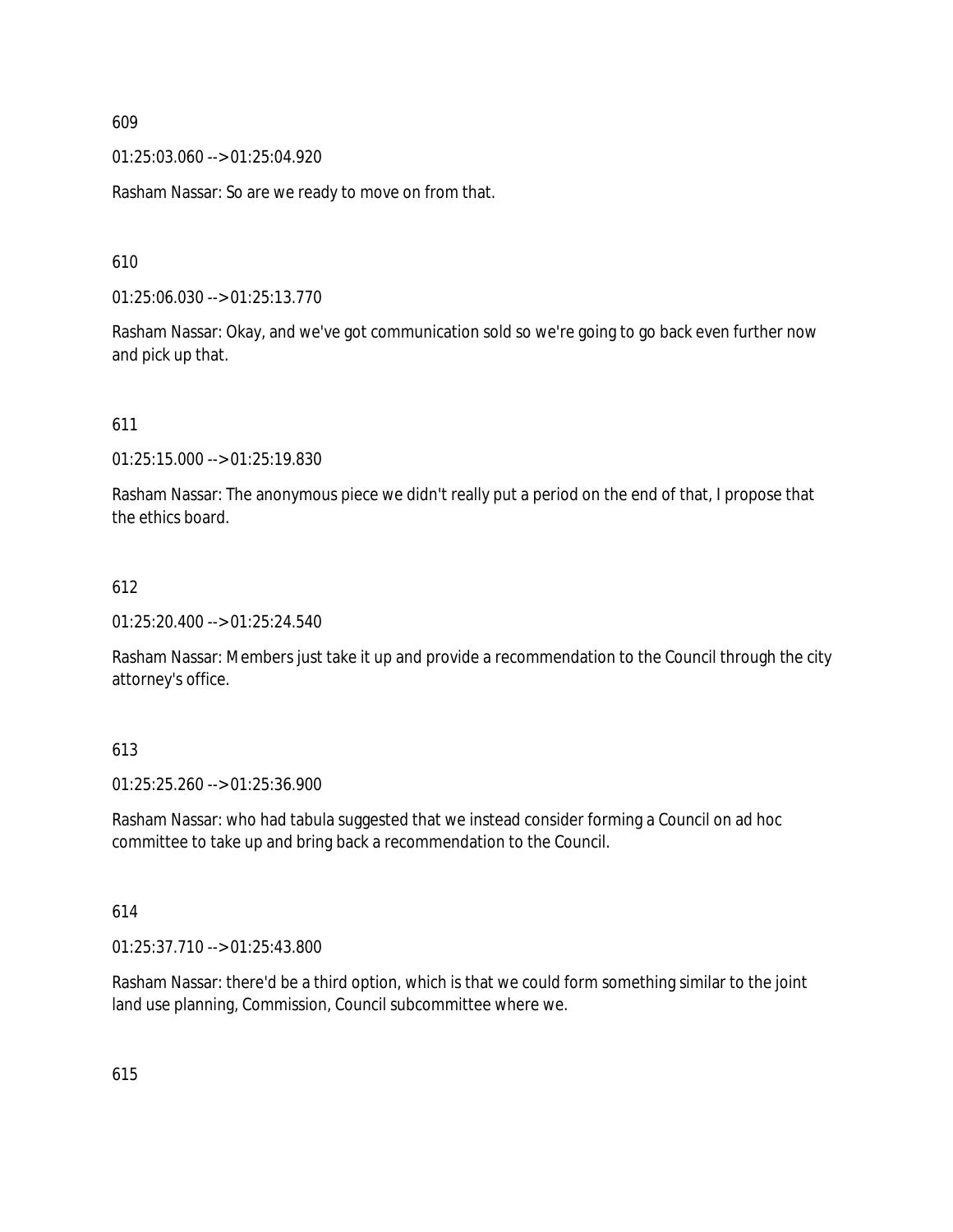01:25:44.130 --> 01:25:57.930

Rasham Nassar: Had a subcommittee comprised of Council members and ethics board members, and then they would jointly provide a recommendation to the Council related to that issue so there's three options, and I think our job tonight is to kind of land on one.

616

01:25:59.370 --> 01:25:59.970

Rasham Nassar: Care Weaver.

617

01:26:01.560 --> 01:26:04.800

Tyler Weaver: Having heard those three options, I think.

# 618

01:26:06.180 --> 01:26:12.390

Tyler Weaver: I think the Council really I think this is a fundamentally a policy issue for the Council and.

#### 619

01:26:14.100 --> 01:26:20.460

Tyler Weaver: We haven't discussed it as a board, I personally would feel a little weird proposing to you how our meeting should be held.

# 620

01:26:21.300 --> 01:26:31.500

Tyler Weaver: and suggesting policy to the Council, I think, either be Councils and take it up or there should be a joint session between the ethics board and.

#### 621

01:26:32.340 --> 01:26:44.430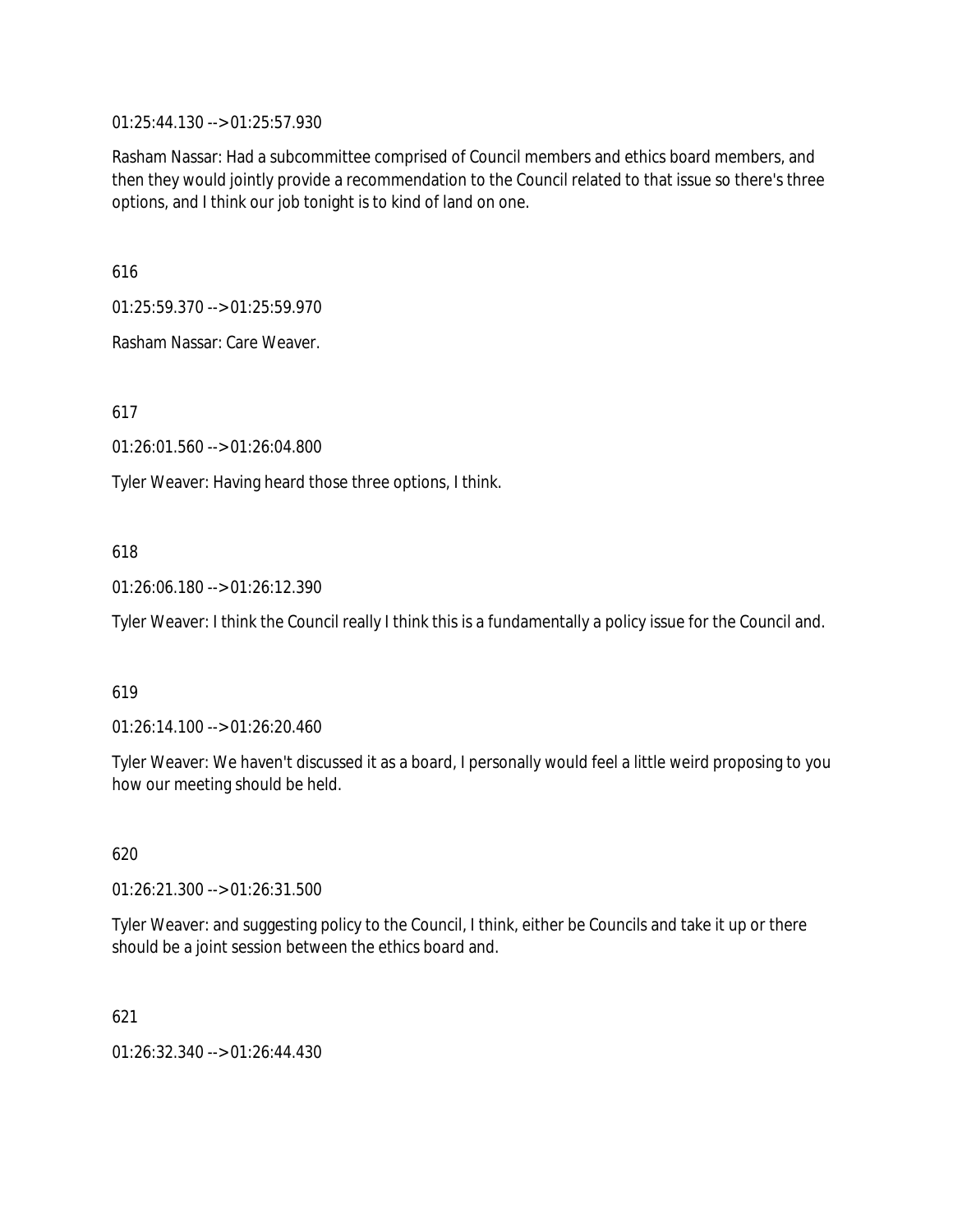Tyler Weaver: Or you know subcommittee of a couple of us in a couple of view the talk about that issue, I feel I personally would feel much more comfortable with the Council, having been a participant in the recommendations in the process.

622

01:26:46.110 --> 01:26:47.280

Rasham Nassar: David America topless.

# 623

01:26:48.000 --> 01:26:58.290

Kirsten Hytopoulos: It just to be clear, I always say well to the two parts one is broader changes and brainstorming who knows what that would be great to have a joint committee and I would love to be on that.

# 624

01:26:59.010 --> 01:27:02.280

Kirsten Hytopoulos: I guess, I was saying earlier, we tried to accomplish something I mean.

# 625

01:27:03.150 --> 01:27:11.370

Kirsten Hytopoulos: city attorney was referencing so the conversations he and I had in intro wrestling with how to make this happen, I believe the Council tried to make something happen, a year ago.

### 626

01:27:11.850 --> 01:27:21.090

Kirsten Hytopoulos: it's not it's not happening, and I think we actually legal advice on could we craft something and make that happen, how could we you know what you know where.

# 627

01:27:21.690 --> 01:27:24.270

Kirsten Hytopoulos: Complaints go when and if they're redacted what you know.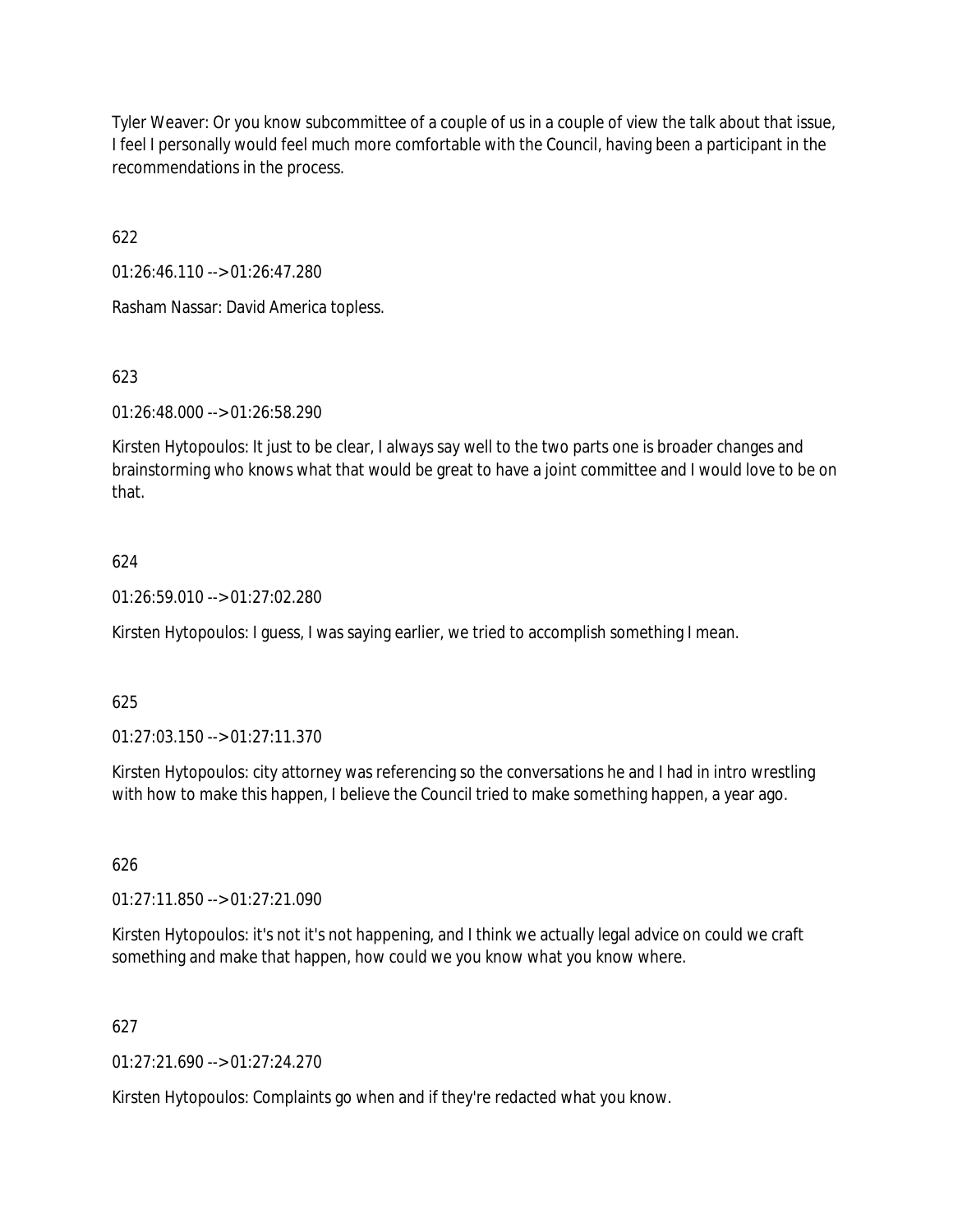### 01:27:24.990 --> 01:27:34.530

Kirsten Hytopoulos: Can there be executive sessions sometime whatever it is, we need the tools to effectuate our intent I don't think the program is functioning, the way we thought it would right now.

# 629

01:27:34.830 --> 01:27:44.820

Kirsten Hytopoulos: And that's just the way it was drafted it's it's not certainly not the board's fault so that's what i'm asking for, I see two different things, one is exploring all kinds of potential changes and.

# 630

 $01:27:45.660 \rightarrow 01:27:55.110$ 

Kirsten Hytopoulos: For the program That would be a subcommittee but to me i'd like to make requests of the city attorney if they have counseled would agree that could you help us make happen what we were trying to make happen before.

#### 631

01:27:55.680 --> 01:28:02.940

Kirsten Hytopoulos: And I guess before I be quiet i'm just going to say, I want to play it yes there's always their public records, they can always be found and asked for.

#### 632

01:28:03.450 --> 01:28:07.800

Kirsten Hytopoulos: But what as we've talked about before there's a distinction between putting them all over the place and.

# 633

01:28:08.760 --> 01:28:22.470

Kirsten Hytopoulos: Putting them out in the newspapers sending them an email, you know versus someone has to ask for them, so I think that that was perfect and just keeping things as as private as possible while they're just accusations I think that's what the Council wanted to do.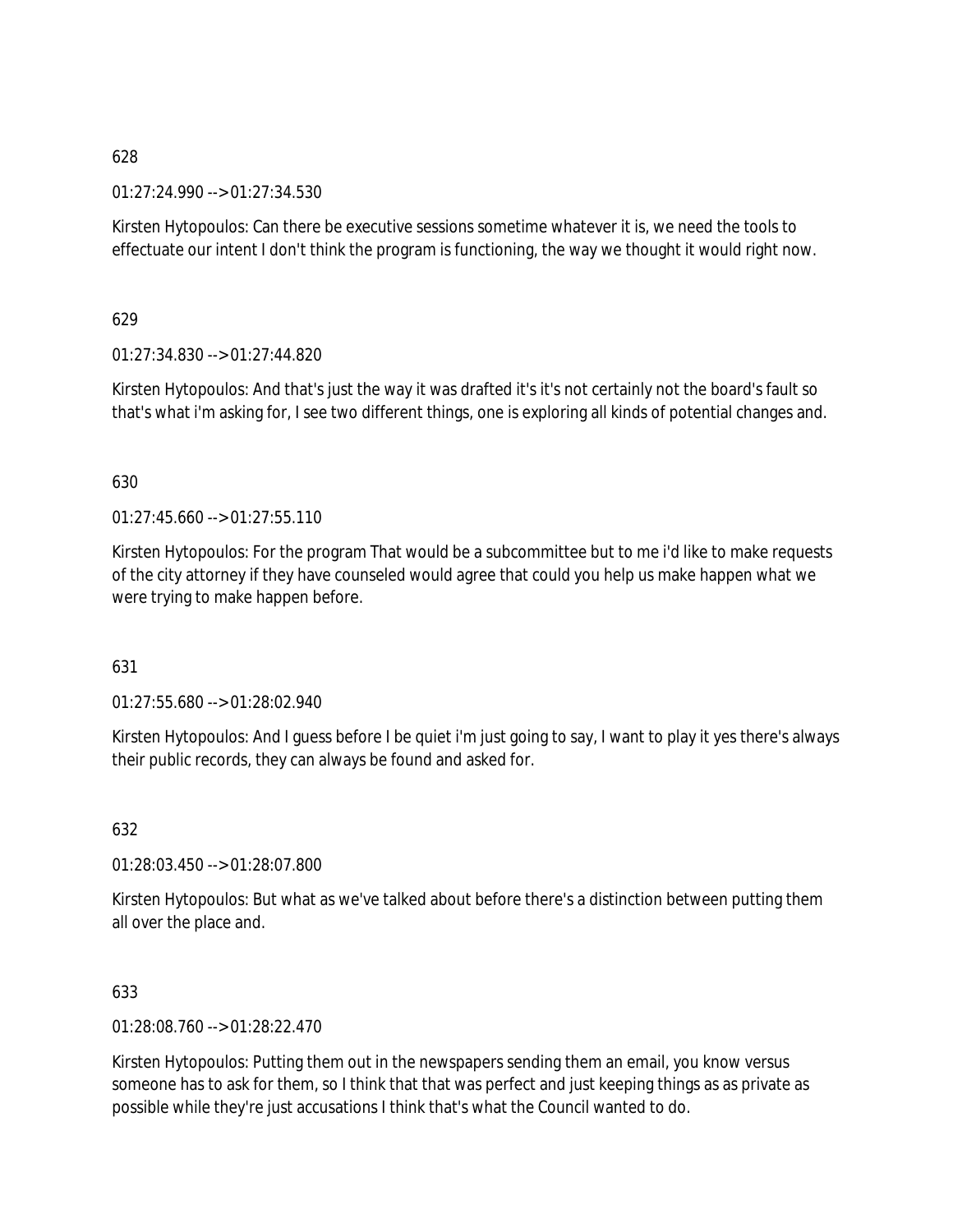01:28:23.970 --> 01:28:24.720

Rasham Nassar: city attorney.

635

01:28:26.220 --> 01:28:30.390

Joe Levan: So more than happy to work with the Council to to.

636

01:28:31.530 --> 01:28:37.170

Joe Levan: effectuate the intent, as the Deputy Mayor just mentioned, but for me right now i'm not sure what the intent is.

# 637

01:28:37.590 --> 01:28:42.870

Joe Levan: But by majority of the Council so that's kind of the know got a chicken and egg situation here unless.

# 638

01:28:43.560 --> 01:28:56.820

Joe Levan: it's clear to the Council with that intent is I get i'm getting the sense that there's it'd be helpful to have some kind of anonymity or protection of named parties as part of the ethics Program.

#### 639

01:28:57.630 --> 01:29:14.790

Joe Levan: And look for ways to do that, but to what extent I mean to in all cases and provide as much is if you're asking for this and we can provide some recommendations, but is it to it goes go as far as legally possible to protect the identity of anyone was making a complaint.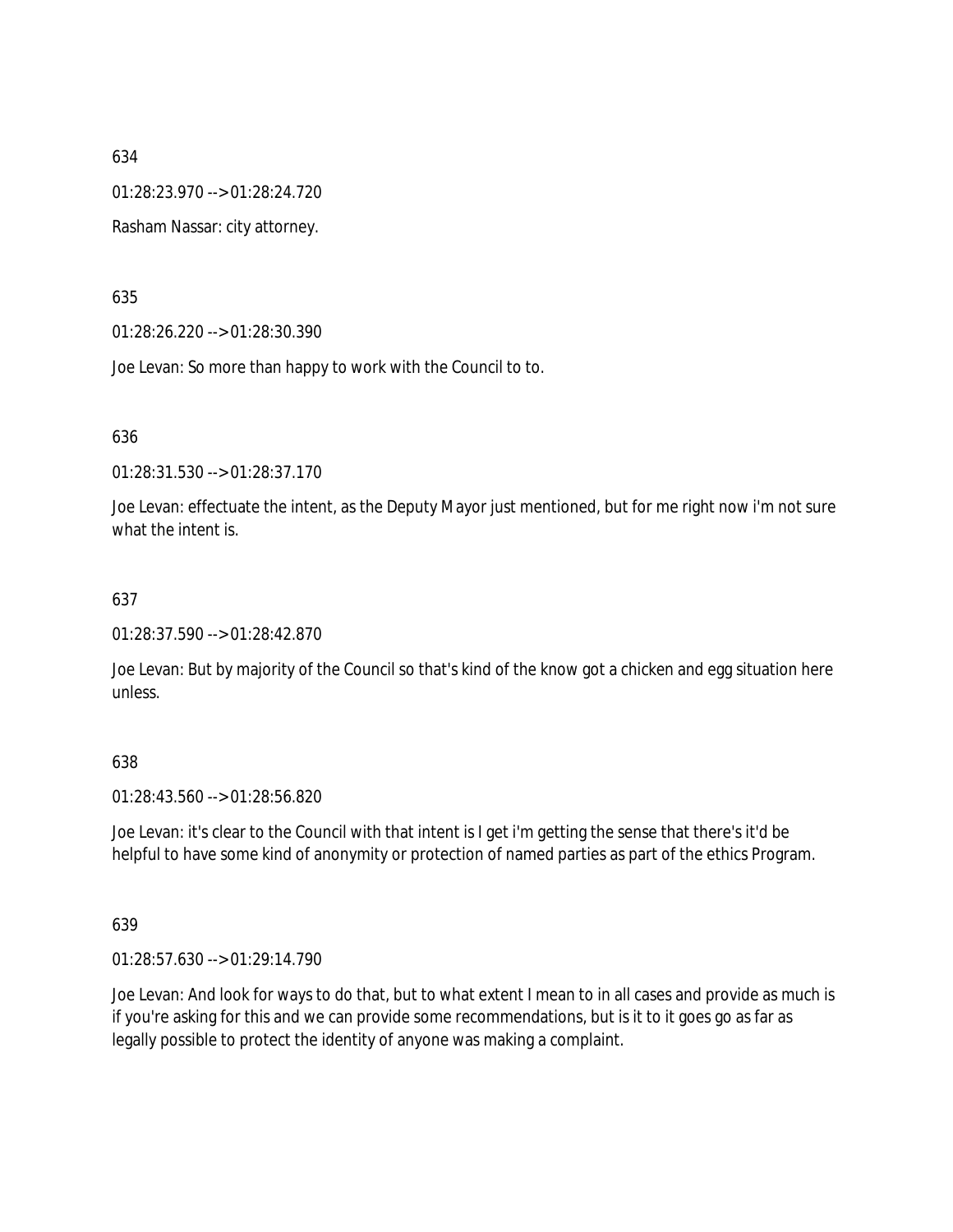01:29:17.100 --> 01:29:18.000

Rasham Nassar: councilmember bullet.

641

01:29:19.950 --> 01:29:28.380

Michael Pollock: Right, well, I know that's a good question, how do you make a determination essentially a kind of an unlimited complaint.

642

01:29:29.190 --> 01:29:44.880

Michael Pollock: I think it was mentioned, with the fall court rules, but I think there's a larger question in terms of who we want to be allowed to make a complaint, at least in my mind, and whether we want to limit that to resonance of being the giant.

643

01:29:46.320 --> 01:29:52.860

Michael Pollock: Because that's what this program is about it's about our Community so right now, I think it leads anybody can make that point.

644

01:29:53.670 --> 01:30:10.590

Michael Pollock: And that's what happened here with someone made a complaint that didn't know that our Community, so I don't know what the answer is sort of the right answers, but that in this past instance that would to have concluded that particular.

645

01:30:11.820 --> 01:30:25.260

Michael Pollock: complaint from being processed so again I don't know if I answered it, but that to me it feels like this is about our Community and our ethical standards, and it should be limited to people.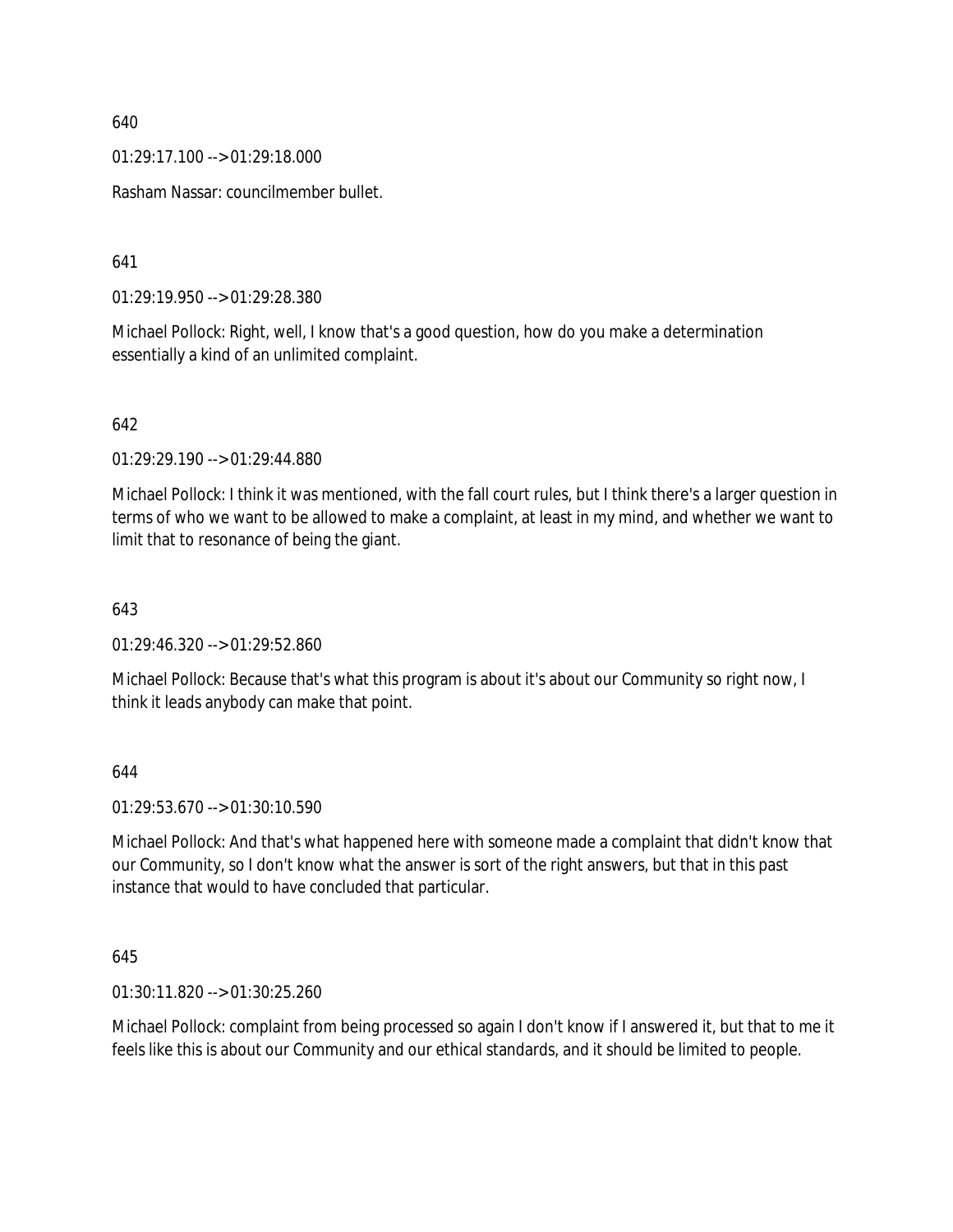01:30:28.890 --> 01:30:45.240

Rasham Nassar: And I think that I think the question that was posed by the city attorney was around Councils intent and weight and the Council hasn't I mean We probably all have different variations on what the intent of the program is is related to.

647

01:30:46.500 --> 01:30:52.200

Rasham Nassar: Our desire to preserve protect the anonymity of those being complained about maybe not.

#### 648

01:30:53.940 --> 01:31:00.600

Rasham Nassar: I think the question for us is how do we want to address that or we should be scheduled that for a follow up discussion.

649

01:31:02.040 --> 01:31:19.530

Rasham Nassar: or would we like to form a Council ad hoc committee and so that Council ad hoc committee include members of the ethics board and we take this discussion offline and I recommend recommendation would be provided back, and if that committee would be working with the benefit of legal counsel.

650

01:31:20.550 --> 01:31:30.240

Rasham Nassar: I think there's some options there I don't think we're going to solve it tonight I don't want to try and solve it tonight I hope everyone can we can agree to that, I think that's a really big conversation.

651

01:31:31.650 --> 01:31:42.360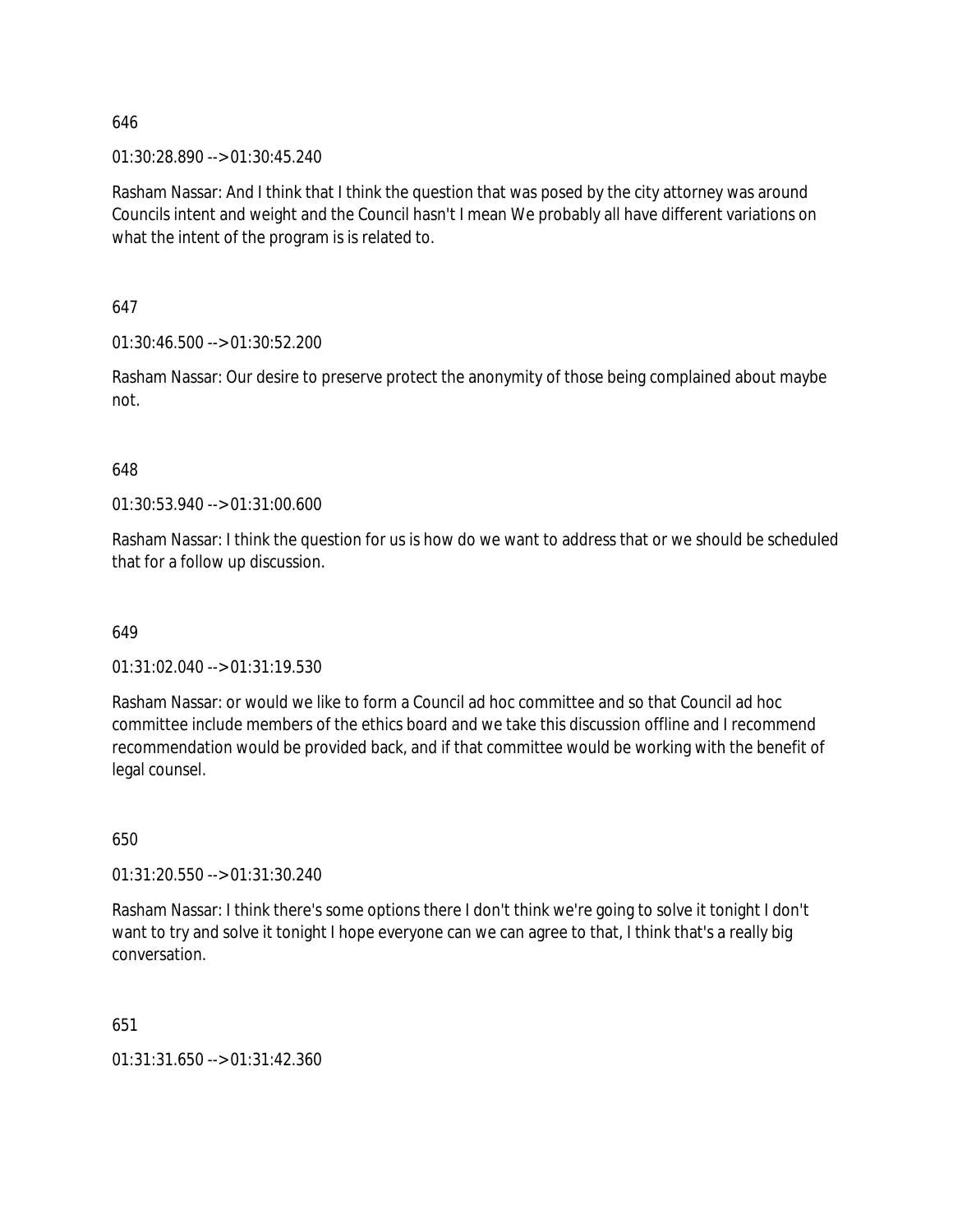Rasham Nassar: And maybe Deputy Mayor had topless you could propose a solution for how to move that discussion forward in a way that also gets us out of here by our schedule the German time.

652

01:31:43.380 --> 01:31:48.450

Kirsten Hytopoulos: Sure, I think we should form an a joint ad hoc committee and.

653

01:31:49.860 --> 01:31:50.130

Kirsten Hytopoulos: yeah.

654

01:31:52.020 --> 01:32:04.440

Rasham Nassar: Okay, and that is something we can absolutely do tonight, so we would be looking for um let's see there, there are currently four or five members of the ethics board but one yeah.

655

01:32:04.950 --> 01:32:14.880

Tyler Weaver: Well there's three of us who are confirmed through June, a fourth who is waiting to hopefully be confirmed, and a fourth was leaving right now.

656

01:32:16.230 --> 01:32:17.040

Rasham Nassar: So.

657

01:32:17.250 --> 01:32:22.470

Rasham Nassar: What a forum is a quorum of the of the whole total body membership city attorney.

658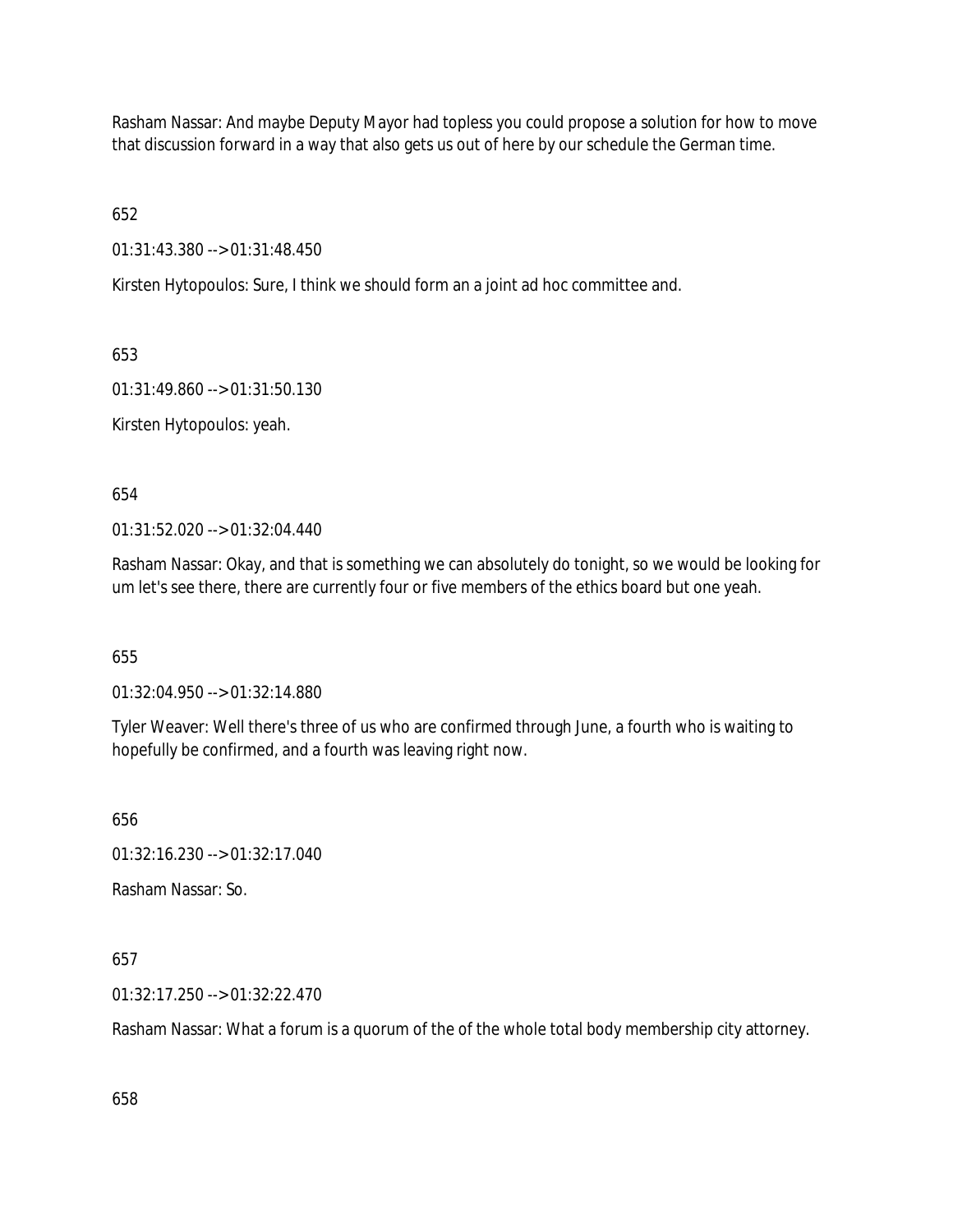01:32:26.040 --> 01:32:31.800

Joe Levan: Yes, so I mean if you're talking about an ad hoc mean maybe a couple couple of Members from each body okay.

659

01:32:32.850 --> 01:32:34.650

Rasham Nassar: So it could be agree on two and two.

660

01:32:36.660 --> 01:32:43.200

Rasham Nassar: And then, and then the and then the question becomes who are those two into, so I would just look for raised hand volunteers.

661

01:32:44.370 --> 01:32:47.130

Rasham Nassar: Deputy Mayor had topless there's one.

662

01:32:49.320 --> 01:32:58.890

Rasham Nassar: Council member deeds, thank you very much okay we've got our Council members taken care of ethics board members chair Weaver and board member keating.

663

01:33:00.840 --> 01:33:10.800

Rasham Nassar: And I assume that we have to, we have to actually form that committee correct so that would be included that process would be undertaken and confirmed that the next meeting, the follow up meeting.

664

01:33:11.880 --> 01:33:14.340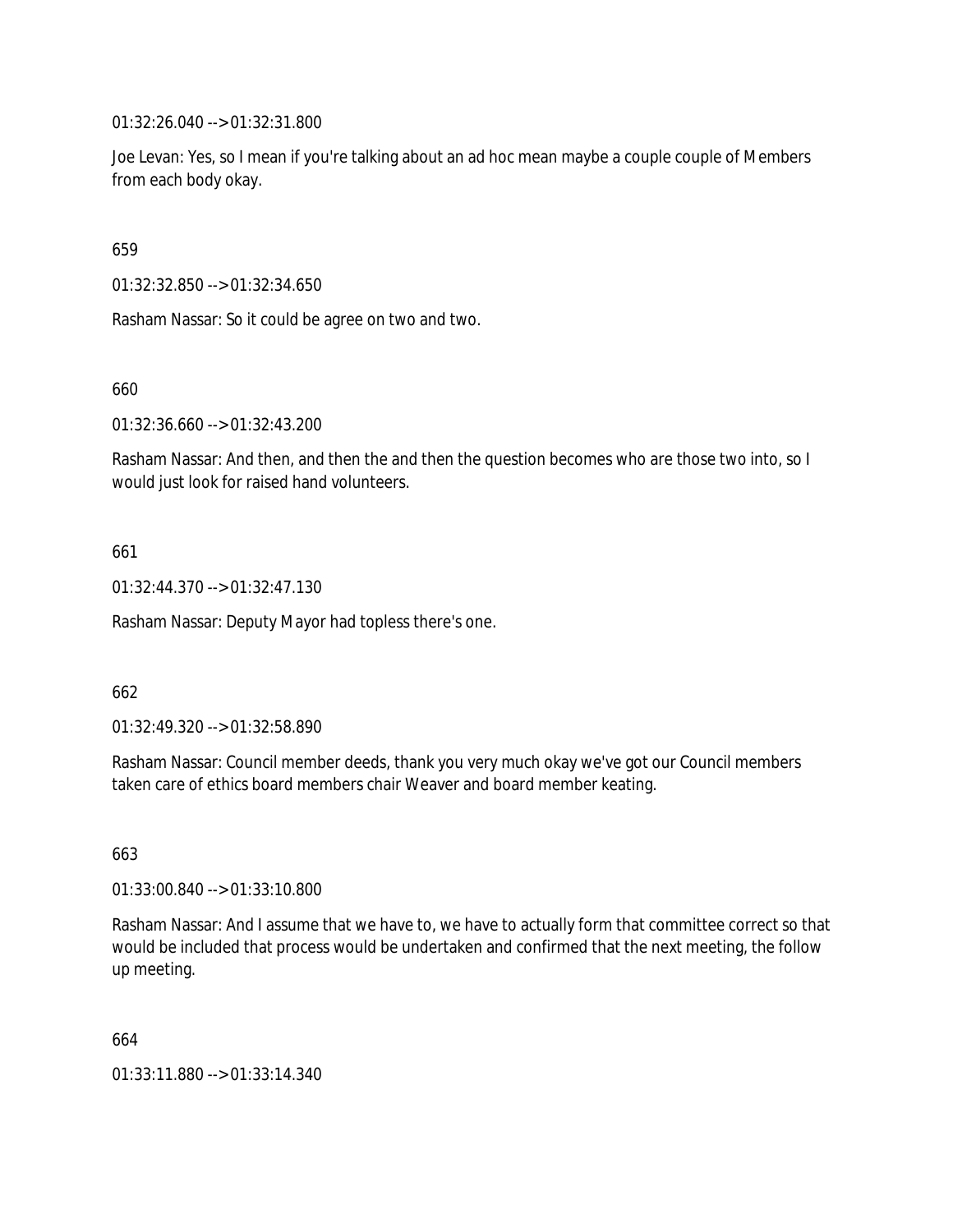Joe Levan: Yes, where you could do that now, it depends what you want to do.

### 665

01:33:16.050 --> 01:33:20.400

Rasham Nassar: um well, we could put that motion on the floor, I would be add living.

666

01:33:26.280 --> 01:33:27.090

Rasham Nassar: I can give it a shot.

667

01:33:30.300 --> 01:33:34.290

Rasham Nassar: I move to create a joint subcommittee.

668

01:33:35.400 --> 01:33:56.160

Rasham Nassar: comprised of two Council members Deputy Mayor had topless and Council member deets and to ethics board members chair Weaver and board member keating to return the Council with a recommendation and provide clarification on the intent of the program as relates to the.

669

01:33:57.660 --> 01:34:02.250

Rasham Nassar: anonymity of process of handling complaints.

# 670

01:34:05.730 --> 01:34:07.740

Rasham Nassar: Customer family Johnson second that motion.

671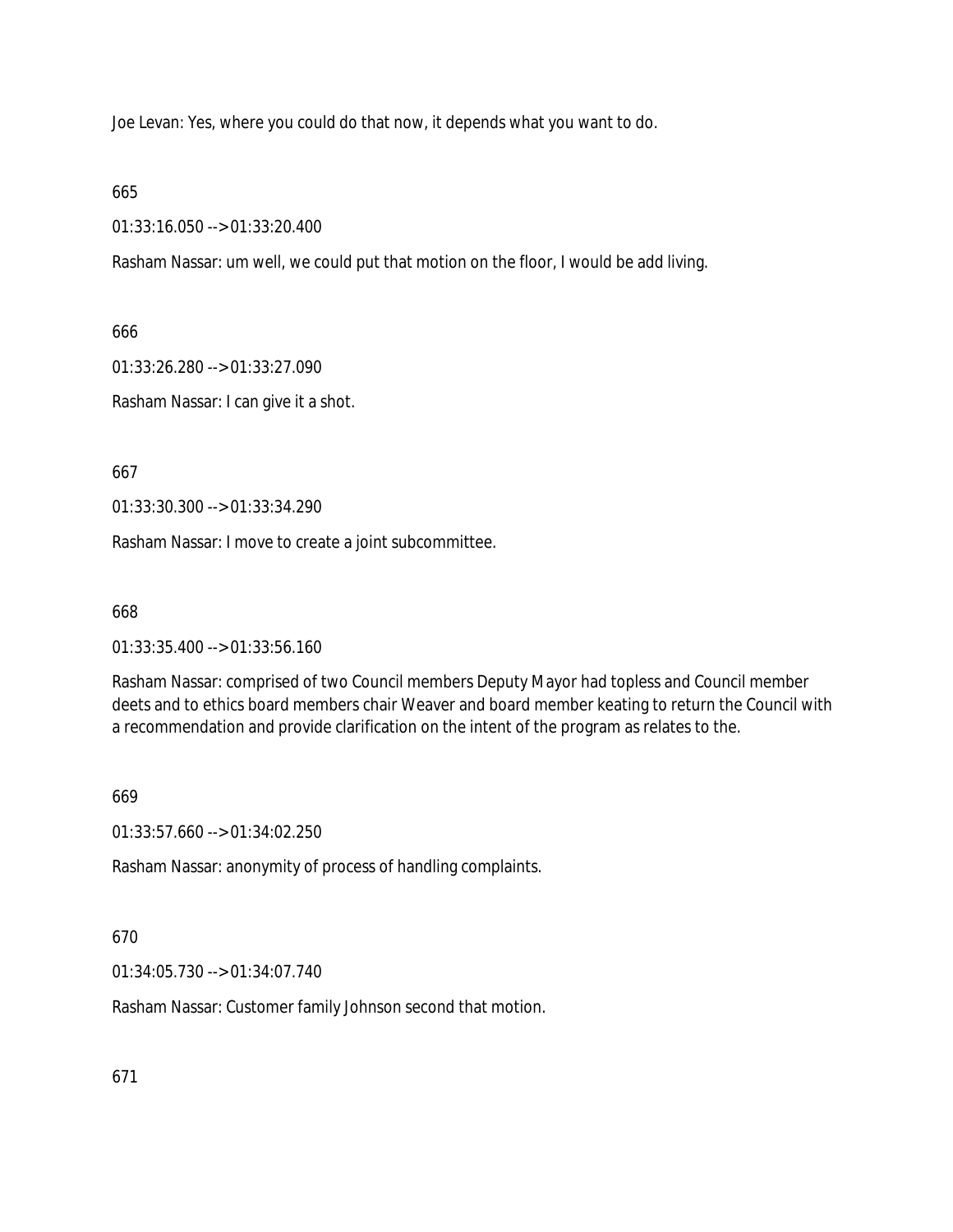01:34:08.940 --> 01:34:10.860

Rasham Nassar: Is there any further discussion.

672

01:34:12.720 --> 01:34:13.440

Rasham Nassar: city attorney.

673

01:34:14.460 --> 01:34:20.220

Joe Levan: I just want to make clear the first of this meeting is a special meeting that this Council is bringing this motion.

#### 674

#### 01:34:20.820 --> 01:34:32.940

Joe Levan: In direct relation to the agenda item which is to consider these pending motions and to them to amend the the operating rules because it relates to this anonymity issue, which is part of that discussion.

#### 675

01:34:33.600 --> 01:34:38.700

Joe Levan: posts so it's not a new item is directs it relates directly to the discussion you've been having.

676

01:34:39.720 --> 01:34:42.450

Rasham Nassar: Thank you for that clarification any further discussion.

#### 677

01:34:44.550 --> 01:34:46.890

Rasham Nassar: Okay Council members all those in favor please say Aye.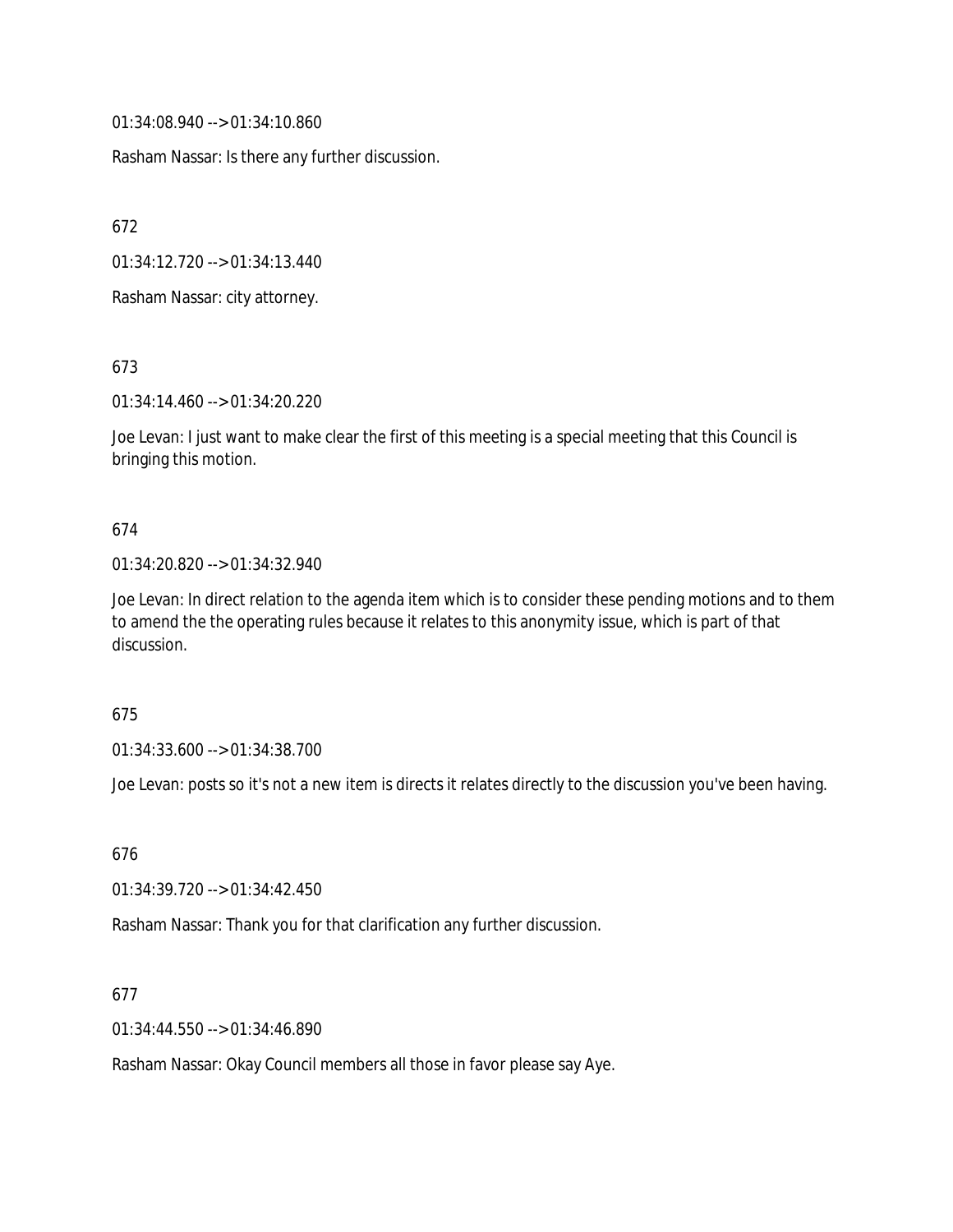## 678

01:34:49.560 --> 01:34:50.100

Rasham Nassar: Any vote.

679

01:34:51.960 --> 01:34:52.980 Rasham Nassar: So that motion passes.

680

01:34:52.980 --> 01:34:53.700 unanimously.

681

01:34:55.290 --> 01:34:55.590 Joe Deets: Great.

682 01:34:56.430 --> 01:34:57.030 progress.

683 01:34:59.340 --> 01:35:00.630 Rasham Nassar: Okay i'm.

684

01:35:02.010 --> 01:35:02.610

Rasham Nassar: pull back.

685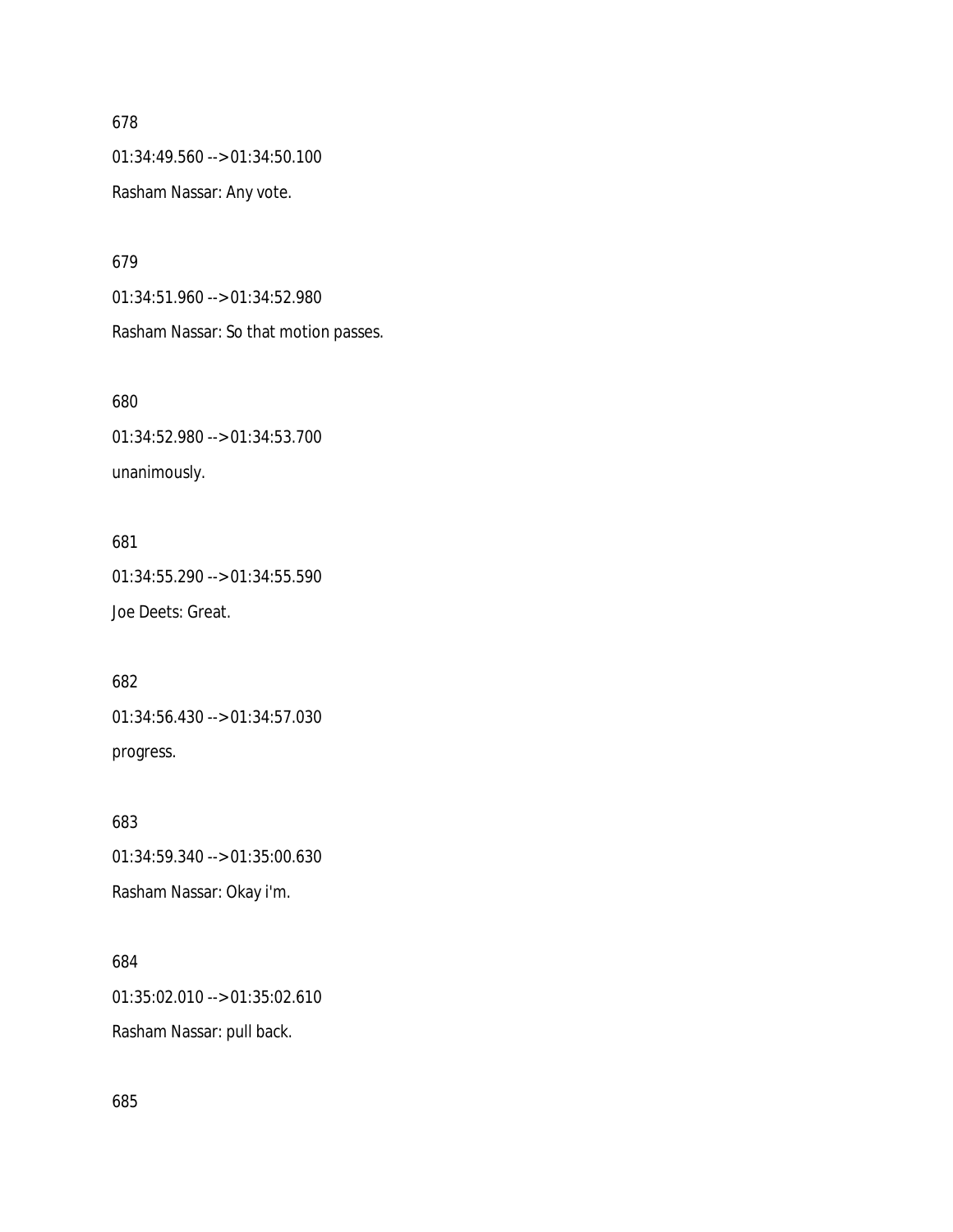01:35:03.750 --> 01:35:06.300

Rasham Nassar: At my agenda here one moment.

686

01:35:08.220 --> 01:35:16.920

Rasham Nassar: i'm not seeing that we have anything else to discuss I think we've worked our way through the materials chair Weaver did you want to raise anything or.

687

01:35:17.850 --> 01:35:18.210

um.

688

01:35:19.680 --> 01:35:28.350

Tyler Weaver: Two things first if i'm hoping that we can maybe get the rest of the Board filled out, it would really help us in getting our work done.

689

01:35:29.760 --> 01:35:37.410

Tyler Weaver: I know that there's been some delay in that, but i'm hopeful that things can move forward as far as maybe getting us the the Members that we need.

690

01:35:39.510 --> 01:35:49.680

Tyler Weaver: In addition, there was discussion at our last meeting about training and it was it was primarily with the interim city manager and there was a process that we had outlined, that.

691

01:35:52.170 --> 01:35:57.930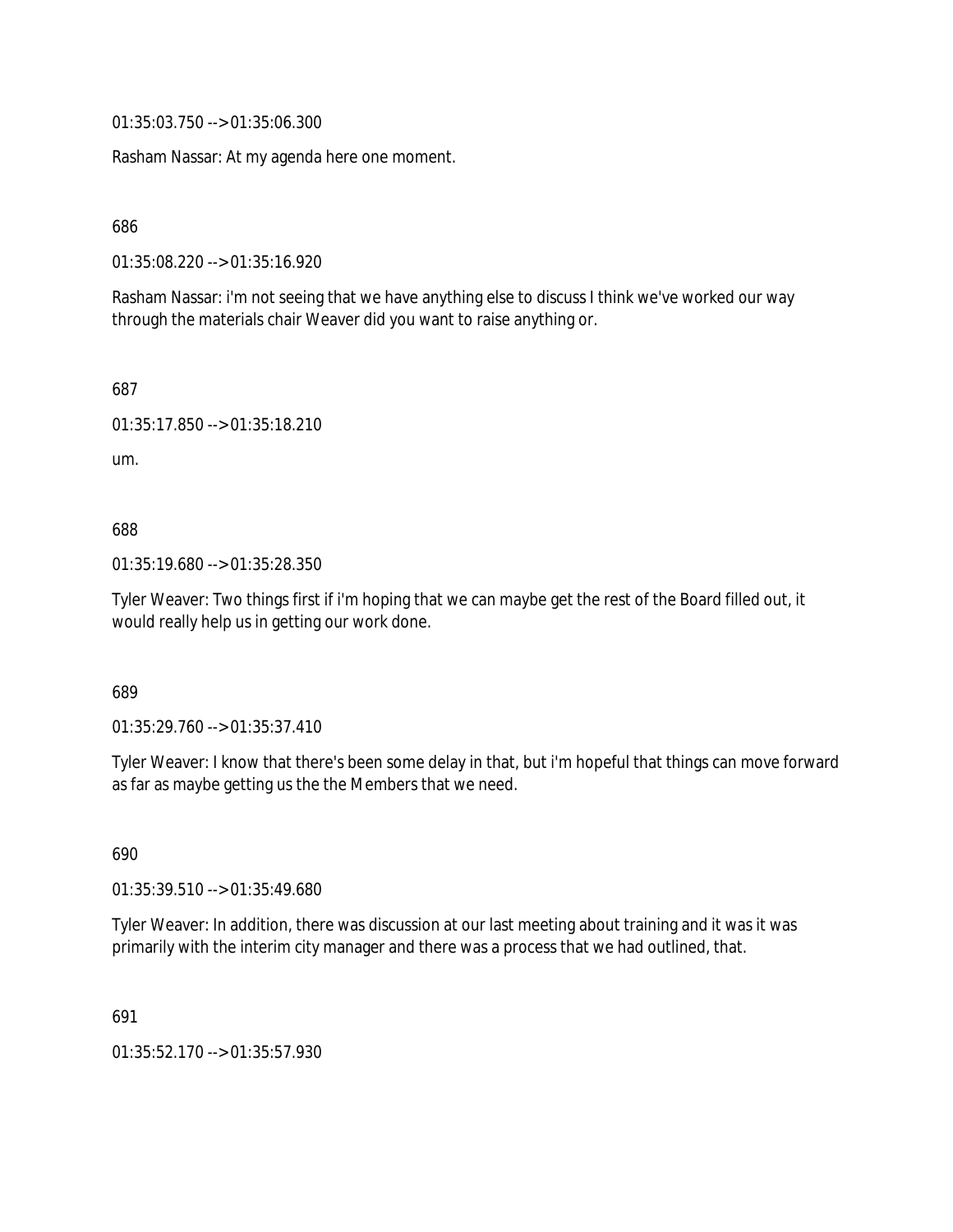Tyler Weaver: We would like to get working on I, but I think what we probably need to bring the current city manager up to speed.

692

01:36:01.020 --> 01:36:07.020

Tyler Weaver: You know if people were fine with me, working with him on the process that we discussed at the last meeting.

693

01:36:08.820 --> 01:36:10.530

Tyler Weaver: You know i'd be happy to do that.

694

01:36:13.530 --> 01:36:26.220

Rasham Nassar: yeah I think that's something that we've already agreed upon correct so we've we're we're just waiting for that to be implemented, so I think that sounds like exactly what needs to happen um city manager, did you have any comments to that or no.

695

01:36:26.880 --> 01:36:37.290

Blair King: No i'd be happy to talk about the training and and we can explore the objectives of the training what we hope to accomplish with it, and we can look towards gems my path to.

696

01:36:41.370 --> 01:36:45.600

Rasham Nassar: Anything else from bad to Council members or ethics board members.

697

 $01:36:47.190 \rightarrow 01:36:57.900$